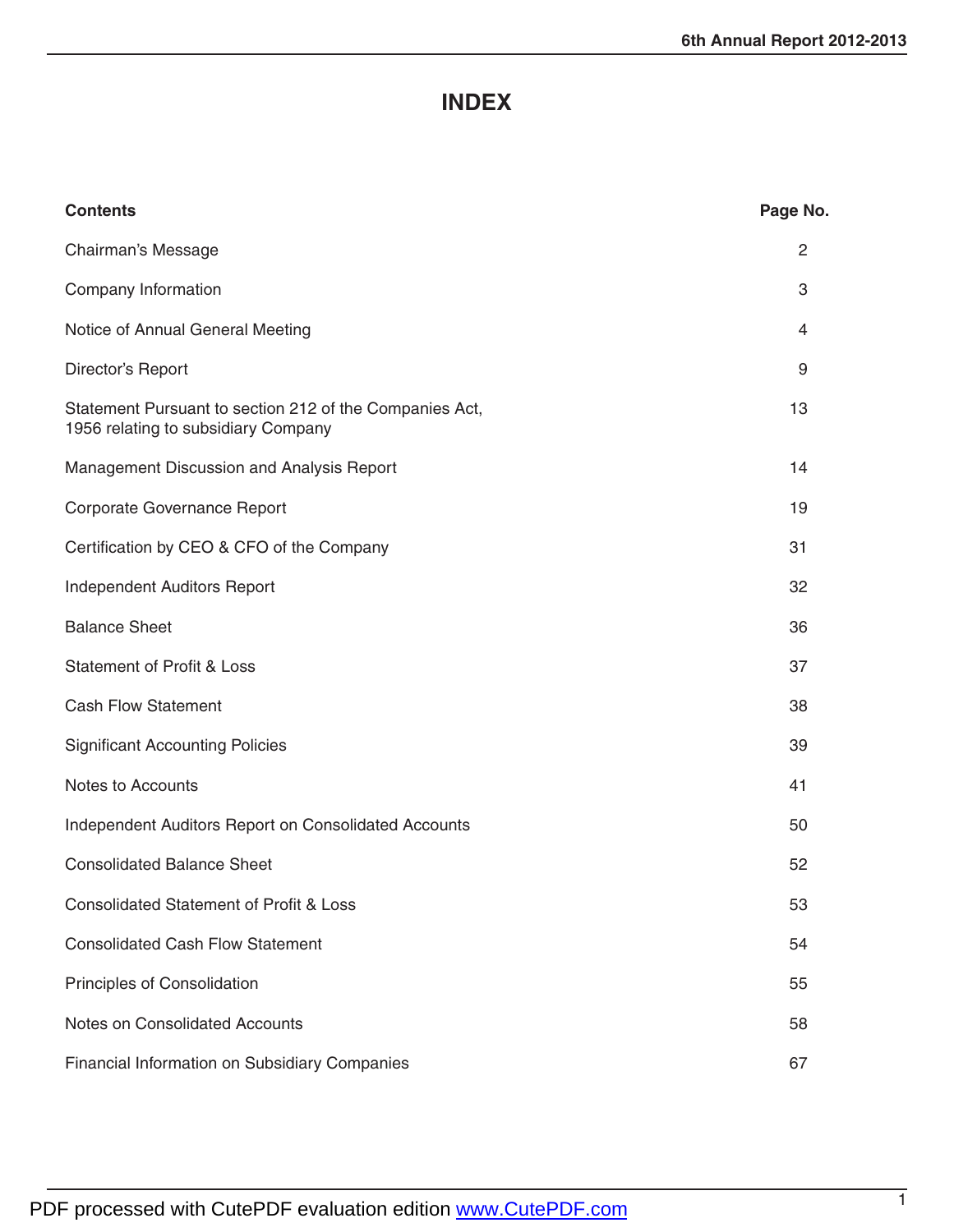### **CHAIRMAN'S MESSAGE**



Dear Shareholders,

We wish a very warm welcome to all our shareholders on the occasion of the 6th Annual General Meeting of 'Onelife Capital Advisors Limited'. The Notice related to this meeting, Directors' Report, Audited Annual Accounts and the Audited Consolidated Annual Accounts and Cash Flow Statement are already with you and with your permission; I shall take them as read.

I am pleased to inform you that your Company has become Holding Company of 'Onelife Gas Energy & Infrastructure Limited (OGEIL) and ultimate Holding Company of 'Goodyield Farming Limited (GFL) and Good Yield Fertilisers & Pesticides Private Limited' during the Financial Year 2012-2013.

As you are aware, your Company's Core activity is Merchant Banking but due to Ex-parte ad- interim order passed by SEBI against the Company on 28th December, 2011 and the clarificatory order dated 15th February, 2012 Company has not carried out any business activities during the year.

The Company had filed an appeal against the order of the SEBI with the Hon'ble Securities Appellate Tribunal (SAT). The Hon'ble SAT had directed SEBI to complete its investigations by 31st October 2012. SAT has also stayed the direction of the SEBI which directed the Company to call back funds given to Fincare Financial and Consultancy Services Private Limited and Precise Consulting & Engineering Private Limited.

On 16th January, 2013 SEBI has passed a confirmatory order which was considered by SAT in the appeal pending before it and the Hon'ble SAT has disposed of the appeal vide order dated 24th January, 2013 directing that the Board shall issue show cause notice to the Company and its directors within five weeks and pass final order within a period of four months from the date of the order i.e 24th January, 2013

The Company has received the show cause notice dated 26th February, 2013.The Company has given the reply to the show cause notice and also filed consent application on 13th May, 2013 which has been rejected by SEBI vide its letter dated 02nd August, 2013.

In the light of the foregoing developments related to the SEBI order we are getting ourselves to receive their order for necessary follow up actions as may be deemed by the Hon'ble Board. In this context I recall my previous speech in which we had assured you that the Board and the management team will tap all their energies to channelize and strive to realize our goals.

During the financial year 2012-13 our company's consolidated revenue was Rs 536.98 Lakhs.Net Loss of the Company at Rs 56.70 Lakhs in Financial Year 2012-13.

We hope better times for our aspirations and goals will open up in due course.

I, on behalf of our Hon'ble Board of Directors and on my own behalf, like to take this occasion to express my sincere thanks to shareholders, banks, financial institutions and other stakeholders for their support and with a positive hope state that the future for us would be better after the present difficult times passover.

Best Regards Your sincerely

TKP Naig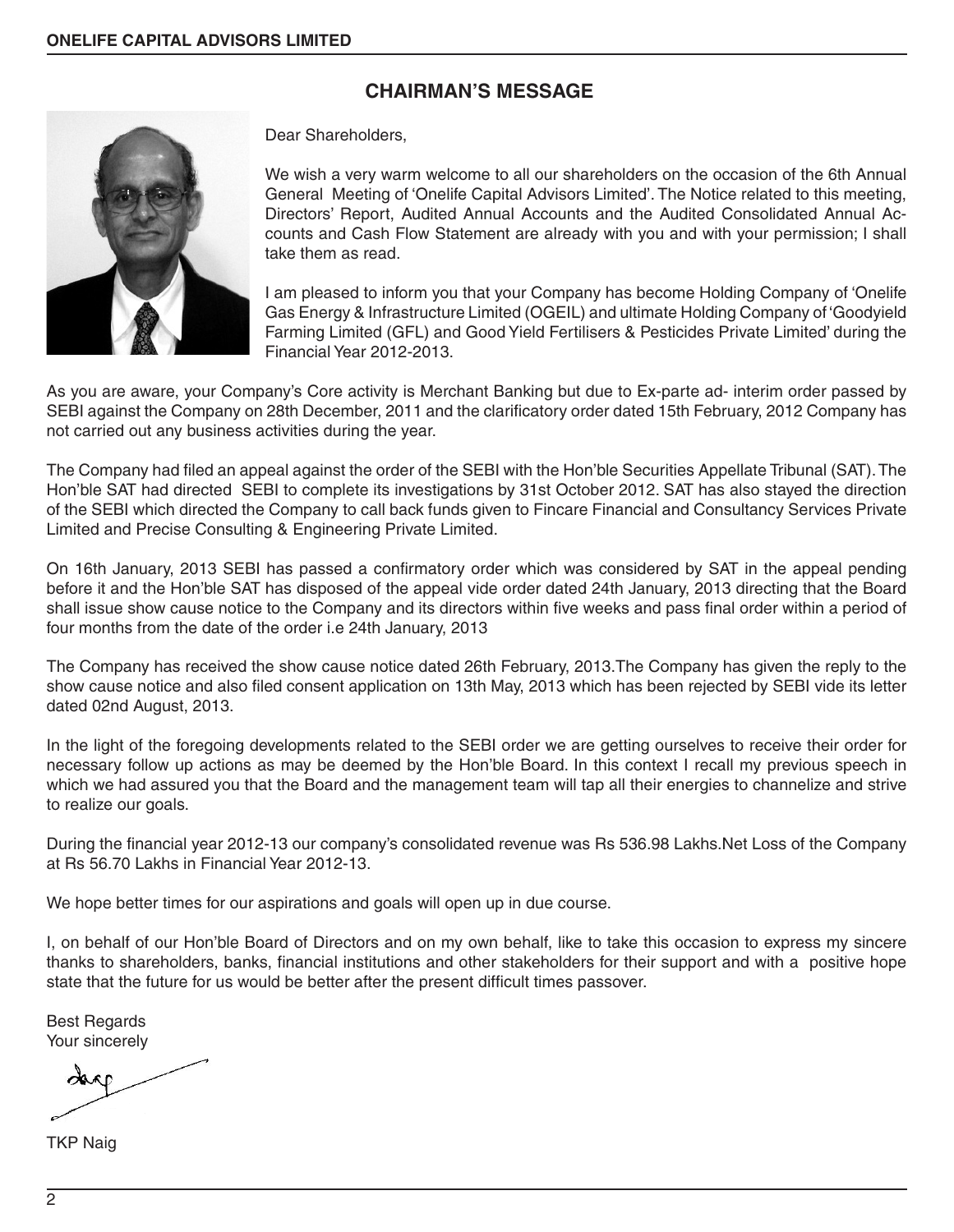### **Company Information**

Director (Independent Director)

#### **BOARD OF DIRECTORS**

Mr. T.K.P Naig **Executive Chairman** Mr. Pandoo Naig Managing Director Mr. T.S Raghavan Director (Independent Director)<br>Mr. Ayodhyaprasad Shukla Director (Independent Director) Mr. Dhananjay Parikh **Director (Non-Executive Director)** Mr. Ashwanikumar Tangri Director (Independent Director)

#### **BOARD COMMITTEES**

#### **AUDIT COMMITTEE**

| Chairman |
|----------|
| Member   |
| Member   |
| Member   |
|          |

#### **SHAREHOLDERS & INVESTORS GRIEVANCE COMMITTEE**

| Mr. Ayodhyaprasad Shukla | Chairman |
|--------------------------|----------|
| Mr. T.S Raghavan         | Member   |
| Mr. Dhananjay Parikh     | Member   |

#### **REMUNERATION COMMITTEE**

#### Mr. Ayodhyaprasad Shukla Chairman Mr. T.S Raghavan<br>Mr. Ashwanikumar Tangri Member<br>Member Mr. Ashwanikumar Tangri M/s Sharepro Services (India) Private Limited 13/A-B Samitha Warehousing Complex, 2nd Floor, Near Sakinaka Tel, Exchange, Sakinaka,

#### **ADMINISTRATION COMMITTEE**

| Mr. Pandoo Naig          | Chairman | Contact Details: +91 22 6772 0300          |
|--------------------------|----------|--------------------------------------------|
| Mr. T.K.P Naig           | Member   | Email Id: onelife.ipo@shareproservices.com |
| Mr. Ayodhyaprasad Shukla | Member   | Website: www.shareproservices.com          |

#### **STRATEGIC PLANNING COMMITTE**E

Mr. Ayodhyaprasad Shukla Chairman Mr. T.S Raghavan Member Mr. Dhananjay Parikh Member

#### **COMPANY SECRETARY**

Ms. Cynthia Pacheco

#### **CHIEF FINANCIAL OFFICER**

Mr. Jiten Popat

#### **STATUTORY AUDITORS INTERNAL AUDITORS**

Chartered Accountants Chartered Accountants

#### REGISTERED OFFICE **BANKERS**

96-98 Mint Road, Indian Bank Mumbai - 400 001. Axis Bank Fax: +91 22 43333011 Email Id: ib@onelifecapital.in Website: www.onelifecapital.in

Andheri (East), Mumbai- 400 072 Contact Person: Mr. Subhash Dhingreja

**REGISTRAR & SHARE TRANSFER AGENT**

#### **SHARES LISTED AT**

Bombay Stock Exchange Limited National Stock Exchange of India Limited

#### **DEPOSITORIES**

National Securities Depository Limited Central Depository Services (India) Limited

M/s. Khandelwal Jain & Co. (a) Co. G.S Toshniwal & Associates.<br>Chartered Accountants

Tel: +91 22 43333000 **State Bank of Bikaner and Jaipur** State Bank of Bikaner and Jaipur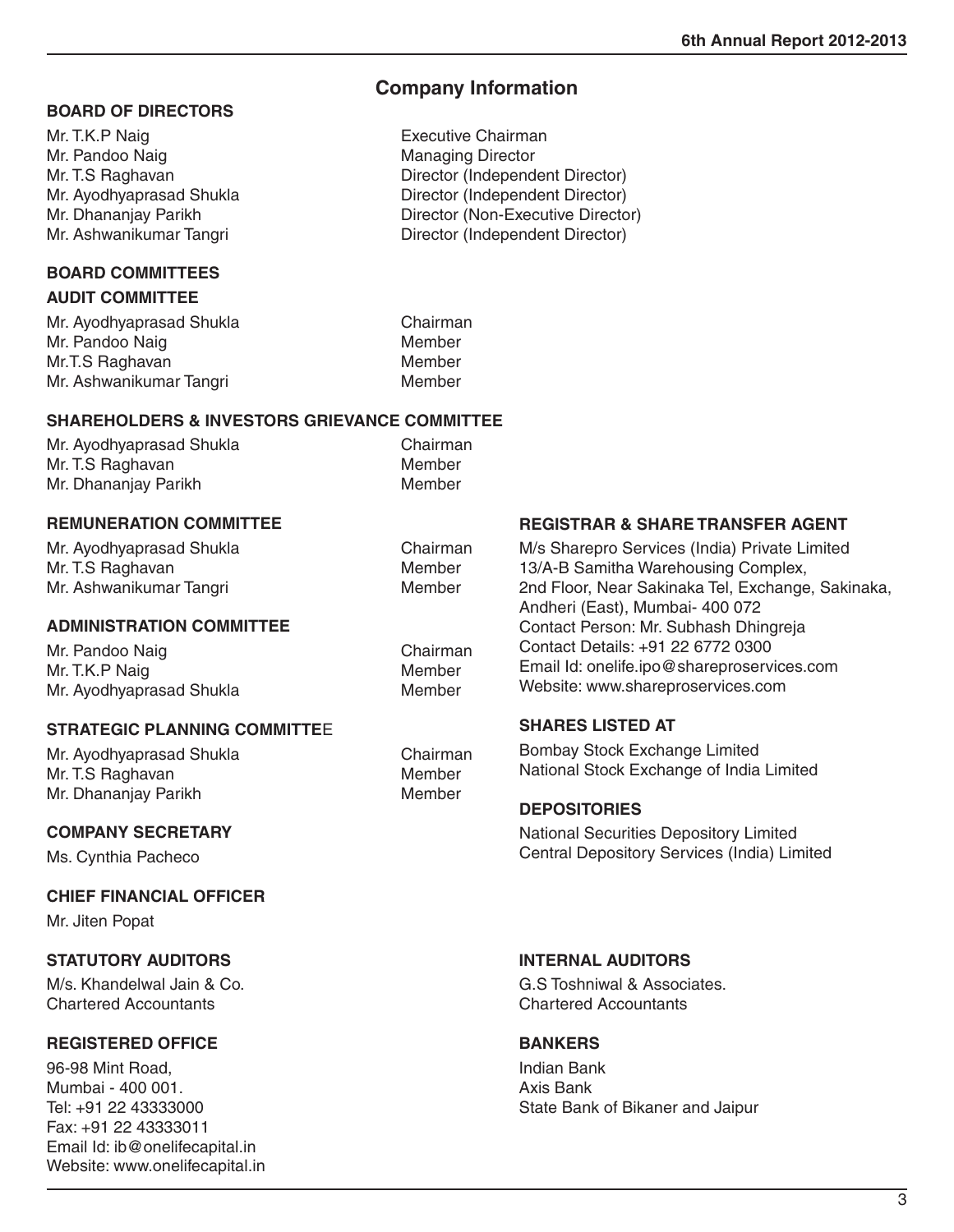### **NOTICE**

**NOTICE** is hereby given that the Sixth Annual General Meeting of the Members of 'Onelife Capital Advisors Limited' will be held on September 25, 2013 at 10:30 a.m. at 2nd Floor, Apeejay Business Centre, Apeejay House, 3 Dinshaw Vachha Road, Churchgate, Mumbai - 400020 to transact the following business: -

#### **ORDINARY BUSINESS**

- 1) To receive, consider and adopt the Audited Balance Sheet as on 31st March 2013 and the Statement of Profit & Loss for the year ended thereon together with the report of the Directors and the Auditor's Report thereon for the year ended on 31st March 2013.
- 2) To appoint a Director in Place of Mr. D.C Parikh, who retires by rotation and being eligible offers himself for reappointment.
- 3) To appoint a Director in Place of Mr. A.K Tangri, who retires by rotation and being eligible offers himself for re-appointment.
- 4) Consider and if thought fit, to pass with or without modification, the following resolution as ORDINARY RESOLU-TION:

"RESOLVED THAT M/s. Khandelwal Jain & Co., (Registration Number 105049W with Institute of Chartered Accountants of India) be and are hereby re-appointed as Auditors of the Company to hold office from the conclusion of this Annual General Meeting to the conclusion of the next Annual General Meeting and that the Board of Directors of the Company be and is hereby authorized to fix their remuneration for the said period and reimbursement of actual out of pocket expenses as may be incurred in the performance of their duties."

#### **SPECIAL BUSINESS:**

#### 5) **Re-appointment of Mr. T.K.P Naig, as Executive Chairman of the Company**

To consider and, if thought fit, to pass, with or without modification (s), the following Resolution as a Special Resolution:

**"RESOLVED** that pursuant to the recommendation of the Remuneration Committee and subject to the provisions of Sections 198, 269, 309 read with Schedule XIII and other applicable provisions, if any, of the Companies Act, 1956 (including any statutory modification or re-enactment thereof for the time being in force) and subject to such other approvals/Consents/ sanctions/permissions as may be necessary, the approval of the members be and is hereby accorded to the re-appointment of Mr. T.K.P Naig as the Executive Chairman of the Company w.e.f. 2nd December, 2013 for a further period of three years on a monthly remuneration of INR 25,000 only (Indian Rupees Twenty Five Thousand Only) as per the details given in the explanatory statement.

**RESOLVED FURTHER** that the Board of Directors be and is hereby authorised to vary, alter, increase, enhance or widen the scope of remuneration and perquisites, to the extent specified in schedule XIII and other applicable provisions, if any, of the Act as amended from time to time.

**RESOLVED FURTHER** that where in any Financial Year during the currency of the tenure of the Executive Chairman, the Company has no profits or its profits are inadequate, the Company may pay to the Chairman the above remuneration as the minimum remuneration by way of salary subject to receipt of the requisite approvals, if any.

**RESOLVED FURTHER** that for the purpose of giving effect to this resolution, any Director of the Company be authorised to do all acts, deeds, matters and things as they may in their absolute discretion deem necessary, proper or desirable and to settle any question, difficulty or doubt that may arise in this regard and to sign and execute all necessary document(s), application(s), returns and writings as may be necessary, proper, desirable or expedient."

#### 6) **Re-appointment of Mr Pandoo Naig, as Managing Director of the Company**

To consider and, if thought fit, to pass, with or without modification (s), the following Resolution as a Special Resolution:

**"RESOLVED** that pursuant to the resolution of the Remuneration Committee of the Board and provisions of Sections 198, 269, 309 read with Schedule XIII and other applicable provisions, if any, of the Companies Act, 1956 (including any statutory modification or re-enactment thereof for the time being in force) and subject to such other approvals/Consents/ sanctions/permissions as may be necessary, the approval of the Company be and is hereby accorded to the re-appointment of Mr. Pandoo Naig as the Managing Director of the Company w.e.f. 2nd December, 2013 for a further period of three years on a monthly remuneration of INR 25,000 only (Indian Rupees Twenty Five Thousand Only) as per the details given in the explanatory statement.

**RESOLVED FURTHER** that the Board of Directors be and is hereby authorised to vary, alter, increase, enhance or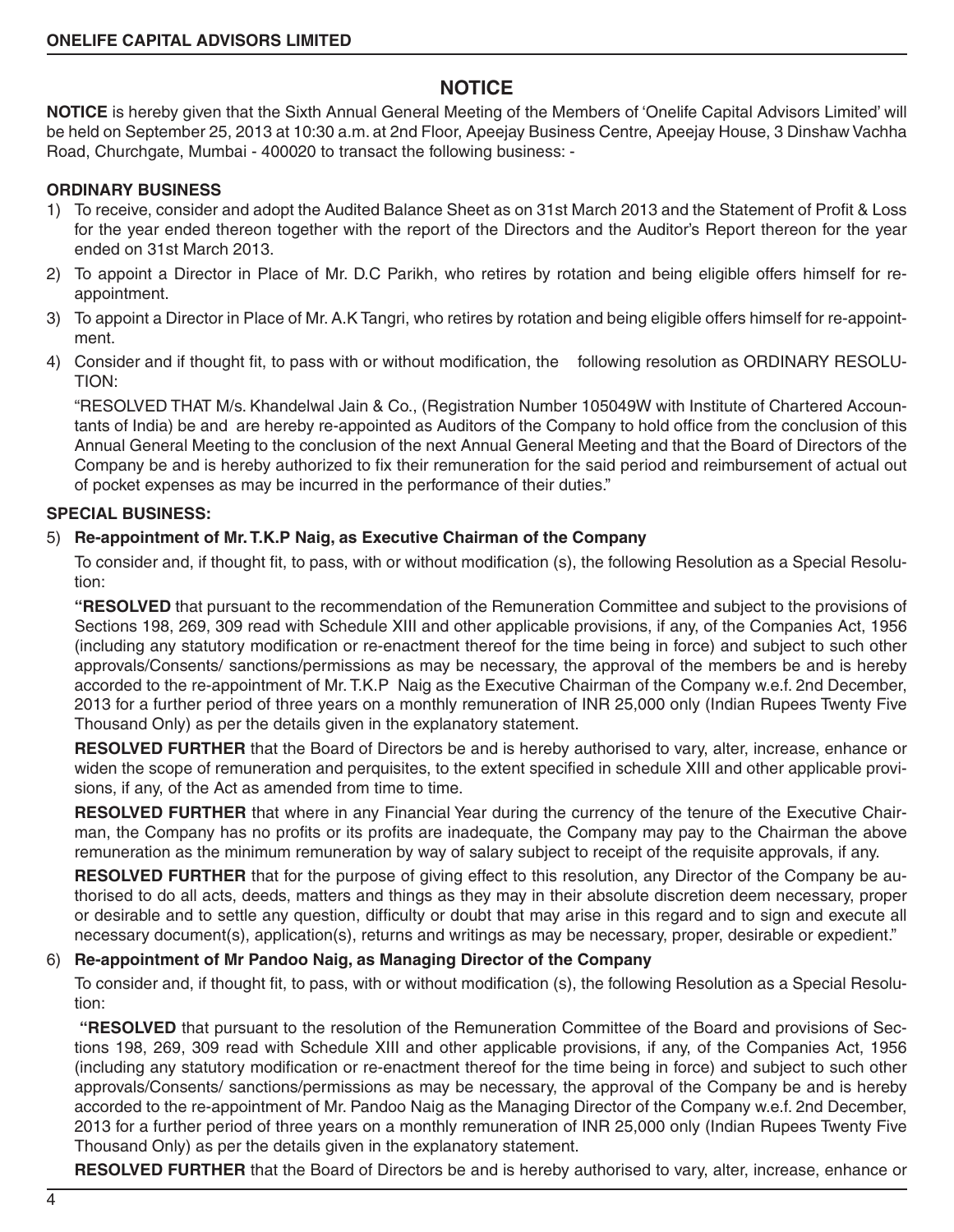widen the scope of remuneration and perquisites, to the extent specified in schedule XIII and other applicable provisions, if any, of the Act as amended from time to time.

**RESOLVED FURTHER** that where in any Financial Year during the currency of the tenure of the Managing Director, the Company has no profits or its profits are inadequate, the Company may pay to the Managing Director the above remuneration as the minimum remuneration by way of salary subject to receipt of the requisite approvals, if any.

**RESOLVED FURTHER** that for the purpose of giving effect to this resolution, any Director of the Company be authorised to do all acts, deeds, matters and things as they may in their absolute discretion deem necessary, proper or desirable and to settle any question, difficulty or doubt that may arise in this regard and to sign and execute all necessary document(s), application(s), returns and writings as may be necessary, proper, desirable or expedient."

> By and on behalf of the Board for **ONELIFE CAPITAL ADVISORS LIMITED Sd/- T.K.P Naig Executive Chairman**

#### **Registered Office:**

96-98 Mint Road, Mumbai 400 001 Place: Mumbai Date: 13/08/2013

### **Notes:**

- 1. A MEMBER ENTITLED TO ATTEND AND VOTE IS ENTITLED TO APPOINT A PROXY TO ATTEND AND VOTE INSTEAD OF HIMSELF AND A PROXY NEED NOT BE A MEMBER.
- 2. PROXIES IN ORDER TO BE VALID MUST REACH THE REGISTERED OFFICE OF THE COMPANY AT LEAST 48 HOURS BEFORE THE MEETING.
- 3. Corporate members intending to send their authorised representatives to attend the Meeting are requested to send to the Company a certified copy of the Board Resolution authorising their representative to attend and vote on their behalf at the Meeting.
- 4. The Register of Members and Share Transfer Book of the company will remain closed from 19th September, 2013 to 25th September, 2013 ( both the days inclusive)
- 5. Members are requested to notify immediately any change in their address :
	- to their Depository Participants (DPs) in respect of their electronic share accounts; and
	- • to Registrar and Share Transfer Agent of the Company in respect of their physical shares folios along with Bank particulars
- 6. For the convenience of the Members, an Attendance Slip is annexed to the Proxy Form. Members are requested to affix their signature at the space provided and fill up the particulars and hand over the attendance slip at the place of the Meeting.
- 7. In case of joint holders attending the Meeting, only such joint holder who is higher in the order of names will be entitled to vote.
- 8. Members desiring any information on the Accounts are requested to write to the Company at least one week before the meeting so as to enable the Management to keep the information ready & replies will be provided at the meeting.
- 9. The Statutory Register under the Companies Act, 1956 (Register under Section 307 and Section 301 of the Companies Act, 1956) is available for inspection at the Registered Office of the Company during business hours between 11.00 am to 1.00 pm except on holidays and will be made available at the venue of the meeting.
- 10. Members attending the meeting should bring their copy of Annual Report for reference at the meeting.
- 11. Members who have not registered their e-mail addresses so far are requested to register their e-mail address so that they can receive the Annual Report and other communication from the Company electronically.

#### **Green Initiative in Corporate Governance**

The Ministry of Corporate Affairs (MCA) has taken a "Green initiative in Corporate Governance" by allowing paper-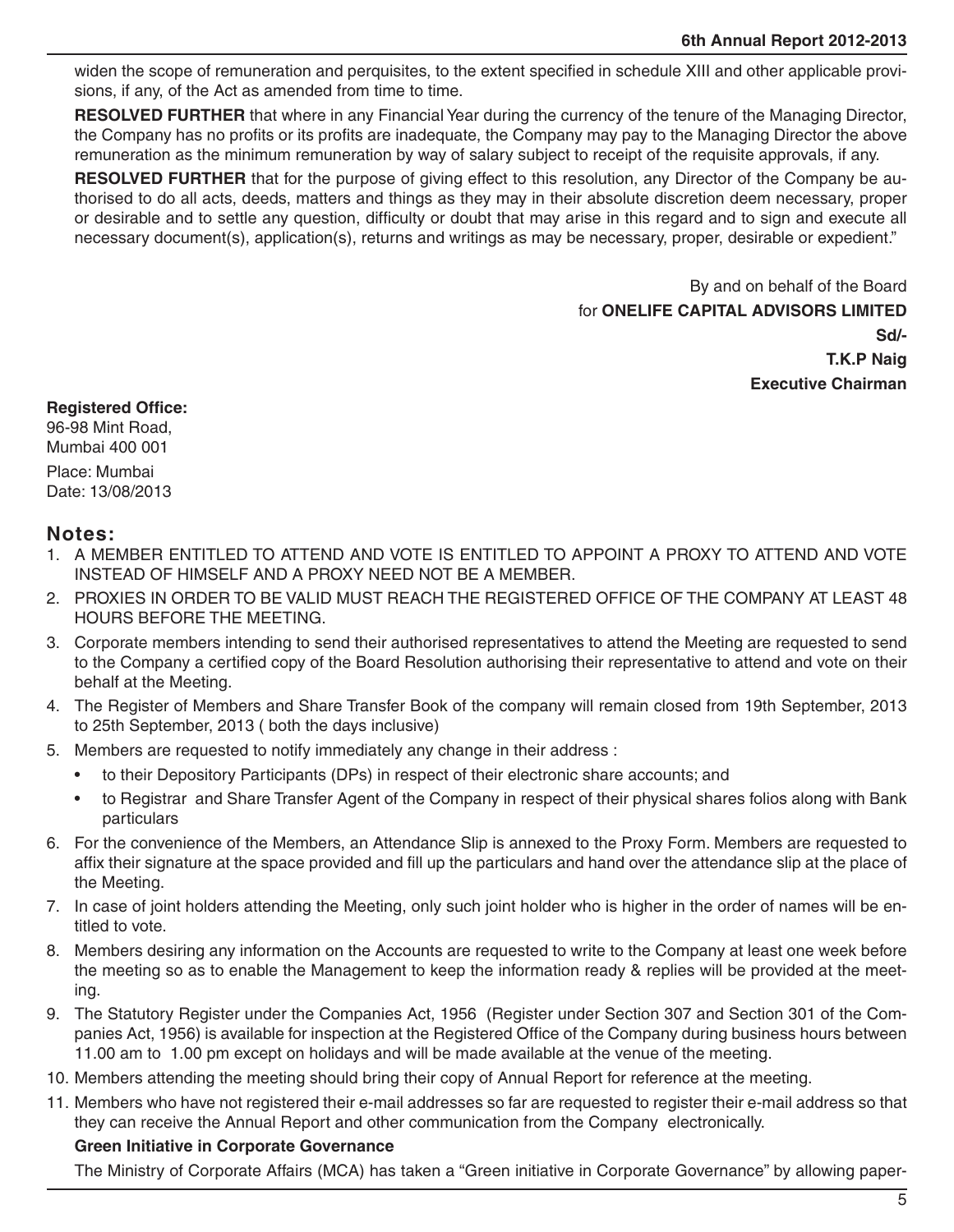#### **ONELIFE CAPITAL ADVISORS LIMITED**

less compliances by the Companies and has issued circulars stating that service of notice/documents including annual report can be sent by e-mail to its members. To support this green initiative of the Government, members who have not registered their e-mail addresses, so far, are requested to register their email id in the records of their Depository Participant or intimate their e-mail ID to the Company/ Registrar and Transfer Agent or send it through email at Onelife.ipo@shareproservices.com

12. Explanatory Statement pursuant to the provisions of Section 173(2) of the Companies Act, 1956 relating to Special Business to be transacted at the meeting is annexed hereto.

#### **ANNEXURE TO THE NOTICE**

### **EXPLANATORY STATEMENT PURSUANT TO SECTION 173(2) OF THE COMPANIES ACT, 1956.**

#### **Item No. 5 :**

Mr.T.K.P Naig had been initially appointed as Executive Chairman of the Company by the Shareholders at the Extra Ordinary General Meeting held on December 02, 2010 for a period of 3 (three) years on a monthly remuneration of INR 1,25,000 only ( Indian Rupees One lakh Twenty Five Thousand Only) which was thereafter revised by the Board of Directors to INR 25,000 only p.m ( Indian Rupees Twenty Five Thousand Only) w.e.f May 01, 2013 at meeting held on May 29, 2013. His term of office expires on December 01, 2013 and the Board of Directors at their meeting held on August 13, 2013 have recommended the re-appointment of Mr. T.K.P Naig as Executive Chairman for a further period of three years with effect from December 02, 2013, subject to the approval of the Members of the Company at the 6th Annual General Meeting, and subject to all other applicable Approvals

Mr. Naig aged 64 years has rich and extensive experience in management of the overall affairs of corporate bodies. He holds a bachelors degree in Commerce from Madras University and has more than 27 years of experience in the field of Capital Market and Investment Banking activities. He has previously held the position of President and Managing Director of Indbank Merchant Banking Services Ltd. (A subsidiary of Indian Bank) during the year 1997 to 1999. Prior to that from 1983 to 1988, he was the Chief Manager, Merchant Banking Division of Indian Bank. During his stint with Indbank, he assisted companies like Indian Railway Finance Corporation, Punjab Alkalies and Chemicals Ltd, Lakshmi Electrical Control Systems Ltd etc. in raising capital through Public Issues, Rights Issue and Private Placement of Equity. He also represented Indbank on the Board of Offshore Funds set up by FIIs like Shrodders, London, Invesco, London and Martin Currie, Edinburough. In the year 2000, he held the position of Deputy Country Head and later Country Head and Vice President of Union Bank of California, N.A.

Mr. T.K.P Naig will be re-appointed as Executive Chairman with the terms and conditions as below:

- 1. Mr. T.K.P Naig shall carry out such duties as may be entrusted to him subject to the supervision of the Board of Directors.
- 2. Remuneration : The remuneration payable to Mr. T.K.P Naig as the Executive Chairman of the Company for a period of 3 years with effect from 02 December 2013 till 01 December, 2016 on the following terms and conditions:
	- Salary, Allowances & Perquisites: Not Exceeding Rs. 3,00,000/- per annum.
- 3. Apart from the above, he shall be entitled to reimbursement of out of pocket expenses including travelling expenses, incurred by him for the business of the Company. The Director will also be entitled to expenses incurred for meeting business expenditure on behalf of the Company.
- 4. In the event of loss or inadequacy of profits, he shall be paid a minimum remuneration not exceeding an amount, which the Company is entitled to pay in terms of Schedule XIII of the Companies Act, 1956.

The proposed resolution is required to be passed as a Special Resolution as required under Section 269 read with the amended Schedule XIII to the Companies Act, 1956 and as such, the Directors commend your approval.

Copy of the terms and conditions governing the re- appointment is available for inspection by members during business hours on any working day before the date of the Annual General meeting.

Mr. T.K.P Naig being the proposed appointee and Mr. Pandoo Naig being his son are interested or concerned, no other directors are concerned or interested in this resolution.

The above information be considered as a relevant abstract, as required under Section 302 of the Companies Act, 1956

#### **Item No. 6:**

Mr. Pandoo Naig had been initially appointed as Managing Director of the Company by the Shareholders at the Extra Ordinary General Meeting held on December 02, 2010 for a period of 3 (three) years on a monthly remuneration of INR 1,25,000 only (Indian Rupees One lakh Twenty Five Thousand Only) which was thereafter revised by the Board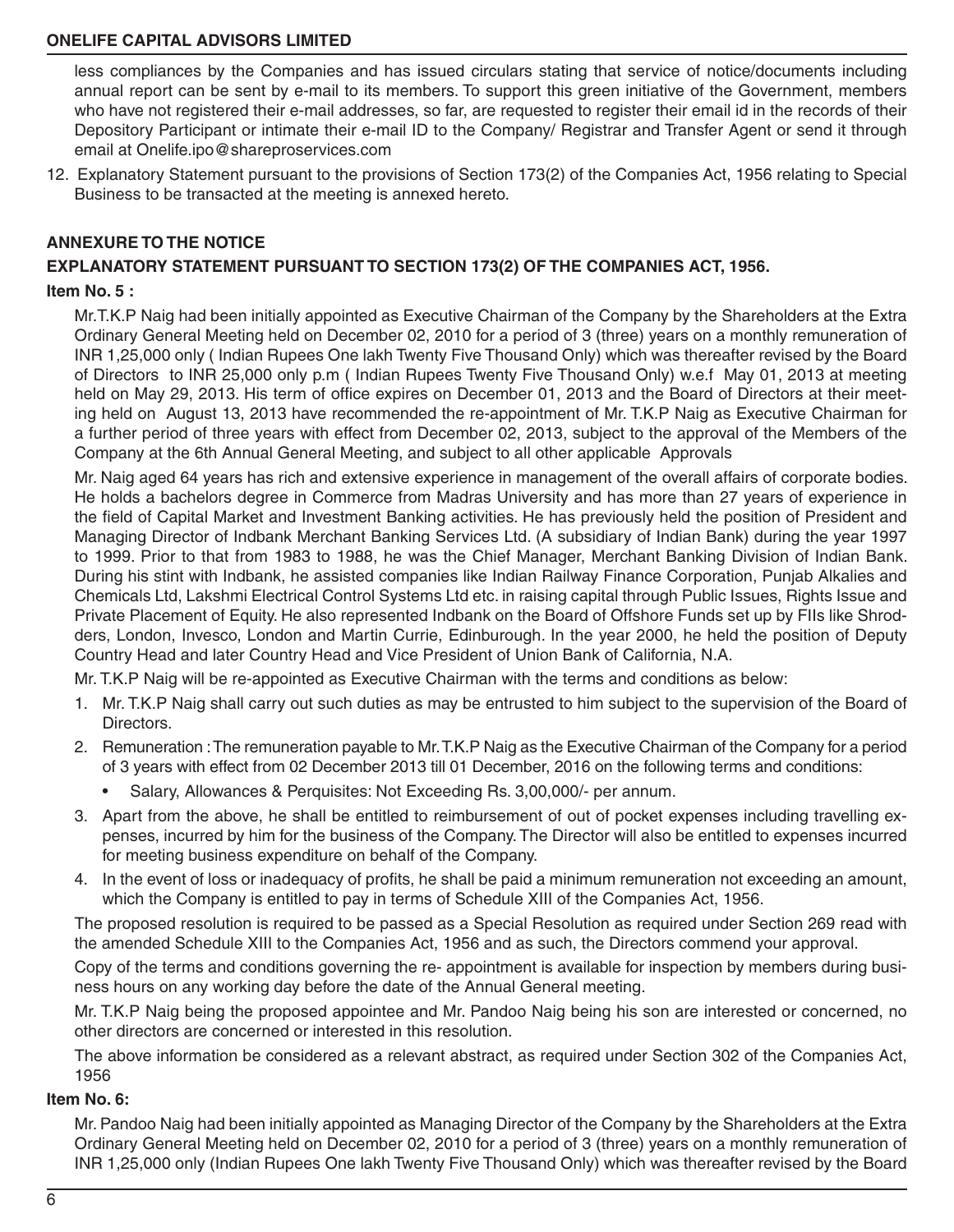of Directors to INR 25,000 only p.m ( Indian Rupees Twenty Five Thousand Only) w.e.f May 01, 2013 at meeting held on May 29, 2013. His term of office expires on December 01, 2013 and the Board of Directors at their meeting held on 13th August, 2013 have recommended the re-appointment of Mr. Pandoo Naig as Managing Director for a further period of three years with effect from 02 December 2013, subject to the approval of the Members of the Company at the 6th Annual General Meeting, and subject to all other applicable Approvals

The Board of Directors of your Company is of the opinion that it is in the interest of the Company to re-appoint Mr. Pandoo Naig as the Managing Director of the Company to manage the day to day affairs of the Company.

Mr. Pandoo Naig aged 32 years is a co-founder of our Company and has over 12 years of experience in capital markets. He is H.S.C in science passed from S.S.P.M from Pune University. He has been associated with our Company since its inception and has been handling the affairs of Investment Banking where his focus has been on fund raising for emerging companies, advisory and financial services.

Mr. Pandoo Naig will be reappointed as Managing Director with the terms and conditions as below:

- 1. Mr. Pandoo Naig shall carry out such duties as may be entrusted to him subject to the supervision of the Board of Directors.
- 2. Remuneration : The remuneration payable to Mr. Pandoo Naig as the Managing Director of the Company for a period of 3 years with effect from December 2,2013 till December 1, 2016 on the following terms and conditions:
	- Salary, Allowances & Perquisites : Not Exceeding Rs. 3,00,000/- per annum.
- 3. Apart from the above, he shall be entitled to reimbursement of out of pocket expenses including travelling expenses incurred by him for the business of the Company. The Director will also be entitled to expenses incurred for meeting business expenditure on behalf of the Company.
- 4. In the event of loss or inadequacy of profits, he shall be paid a minimum remuneration not exceeding an amount, which the Company is entitled to pay in terms of Schedule XIII of the Companies Act, 1956.

The proposed resolution is required to be passed as a Special Resolution as required under the amended Schedule XIII to the Companies Act, 1956 and as such, the Directors commend your approval.

Copy of the terms and conditions governing the re-appointment is available for inspection by members during business hours on any working day before the date of the Annual General meeting

Mr. Pandoo Naig being the proposed appointee and Mr. T.K.P Naig being his father are interested or concerned, no other directors are concerned or interested in this resolution.

The above information be considered as a relevant abstract, as required under Section 302 of the Companies Act, 1956

By and on behalf of the Board for **ONELIFE CAPITAL ADVISORS LIMITED Sd/- T.K.P Naig Registered Office: Executive Chairman**

96-98 Mint Road, Mumbai 400 001 Place: Mumbai Date: 13/08/2013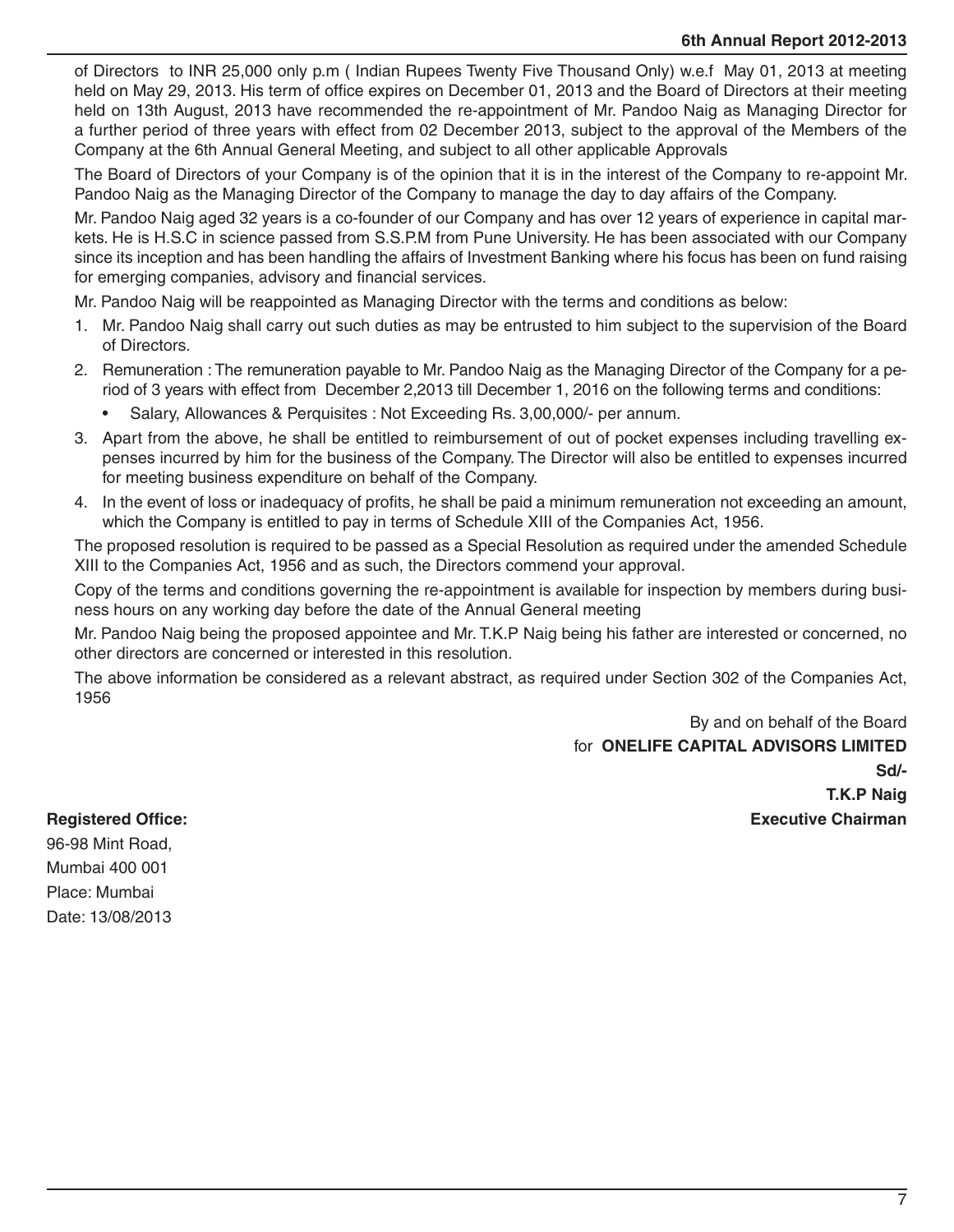#### **ONELIFE CAPITAL ADVISORS LIMITED**

#### **DISCLOSURE AS PER CLAUSE 49 OF THE LISTING AGREEMENT FOR APPOINTMENT/RE-APPOINTMENT OF DIRECTORS. BRIEF PARTICULARS OF DIRECTORS BEING APPOINTED/RE-APPOINTED ARE AS FOLLOWS :**

| Name                                                                                  | Ashwanikumar Tangri                                                                                                                                                                                                                                                                                                                                                                                                                                                                                                                                                                                                                                                                                                                                                                                                                                                                                                                                                                                                                                                                                                                                             | D.C Parikh                                                                                                                                                                                                                                                                                                                                                                                                                                                                                                                                                                                                                                                                                                                                                                                                                                                                                                                                                                                                                                                                                                                                            | T.K.P Naig                                                                                                                                                                                                                                                                                                                                                                                                                                                                                                                                                                                                                                                                                                                                                                                                                                                                                                                                                                                                                                                                                                                                                                                                                                                                                  | Pandoo Naig                                                                                                                                                                                                                                                                                                                                                                                                                                                                                                |
|---------------------------------------------------------------------------------------|-----------------------------------------------------------------------------------------------------------------------------------------------------------------------------------------------------------------------------------------------------------------------------------------------------------------------------------------------------------------------------------------------------------------------------------------------------------------------------------------------------------------------------------------------------------------------------------------------------------------------------------------------------------------------------------------------------------------------------------------------------------------------------------------------------------------------------------------------------------------------------------------------------------------------------------------------------------------------------------------------------------------------------------------------------------------------------------------------------------------------------------------------------------------|-------------------------------------------------------------------------------------------------------------------------------------------------------------------------------------------------------------------------------------------------------------------------------------------------------------------------------------------------------------------------------------------------------------------------------------------------------------------------------------------------------------------------------------------------------------------------------------------------------------------------------------------------------------------------------------------------------------------------------------------------------------------------------------------------------------------------------------------------------------------------------------------------------------------------------------------------------------------------------------------------------------------------------------------------------------------------------------------------------------------------------------------------------|---------------------------------------------------------------------------------------------------------------------------------------------------------------------------------------------------------------------------------------------------------------------------------------------------------------------------------------------------------------------------------------------------------------------------------------------------------------------------------------------------------------------------------------------------------------------------------------------------------------------------------------------------------------------------------------------------------------------------------------------------------------------------------------------------------------------------------------------------------------------------------------------------------------------------------------------------------------------------------------------------------------------------------------------------------------------------------------------------------------------------------------------------------------------------------------------------------------------------------------------------------------------------------------------|------------------------------------------------------------------------------------------------------------------------------------------------------------------------------------------------------------------------------------------------------------------------------------------------------------------------------------------------------------------------------------------------------------------------------------------------------------------------------------------------------------|
| Date of Birth                                                                         | 01/10/1950                                                                                                                                                                                                                                                                                                                                                                                                                                                                                                                                                                                                                                                                                                                                                                                                                                                                                                                                                                                                                                                                                                                                                      | 31/10/1956                                                                                                                                                                                                                                                                                                                                                                                                                                                                                                                                                                                                                                                                                                                                                                                                                                                                                                                                                                                                                                                                                                                                            | 20/01/1949                                                                                                                                                                                                                                                                                                                                                                                                                                                                                                                                                                                                                                                                                                                                                                                                                                                                                                                                                                                                                                                                                                                                                                                                                                                                                  | 15/04/1981                                                                                                                                                                                                                                                                                                                                                                                                                                                                                                 |
| Date of Appoint-<br>ment                                                              | 26/06/2012                                                                                                                                                                                                                                                                                                                                                                                                                                                                                                                                                                                                                                                                                                                                                                                                                                                                                                                                                                                                                                                                                                                                                      | 04/02/2010                                                                                                                                                                                                                                                                                                                                                                                                                                                                                                                                                                                                                                                                                                                                                                                                                                                                                                                                                                                                                                                                                                                                            | 02/12/2010 (As Executive Chair-<br>man and Whole Time Director)                                                                                                                                                                                                                                                                                                                                                                                                                                                                                                                                                                                                                                                                                                                                                                                                                                                                                                                                                                                                                                                                                                                                                                                                                             | 02/12/2010 (as a<br>Managing Director)                                                                                                                                                                                                                                                                                                                                                                                                                                                                     |
| Directorship held<br>in other<br>companies *                                          | Onelife Gas Energy & Infra-<br>structure Limited                                                                                                                                                                                                                                                                                                                                                                                                                                                                                                                                                                                                                                                                                                                                                                                                                                                                                                                                                                                                                                                                                                                | Nil                                                                                                                                                                                                                                                                                                                                                                                                                                                                                                                                                                                                                                                                                                                                                                                                                                                                                                                                                                                                                                                                                                                                                   | Khevana Securities and FInstock<br>Limited<br>Onelife Gas Energy & Infrastruc-<br>ture Limited<br>Onelife Ecopower & Engineering<br>Limited<br>Onelife Agrifoods Limited                                                                                                                                                                                                                                                                                                                                                                                                                                                                                                                                                                                                                                                                                                                                                                                                                                                                                                                                                                                                                                                                                                                    | <b>Khevana Securities</b><br>and FInstock Limited<br>Goodyield Farming<br>Limited<br>Good Yield Fertilis-<br>ers and Pesticides<br><b>Private Limited</b><br>(Deemed Public Co)<br>Onelife Gas Energy<br>& Infrastructure Lim-<br>ited<br>Onelife Ecopower &<br><b>Engineering Limited</b><br>Onelife Agrifoods<br>Limited                                                                                                                                                                                 |
| Memberships/<br>Chairmanships<br>of Committees<br>across Public<br>Companies          | Audit Committee:<br>Onelife Gas Energy & Infra-<br>structure Limited                                                                                                                                                                                                                                                                                                                                                                                                                                                                                                                                                                                                                                                                                                                                                                                                                                                                                                                                                                                                                                                                                            | None                                                                                                                                                                                                                                                                                                                                                                                                                                                                                                                                                                                                                                                                                                                                                                                                                                                                                                                                                                                                                                                                                                                                                  | Audit Committee:<br>Onelife Gas Energy & Infrastruc-<br>ture Limited                                                                                                                                                                                                                                                                                                                                                                                                                                                                                                                                                                                                                                                                                                                                                                                                                                                                                                                                                                                                                                                                                                                                                                                                                        | Audit Committee:<br>Onelife Gas Energy<br>& Infrastructure Lim-<br>ited                                                                                                                                                                                                                                                                                                                                                                                                                                    |
| <b>Brief Profile</b><br>covering<br>experience,<br>achievements etc<br>Qualifications | Mr. Ashwani K. Tangri, aged 62<br>is the Independent Director of<br>the Company. He is qualified<br>CAIIB (Certified Associate of<br>Indian Institute of Bankers) and<br>a B.SC (Agriculture) graduate.<br>He is presently working as<br>Counselor/Incharge of Finan-<br>cial Literacy & Credit Counsel-<br>ing Center (FLCC) at Central<br>Bank of India at Ahmednagar.<br>He has a vast experience of 37<br>years in Banking. During his 37<br>years stint he worked in various<br>departments of Central Bank<br>of India and Oriental Bank of<br>Commerce. He was actively in-<br>volved in framing policy guide-<br>lines in regard to Agriculture,<br>Retail, Microfinance and Small<br>Entrepreneur Credit. He has<br>been instrumental in achieving<br>various awards for the Bank like<br>Financial Inclusion Initiatives in<br>the rural areas, Micro-Credit in<br>the remote areas, Financing<br>under Government Sponsored<br>Schemes, Development of Ru-<br>ral Self Employment Training<br>Institutes, Financing Rice Mill-<br>ing Units in the States of Pun-<br>jab and Haryana, Distribution<br>of Kisan Cards to the farmers.<br>B.Sc. (Agri) | Chandrakant<br>Mr.<br>Dhananjay<br>Parikh, aged 54 is the Non Ex-<br>ecutive Director of our Company.<br>He is a practicing Chartered Ac-<br>countant from The Institute of<br>Chartered Accountant of India.<br>He was appointed as the Non Ex-<br>ecutive Director of our Company<br>on February 04, 2010. Through-<br>out his professional life spam he<br>has handled project loan for vari-<br>ous companies for setting up proj-<br>ects & working capital facilities<br>from Banks, like Oriental Bank of<br>Commerce, State Bank of India,<br>Bank of Baroda, Shamroa Vithal<br>Co-operative and Small Industri-<br>al Development Bank of India. In-<br>depth work experience of Audit<br>of Stock Exchange and brokers<br>audit with specialized knowledge<br>of tax planning. He is the Audi-<br>tor of Vadodra Stock Exchange.<br>He has held major positions as<br>a statutory Auditor in number of<br>Companies, Internal Auditor in<br>number of Companies, Project<br>Consultant in number of reput-<br>ed companies, Trustee of three<br>trust, Treasure of Various societ-<br>ies, and member of reputed club<br>of Vadodara.<br>СA | Mr. Naig aged 64 years has rich<br>and extensive experience in man-<br>agement of the overall affairs<br>of corporate bodies. He holds a<br>bachelors degree in Commerce<br>from Madras University and has<br>more than 27 years of experience<br>in the field of Capital Market and<br>Investment Banking activities. He<br>has previously held the position<br>of President and Managing Direc-<br>tor of Indbank Merchant Banking<br>Services Ltd. (A subsidiary of In-<br>dian Bank) during the year 1997<br>to 1999. Prior to that from 1983 to<br>1988, he was the Chief Manager,<br>Merchant Banking Division of In-<br>dian Bank. During his stint with In-<br>dbank, he assisted companies like<br>Indian Railway Finance Corpora-<br>tion, Punjab Alkalies and Chemi-<br>cals Ltd, Lakshmi Electrical Control<br>Systems Ltd etc. in raising capital<br>through Public Issues, Rights Issue<br>and Private Placement of Equity.<br>He also represented Indbank on<br>the Board of Offshore Funds set<br>up by FIIs like Shrodders, London,<br>Invesco, London and Martin Currie,<br>Edinburough. In the year 2000, he<br>held the position of Deputy Country<br>Head and later Country Head and<br>Vice President of Union Bank of<br>California, N.A<br><b>B.Com from Madras</b> | Pandoo<br>Mr.<br>Naig<br>aged<br>32 years is<br>a co-founder of our<br>Company and has<br>over 12 years of ex-<br>perience in capital<br>markets. He is H.S.C<br>in science passed<br>from S.S.P. M from<br>Pune University. He<br>has been associated<br>with our Company<br>since its inception<br>and has been han-<br>dling the affairs of<br>Investment Banking<br>where his focus has<br>been on fund raising<br>for emerging compa-<br>nies, advisory and<br>financial services<br>H.S.C in Science |
|                                                                                       | CAIIB (Certified Associate of<br>Indian Institute of Bankers)                                                                                                                                                                                                                                                                                                                                                                                                                                                                                                                                                                                                                                                                                                                                                                                                                                                                                                                                                                                                                                                                                                   |                                                                                                                                                                                                                                                                                                                                                                                                                                                                                                                                                                                                                                                                                                                                                                                                                                                                                                                                                                                                                                                                                                                                                       | University                                                                                                                                                                                                                                                                                                                                                                                                                                                                                                                                                                                                                                                                                                                                                                                                                                                                                                                                                                                                                                                                                                                                                                                                                                                                                  | from Shri. Shivaji<br><b>Prepatory Military</b><br>School, Pune                                                                                                                                                                                                                                                                                                                                                                                                                                            |
| Shares held in<br>the Company                                                         | Nil                                                                                                                                                                                                                                                                                                                                                                                                                                                                                                                                                                                                                                                                                                                                                                                                                                                                                                                                                                                                                                                                                                                                                             | Nil                                                                                                                                                                                                                                                                                                                                                                                                                                                                                                                                                                                                                                                                                                                                                                                                                                                                                                                                                                                                                                                                                                                                                   | 6905000                                                                                                                                                                                                                                                                                                                                                                                                                                                                                                                                                                                                                                                                                                                                                                                                                                                                                                                                                                                                                                                                                                                                                                                                                                                                                     | 3055000                                                                                                                                                                                                                                                                                                                                                                                                                                                                                                    |

Includes Directorship of Public Companies only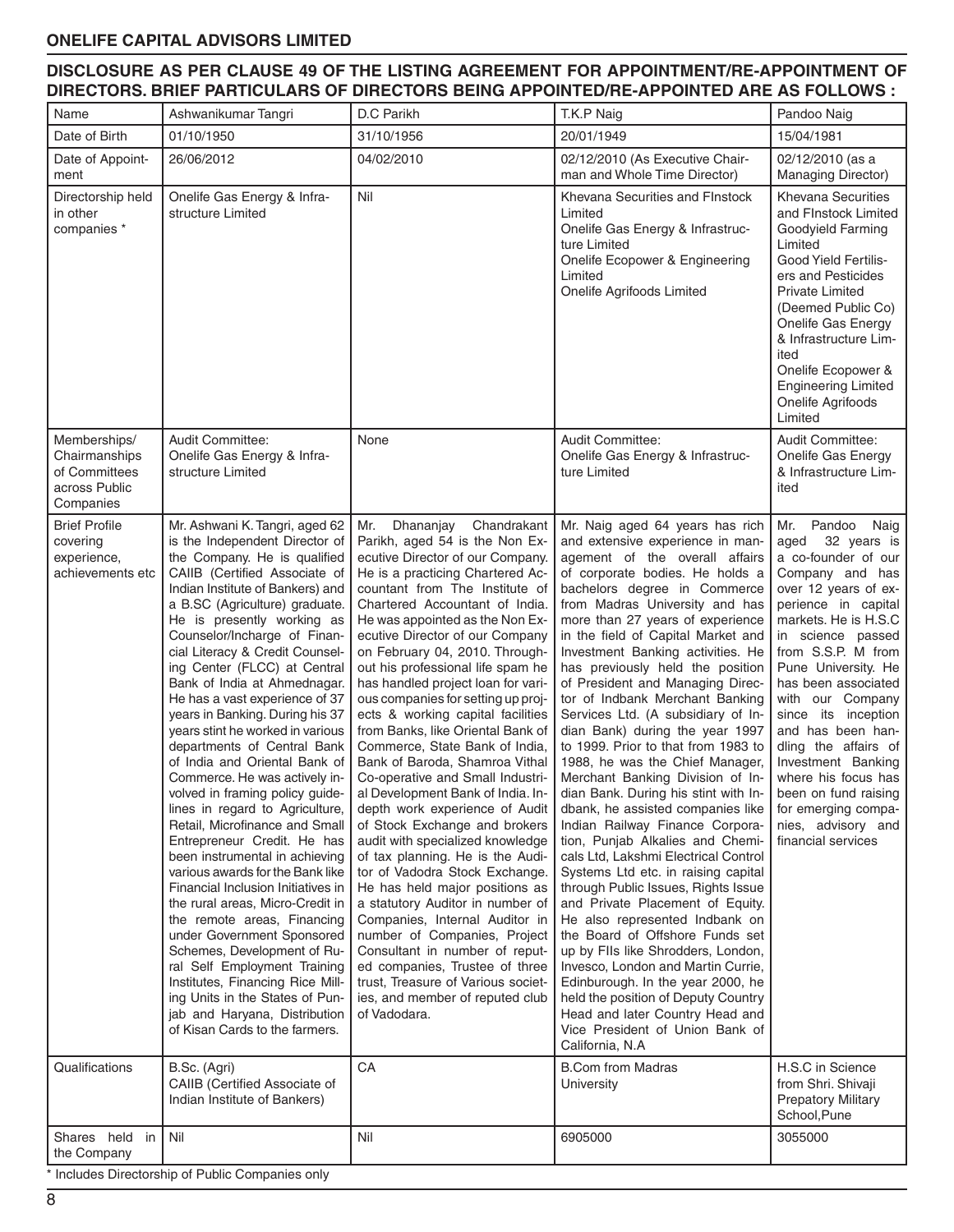### **DIRECTORS REPORT**

#### **To The Shareholders**

#### **Onelife Capital Advisors Limited**

Your Directors are pleased to present the Sixth Annual Report together with the Audited Accounts for the year ended 31st March 2013.

#### **Financial Performance**

The Financial performance of the company for the year ended 31st March 2013 is summarized below:

(Figures in Rs lakhs)

| <b>Particulars</b>               | <b>Current Year</b> | <b>Previous Year</b> |
|----------------------------------|---------------------|----------------------|
| Revenue from Operation           | ۰                   | 902.68               |
| Other Income                     | 26.45               | 7.86                 |
| Total                            | 26.45               | 910.54               |
| Expenditure                      |                     |                      |
| <b>Employee Benefit Expenses</b> | 68.72               | 84.70                |
| Depreciation                     | 1.66                | 1.49                 |
| <b>Other Expenses</b>            | 67.83               | 821.11               |
| Interest                         | ۰                   | 1.93                 |
| Total                            | 138.21              | 909.23               |
| Profit for the Year              | (111.76)            | 1.31                 |
| <b>Prior Period Expenses</b>     | ۰                   |                      |
| Profit Before Tax                | (111.76)            | 1.31                 |
| Income Tax                       | 0.60                |                      |
| Profit after Tax                 | (112.36)            | 1.31                 |
| <b>Basic and Diluted EPS</b>     | (0.84)              | 0.01                 |

#### **Year in Retrospect**

During the financial year 2012-13 our company's revenue was Rs 26.45 Lakhs as compared to Rs 910.54 Lakhs in corresponding period of last year. Net Loss of the Company at Rs112.36 Lakhs as compared to Profit of Rs 1.31 Lakhs in Financial Year 2011-12.

The Financial Performance of the Company was adversely impacted mainly due to Ex-parte ad- interim order passed by SEBI against the Company on December 28, 2011 and the clarificatory order dated February 15, 2012.

The cumulative effect of these orders with respect to the company and its directors is as below:

- a. The company shall not issue any equity shares or any other instrument convertible into equity shares, in any manner or shall not alter its capital structure in any manner till further directions from the SEBI;
- b. The company shall not undertake any fresh business in its capacity as merchant banker, portfolio manager, stock broker and trading member till further directions from SEBI, except the business already mandated as on 28th December 2011;
- c. The company shall not buy, sell or deal in securities directly or indirectly till further directions from the the SEBI;
- d. All the directors of the company shall not buy, sell or deal in securities directly or indirectly till further directions from the SEBI;
- e. The company shall call back funds transferred to Fincare Financial and Consultancy Services Private Limited and Precise Consulting & Engineering Private Limited.

The company had filed an appeal against the order of the SEBI with the Hon'ble Securities Appellate Tribunal (SAT). The Hon'ble SAT had directed the SEBI to complete its investigations by 31st October 2012. SAT has also stayed the direction of the SEBI which directed the company to call back funds given to Fincare Financial and Consultancy Services Private Limited and Precise Consulting & Engineering Private Limited.

On January 16, 2013 SEBI has passed a confirmatory order which was considered by SAT in the appeal pending be-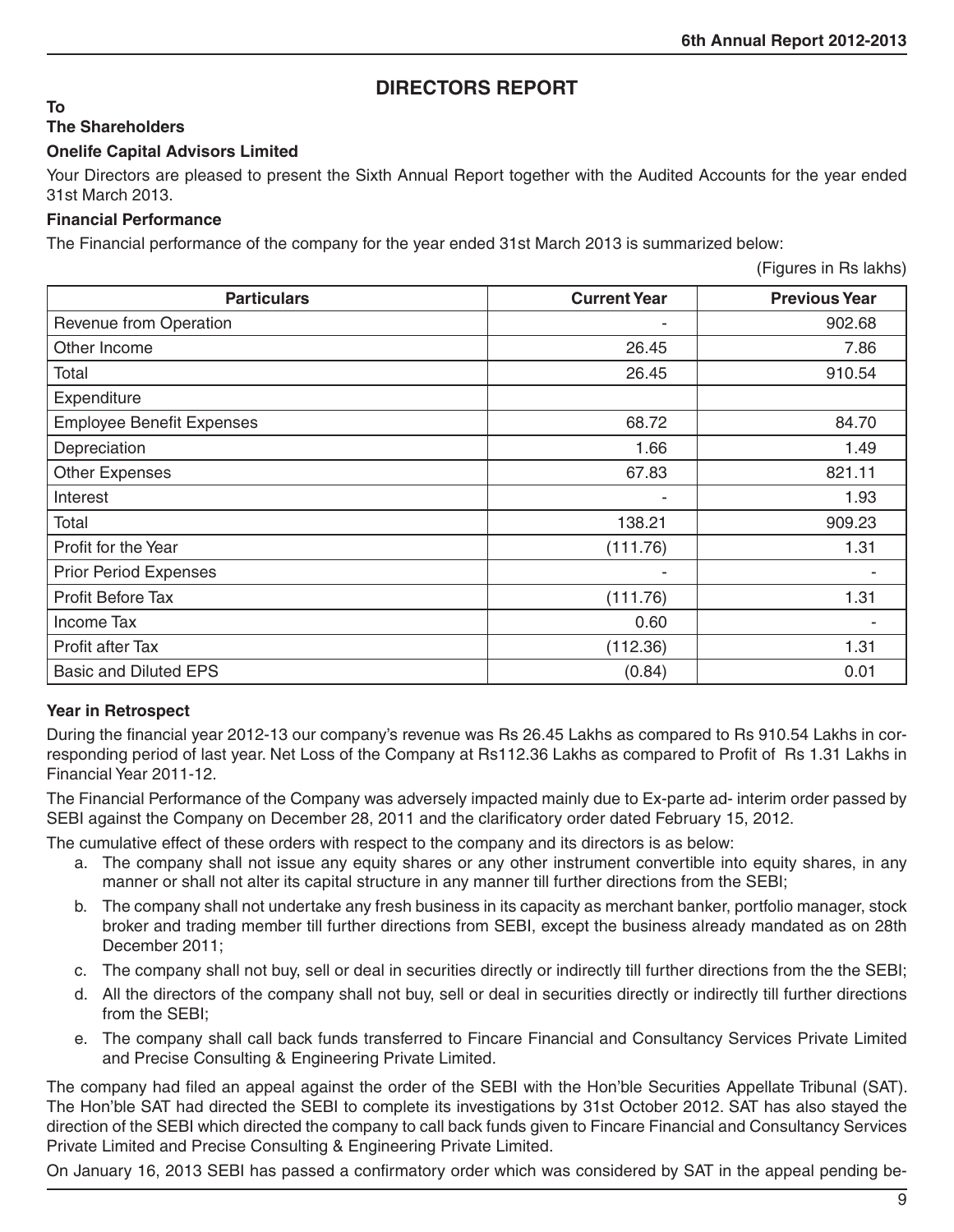#### **ONELIFE CAPITAL ADVISORS LIMITED**

fore it and the Hon'ble SAT has disposed of the appeal directing that the Board shall issue show cause notice to the appellants within five weeks and pass final order within a period of four months from the date of the order. Recently, the Company got some relief from the Securities Appellate Tribunal ("SAT") whereby Mr. A.P Shukla, Independent Director and Mr. D.C Parikh, Non-Executive Director are permitted to sell the shares in their respective demat accounts and the sale proceeds shall be kept in fixed deposit with a nationalized bank and any withdrawal from the bank should be with the prior permission of the Board.

Thereafter,the Company received the show cause notice dated 26th February 2013.The Company Has given the reply of the showcause and filed consent application on 13th May 2013 which has been rejected by SEBI vide its letter dated 02nd August, 2013.

Your Directors are taking all necessary steps to resolve this matter as early as possible. Your Directors are confident that things shall be resolved and normal business will prevail. Your Directors wish to put on record their gratitude for the support shown by the shareholders and affirm that all necessary steps shall be taken to protect the interest of the company and the shareholders.

#### **Subsidiary companies and consolidated financial statements**

On November 01, 2012, Onelife Capital Advisors Limited (OCAL) became Holding Company of Onelife Gas Energy & Infrastructure Limited (OGEIL) as a result of issue of bonus shares by OGEIL to the minority shareholders. As per the Memorandum of Association the main object of OGEIL is procurement, purchase, exploration, storage, suppliers, distributors, sellers and dealers in natural gas and its derivatives including LPG, CNG, PROPANE and any conventional and non- conventional type of energy

OGEIL has a subsidiary Company called Goodyield Farming Limited (GFL) having main object as agriculture, contract farming and related activities and GFL is also having a subsidiary called Good Yield Fertilisers and Pesticides Private Limited (GFPPL) which is involved in agriculture and related activities. .

The Company Onelife became the Holding Company of OGEIL and ultimate Holding Company of GFL and GFPPL.

In accordance with the general circular issued by the Ministry of Corporate Affairs, Government of India under Section 212(8) of the Companies Act, 1956, copies of Balance Sheet, Statement of Profit and Loss and other documents of the subsidiary companies have not been attached with the Balance Sheet of the Company. The Company will make available these documents and related detailed information upon request by any shareholder of the Company/ subsidiary who may be interested in obtaining the same.

However, pursuant to Accounting Standard AS-21 issued by the Institute of Chartered Accountants of India, Consolidated Financial Statements presented by the Company include the financial statements of its Subsidiaries. The Financial Statements of the subsidiary companies are also available for inspection by the shareholders at the Registered Office of the Company and that of its respective subsidiaries. The Financial Statements of each subsidiary shall also be available on Company's website www.onelifecapital.in.

A statement of the holding company`s interest in the subsidiary companies is attached and forms part of this report.

Details of major subsidiaries of the Company and their business operations during the year under review are covered in the Management's Discussion and Analysis Report.

#### **Chief Financial Officer**

Mr. Jiten Popat has been appointed as the Chief Financial Officer of the Company with effect from November 03, 2012. Mr. Jiten Popat has over 14 years of experience in Accounts/Finance. He has held several key positions in finance, Accounts, Auditing, Taxation, Statutory Compliances.

#### **Internal Control System**

The Company has a well placed, proper and adequate internal control system, which ensures that all assets are safeguarded and protected and that the transactions are authorised, recorded and reported correctly. The Company's internal control system comprises audit and compliance by our Internal Auditors M/s. G.S Toshniwal & Associates, Chartered accountants appointed as on February 14th, 2013. The Internal Auditors independently evaluate the adequacy of internal controls and concurrently audit the majority of the transactions in value terms. Independence of the audit and compliance is ensured by direct reporting of Internal Auditors to the Audit Committee of the Board.

**Merchant Banking, Portfolio Management Services (PMS) & Stock Broking, Trading Member of Derivatives Segment**

Due to SEBI directions there is no business in these segments.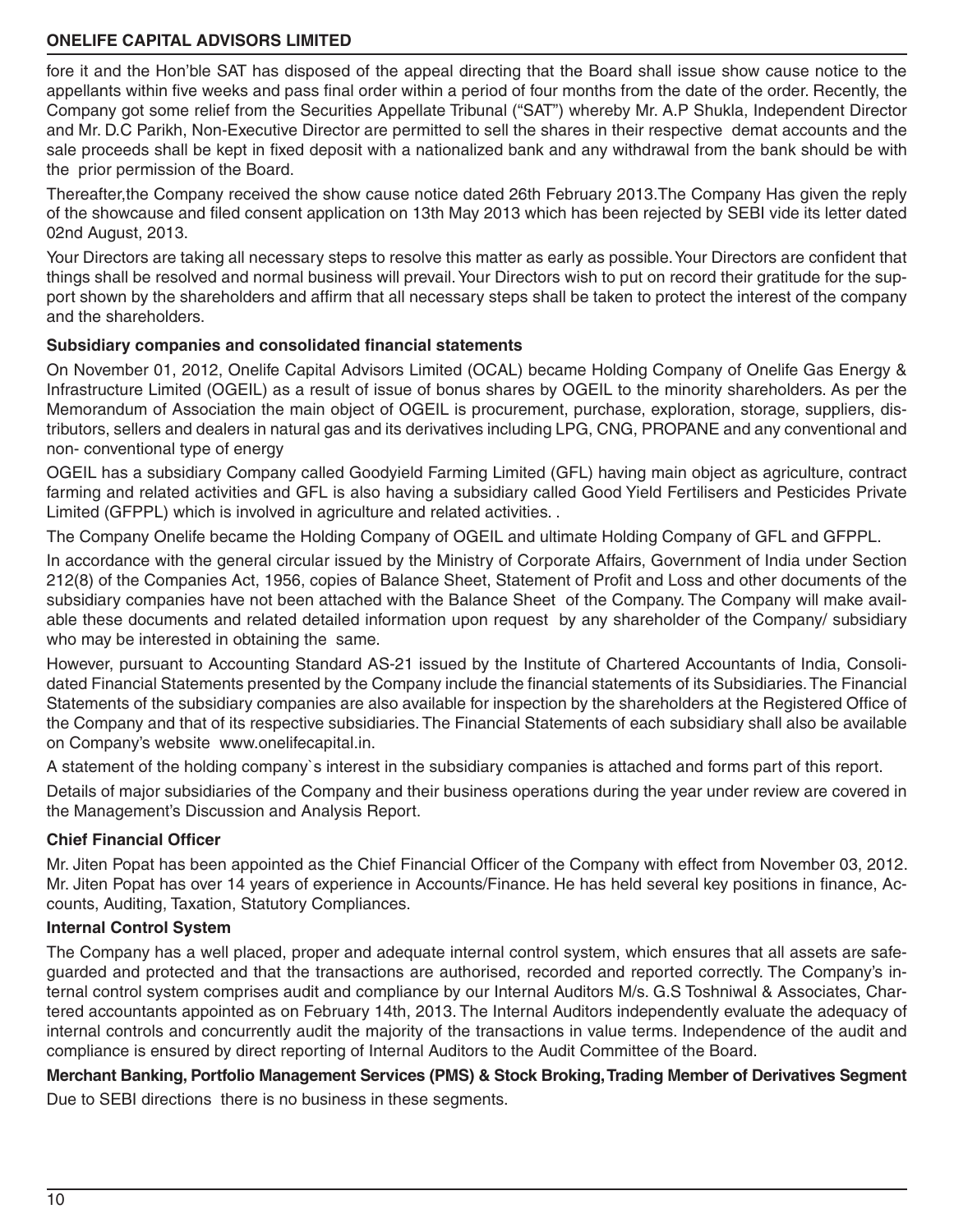#### **Deposits**

The Company has not accepted any deposits from public during the year under review.

#### **Dividend**

Your Directors do not recommend any dividend for the year 2012-13, in view of losses during the year.

#### **Directors**

In terms of Article 157 of the Articles of Association of the Company, Mr. A.K. Tangri and Mr.D.C Parikh will retire by rotation at the ensuing Annual General Meeting, and being eligible, offer themselves for re-appointment in terms of the provisions of Article 157 of the Articles of Association of the Company.

The brief resumes of the Directors who are to be re-appointed, names of companies in which they have held directorships, committee memberships/ chairmanships, brief profile covering experience, achievements etc. , Qualifications, their shareholding etc., are furnished in the explanatory statement to the notice of the ensuing Annual General Meeting.

Your Directors recommend their re-appointment at the ensuing Annual General Meeting.

#### **Reappointment of Executive Chairman**

The Board at its meeting held on August 13, 2013 has reappointed Mr. T.K.P Naig as Executive Chairman from December 2, 2013 to December 1, 2016. Necessary resolutions together with the explanatory statement have been included in the Notice of sixth Annual General Meeting as the above reappointment is subject to the approval of the shareholders.

#### **Reappointment of Managing Director**

The Board at its meeting held on August 13, 2013 has reappointed Mr. Pandoo Naig as Managing Director of the Company from December 2, 2013 to December 1, 2016. Necessary resolutions together with the explanatory statement have been included in the Notice of sixth Annual General Meeting as the above reappointment is subject to the approval of the shareholders.

#### **Directors Responsibility Statement As Per Section 217 (2AA)**

The Board of Directors hereby confirm having:

- 1. Followed in the preparation of the Annual Accounts, the applicable accounting standards along with the proper explanation relating to material departures;
- 2. selected such accounting policies and applied them consistently and made judgments and estimates that are reasonable and prudent so as to give a true and fair view of the state of affairs of the Company at the end of the financial year and of the profit or loss of the Company for that period;
- 3. taken proper and sufficient care for maintenance of adequate accounting records in accordance with the provisions of the Companies Act, 1956, for safeguarding the assets of the Company and for preventing and detecting fraud and other irregularities;
- 4. prepared the Annual Accounts on a going concern basis.

#### **Auditors and Auditors Report**

M/s Khandelwal Jain & Co., Chartered Accountants, Statutory Auditors of the Company, will retire at the conclusion of the ensuing Annual General Meeting and, being eligible, offer themselves for re-appointment as statutory auditors for the financial year 2013-14.

The Company has received a letter from them to the effect that their re-appointment, if made, would be within the limit prescribed under section 224(1B) of the Companies Act, 1956, and that they are not disqualified for such re-appointment within the meaning of Section 226 of the Companies Act, 1956.

The observations of the Auditors, together with the notes to Accounts referred to in the Auditors` Report, are selfexplanatory and do not call for any further explanation from the Directors.

#### **Listing Fees**

The Annual Listing Fee for the year 2013-14 had been paid to those Stock Exchanges where the company's shares are listed.

#### **Particulars of Employees**

None of the employees/director(s) are drawing remuneration in excess of Rs 60 Lacks per annum or Rs 5 Lacks per month and therefore the particulars of employees as required by section 217(2A) of Companies Act, 1956 and Companies (Particulars of Employees) Rules are not required to be attached.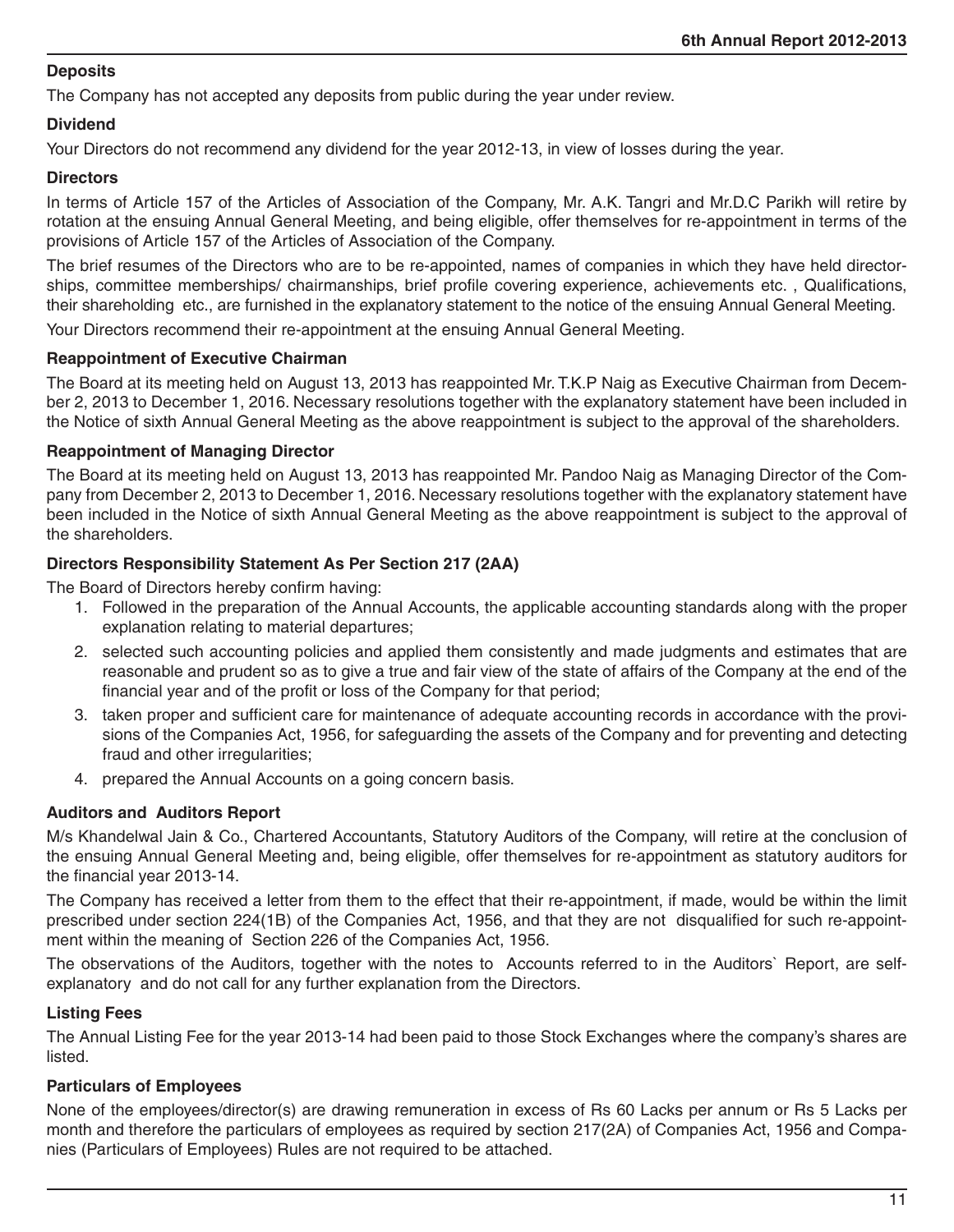#### **Statutory Disclosure**

Information pursuant to Section 217(1) (e) of the Companies Act, 1956, read with the Companies (Disclosure of Particulars in the Report of the Board of Directors) Rules, 1988 is as under:

A. Conservation of Energy:

The operations of the Company are not energy intensive. However, energy conservation measures are being taken for regular preventive maintenance of all equipments to increase the efficiency of the equipment resulting in power saving.

B. Technology Absorption:

As the Company has not acquired any technology, the question of absorption of technology does not apply to the Company.

C. Foreign Exchange Earning and Outgo:

Total foreign exchange earnings and outgo during the year.

FOB Value of Exports : NIL

CIF Value of Imports : NIL

Expenditure in foreign currency : NIL

#### **Corporate Governance**

The amendments to the Companies Act, 1956 and the listing agreements executed with the Stock Exchanges require compliance with specified Corporate Governance practices. A detailed Report on Corporate Governance approved by the Directors is annexed. A certificate on compliance of Corporate Governance requirements issued by the Statutory Auditors of the company in pursuance to clause 49 of the listing agreement is attached with this report.

#### **Acknowledgement**

The Directors take this opportunity to thank all the employees, shareholders, Registrars, Bankers to the Company, The Securities & Exchange Board of India, Bombay Stock Exchange, National Stock Exchange of India Limited, National Securities Depository Limited, Central Depository Services Limited, other Government Agencies and valued clients for their support and co-operation during the year under review. Your Directors look forward to the continued support of all stakeholders in the future.

By and on behalf of the Board for **ONELIFE CAPITAL ADVISORS LIMITED Sd/- T.K.P Naig Executive Chairman** 

**Registered Office:** 96-98 Mint Road,

Mumbai 400 001

Place: Mumbai Date: August 13, 2013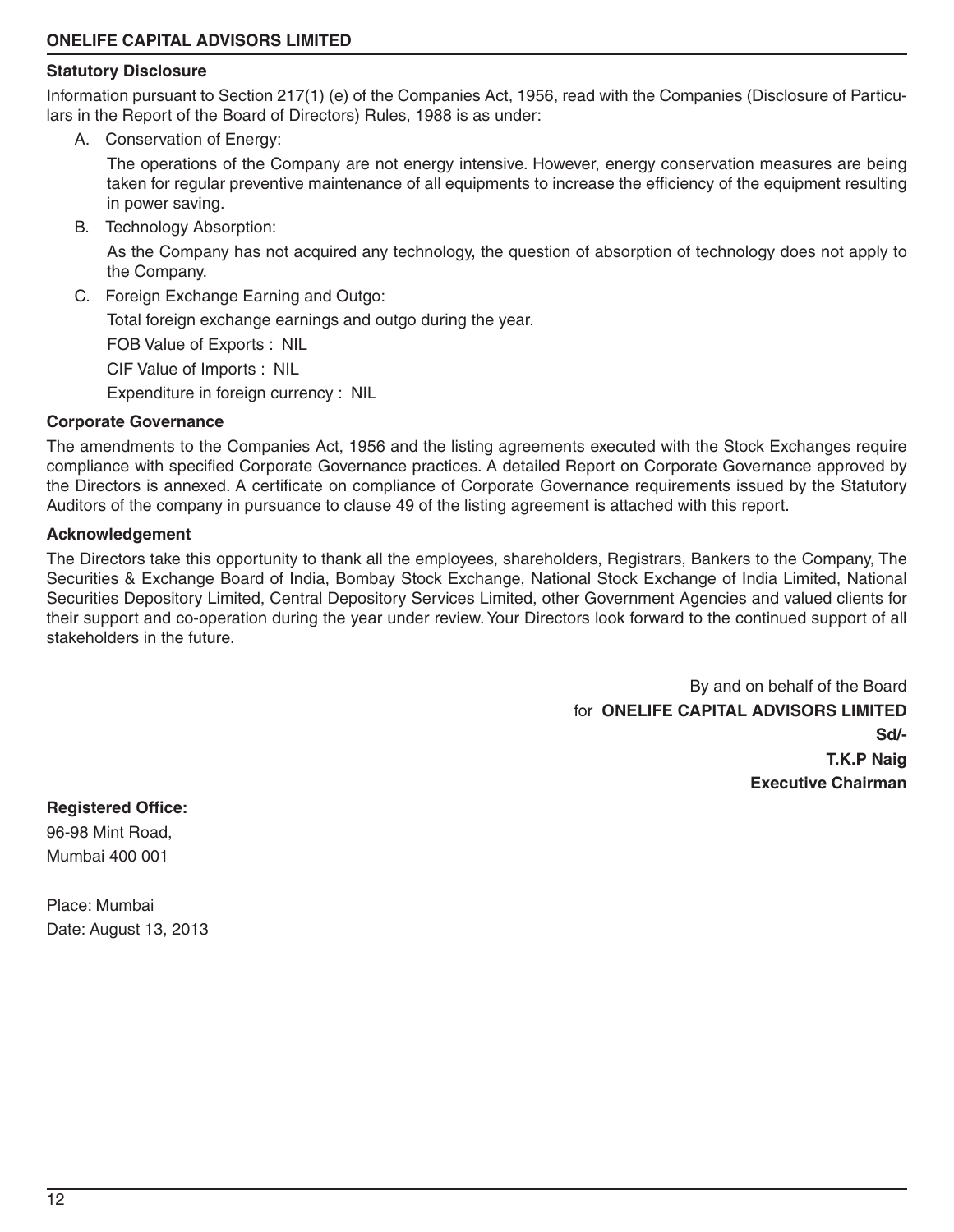### **ONELIFE CAPITAL ADVISORS LIMITED STATEMENT PERSUANT TO SECTION 212 OF THE COMPANIES ACT 1956 RELATING TO SUBSIDARY COMPANY**

| 1) Name of Subsidiary Company                                                                                                                                                                                                                                                                                | ÷ | Onelife Gas Energy & Infrastructure Limited.                         |
|--------------------------------------------------------------------------------------------------------------------------------------------------------------------------------------------------------------------------------------------------------------------------------------------------------------|---|----------------------------------------------------------------------|
| 2) Previous Financial Year Ended                                                                                                                                                                                                                                                                             |   | 1st April, 2012 to 31st March, 2013.                                 |
| 3) Holding Company's interest<br>fully paid up held by Parent Company.                                                                                                                                                                                                                                       |   | 63,52,500 Equity Shares of Rs.10/- each                              |
| 4) Extent of Holding                                                                                                                                                                                                                                                                                         | ÷ | 50.71% of Equity Capital                                             |
| 5) The aggregate amount of the Profit<br>of the Subsidiary Company<br>which has not been dealt with in the<br>accounts of the Company is as follows :-<br>i) For the Financial Year<br>ii) For the Previous Financial Year                                                                                   |   | Rs. (10,90,539)/-<br>Rs. NA                                          |
| 6) The aggregate amount of Profit/Loss<br>of the Subsidiary Company, which has<br>been dealt with in accounts of the Company<br>is as follows<br>i) For the Financial Year<br>ii) For the Previous Financial Year                                                                                            |   | Rs. Nil<br>Rs. Nil                                                   |
| 7) Changes in the interest of the Company<br>in the Subsidiary Company<br>between the end of the financial year<br>of the Subsidiary Company and that of the Company                                                                                                                                         | ÷ | No change                                                            |
| 8) Material Changes between the end of the financial year of Subsidiary Company and the<br>end of the financial year of the Company in respect of the Subsidiary Company.<br>a) Fixed Assets<br>b) Investment<br>c) Lending<br>d) Borrowing for the purpose other<br>than meeting their current liabilities. |   | Not Applicable<br>Not Applicable<br>Not Applicable<br>Not Applicable |
|                                                                                                                                                                                                                                                                                                              |   | For Onelife Capital Advisors Limited                                 |
|                                                                                                                                                                                                                                                                                                              |   | Sd/-<br>Sd<br>Executive Chairman<br><b>Managing Director</b>         |
| Place: Mumbai<br>Date: 13th August, 2013                                                                                                                                                                                                                                                                     |   | Sd/-<br>Sd/-                                                         |
|                                                                                                                                                                                                                                                                                                              |   |                                                                      |

Company Secretary CFO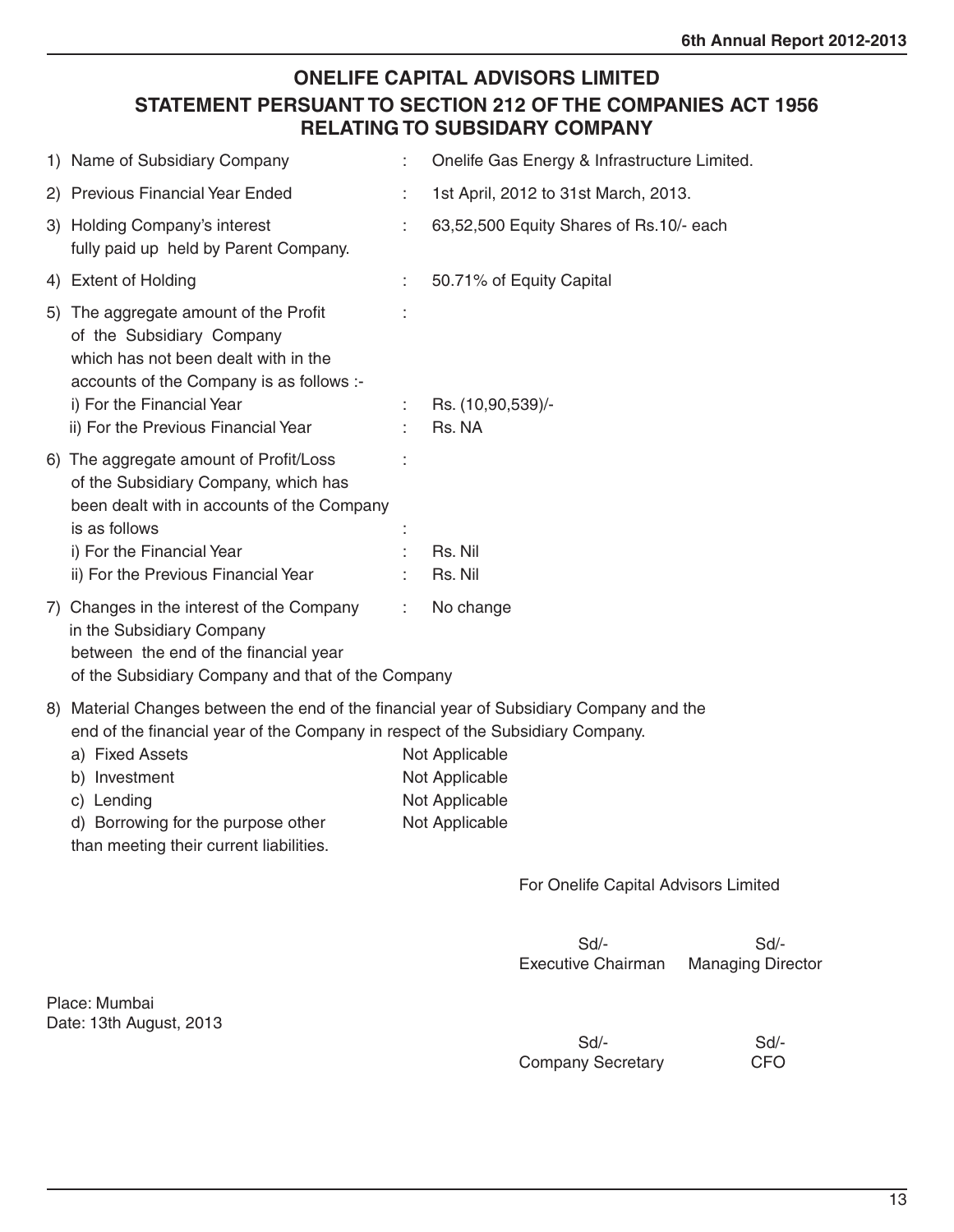### **MANAGEMENT DISCUSSION AND ANALYSIS REPORT**

#### **Economy Overview**

#### **Global Economy Overview**

Global growth is projected to remain subdued at slightly above 3 percent in 2013, the same as in 2012. Downside risks to global growth prospects still dominate: while old risks remain, new risks have emerged, including the possibility of a longer growth slowdown in emerging market economies, especially given risks of lower potential growth, slowing credit, and possibly tighter financial conditions if the anticipated unwinding of monetary policy stimulus in the United States leads to sustained capital flow reversals. Stronger global growth will require additional policy action. Specifically, major advanced economies should maintain a supportive macroeconomic policy mix, combined with credible plans for reaching medium-term debt sustainability and reforms to restore balance sheets and credit channels. Many emerging markets and developing economies face a tradeoff between macroeconomic policies to support weak activity and those to contain capital outflows. Macroprudential and structural reforms can help make this tradeoff less stark. Financial market volatility increased globally in May and June after a period of calm since last summer. In advanced economies, longerterm interest rate and financial market volatility have risen. Peripheral euro area sovereign spreads have widened again after a period of sustained declines. Emerging market economies have generally been hit hardest, as recent increases in advanced economy interest rates and asset price volatility, combined with weaker domestic activity have led to some capital outflows, equity price declines, rising local yields, and currency depreciation.

Global growth increased only slightly from an annualized rate of 2½ percent in the second half of 2012 to 2¾ percent in the first quarter of 2013 (Figure 1): CSV, (Creating Shared Value) instead of accelerating further as expected at the time of the April 2013 WEO (World Economic Outlook). The underperformance was due to three factors. First, continuing growth disappointments in major emerging market economies, reflecting, to varying degrees, infrastructure bottlenecks and other capacity constraints, slower external demand growth, lower commodity prices, financial stability concerns, and, in some cases, weaker policy support. Second, a deeper recession in the euro area, as low demand, depressed confidence, and weak balance sheets interacted to exacerbate the effects on growth and the impact of tight fiscal and financial conditions. Third, the U.S. economy expanded at a weaker pace, as stronger fiscal contraction weighed on improving private demand. By contrast, growth was stronger than expected in Japan, driven by consumption and net exports—the latter helped by the 20 percent depreciation of the yen (in real effective terms) since late 2012.



Source: IMF staff estimates.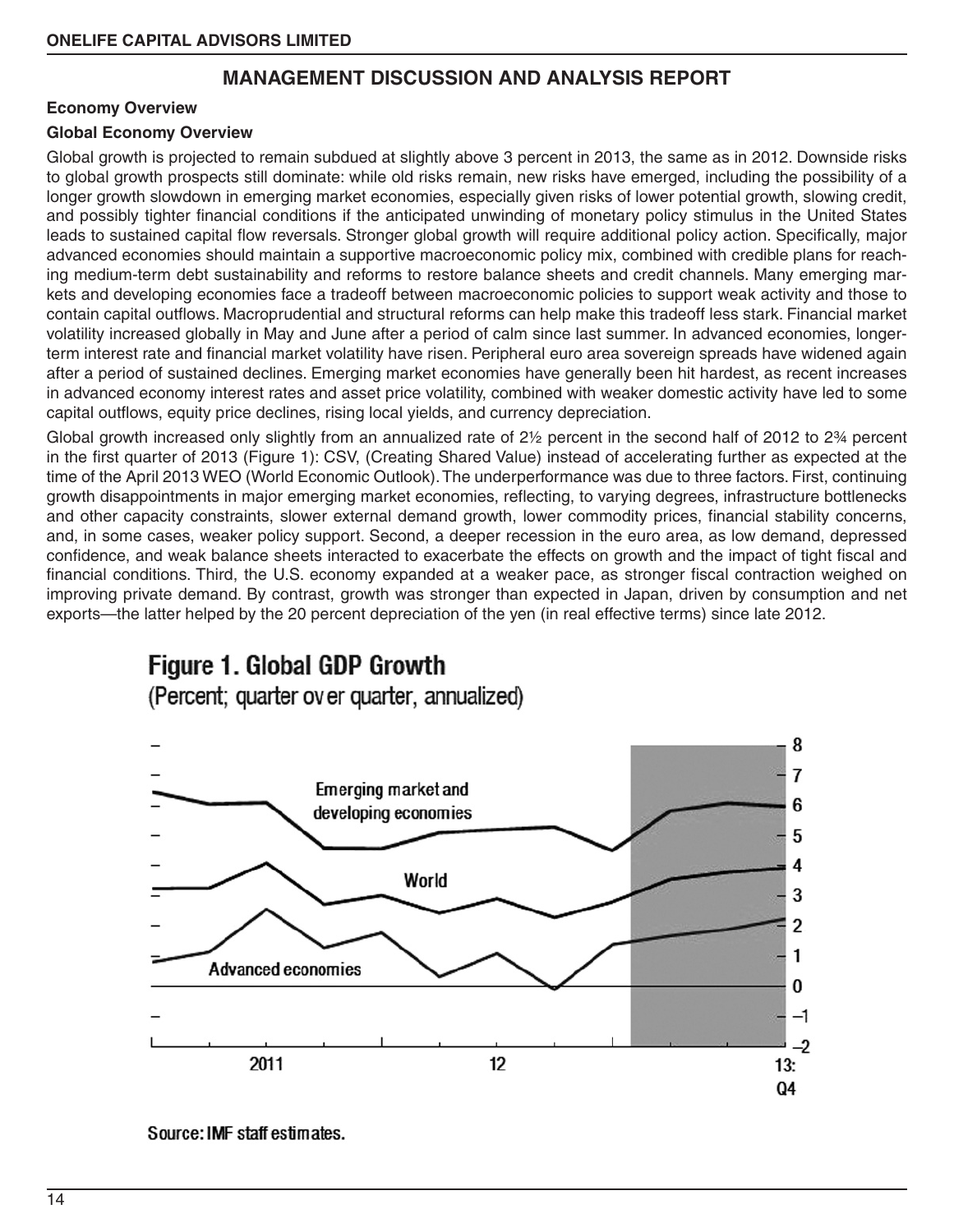Turning to forecasts, growth in the United States is projected to rise from 1¾ percent in 2013 to 2¾ percent in 2014 The projections assume that the sequestration will remain in place until 2014, longer than previously projected, although the pace of fiscal consolidation will still slow. Private demand should remain solid, given rising household wealth owing to the housing recovery, and still supportive financial conditions.

In Japan, growth will average 2 percent in 2013, moderating to about 1¼ percent in 2014. The stronger forecast for 2013 than previously projected reflects the effects of recent accommodative policies on confidence and private demand, while the somewhat softer forecast for 2014 reflects the weaker global environment.

The euro area will remain in recession in 2013, with activity contracting by over ½ percent. Growth will rise to just under 1 percent in 2014, weaker than previously projected, in part due to the persistent effects of the constraints discussed above and the expected delays in policy implementation in key areas, but also due to base effects from the delayed recovery in 2013.

At 5 percent in 2013 and about 5½ percent in 2014, growth in emerging market and developing economies is now expected to evolve at a more moderate pace, some ¼ percentage points slower than in the April 2013 WEO. This embodies weaker prospects across all regions. In China, growth will average 7¾ percent in 2013-14, ¼ and ½ percentage points lower in 2013 and 2014, respectively, than the April 2013 forecast. Forecasts for the remaining BRICS (Brazil, Russia, India, China and South Africa) have been revised down as well, by ¼ to ¾ percentage points. The outlook for many commodity exporters (including those among the BRICS) has also deteriorated due to lower commodity prices. Growth in sub-Saharan Africa will be weaker, as some of its largest economies (Nigeria, South Africa) struggle with domestic problems and weaker external demand. Growth in some economies in the Middle East and North Africa remains weak because of difficult political and economic transitions.

In sum, global growth will recover from slightly above 3 percent in 2013 to 3<sup>34</sup> percent in 2014, some 1/4 percent weaker for both years than the April 2013 projections.

Downside risks, old and new, still dominate the outlook. Although imminent tail risks in advanced economies have diminished, additional measures will be needed to keep them at bay, including timely increases in the U.S. debt ceiling and continued "do what it takes" action by the euro area authorities to avoid a sharp deterioration in financial conditions. In contrast, risks of a longer growth slowdown in emerging market economies have now increased, due to protracted effects of domestic capacity constraints, slowing credit growth, and weak external conditions.

The forecasts assume that the recent rise in financial market volatility and the associated yield increases will partly reverse, as they largely reflect a one-off repricing of risk due to the changing growth outlook for emerging market economies and temporary uncertainty about the exit from monetary policy stimulus in the United States. However, if underlying vulnerabilities lead to additional portfolio shifts, further yield increases, and continued higher volatility, the result could be sustained capital flow reversals and lower growth in emerging economies.

#### **Indian Economy Overview**

The Indian economy is estimated to have registered a growth rate of 5.0 per cent in 2012-13 in terms of gross domestic product at factor cost at constant 2004-05 prices, following a growth of 6.2 per cent in 2011-12. Growth in 2011-12 and 2012-13 is on the lower side, in the context of the decadal average of 7.9 per cent during 2003-04 to 2012-13. This is attributable mainly to weakening industrial growth in the context of tight monetary policy followed by the Reserve Bank of India (RBI) through most of 2011-12, and continued uncertainty in the global economy. With some moderation in headline WPI (Wholesale Price Index) inflation, there has been a reduction in the repo rate by the RBI by 50 basis points in April, 2012 and by 25 basis points in January 2013. The impact of tight monetary policy has been reflected in the quarterly growth rates of GDP. Quarterly GDP growth declined in each of the successive quarters between the fourth quarter of 2010-11, and the fourth quarter of 2011-12. The slowdown in the economy, particularly in the industry sector has entailed a lower-than budgeted growth in government revenues. However, measures undertaken as part of mid-course correction have helped in improving the expenditure outcome in 2012-13. Measures including the increase in the price of diesel by Rs 5 per litre, allowing oil marketing companies (OMCs) to raise diesel prices by small amounts regularly, and a cap on the number of subsidized LPG cylinders are expected to rein in the fiscal deficit. Growth of exports for most of the current year remained in negative territory, and with imports picking up in recent months, the trade deficit increased to US\$ 147 billion during April-December 2012. The current account deficit (CAD) at 4.6 per cent of GDP in the first half of 2012-13 is a cause for concern. The widening of the trade and current account deficits has been accompanied by a decline in the value of the Rupee since August 2011. After attaining an all-time low of Rs 57.22 per US\$ on June 27, 2012 the Rupee rebounded and was in the range of 53-55 per US\$ in the month of January 2013. WPI inflation, after remaining persistently high during 2010-11 and 2011-12, has shown signs of moderation since December 2011. However, it has remained sticky at around 7 to 8 per cent over the last 12 months. With widespread reform measures initiated in recent months and the global economy poised for a moderate recovery in 2013-14, the Indian economy is expected to witness an improved outlook in 2013-14.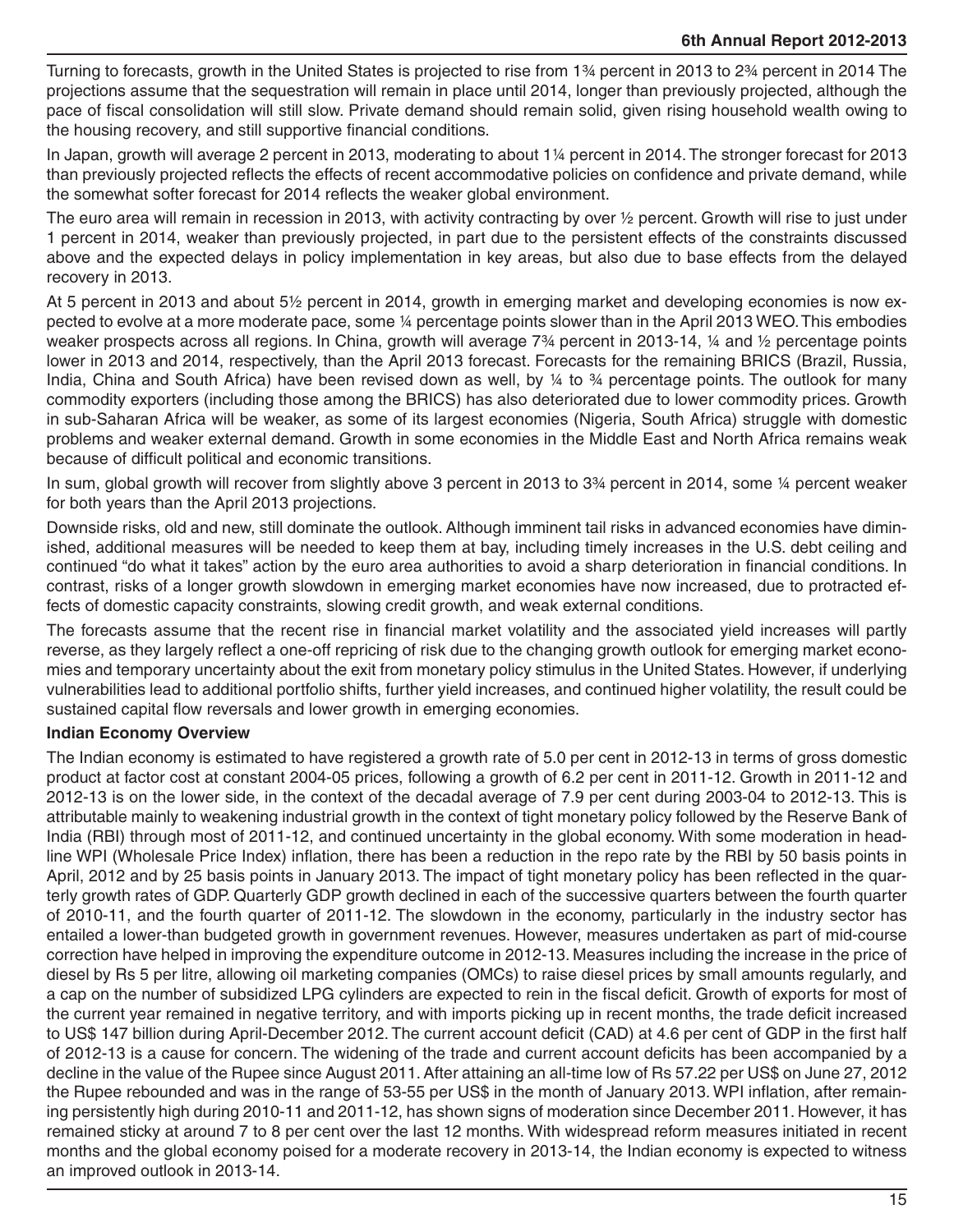#### **ONELIFE CAPITAL ADVISORS LIMITED**

#### **GDP Growth**

As per the Advance Estimates released by the Central Statistics Office (CSO), the Indian economy is estimated to register a growth rate of 5.0 per cent in 2012-13 in terms of GDP at factor cost as against 6.2 per cent in 2011-12 and 9.3 per cent in 2010-11. The growth is on the lower side not only as compared to the recent past but also in the context of growth trends witnessed since 2003-04. The slowdown in the growth of the economy in 2012-13 is mainly on account of the slowdown in the industrial sector which is estimated to grow at 3.1 per cent in 2012-13 as against 3.5 per cent in 2011-12 and significantly lower growth of 1.8 per cent in agriculture sector on top of a growth rate of 3.6 per cent achieved in 2011-12. Services sector is estimated to grow at a rate of 6.6 per cent in 2012-13, which is also lower than that achieved in 2011-12. The slowdown in 2011-12 and 2012-13 has been precipitated by domestic factors as well as factors emanating from the rest of the world, particularly advanced economies and India's major trading partners. The crisis in the Euro-zone area and slow growth in many other advanced economies have affected growth in India through dynamic linkages. Domestic factors, including the tightening of monetary policy, in order to control inflation and rein in inflationary expectations, resulted in slowing down of investment and growth, particularly in the industrial sector. As per the quarterly data released by CSO, growth in the economy was 5.3 per cent in the second quarter of the current year. This growth has been the lowest since fourth quarter of 2008-09. The growth of agriculture, industry and services sectors is estimated to be 1.2 per cent, 2.8 per cent and 7.2 per cent respectively in the second quarter of 2012-13 as against 3.1 per cent, 3.7 per cent and 8.8 per cent respectively in the corresponding quarter of 2011-12. Cumulative growth in the first two quarters of the current year put together works out to 5.4 per cent as against 7.3 per cent in the corresponding period last year. In terms of expenditure method of estimation, GDP at constant market prices is projected to register a growth of 3.3 per cent in 2012-13 as against a growth of 6.3 per cent in 2011-12. This slowdown in growth could be attributed to three major components viz. the growth of consumption expenditure, gross fixed capital formation and exports that declined to 4.1 per cent, 2.5 per cent and 5.1 per cent respectively in real terms during 2012-13. The growth in these components was 8.1 per cent, 4.4 per cent and 15.3 per cent respectively in 2011-12. The growth of investment in the economy is estimated to have registered a significant decline during 2011-12 as compared to 2010-11. This has been on account of the tight monetary policy stance followed by the Reserve Bank of India during 2010-11 and most of 2011-12, that resulted in higher costs of borrowings and a moderation in domestic and external demand. As per the First Revised Estimates released by the CSO, gross domestic savings as a ratio of GDP at current market prices (savings rate) declined from 34.0 per cent in 2010-11 to 30.8 per cent in 2011-12. This decline is primarily accounted for by a reduction in savings of the public sector and a reduction in financial savings by households.

#### **Industry Overview**

#### **Financial Services in India- Brief Overview**

The Indian financial services sector is one of the most complex, yet one of the most robust service segments of the Indian economy. Spanning from insurance to capital markets, banking to foreign direct investments (FDI) and from mutual funds to private equity (PE) investments, the financial services sector covers all related segments under its umbrella.

Today it is at par with the international financial frameworks and promises to surpass them in terms of performance in the years to come. This is very much evident from the fact that Indian financial services industry was amongst the least affected during the crisis the world faced in 2010-11.

#### **Opportunities & Threats**

The great uncertainty over how growth will recover in the advanced economies is unnerving financial markets across the world. Back home, the recent exuberance seen in the markets is largely driven by FII flows, dependent on global growth prospects. Reversal of global liquidity could adversely impact capital flows into India and put downward pressure on the INR. Currency depreciation could fuel the current account deficit, leading to weakening of macro fundamentals, viz. inflation, trade deficit, subsidy bills and hence fiscal balances. Government spending ahead of an election year and a currency with a weakening bias remain threats to domestic price pressures. Uncertain external balances continue to pose challenges. Government's actions to stick to fiscal consolidation and boost the investment cycle remain imperative. Domestic growth would also depend upon a timely and adequate monsoon, resumption of industrial growth, revival in exports via measures to make them competitive, curtailment of current account deficit and supplyside measures to ease constraints. Tracking statistical phenomenon, the wholesale price index is likely to reflect subdued inflation rates; thus providing a cushion for rate easing, and allowing the transmission of actions taken so far for GDP and earnings growth to pick up. Government spending related to elections is likely to boost rural consumption. The economy is likely to gain gradually from the measures announced earlier.The Union Budget 2013, amongst other proposals, has reduced Securities Transaction Tax (STT) on equity futures contracts to 0.01% from 0.017%, introduced commodities transaction tax (CTT) on non-agriculture commodities futures trading and allowed participation of FIIs in the currencies derivative segment. These proposals could provide a fillip to equity derivative volumes as well as currency derivative volumes. The imposition of the CTT could impact the gross returns of the arbitrageurs by 20-30% and consequently significantly im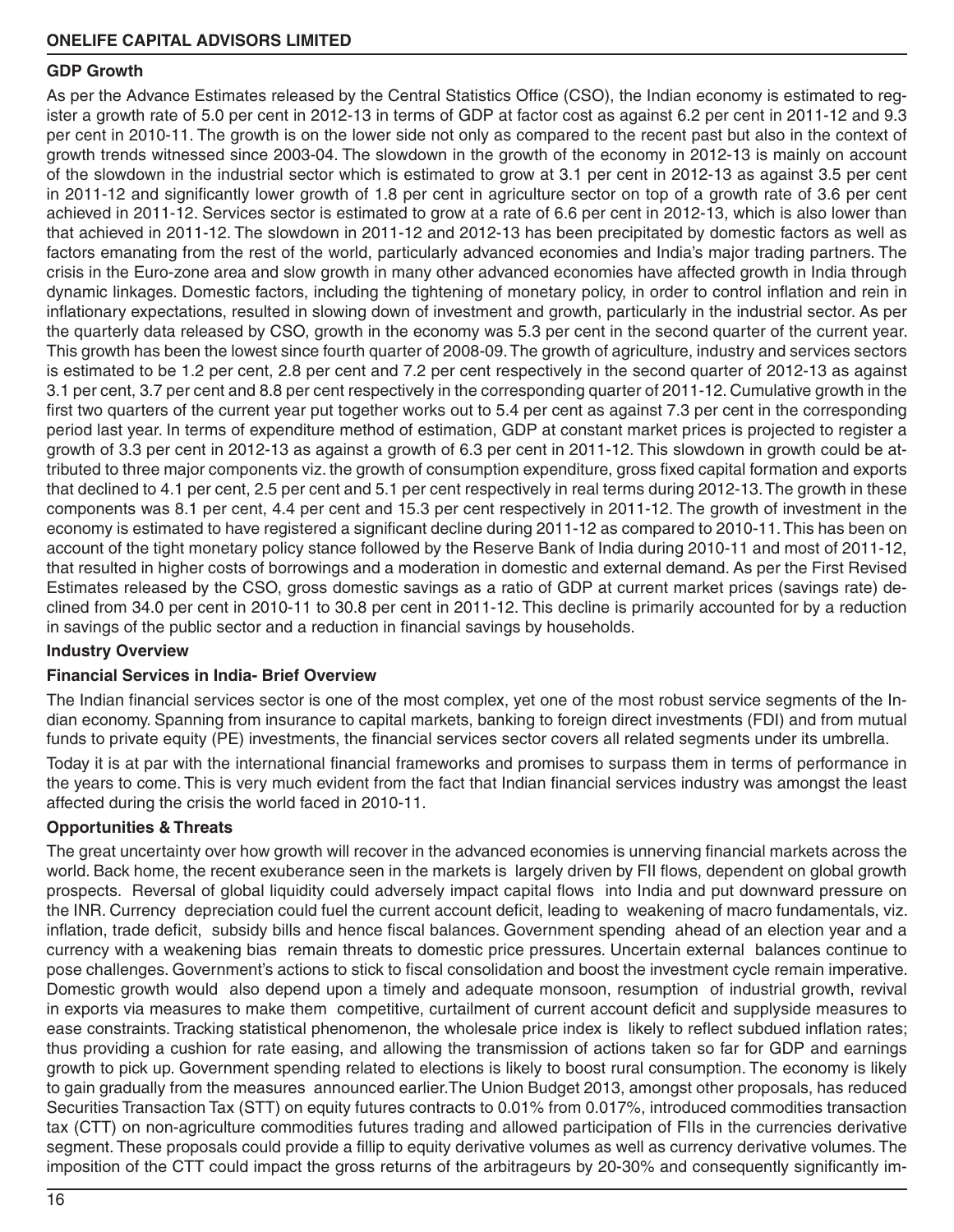pede the growth of the segment at least over the short term. Also, arbitrage activity could return to the equities segment or move to the currencies segment, which could help growth of these segments

#### **Business Overview & Financial Performance of the Company**

During the financial year 2012-13 our company's revenue was Rs 26.45 Lakhs as compared to Rs 910.54 Lakhs in corresponding period of last year. Net Loss of the Company at Rs 112.36 Lakhs as compared to Profit of Rs 1.31 Lakhs in Financial Year 2011-12.

The Financial Performance of the Company was adversely impacted mainly due to Ex-parte ad- interim order passed by SEBI against the Company on 28th December, 2011 the clarificatory order dated February 15, 2012.

Due to SEBI's order against us currently there is no business in merchant banking, Derivative, PMS segment and Broking.

#### **Future Outlook**

The year FY13 started on a note of optimism. However, stubborn inflation, high fiscal and Current Account Deficit, slow pace of reforms, sluggish recovery of US economy and continued Eurozone crisis soon led to the sliding of Indian GDP growth to around 5%. Renewed political uncertainly at the centre currently is continuing to cast its shadow on the return of growth. However, with inflation falling and RBI cutting rates in March 2013 and May 2013, Indian macro-economic indicators appear to have bottomed out. At the same time, RBI has indicated that scope for further rate cuts is limited as headline inflation is still above its comfort zone. It has pegged the outlook for inflation at 5.5% and GDP growth at 5.7% for FY14. Given that FY14 is likely to be a second consecutive year of sub-6% growth, the operating environment in FY14 may not be significantly different from that of FY13, as macro-headwinds will take some time to abate. Given this nonetoo-rosy scenario for FY14, the mantra for this year will be improving operating efficiency.

Even as the visibility on when the environment might improve continues to be poor, our core is in identifying new exciting opportunities in financial services and building great and differentiated businesses in various areas. With the long-term India growth story intact and given the diversified model of Onelife, we are confident of capturing good share of growth and build Onelife as per the Vision that we have.

#### **Challenges, Risk, Concern**

The Company faces normal business challenges of market competition in its business and needs to continuously seek attractive growth opportunities. The company is primarily exposed to market risk, interest rate risk, liquidity risk, technology risk, compliance risk and operational risks. Internally, it has constituted the board to manage these risks.

The Company adopts suitable business strategies to counter these challenges.

As a part of the overall risk management strategy, the Company consistently insures its assets and generally follows a conservative financial profile by following prudent business practices.

### **Internal Control Systems And Adequacy**

The Company has a well-placed, proper and adequate internal control system, which ensures that all assets are safeguarded and protected and that the transactions are authorised, recorded and reported correctly to meet the following objectives:-

Providing assurance regarding the effectiveness and efficiency of operations;

Efficient use and safeguarding of resources;

Compliance with policies, procedures and applicable laws and regulations; and

These systems are IT enabled which facilitate effective checks and tight monitoring of all parameters and control on continuous basis.

The Company's internal control system comprises audit and compliance by internal audit checks from M/s G.S Toshniwal, the Internal Auditor. The Internal Auditors independently evaluate the adequacy of internal controls and concurrently audit the majority of the transactions in value terms. Independence of the audit and compliance is ensured by direct reporting of Internal Auditor to the Audit Committee of the Board.

#### **Developments in Human Resources**

Our employees continue to be our biggest source of strength. The employees are well qualified and experienced in their field of operations. Determination and commitment of all the employees through the thick and thin has been our major support to the Company with regard to chalking out and executing strategies and plan. Your Company firmly believes that human resource is the capital on which our business is built and it is an asset that enables us to reap rich dividends. It is confident that engagement and empowerment are the most enabling instruments in improving employee productivity. Constant efforts are made to create a working environment that encourages initiative, provides challenges and opportunities and recognizes the performance and potential of employees.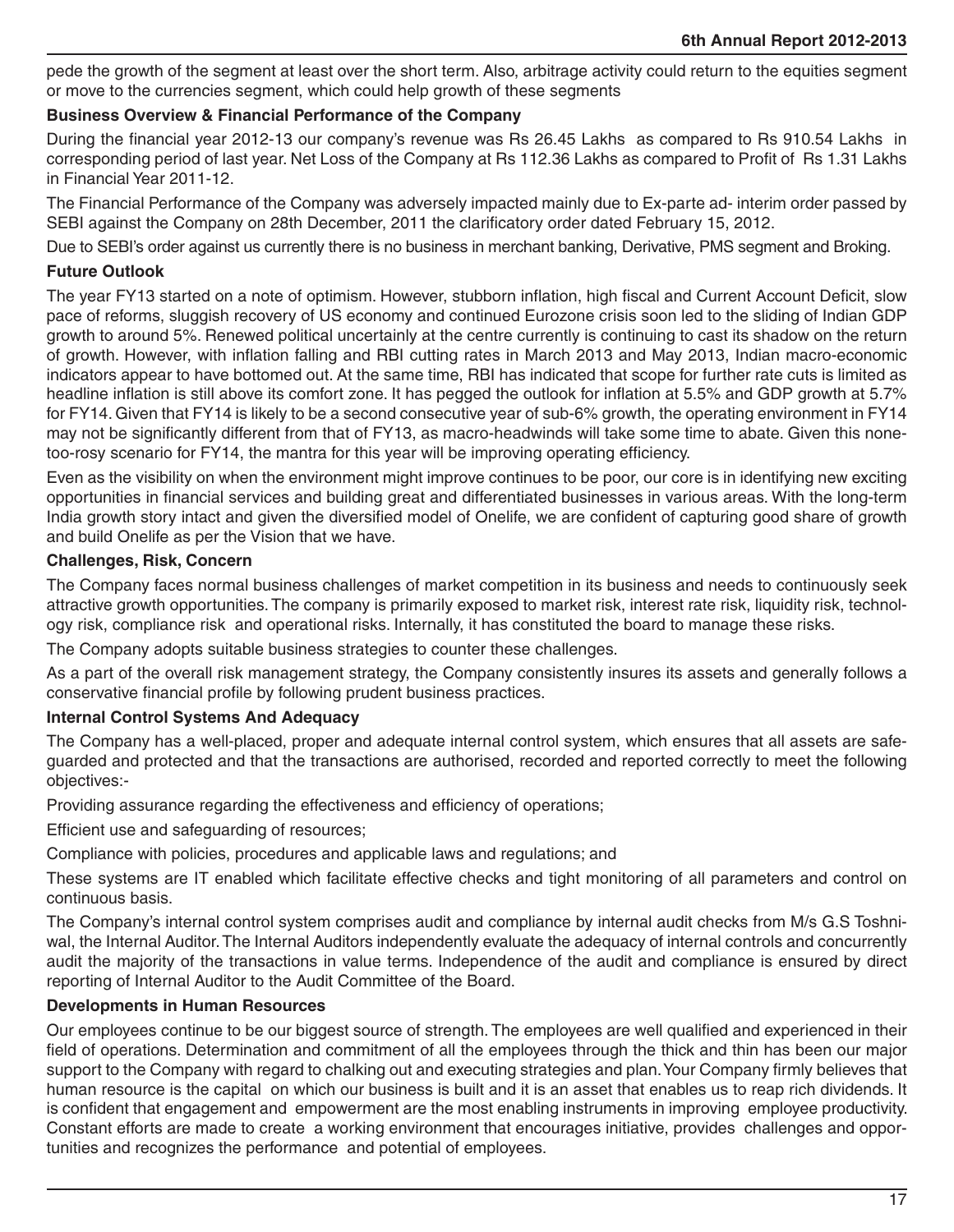#### **Subsidiaries**

#### **Onelife Gas Energy & Infrastructure Limited**

The main object of the Company is procurement, purchase, exploration, storage, suppliers, distributors, sellers and dealers in natural gas and its derivatives including LPG, CNG, PROPANE and any conventional and non- conventional type of energy. However so far Company has not started the above activities.

#### **Goodyield Farming Limited & Good Yield Fertilisers and Pesticides Private Limited**

These Companies are the step down subsidiaries of our Company. It is mainly involved in the field of agriculture and related activities.

#### **Forward-looking Statements**

This Report contains forward-looking statements that involve risks and uncertainties. When used in this Report, the words, "believe", "estimate", "expect", "will" and other similar expressions as they relate to the Company and/or its businesses are intended to identify such forward-looking statements. The Company undertakes no obligation to publicly update or revise any forward-looking statements, whether as a result of new information, future events, or otherwise. Actual results, performances or achievements could differ from those expressed or implied in such forward-looking statements. Members are cautioned not to place undue reliance on these forward-looking statements that speak only as of their dates. This Report should be read in conjunction with the financial statements included herein and the notes thereto.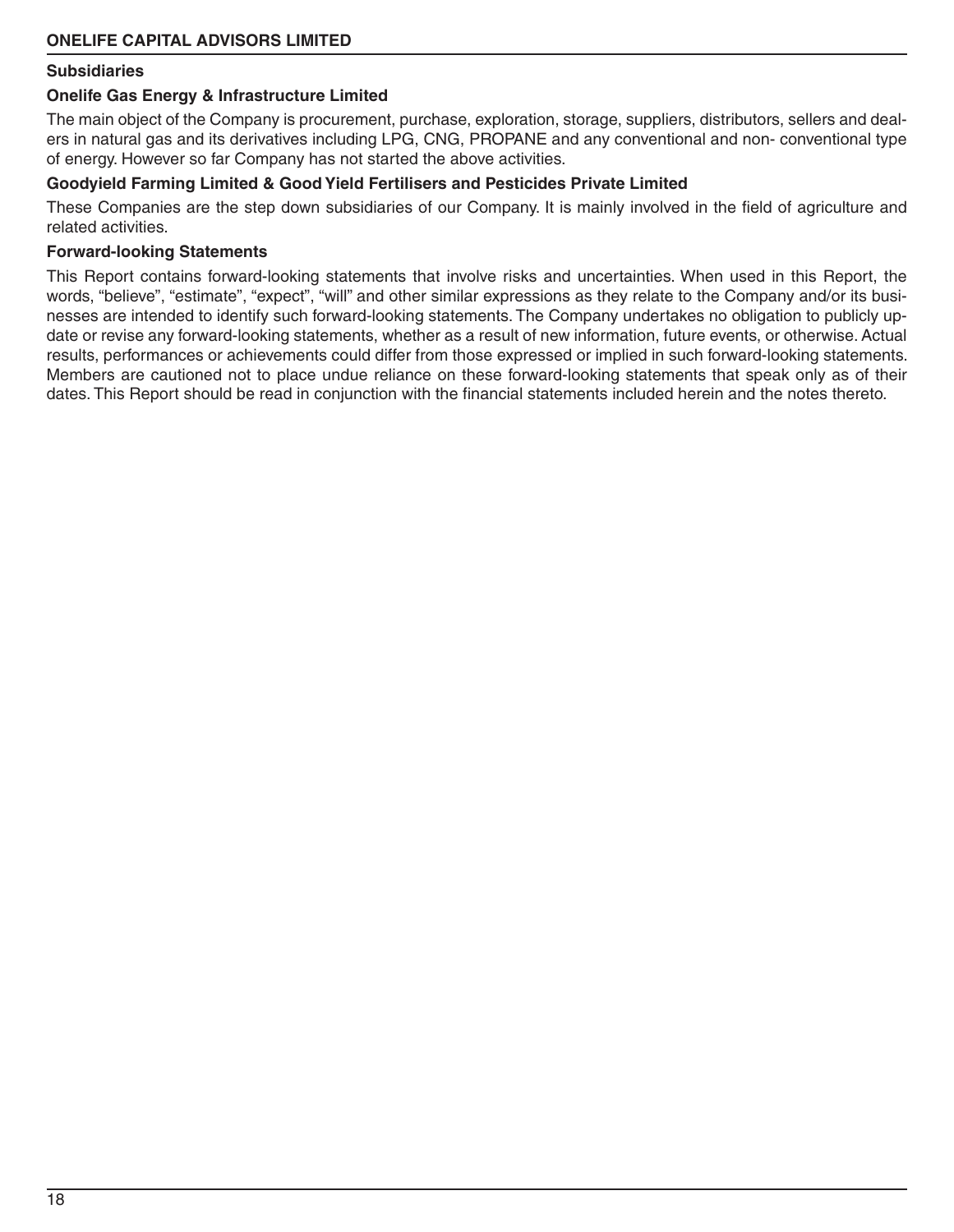### **CORPORATE GOVERNANCE REPORT**

#### **1. COMPANY'S PHILOSOPHY ON CORPORATE GOVERNANCE**

Effective corporate governance practices constitute the strong foundations on which successful commercial enterprises are built to last.

Onelife's philosophy is to constantly endeavour to achieve business excellence and optimize long term value for future growth and ensure that the ambitious plans are achieved in sustainable perspective through ethical business conduct.

At Onelife it is imperative that our Company's affairs are managed in fair and transparent manner. Good corporate governance ensures that we engage in democratic and open processes and are held accountable for our business decisions. This is vital to gain and retain investor trust.

We believe that an active, well informed and independent Board is necessary to ensure the highest standards of corporate governance. It is well recognized that an effective Board of Directors is a pre-requisite for strong and effective corporate governance. Our Board is at the core of our corporate governance practice and oversees how the Management serves and protects the long term interests of all our stakeholders.

The company strives to adopt the best governance and disclosure practices with the following principles in mind:

- (a) Satisfaction of the spirit of the law through ethical business conduct.
- (b) Transparency and a high degree of disclosure levels.
- (c) Truthful communication about how the company is run internally.
- (d) A simple and transparent corporate structure driven solely by the business needs.
- (e) Strict compliance with Clause 49 of the Listing Agreement as amended from time to time.
- (f) Establishment of an efficient Corporate Structure for the management of the Company's affairs.

#### **2. BOARD OF DIRECTORS**

#### **Composition of the Board of Directors:**

As on March 31, 2013, Onelife's Board consists of 6 members. The Company's policy is to maintain optimum combination of Executive and Non-Executive Directors. The Non-Executive Directors with their diverse knowledge, experience and expertise bring in their independent judgement in the deliberations and decisions of the Board. The Board periodically evaluates the need for change in composition and size.

The composition of the Board is in accordance with the requirements of the Corporate Governance code of Listing Agreement with the stock exchanges. The Board is headed by the Executive Chairman. None of the Non-Executive Directors is responsible for day-to-day affairs of the Company

None of the Directors on the Board is a member on more than 10 Committees and Chairman of more than 5 Committees (as specified in clause 49 of the Listing Agreement), across all the Companies in which he is a Director. The composition of the Board in detail is as follows as at March 31, 2013

| Sr.<br>No. | Name Of The Directors                  | Category                         | No. of other Director-<br>ship (excluding<br>directorship in Private<br>Companies) | Number of commit-<br>tee positions held<br>in other public<br>companies |          |
|------------|----------------------------------------|----------------------------------|------------------------------------------------------------------------------------|-------------------------------------------------------------------------|----------|
|            |                                        |                                  |                                                                                    | Chair-<br>man                                                           | Member   |
| 1.         | Mr. T.K.P Naig<br>(Executive Chairman) | <b>Executive &amp; Promoter</b>  | 5                                                                                  | None                                                                    |          |
| 2.         | Mr. Pandoo Naig<br>(Managing Director) | <b>Executive &amp; Promoter</b>  | 7                                                                                  | None                                                                    |          |
| 3.         | Mr. T.S Raghavan                       | Non Executive & Independent      | 8                                                                                  | 4                                                                       | $\Omega$ |
| 4.         | Mr. Ayodhyaprasad Shukla               | Non Executive & Independent      |                                                                                    | None                                                                    | None     |
| 5.         | Mr. Dhananjay Parikh                   | Non Executive                    | None                                                                               | None                                                                    | None     |
| 6.         | Mr. Ashwanikumar Tangri                | Non-executive and<br>Independent |                                                                                    |                                                                         | None     |

\* Considered Membership and Chairmanship of Audit Committee, Shareholders Grievance Committee and Remu-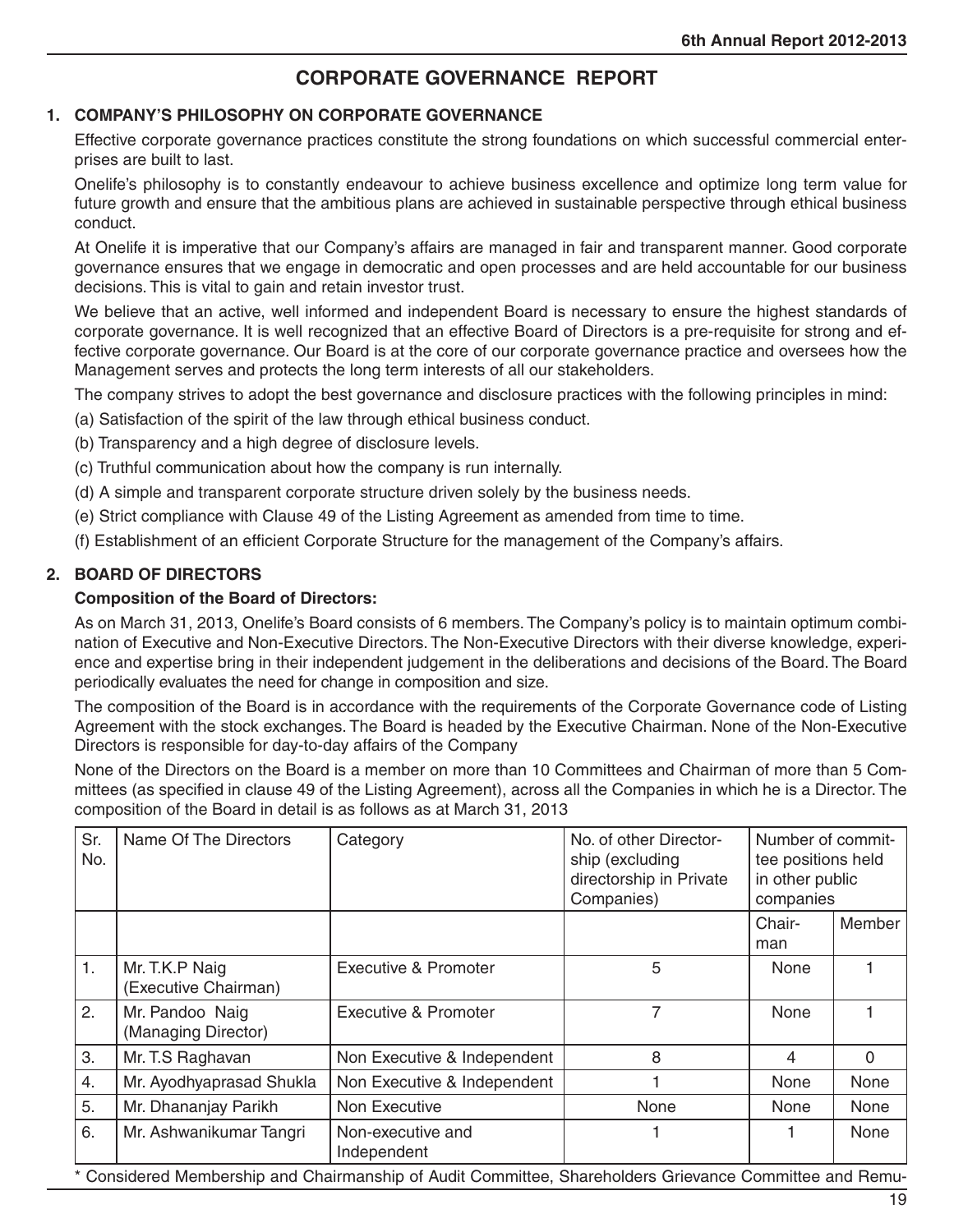neration Committee of Public Limited Companies only.

The Directors furnish Notice of Disclosure of Interest as specified in Section 299(3) of the Company Act 1956.

#### **Responsibilities of the Boards:**

The Board discharges the duties responsibilities as required under the applicable statute(s) including the Companies Act, 1956, Guidelines issued by SEBI and other regulatory bodies from time to time. The Board of Directors ensures that other responsibilities do not have any material impact on their responsibilities as Directors of the Company.

#### **Role of the Independent Directors:**

The independent Directors play an important role & participate in all the deliberation of the Board and contribute to the decision making process with their rich knowledge and expertise in the areas of Account, Financial, Law, & other professional areas.

#### **Meetings of the Board:**

Normally the meetings of the Board are held at our Registered Office at Mumbai, dates of which are informed in advance. The Board meets atleast once in a quarter to review the quarterly results and other items of the agenda and also on the occasion of the Annual General Meeting of the shareholders. Additional meetings are held when necessary. Independent Directors are expected to attend atleast four Board meetings in a year. However it may not be possible for each one of them to be physically present at all the meetings. Hence we use video conferencing facilities to enable their participation. The members of the Boards have access to all information and records of the Company. In case of any exigency/ emergency, resolutions are passed by circulation. The Board met 5 times during the year. Meetings were held on May 14, 2012, August 06, 2012, November 03, 2012, December 21, 2012 and February 14, 2013.

| Sr.<br>No. | Name of The Directors                                        | Meetings held during the tenure of the<br>Director from 01/04/2012 to 31/03/2013 | No of Meetings<br>attended | Attendance at<br>the last AGM |
|------------|--------------------------------------------------------------|----------------------------------------------------------------------------------|----------------------------|-------------------------------|
| 1.         | Mr. T.K.P Naig                                               | د.                                                                               | 5                          | <b>Yes</b>                    |
| 2.         | Mr. Pandoo Naig                                              | 5                                                                                | 5                          | <b>Yes</b>                    |
| 3.         | Mr. T.S Raghavan                                             | b                                                                                |                            | Yes                           |
| 4.         | Mr. Ayodhyaprasad Shukla                                     | 5                                                                                | 5                          | Yes                           |
| 5.         | Mr. Dhananjay Parikh                                         | 5                                                                                |                            | Yes                           |
| 6.         | Mr. Ashwanikumar Tangri<br>(appointed w.e.f 26th June, 2012) |                                                                                  |                            | Yes                           |

#### **Information Supplied to the Board**

The Board has complete access to any informations within the Company and to any of our employees. Regular updates provided to the Board are:

- 1. Annual operating plans and budgets and any updates.
- 2. Capital budgets and any updates.
- 3. Quarterly results for the company and its operating divisions or business segments.
- 4. Minutes of meetings of audit committee, remuneration committee, Shareholders and Investor grievence Committee, Administration Committee and Strategic Planning Committee.
- 5. Board minutes of subsidiary companies.
- 6. General notice of interest received from Directors.
- 7. The information on recruitment and remuneration of senior officers just below the board level,including appointment or removal of Chief Financial Officer and the Company Secretary.
- 8. Show cause, demand, prosecution notices and penalty notices.
- 9. Fatal or serious accidents, dangerous occurrences, any material effluent or pollution problems.
- 10. Any material default in financial obligations to and by the company, or substantial nonpayment for goods sold by the company.
- 11. Any issue, which involves possible public or product liability claims of substantial nature, including any judgement or order which, may have passed strictures on the conduct of the company or taken an adverse view regarding another enterprise that can have negative implications on the company.
- 12. Details of any joint venture or collaboration agreement.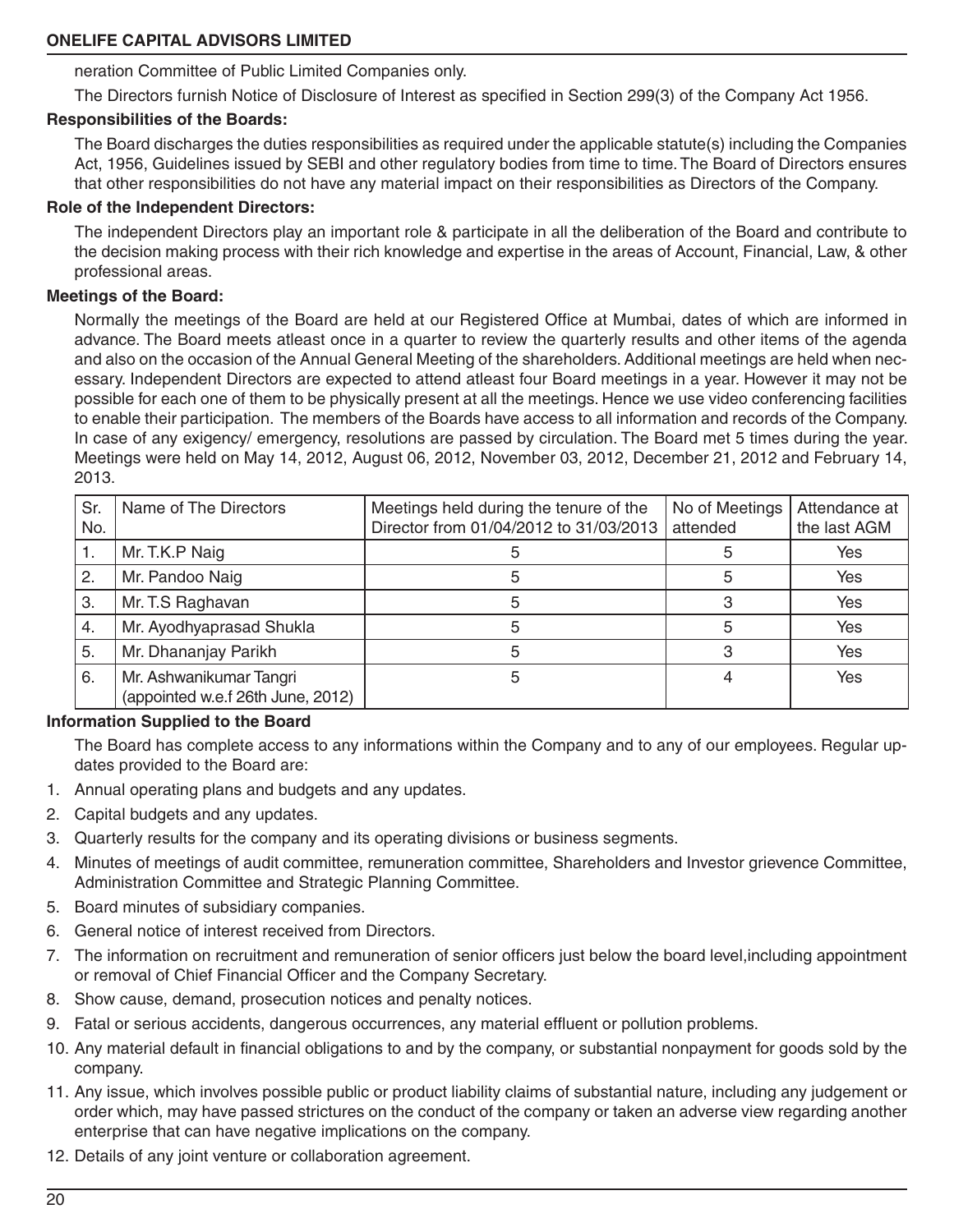- 13. Transactions that involve substantial payment towards goodwill, brand equity, or intellectual property.
- 14. Significant labour problems and their proposed solutions. Any significant development in Human Resources/ Industrial Relations front like signing of wage agreement, implementation of Voluntary Retirement Scheme etc.
- 15. Sale of material nature, of investments, assets, which is not in normal course of business.
- 16. Quarterly details of foreign exchange exposures and the steps taken by management to limit the risks of adverse exchange rate movement, if material.
- 17. Non-compliance of any regulatory, statutory or listing requirements and shareholders service such as non-payment of dividend, delay in share transfer etc.

#### **Board material distributed in advance**

The agenda and notes on agenda are circulated to the Directors, in advance, in the defined agenda format. All material information is incorporated in the agenda for facilitating meaningful and focused discussions at the meeting. Where it is not practicable to attach any document to the agenda, the same is tabled before the meeting with specific reference to this effect in the agenda. In special and exceptional circumstances, additional or supplementary item(s) on the agenda are permitted.

#### **Materially significant related party transactions**

There are materially significant related party transactions, monetary transactions or relationships between the Company and Directors, the Management, subsidiaries or relatives disclosed in the financial statements for the year ended March 31, 2013.

#### **3. COMMITTEES OF THE BOARD**

Currently the Board has five Committees: The Audit Committee, Shareholders and Investors Grievance Committee, Remuneration Committee, Administration Committee & Strategic Planning Committee

#### **A) Audit Committee:**

All the members of the Audit Committee possess financial / accounting expertise / exposure. The composition of the Audit Committee meets with the requirements of Section 292A of the Companies Act, 1956 and Clause 49 of the Listing Agreement. The Audit Committee assists the Board in its responsibility for overseeing the quality and integrity of the accounting, auditing and reporting practices of the Company and its compliance with the legal and regulatory requirements. The Committee's purpose is to oversee the accounting and financial reporting process of the Company, the audits of the Company's financial statements, the appointment, independence, performance and remuneration of the statutory auditors, the performance of internal auditors and the Company's risk management policies.

Four Audit Committee meetings were held during the Financial Year i.e May 14, 2012, August 06, 2012, November 03, 2012 and February 14, 2013.The Composition of the Audit Committee and the details of meetings attended by the members of the Audit Committee are given below:-

| <b>Name</b>                                                     | <b>Designation</b> | <b>Status</b>            | No. of Meetings during the year 2012-13 |                 |  |
|-----------------------------------------------------------------|--------------------|--------------------------|-----------------------------------------|-----------------|--|
|                                                                 |                    |                          | <b>Held</b>                             | <b>Attended</b> |  |
| Mr. Ayodhyaprasad Shukla                                        | Chairman           | Independent Director     |                                         |                 |  |
| Mr. T.S Raghavan                                                | Member             | Independent Director     |                                         |                 |  |
| Mr. Pandoo Naig                                                 | Member             | <b>Managing Director</b> |                                         |                 |  |
| Mr. Ashwanikumar Tangri<br>(appointed w.e.f 26th June,<br>2012) | Member             | Independent Director     |                                         |                 |  |

The Quorum of the meeting is two independent Directors.

#### **The functions of the Audit Committee include the following:**

- (a) Oversight of the Company's financial reporting process and disclosure of its financial information to ensure that the financial statement is correct, sufficient and credible.
- (b) Recommending to the Board the appointment, re-appointment and, if required, the replacement or removal of the statutory auditor and the fixation of audit fees.
- (c) Approval of payment to statutory auditors for any other services rendered by the statutory auditors
- (d) Reviewing, with the Management, the annual financial statements before submission to the Board for approval, with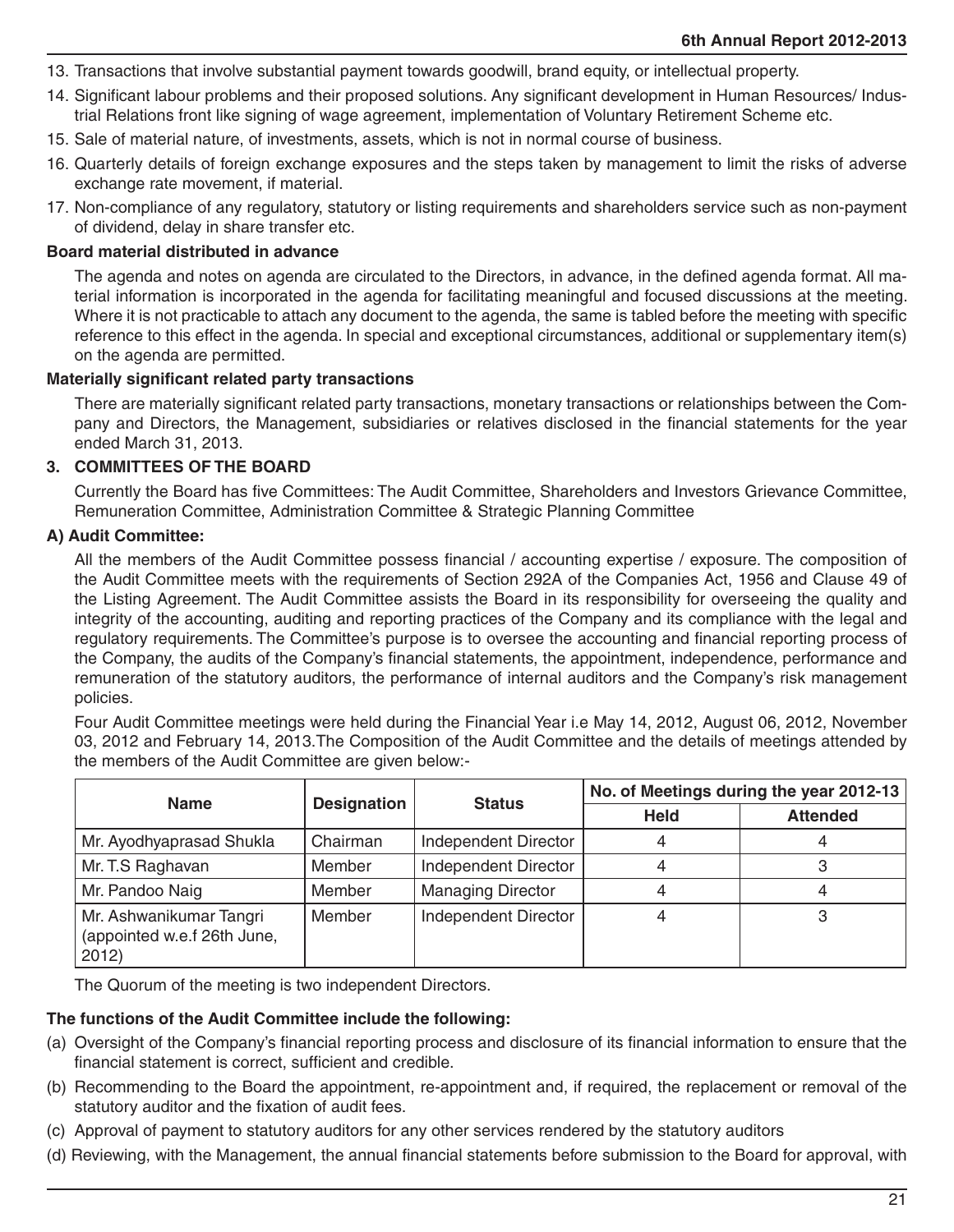#### **ONELIFE CAPITAL ADVISORS LIMITED**

particular reference to:

- (i) Matters required to be included in the Director's Responsibility Statement to be included in the Board's report in terms of sub section (2AA) of section 217 of the Companies Act, 1956.
- (ii) Changes, if any, in accounting policies and practices and reasons for the same.
- (iii) Major accounting entries involving estimates based on the exercise of judgment by the Management.
- (iv) Significant adjustments made in the financial statements arising out of audit findings.
- (v) Compliance with listing and other legal requirements relating to financial statements.
- (vi) Disclosure of any related party transactions.
- (vii)Qualifications in the draft audit report.
- (e) Reviewing, with the Management, the quarterly financial statements of the company and consolidated for the group, before submission to the Board for approval.
- (f) Reviewing with the Management, the financial statements of subsidiaries and in particular the investments made by each of them.
- (g) Reviewing with the Management the statement of contingent liabilities.
- (h) Reviewing, with the Management, the statement of uses/application of funds raised through an issue (public issue, rights issue, preferential issue, etc.), the statement of funds utilized for purposes other than those stated in the offer document/prospectus/ notice and the report submitted by the monitoring agency monitoring the utilization of the proceeds of a public or rights issue and making appropriate recommendations to the Board to take up steps in this matter.
- (i) Reviewing, with the Management, performance of statutory and internal auditors, adequacy of the internal control systems.
- (j) Reviewing the adequacy of internal audit function including the structure of the internal audit department, staffing and seniority of the official heading the department, reporting structure coverage and frequency of internal audit.
- (k) Discussion with internal auditors any significant findings and follow-ups there on.
- (l) Reviewing the findings of any internal investigations by the internal auditors into matters where there is suspected fraud or irregularity or a failure of internal control systems of a material nature and reporting the matter to the Board.
- (m) Discussion with statutory auditors before the audit commences, about the nature and scope of audit as well as postaudit discussion to ascertain any area of concern.
- (n) To look into the reasons for substantial defaults in payment to the depositors, shareholders (in case of non-payment of declared dividends) and creditors
- (o) To review the functioning of the Whistle-Blower mechanism, in case the same is existing.
- (p) Approval of appointment of CFO (i.e. the whole time Finance Director or any other person heading the finance function or discharging that function) after assessing the qualifications, experience and background, etc. of the candidate
- (q) Carrying out any other function as is mentioned in the terms of reference of the Audit Committee.

The Audit Committee shall exercise the following additional powers;

- (a) To investigate any activity within its terms of reference;
- (b) To seek information from any employee;
- (c) To obtain outside legal or other professional advice; and
- (d) To secure attendance of outsiders with relevant expertise, if any, if it considers necessary.

### **Review of information by Audit Committee**

The Audit Committee reviews the following information:

- 1. Management discussion and analysis of financial condition and results of operations;
- 2. Statement of significant related party transactions (as defined by the audit committee), submitted by management;
- 3. Management letters / letters of internal control weaknesses issued by the statutory auditors;
- 4. Internal audit reports relating to internal control weaknesses; and
- 5. The appointment, removal and terms of remuneration of the Chief internal auditor shall be subject to review by the Audit Committee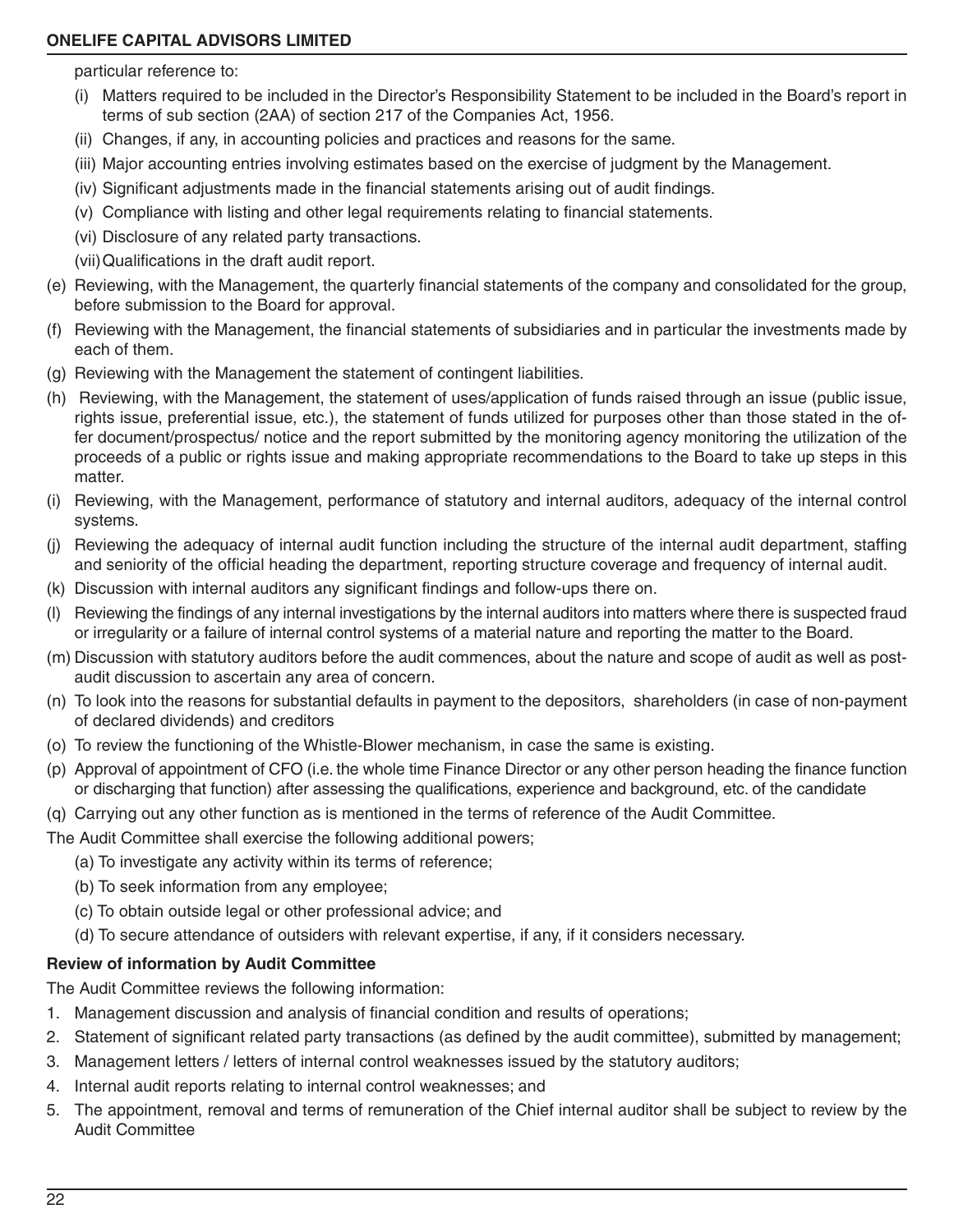#### **B) Shareholders and Investor Grievances Committee:**

The Composition of the Shareholders and Investors Grievance Committee and details of Meetings attended by the Directors are given below: Only one meeting was held during the financial year i.e 03/11/2012

| <b>Name</b>              |                    | <b>Status</b> | No. of Meetings during the year 2012-13 |                 |  |
|--------------------------|--------------------|---------------|-----------------------------------------|-----------------|--|
|                          | <b>Designation</b> |               | <b>Held</b>                             | <b>Attended</b> |  |
| Mr. Ayodhyaprasad Shukla | Chairman           | Independent   |                                         |                 |  |
| Mr. T.S Raghavan         | Member             | Independent   |                                         |                 |  |
| Mr. Dhananjay Parikh     | Member             | Non-Executive |                                         |                 |  |

The Committee ensures cordial investor relations and oversees the mechanism for redressal of investors' grievances. The Committee specifically looks into redressing shareholders'/ investors' complaints/ grievances pertaining to share transfers/transmissions, issue of share certificates, non-receipt of annual reports, and other allied complaints.

There were no pending Investor complaints against the company as on March 31, 2013.

#### **Compliance Officer**

#### **NAME OF THE COMPLIANCE OFFICER**

Ms. Cynthia Pacheco

Address : 96/98 Mint Road, Fort, Mumbai- 400 001

E- Mail ID : redressal@onelifecapital.in

#### **C) Remuneration Committee**

The Composition of the Remuneration committee and details of Meetings attended by the Directors are given below:

| <b>Name</b>                                                     | <b>Designation</b> | <b>Status</b>        | No. of Meetings during the year 2012-13 |                 |  |
|-----------------------------------------------------------------|--------------------|----------------------|-----------------------------------------|-----------------|--|
|                                                                 |                    |                      | <b>Held</b>                             | <b>Attended</b> |  |
| Mr. Ayodhyaprasad Shukla                                        | Chairman           | Independent          |                                         |                 |  |
| Mr. T.S Raghavan                                                | Member             | Independent          |                                         |                 |  |
| Mr. Ashwanikumar Tangri<br>(appointed w.e.f 26th June,<br>2012) | Member             | Independent Director |                                         |                 |  |

Only one meeting of Remuneration Committee was held during the financial year 2012-13 i.e November 03, 2012.

The Company's remuneration strategy is market-driven and aims at attracting and retaining high calibre talent. The Remuneration Committee is authorized to determine on their behalf and on behalf of the shareholders with agreed terms of reference, the company's policy on specific remuneration packages for executive Directors including pension rights and any compensation payment.

The Company has complied with the non-mandatory requirement of Clause 49 regarding the Remuneration Committee.

#### **Executive Directors Remuneration:**

The aggregate value of salary paid for the year ended 31st March, 2013 to the Managing Director and Whole Time Director is as follows:

| <b>Sr. No   Name of the Director</b> | <b>Designation</b>        | Salary (in Rs) |
|--------------------------------------|---------------------------|----------------|
| Mr. Pandoo Naig                      | <b>Managing Director</b>  | 15.00.000/-    |
| Mr. T.K.P Naig                       | <b>Wholetime Director</b> | 15,00,000/-    |
|                                      | Designated as Executive   |                |
|                                      | Chairman                  |                |

#### **Non- Executive Directors Remuneration:**

Non- Executive Directors of the Company are entitled only to sitting fees for the meeting of the Board of Directors and/or Committee meetings attended by them. No other payment is being made to them. The Company pays sitting fees of Rs 10,000/- per Board meeting and Rs10,000/- for Committee meetings for meetings attended per quarter to Non-Executive Directors for attending meetings of the Board and/or its Committee thereof within the prescribed limits. The Company also reimburses the out-of-pocket expenses incurred by the Directors for attending the meetings.

Details of sitting fees paid to the Non-Executive Directors for the year ended 31st March, 2013: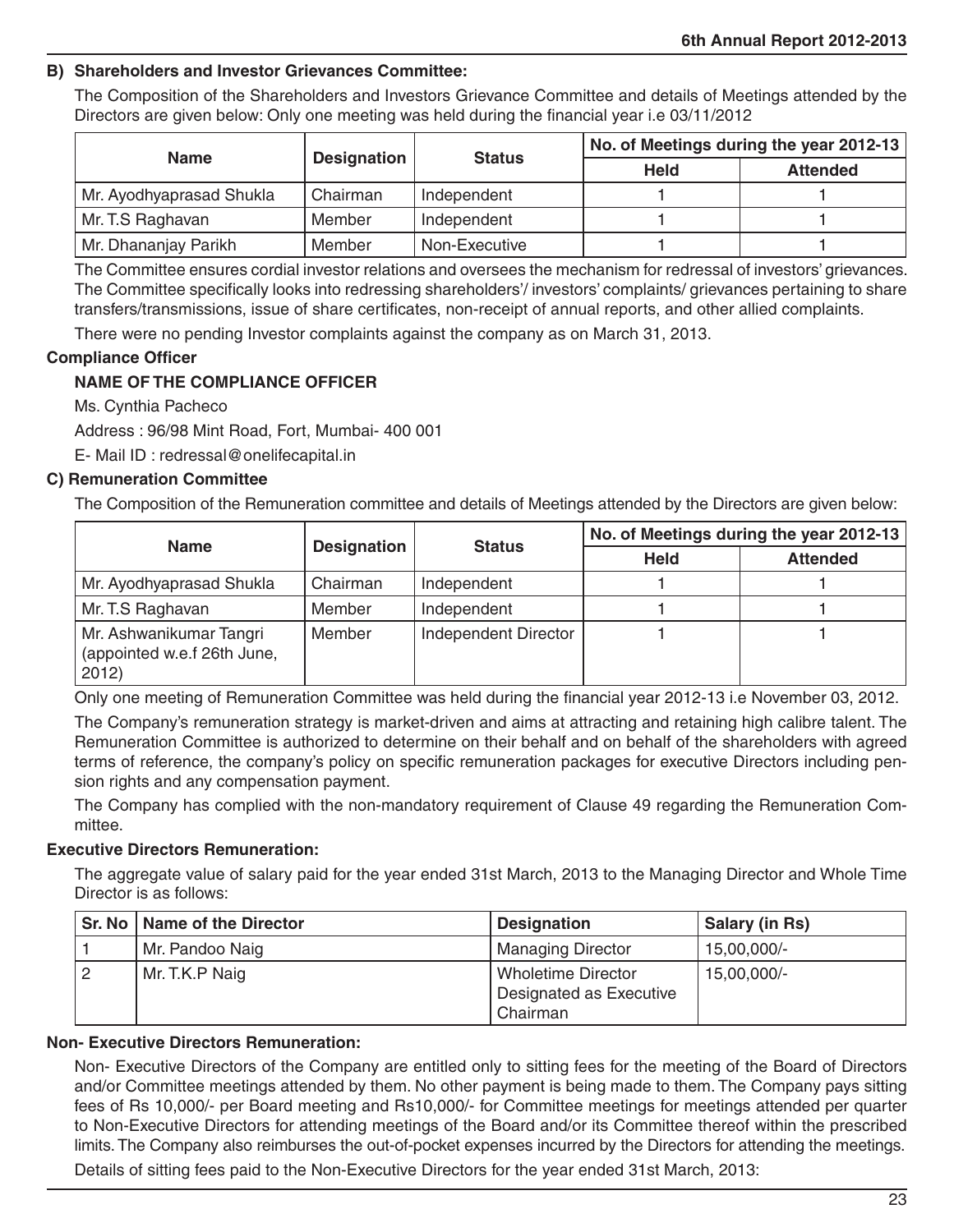|     | Sr. No   Name of the Director | <b>Sitting Fees (in Rs)</b> |
|-----|-------------------------------|-----------------------------|
|     | Mr. Dhananjay Parikh          | 30000/-                     |
|     | Mr. T.S Raghavan              | 60000/-                     |
| . 3 | Mr. Ayodhyaprasad Shukla      | 80000/-                     |
|     | Mr. Ashwanikumar Tangri       | 60000/-                     |

#### **D) Strategic Planning Committee**

(i) Terms of reference

The above Committee is a nimble-footed effort by your Company. This Committee has been constituted to continuously scan the environment of opportunities & profitability and tap the same to contribute to the Company's business profile.

The terms of reference of the Committee are

- (i) Identify the internal strengths and weaknesses of the Company, and the opportunities relevant to the overall goal of the Company.
- (ii) Formulate strategies for achieving goals and objectives, including identifying target audiences for each, so that a planning / programming framework is clearly emergent.
- (iii) Formulate specific strategies of the Company.

#### (ii) Composition:

The Strategic Planning Committee of the Board was formed on March 2, 2012. Only one meeting was held during the financial year i.e August 06, 2012. The Composition of the Committee and details of Meetings attended by the Directors are given below:

| <b>Name</b>              | <b>Status</b>      |                                  | No. of Meetings during the year 2012-13 |                 |  |
|--------------------------|--------------------|----------------------------------|-----------------------------------------|-----------------|--|
|                          | <b>Designation</b> |                                  | <b>Held</b>                             | <b>Attended</b> |  |
| Mr. Ayodhyaprasad Shukla | Chairman           | Independent Director             |                                         |                 |  |
| Mr. T.S. Raghavan        | Member             | Independent Director             |                                         | Nil             |  |
| Mr. Dhananjay Parikh     | Member             | Non-Executive<br><b>Director</b> |                                         |                 |  |

#### **E) Administration Committee**

(i) Terms of reference

For operational convenience and smooth functioning of day to day business activities of the Company the Board constituted a Committee of Directors known as "Administration Committee" or "Admin Committee".

The terms of reference of the Committee are:

- (i) Approval and ratification of all agreements, undertakings, applications, returns, papers, receipts, all documents relating to all applicable central, state and local taxes, and all or any of the acts, deeds, matters and things as may be considered expedient and necessary for and on behalf of the Company.
- (ii) Issue of Power of Attorney or authority letter(s) in favour of authorized signatories for business operations for and on behalf of the Board;
- (iii) Generally regarding the banking operations of the Company; and
- (iv) Other routine business and operational matters as the Board may from to time specify.
- (ii) Composition:

The Admin Committee of the Board was formed on March 2, 2012. The Composition of the Committee and details of Meetings attended by the Directors are given below: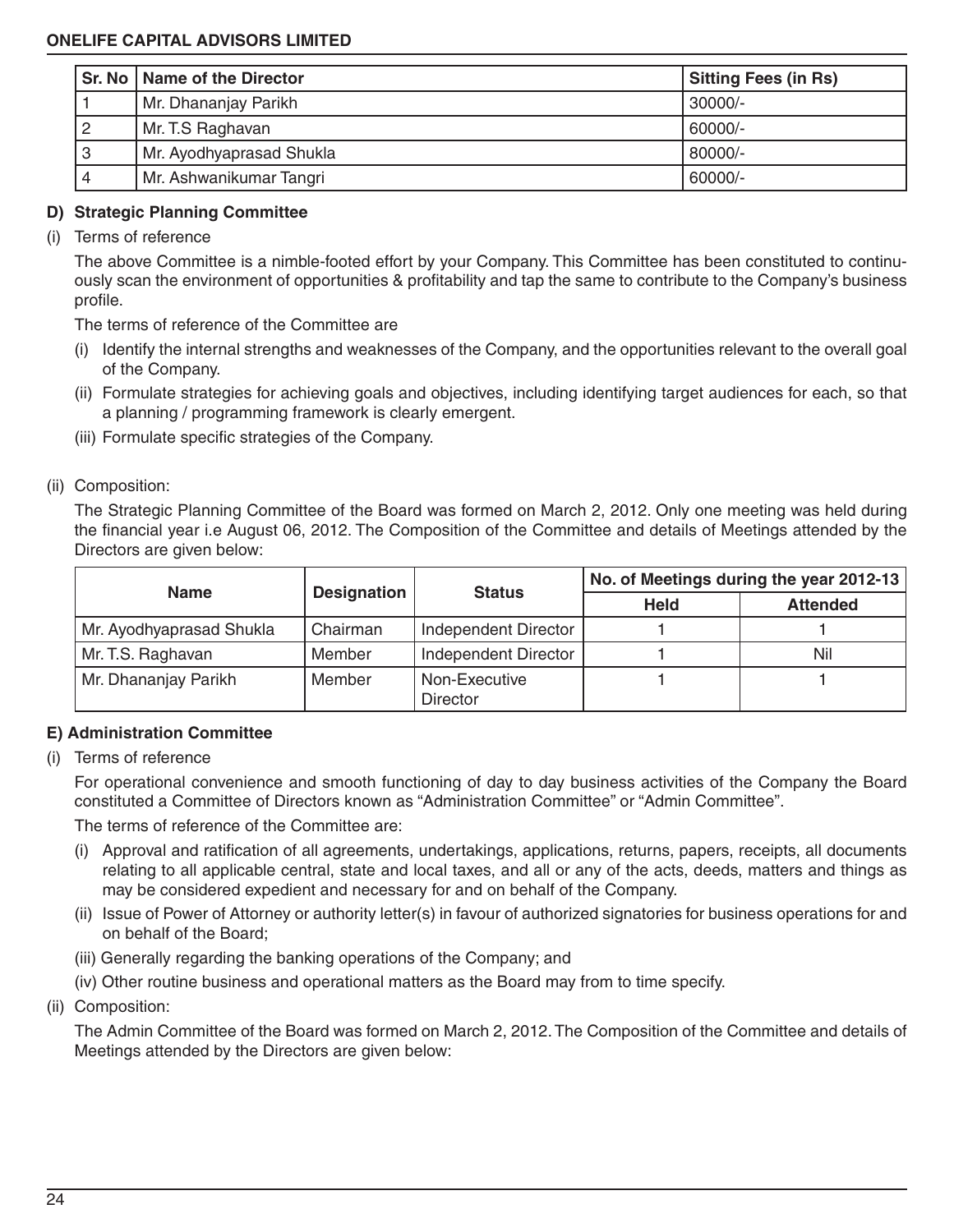| <b>Name</b>              | <b>Designation</b> | <b>Status</b>            | No. of Meetings during the year 2012-13 |                 |  |
|--------------------------|--------------------|--------------------------|-----------------------------------------|-----------------|--|
|                          |                    |                          | <b>Held</b>                             | <b>Attended</b> |  |
| Mr. Pandoo Naig          | Chairman           | <b>Managing Director</b> | None                                    | NA              |  |
| Mr. T K P Naig           | Member             | Whole Time Director      | None                                    | ΝA              |  |
| Mr. Ayodhyaprasad Shukla | Member             | Independent Director     | None                                    | ΝA              |  |

#### **Procedure at Committee Meetings**

The Company's guidelines relating to Board meetings are applicable to Committee meetings as far as may be practicable. Each Committee has the authority to engage outside experts, advisors and counsels to the extent it considers appropriate to assist in its work. Minutes of the proceedings of the Committee meetings are placed before the Board meetings for perusal and noting.

#### **4. General Body Meetings**

#### **i. General Meeting:**

#### **a. ANNUAL GENERAL MEETING (AGMs):**

The particulars of annual general meeting held during the last three years are as follows:

| Year | Date                                        | Time | Venue                                                                                                                |
|------|---------------------------------------------|------|----------------------------------------------------------------------------------------------------------------------|
|      |                                             |      | 2009-2010   30th September, 2010   10.30 a.m   96-98 Mint Road, Fort, Mumbai 400001                                  |
|      |                                             |      | 2010-2011   30th September, 2011   11.00 a.m   96-98 Mint Road, Fort, Mumbai 400001                                  |
|      | 2011-2012   24th September, 2012   9.30 a.m |      | Kilachand Conference Room, 2nd Floor, Indian Merchant Cham-<br>bers, IMC Bldg, IMC Marg, Churchgate, Mumbai- 400 020 |

#### **b. Extraordinary General Meeting:**

No Extraordinary General Meeting of the Members was held during the year 2012-13.

#### **ii. Postal Ballot:**

No Postal Ballot was conducted during the year 2012-13.

#### **iii. Special resolution(s):**

At the AGM of the Company held on September 24, 2012, a Special Resolution was passed for (a) Keeping the Registers & Index of members and copies of Annual Returns together with copies of certificates at the office premises of the Co. Registrar & Share Transfer Agent i.e Sharepro Services (I) Pvt Ltd, (b) Alteration of Articles of Association of the Company w.r.t participation of Board in Committee and Board meetings via video conferencing and participation of shareholders in general meetings via video conferencing and provisions thereto (c) Ratification and approval of the shareholders to all acts, deeds, and things done by the Company in entering into and giving effect to the terms of the below mentioned contracts/agreements/memorandum of understandings, and all payments received by the Company and all payments made by the Company pursuant thereto, whether made from the IPO proceeds or otherwise, whether the same be mentioned in the DRHP/RHP/prospectus or not and whether the same varies with the disclosures given in the DRHP/RHP/Prospectus or not as the same are in the best interests of the Company and its stakeholders.

Clause 49 of the Listing Agreement ('the Clause') mandates us to obtain a certificate from either the auditors or practicing Company Secretaries regarding the compliance to conditions of corporate governance as stipulated in the Clause, and annex the certificate with the Directors Report, which is sent annually to all our shareholders. We have obtained a certificate to this effect, which is provided as an Annexure to the Directors Report.

#### **5. DISCLOSURES**

#### **Disclosures of Related Parties**

Disclosures on materially significant related party transactions i.e. transactions of the Company of material nature, with its Promoters, the Directors or the Management, their Subsidiaries or Relatives, etc. that may have potential conflict with the interests of the Company at large.

None of the transactions with any of the related parties were in conflict with the interest of the Company. Attention of members is drawn to the disclosure of transactions with the related parties set out in Note No. 22 of the Standalone Financial Statements, forming part of the Annual Report.

All related party transactions are negotiated on arms length basis and are intended to further the interests of the Company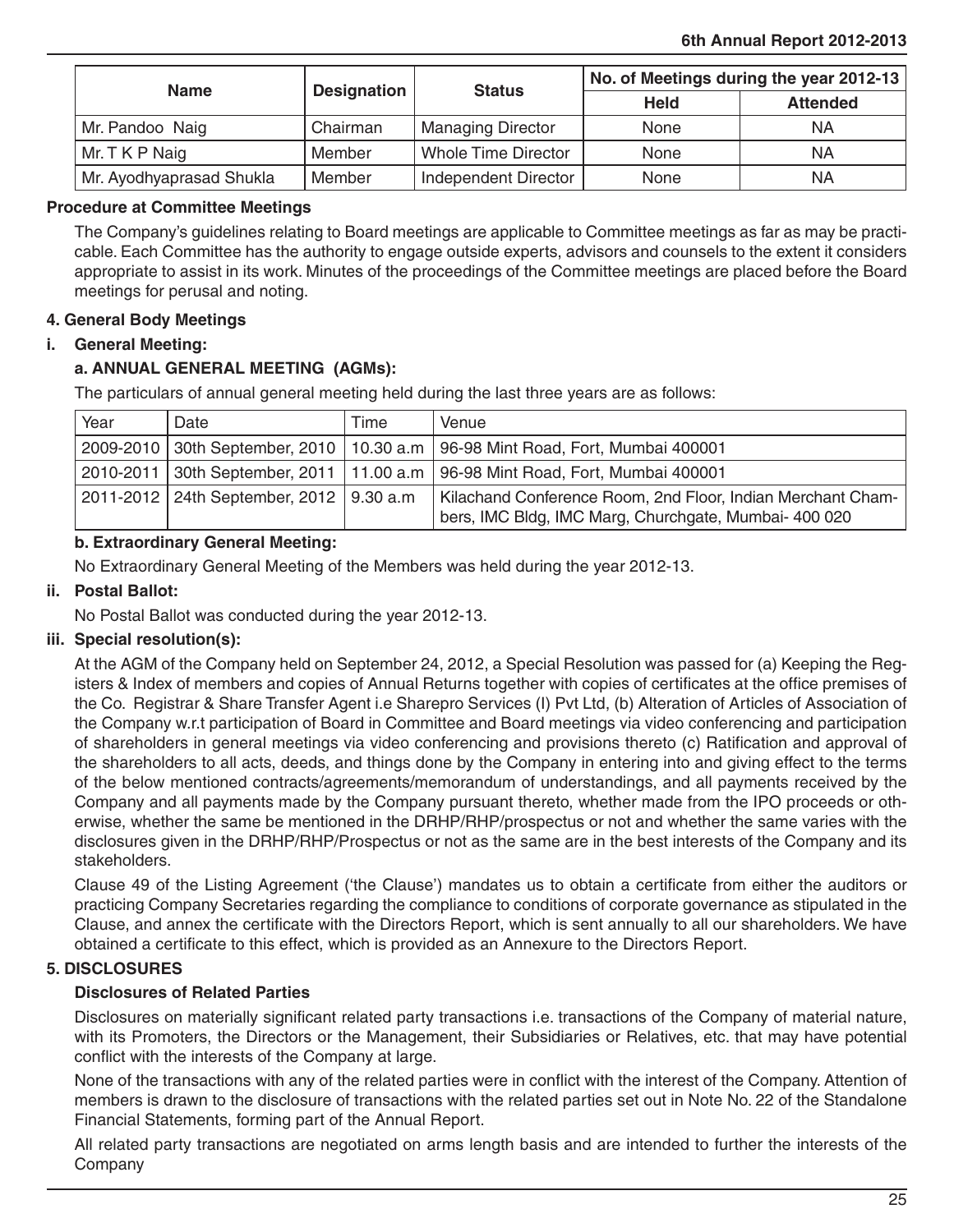#### **Disclosure of accounting treatment in preparation of financial statements**

The Company has followed prescribed accounting standards including AS-30 (which is recommendatory one) as laid down by the Institute of Chartered Accountants of India (ICAI) in preparation of its financial statements

#### **Details of non-compliance by the Company**

No penalties have been imposed on the company on any matter relating to the capital market by any regulatory authority for non-compliance for any laws during the last three years.

#### **6. SUBSIDIARY COMPANIES - MONITORING FRAMEWORK**

The Company monitors performance of its subsidiary companies, inter alia, by the following means:

- i) The Audit Committee reviews Financial Statements of the subsidiary companies, along with investments made by them, on a quarterly basis.
- ii) The Board of Directors reviews the Board meeting minutes and statements of all significant transactions and arrangements, if any, of the subsidiary companies.

#### **7. COMMUNICATION TO SHAREHOLDERS**

The main source of the information to the Shareholder is the Annual Reports, which include, interalia, the Director's Report, the report of Board of Directors on Corporate Governance, Management Discussion and analysis Report and the audited financial results. The unaudited quarterly/Audited results, notices of general Meetings are published for the information of the Shareholders in leading national and regional daily newspapers and under due intimation to the Stock Exchanges as required under the Listing Agreements. The Company has not issued GDRs/ADRs/Warrants or any Convertible instruments.

Website: The Company`s website www.onelifecapital.in contains a separate section 'Investors Relations' for use of investors. The quarterly/annual financial results, are promptly and prominently displayed on the website. Annual Reports, Quarterly Corporate Governance Report, Shareholding Pattern made to the Stock Exchanges are also available on the website. Annual Report of subsidiary companies are also posted on the website.

SCORES (SEBI complaints redressal system): SEBI has commenced processing of investor complaints in a centralized web based complaints redressal system i.e SCORES. Though this system a shareholder can lodge compliant against a company for his grievance. The company uploads the action taken on the complaint which can be viewed by the shareholder. The company and investor can seek and provide clarifications online to each other.

#### **8. MANAGEMENT DISCUSSION ANALYSIS REPORT**

The Management Discussion Analysis report forms a part of the Annual Report.

#### **9. CODE OF CONDUCT**

The Board members have confirmed compliance with code of conduct and ethics for the period ended March 31st, 2013 as provided under clause 49 of the listing agreement with the stock exchange. A copy of the Code has been put on the Company's website www.onelifecapital.in. A declaration signed by the Managing Director of the Company is given below:

#### **DECLARATION**

I, Pandoo Naig, Managing Director of Onelife Capital Advisors Limited hereby declare that all the members of the Board of Directors of the Company and the Senior Management Personnel have affirmed compliance with the Code of Conduct applicable to them as laid down by the Company in terms of Clause 49 (1) (D) (ii) of the Listing Agreement entered into with the Stock Exchanges for the financial year ended 31st March, 2013.

For Onelife Capital Advisors Limited

Place: Mumbai Managing Director Numbai Managing Director

 Sd/- Date: 13/08/2013 Pandoo Naig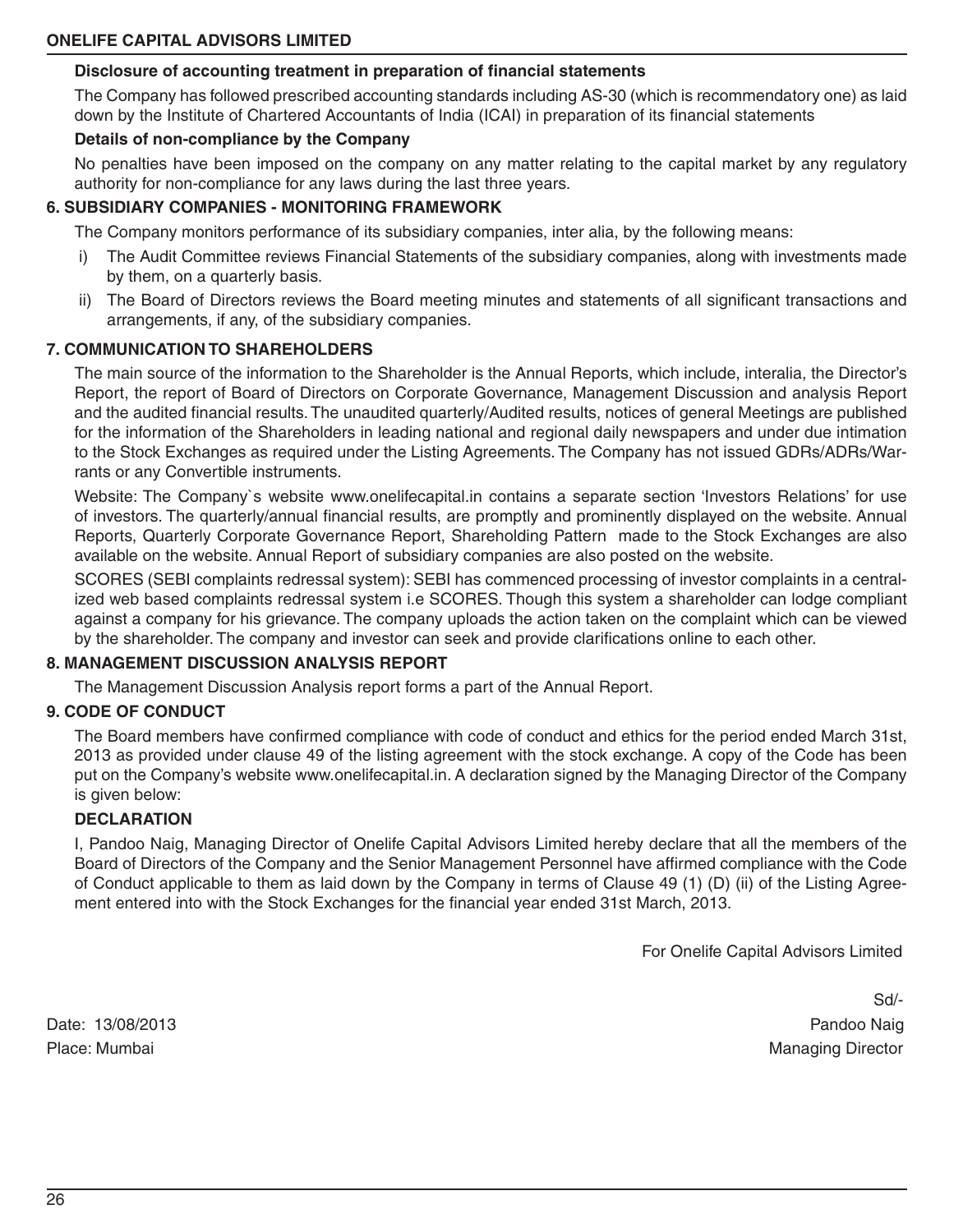#### **10. SHAREHOLDERS INFORMATION:**

#### **i. Annual General Meeting**

The Annual General Meeting of the company for the year ended 31st March 2013 will be held at 2nd Floor, Apeejay Business Centre, Apeejay House, 3 Dinshaw Vachha Road, Churchgate, Mumbai – 400020 on 25th September 2013 at 10:30 a.m.

#### **ii. Financial Calendar for 2013-2014**

| <b>Results for first Quarter</b>                          | On 13 <sup>th</sup> August 2013   |
|-----------------------------------------------------------|-----------------------------------|
| Results for second Quarter (tentative)                    | By 15th November 2013             |
| Results for third Quarter (tentative)                     | By 14 <sup>th</sup> February 2014 |
| Results for fourth Quarter (tentative) and Annual         | By end of May 2014                |
| Annual general Meeting for the year ended 31st March 2014 | By end of September 2014          |

#### **iii. Book Closure**

The Register of members and Share Transfer books are closed keeping in view the proposed dates of Annual General Meeting. For the year reference the above registers/books would be closed from Thursday, 19th September 2013 to Wednesday, 25th September 2013 (both days inclusive) and was notified accordingly.

#### **iv. Listing of Shares:**

The equity shares issued by the company are listed on the following Stock Exchanges,

| Bombay Stock Exchange Limited | National Stock Exchange of India Ltd  |
|-------------------------------|---------------------------------------|
| Phiroze Jeejeebhoy Towers,    | Exchange Plaza                        |
| Dalal Street,                 | Plot No. C/1. G Block                 |
| Mumbai 400 001                | Bandra-Kurla Complex, Mumbai- 400 051 |

#### **v. Dematerialization of Shares:**

The Equity Shares of the Company are to be traded compulsorily in Dematerialised form. About 99.99% of paid-up Equity Capital has been dematerialised as on 31/03/2013 and the rest is in physical form..

The Company has entered in to agreements with the National Securities Depository Ltd. (NSDL) and the Central Depository Services (India) Ltd. (CDSL) for this purpose.

#### ISIN number for NSDL & CDSL: **INE912L01015**

Shares held in Demat and Physical mode as at March 31, 2013 are as follows:

| Category             | Number of    |               | % of total equity |
|----------------------|--------------|---------------|-------------------|
|                      | Shareholders | <b>Shares</b> |                   |
| Demat Mode           |              |               |                   |
| :NSDL                | 506          | 12698499      | 95.05             |
| :CDSL                | 349          | 661499        | 4.95              |
| <b>Physical Mode</b> |              | 2             | 00.00             |
| <b>Total</b>         | 856          | 1,33,60,000   | 100               |

#### **Designated email address for investor service**

In terms of Clause 47 (f) of the Listing Agreement, the designated email address for investor complaints is redressal@onelifecapital.in

#### **vi. Dividend Payment:**

No dividend has been recommended for the year 2012-2013

### **vii. Listing of shares on stock exchanges and Stock Code**

| SI. NO.   Name of the Stock Exchange     | Stock code        |
|------------------------------------------|-------------------|
| The Bombay Stock Exchange Limited        | 533632            |
| National Stock Exchange of India Limited | <b>ONELIFECAP</b> |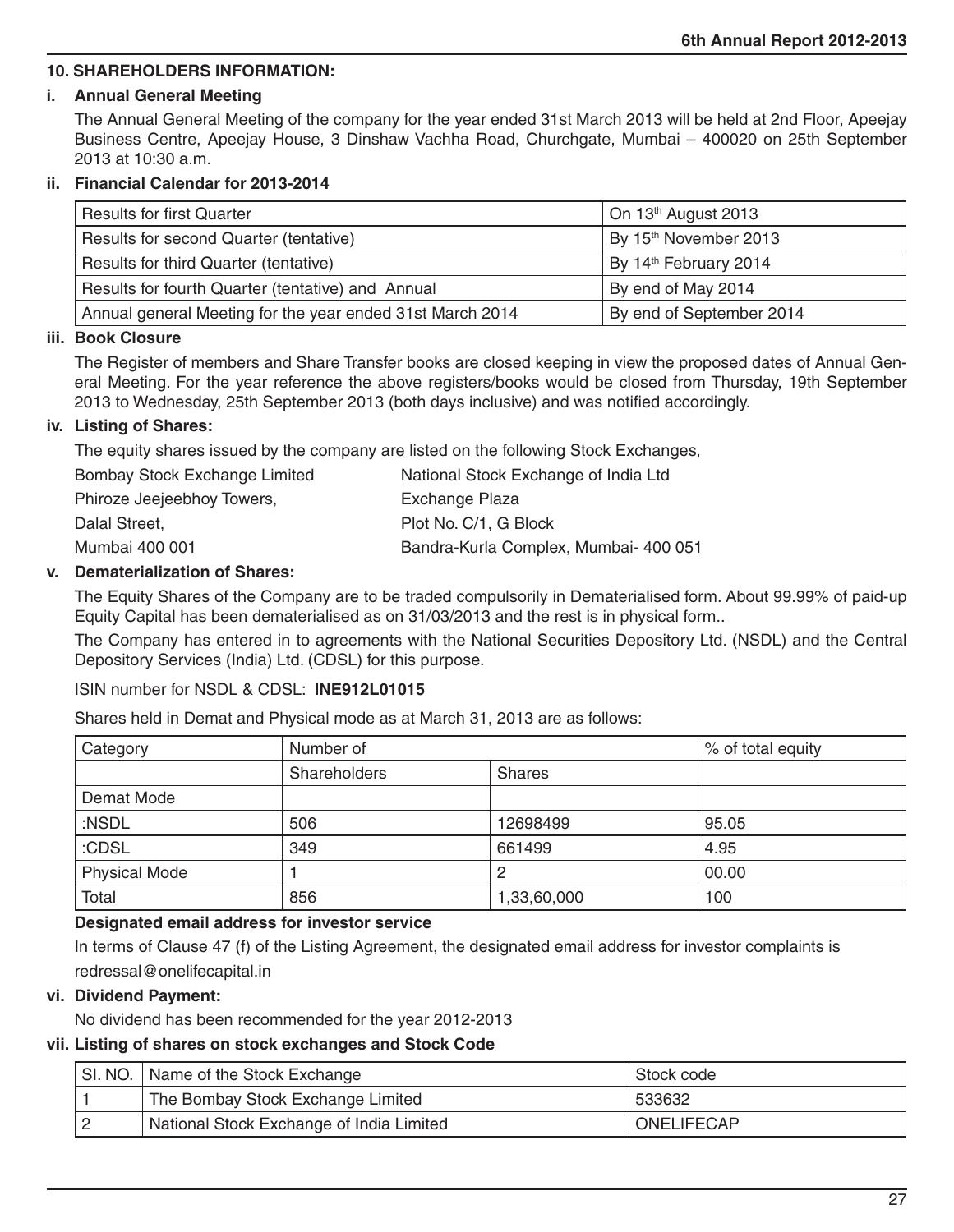#### **ONELIFE CAPITAL ADVISORS LIMITED**

#### **viii.Stock Market Price data**

| Month            | <b>BSE Price</b> |        |             | <b>NSE Price</b> |
|------------------|------------------|--------|-------------|------------------|
|                  | High             | Low    | <b>High</b> | Low              |
| April 2012       | 360.50           | 270.00 | 337.80      | 265.00           |
| May 2012         | 296.00           | 223.70 | 311.55      | 264.95           |
| <b>June 2012</b> | 328.40           | 265.00 | 329.00      | 265.00           |
| <b>July 2012</b> | 534.70           | 300.90 | 534.40      | 300.00           |
| August 2012      | 674.00           | 501.05 | 674.00      | 497.00           |
| September 2012   | 775.55           | 627.05 | 767.40      | 625.00           |
| October 2012     | 848.90           | 720.00 | 850.00      | 721.70           |
| November 2012    | 840.90           | 750.90 | 840.55      | 750.00           |
| December 2012    | 838.00           | 725.10 | 839.00      | 728.00           |
| January 2013     | 804.00           | 700.10 | 805.00      | 710.15           |
| February 2013    | 782.00           | 428.45 | 782.00      | 429.55           |
| March 2013       | 385.65           | 145.40 | 386.60      | 145.75           |



#### **ix. Registrar & Transfer Agent**

With a view to provide prompt and efficient services to the investors the company has entered into an agreement with M/s. Sharepro Services (India) Private Ltd, Registrar & Transfer Agents registered with SEBI.

#### **Address:**

13/A-B, Samitha Warehousing Complex, 02nd Floor,

Near Sakinaka Tel. Exchange, Sakinaka,

Andheri (East), Mumbai-400072

Contact Person: Mr. Subhash Dhingreja

Contact Details: +91 22 6772 0300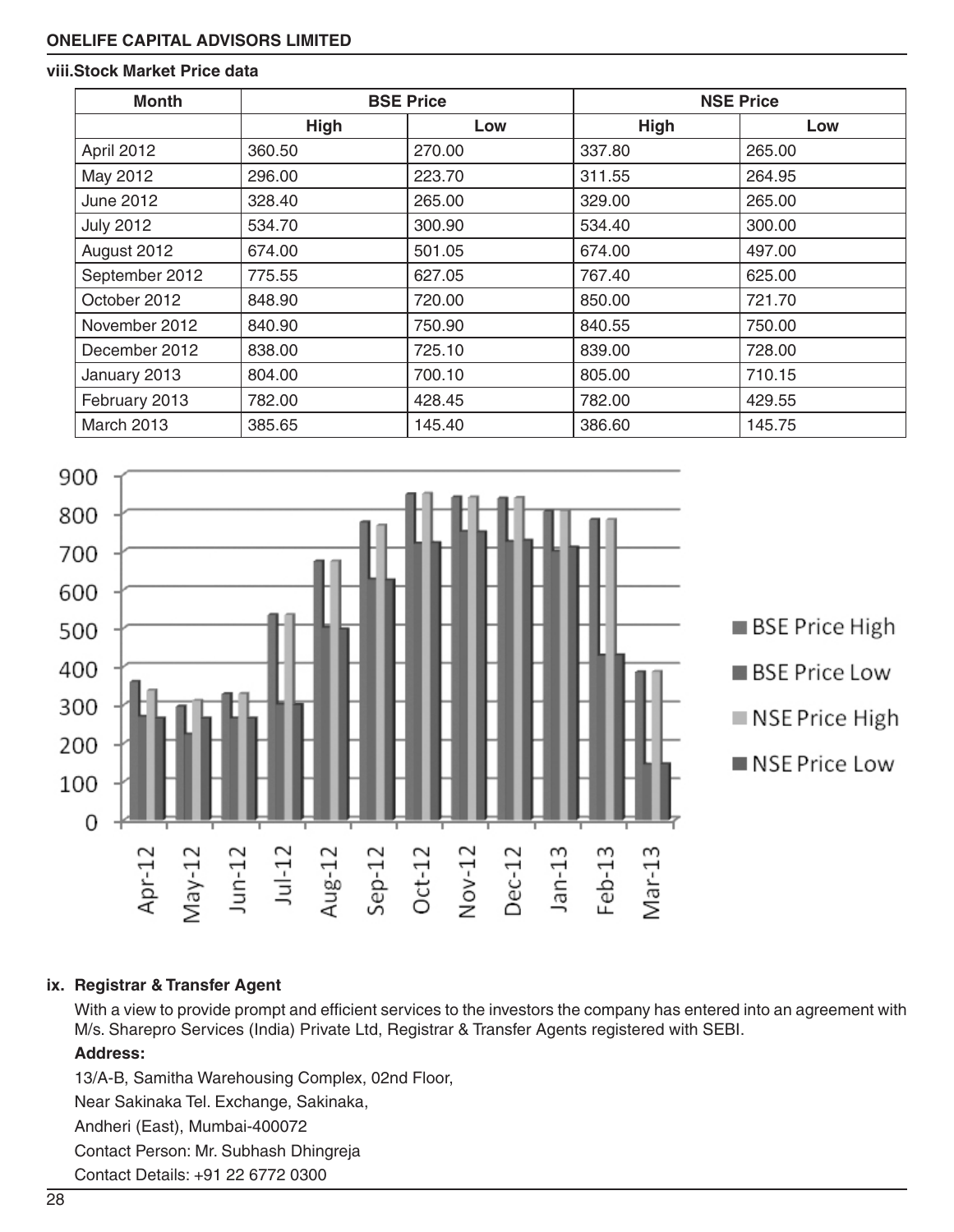#### **x. Share Transfer System**

With a view to provide prompt and efficient services to the investors the company has entered into an agreement with M/s. Sharepro Services (India) Private Ltd, Registrar & Transfer Agents registered with SEBI.

To supplement to the prompt services given by the Registrar & Transfer Agent the Shareholders and Investors grievance Committee meets as and when there are transfers/transmission of shares for the approvals of periodical transfers, issue of share certificates, splitting of shares etc.

All requests for dematerialisation of shares are processed and confirmation thereof is sent to the shareholders within 7 to 15 days of the receipt thereof.

|              | <b>DESCRIPTION</b>   | No. of shareholders | %      | Number of shares | $\%$   |
|--------------|----------------------|---------------------|--------|------------------|--------|
|              | <b>LESS THAN 500</b> | 733                 | 85.631 | 30273            | 0.227  |
| 500<br>۰     | 1000                 | 14                  | 1.636  | 11061            | 0.083  |
| 1001         | 2000<br>٠.           | 18                  | 2.103  | 25609            | 0.192  |
| 2001         | 3000<br>۰            | 11                  | 1.285  | 28747            | 0.215  |
| 3001         | 4000<br>٠            | 8                   | 0.935  | 29605            | 0.222  |
| 4001         | 5000<br>٠.           | $\overline{2}$      | 0.234  | 8297             | 0.062  |
| 5001         | 10000<br>٠           | 19                  | 2.220  | 133062           | 0.996  |
|              | 10001 AND ABOVE      | 51                  | 5.958  | 13093346         | 98.004 |
| <b>TOTAL</b> |                      | 856                 | 100.00 | 13360000         | 100.00 |

#### **xi. (A) Distribution schedule of the Shareholding as on 31st March 2013:**

#### **xi. (B) Shareholding Pattern as on 31st MArch, 2013**

| Category                                                                        | No. of shares | Shareholding % |
|---------------------------------------------------------------------------------|---------------|----------------|
| (A) Shareholding of Promoter and Promoter Group                                 |               |                |
| $(1)$ Indian                                                                    | 9960000       | 74.55          |
| Individuals/Hindu Undivided Family                                              |               |                |
| Sub Total (A)                                                                   | 9960000       | 74.55          |
| (B) Public Shareholding                                                         | 1730649       | 12.95          |
| (1) Institutions                                                                |               |                |
| Foreign Institutional Investors                                                 |               |                |
| Sub-Total (B)(1)                                                                | 1730649       | 12.95          |
| (2) Public Shareholding (Non-Institutions)                                      |               |                |
| : Bodies Corporate                                                              | 1340210       | 10.03          |
| : Individual shareholders holding nominal share capital up to Rs. 1 lakh        | 124072        | 0.93           |
| : Individual shareholders holding nominal share capital in excess of Rs. 1 lakh | 205067        | 1.53           |
| : Non- Resident Indians                                                         | 2             | 0.00           |
| Sub-Total (B)(2)                                                                | 1669351       | 12.50          |
| Total B (B1+B2)                                                                 | 3400000       | 25.45          |
| TOTAL (A+B)                                                                     | 13360000      | 100.00         |

**xii. Address for Correspondence**

96-98 Mint Road, Mumbai- 400 001 By and on behalf of the Board for **ONELIFE CAPITAL ADVISORS LIMITED Sd/- T.K.P Naig Executive Chairman**

#### **Registered Office:**

96-98 Mint Road, Mumbai 400 001 Place: Mumbai Date: 13/08/2013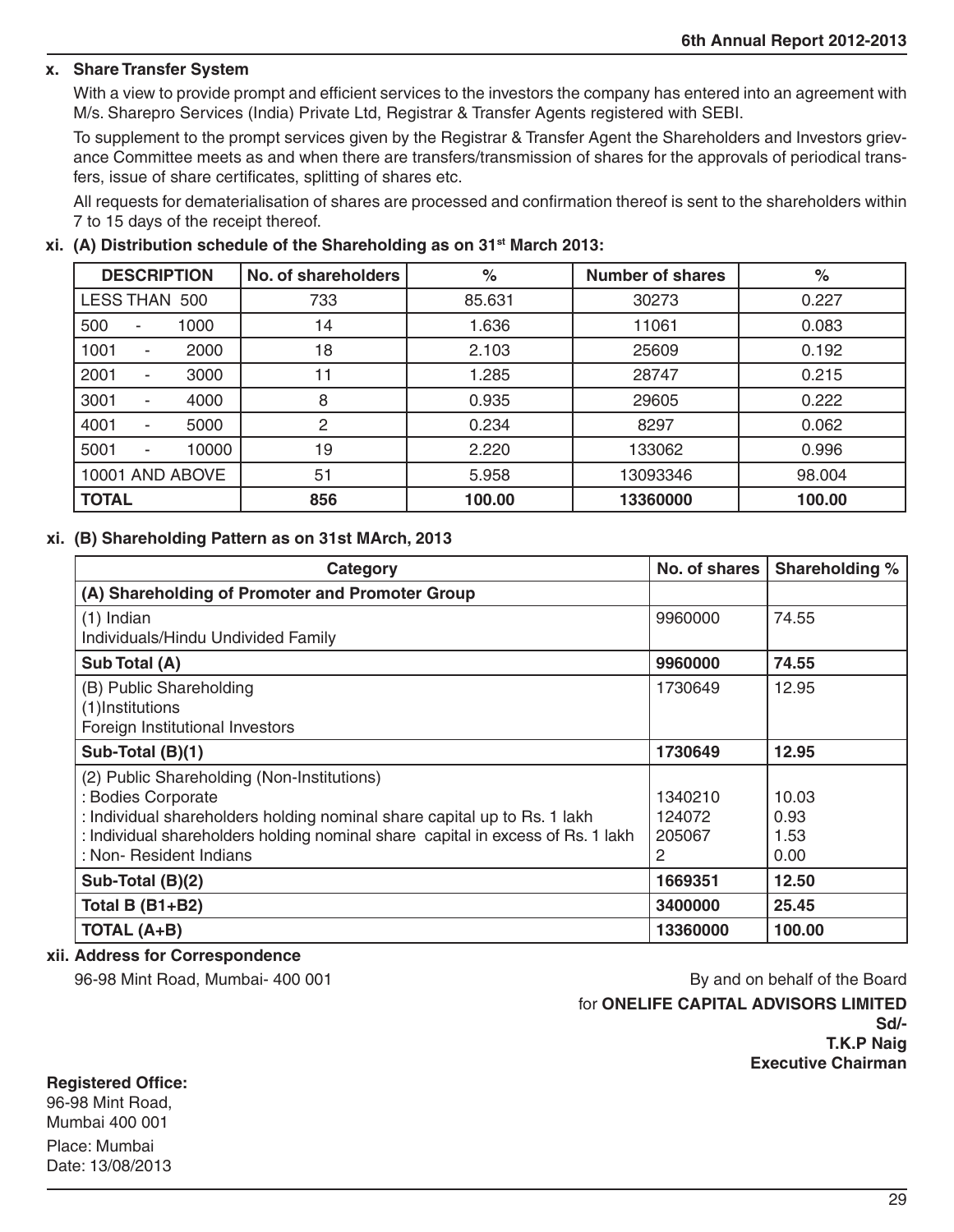### **COMPLIANCE CERTIFICATE ON CORPORATE GOVERNANCE**

To

The Members of

Onelife Capital Advisors Limited.

We have examined the compliance of conditions of Corporate Governance by Onelife Capital Advisors Limited ("the Company") for the year ended on March 31, 2013 as stipulated in clause 49 of the Listing Agreement of the said Company with Stock Exchanges.

The Compliance of Conditions of Corporate Governance is the responsibility of the Management of the Company. Our examination was carried out in accordance with the Guidance Note on Certification of Corporate Governance issued by the Institute of Chartered Accountants of India and was limited to procedures and implementation thereof, adopted by the Company for ensuring the Compliance of the Conditions of the Corporate Governance. It is neither an audit nor an expression of opinion on the financial statements of the Company.

In our opinion and to the best of our information and according to the explanations given to us, the representations made by the Directors and the management, we certify that the Company has complied with the conditions of Corporate Governance as stipulated in clause 49 of the abovementioned Listing Agreement.

We further state that such compliance is neither an assurance as to the future viability of the Company nor the efficiency or effectiveness with which the management has conducted the affairs of the Company.

> For **KHANDELWAL JAIN & CO. Chartered Accountants, Firm Registration No.: 105049W**

> > **Sd/- (S. S. SHAH) PARTNER Membership No.: 033632**

Place: Mumbai Date : August 13, 2013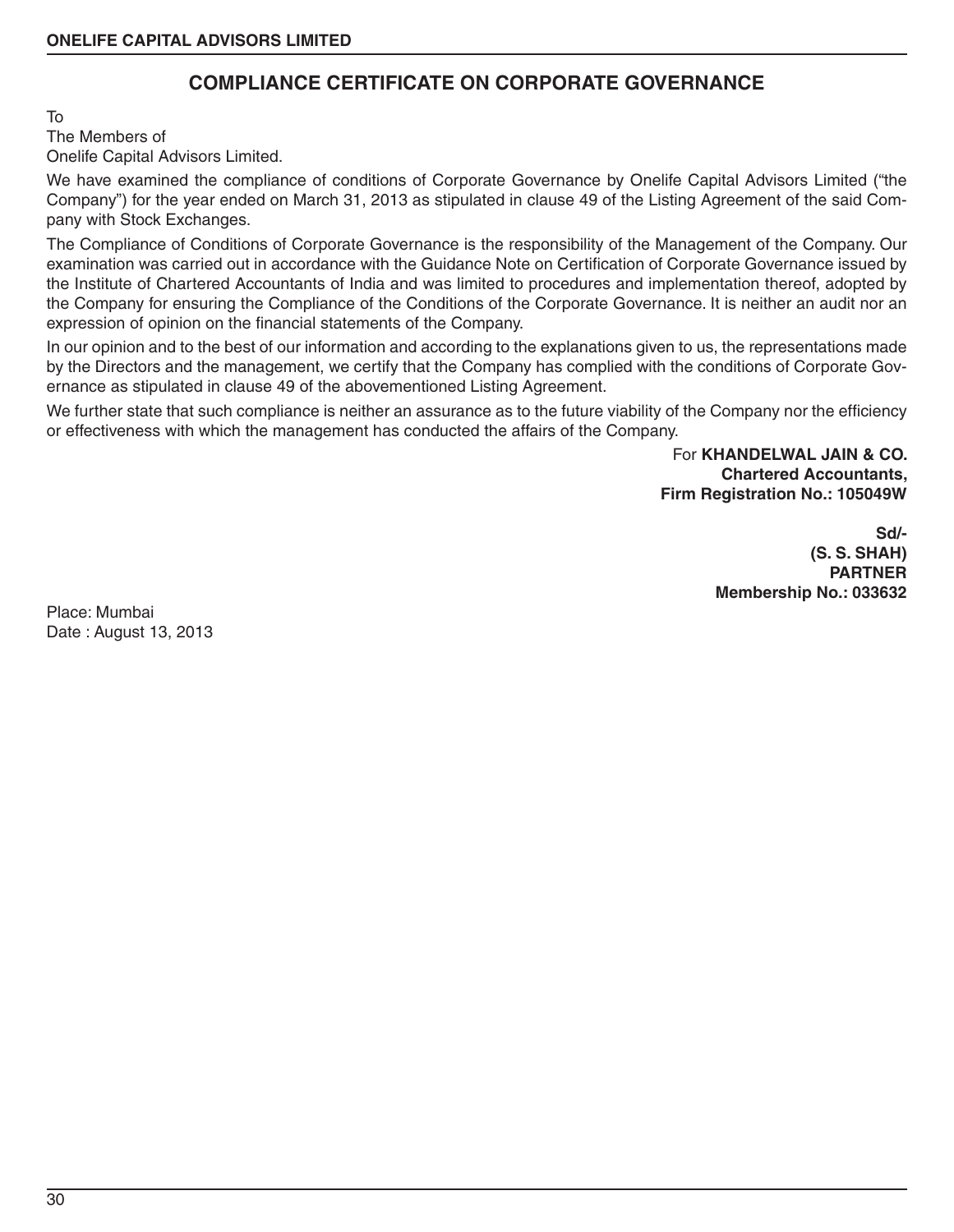### **CERTIFICATION BY CHIEF EXECUTIVE OFFICER AND CHIEF FINANCIAL OFFICER OF THE COMPANY**

To The Board of Directors Onelife Capital Advisors Limited Mumbai

We, Pandoo Naig, Managing Director and Jiten Popat, Chief Financial Officer, of Onelife Capital Advisors Limited, to the best of our knowledge and belief certify that:

- 1. We have reviewed the Balance Sheet and Statement of Profit and Loss of the Company for the year ended 31st March, 2013 and its entire schedule and notes on accounts, as well as the Cash Flow Statement.
- 2. To the best of our knowledge and information:
	- (a) These statements do not contain any materially untrue statement or omit to state a material fact or contains statement that might be misleading;
	- (b) These statements together present a true and fair view of the Company's affairs and are in compliance with existing accounting standards, applicable laws and regulations.
- 3. We also certify, that based on our knowledge and the information provided to us, there are no transactions entered into by the Company, which are fraudulent, illegal or violate the company's code of conduct.
- 4. We are responsible for establishing and maintaining internal controls and procedures for financial reporting for the Company, and we have evaluated the effectiveness of the Company's internal controls and procedures pertaining to financial reporting.
- 5. The Company's other certifying officers and we have disclosed, based on our most recent evaluation, wherever applicable, to the Company's auditors and through them to the Audit Committee of the Company's Board of Directors:
	- (a) All significant deficiencies in the design or operation of internal controls, which we are aware and have taken steps to rectify these deficiencies;
	- (b) Significant changes in internal control over financial reporting during the year;
	- (c) Any fraud, which we have become aware of and that involves Management or other employees who have a significant role in the Company's internal control systems over financial reporting;
	- (d) Significant changes in accounting policies during the year and that the same have been disclosed in the notes to the financial statements.

 $Sd/ Sd/-$ 

 Pandoo Naig Jiten Popat Managing Director CFO

Place: Mumbai Date: August 13, 2013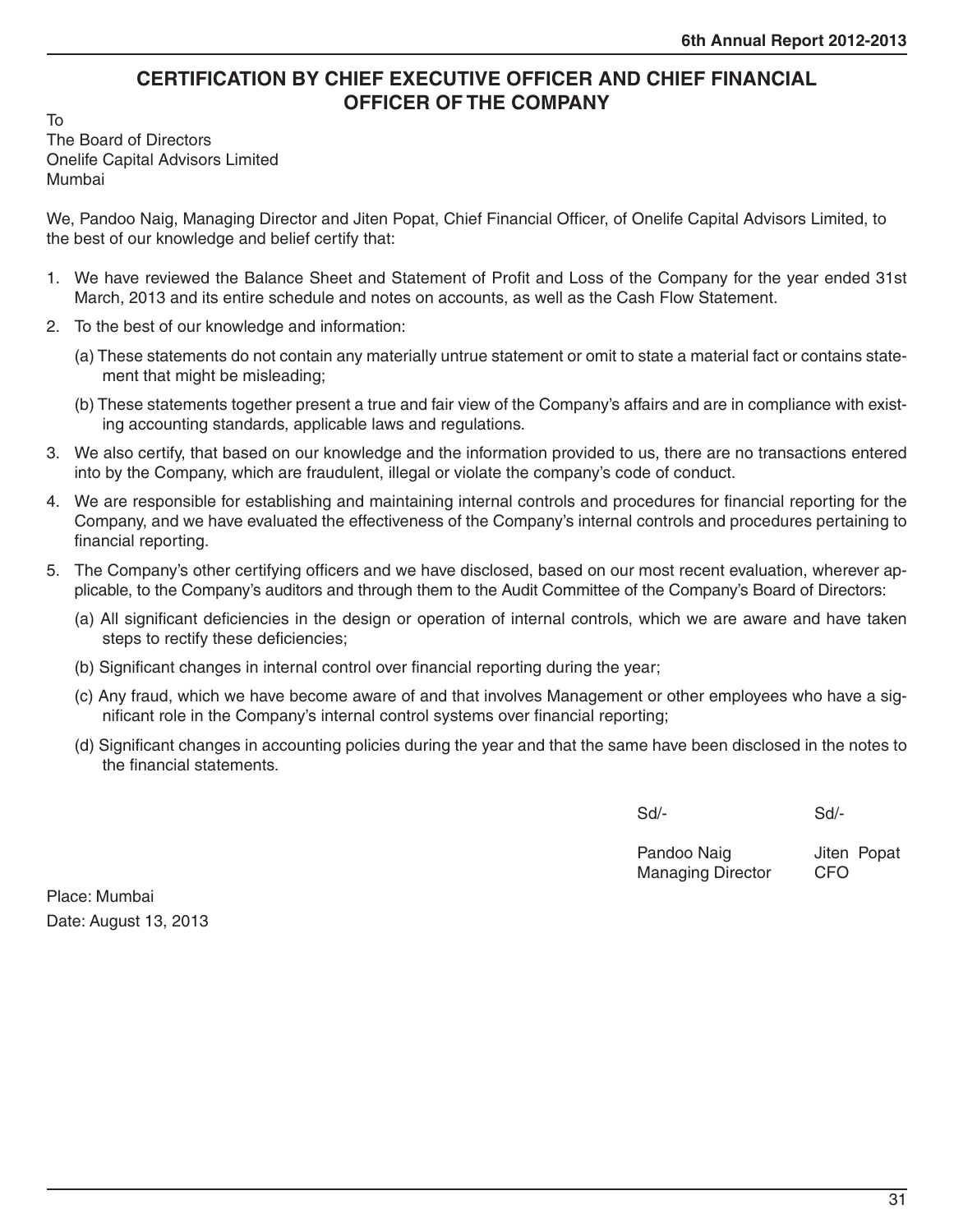### **INDEPENDENT AUDITOR'S REPORT**

To the Members of

#### **ONELIFE CAPITAL ADVISORS LIMITED**

#### **1. Report on the Financial Statements**

We have audited the accompanying financial statements of ONELIFE CAPITAL ADVISORS LIMITED ("the Company"), which comprise the Balance Sheet as at March 31, 2013, the Statement of Profit and Loss and the Cash Flow Statement for the year then ended, and a summary of significant accounting policies and other explanatory information (collectively referred to as "Financial Statements").

#### **2. Management's Responsibility for the Financial Statements**

Management is responsible for the preparation of these financial statements that give a true and fair view of the financial position, financial performance and cash flows of the Company in accordance with the Accounting Standards referred to in sub-section (3C) of section 211 of the Companies Act, 1956 ("the Act"). This responsibility includes the design, implementation and maintenance of internal control relevant to the preparation and presentation of the financial statements that give a true and fair view and are free from material misstatement, whether due to fraud or error.

#### **3. Auditor's Responsibility**

Our responsibility is to express an opinion on these financial statements based on our audit. We conducted our audit in accordance with the Standards on Auditing issued by the Institute of Chartered Accountants of India. Those Standards require that we comply with ethical requirements and plan and perform the audit to obtain reasonable assurance about whether the financial statements are free from material misstatement.

An audit involves performing procedures to obtain audit evidence about the amounts and disclosures in the financial statements. The procedures selected depend on the auditor's judgment, including the assessment of the risks of material misstatement of the financial statements, whether due to fraud or error. In making those risk assessments, the auditor considers internal control relevant to the Company's preparation and fair presentation of the financial statements in order to design audit procedures that are appropriate in the circumstances. An audit also includes evaluating the appropriateness of accounting policies used and the reasonableness of the accounting estimates made by management, as well as evaluating the overall presentation of the financial statements.

We believe that the audit evidence we have obtained is sufficient and appropriate to provide a basis for our audit opinion.

#### **4 Emphasis of Matter**

Without qualifying our opinion, we draw your attention to note no. 18 of the accompanying financial statements. The Securities and Exchange Board of India (SEBI) had carried out investigation in the issue process of the Company and the utilization of the issue proceeds. The SEBI has come to a prima facie conclusion that the proceeds of the public issue were utilized for the objects other than the objects mentioned in the red herring prospectus. The SEBI has passed an Ex-Parte Ad Interim order, restraining the Company, inter alia, from undertaking fresh business in its capacity as merchant banker, portfolio manager, stock broker and trading member till further directions from SEBI.

The Company had filed an appeal against the order of the SEBI with the Hon'ble Securities Appellate Tribunal (SAT). The Hon'ble SAT had directed the SEBI to issue show cause notice to the Company and its directors and pass the final order.

SEBI has issued the show cause notice and the Company has given the reply to the same and had also filed consent application which has been rejected by SEBI. The final order of SEBI has not been received till now. These factors raise doubt about the ability of the Company to continue its business. The ultimate outcome of the matter cannot be presently determined. However, the management is of the opinion, that the matter will be resolved shortly. Hence, the accounts have been prepared on going concern basis.

#### **5. Opinion**

In our opinion and to the best of our information and according to the explanations given to us, the financial statements give the information required by the Act in the manner so required and give a true and fair view in conformity with the accounting principles generally accepted in India:

- a) in the case of the Balance Sheet, of the state of affairs of the Company as at March 31, 2013;
- b) in the case of the Statement of Profit and Loss, of the loss of the Company for the year ended on that date; and
- c) in the case of the Cash Flow Statement, of the cash flows of the Company for the year ended on that date.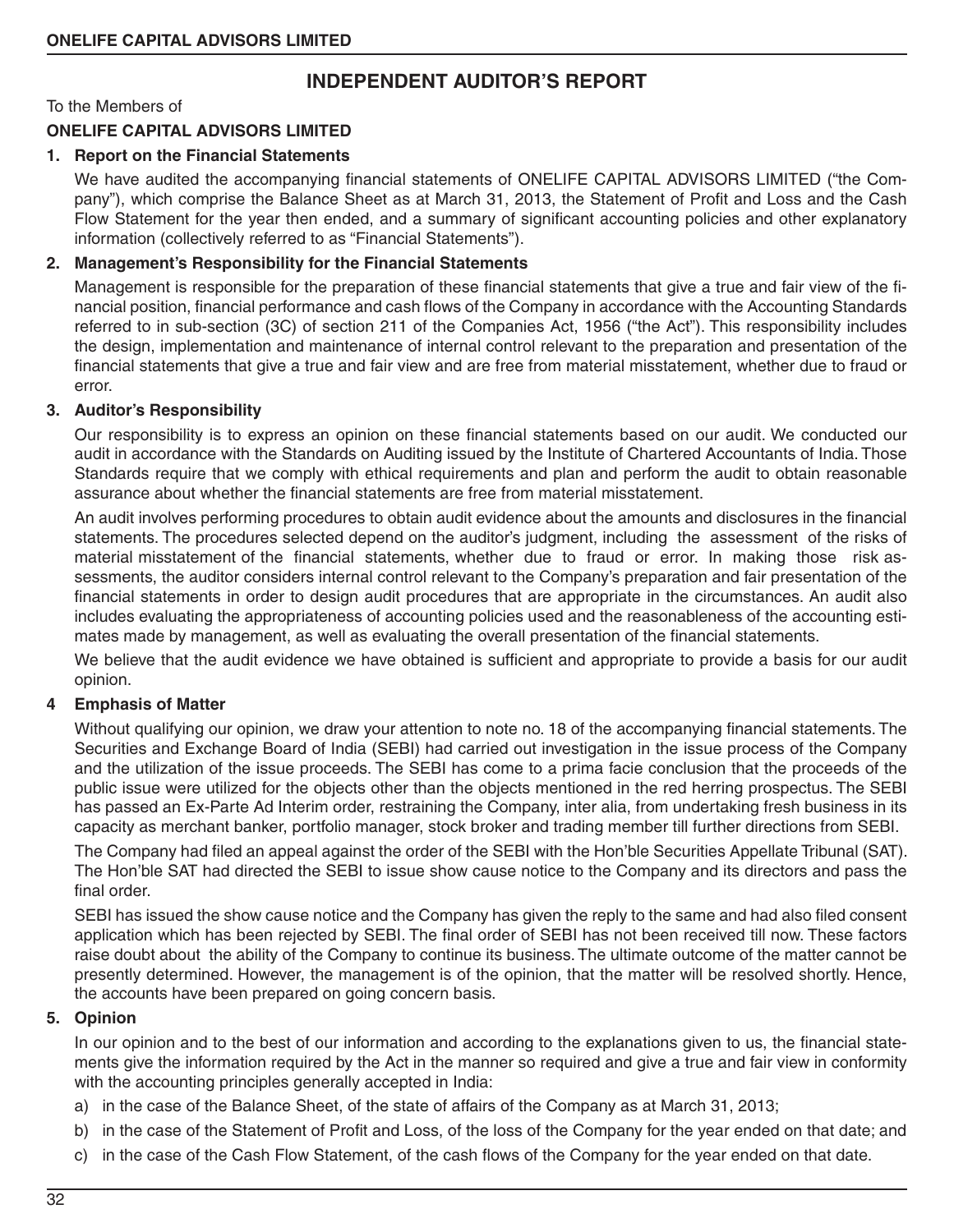#### **6. Report on Other Legal and Regulatory Requirements**

- 1 As required by the Companies (Auditor's Report) Order, 2003 issued by the Central Government of India in terms of sub-section (4A) of Section 227 of the Act, as amended by the Companies (Auditors' Report) (Amendment) Order, 2004 and on the basis of such checks as we considered appropriate and according to the information and explanations given to us during the course of the audit, we give in the Annexure, a statement on the matters specified in paragraphs 4 and 5 of the said Order to the extent they are applicable to the Company.
- 2 As required by section 227(3) of the Companies Act, 1956, we report that:
	- a) we have obtained all the information and explanations which to the best of our knowledge and belief were necessary for the purpose of our audit;
	- b) in our opinion proper books of account as required by law have been kept by the Company so far as appears from our examination of those books;
	- c) the Balance Sheet, the Statement of Profit and Loss and the Cash Flow Statement dealt with by this Report are in agreement with the books of account;
	- d) in our opinion, the Balance Sheet, the Statement of Profit and Loss and the Cash Flow Statement comply with the Accounting Standards referred to in sub section (3C) of section 211 of the Act;
	- e) On the basis of written representations received from the directors of the Company as on March 31, 2013 and taken on record by the Board of Directors and according to the information and explanation given to us, none of the directors is disqualified as on March 31, 2013, from being appointed as a director in terms of clause (g) of sub-section (1) of section 274 of the Act.

For **KHANDELWAL JAIN & CO. Chartered Accountants, Firm Registration No.: 105049W**

**Sd/- (S. S. SHAH) PARTNER Membership No.: 033632**

Place: Mumbai Date : August 13, 2013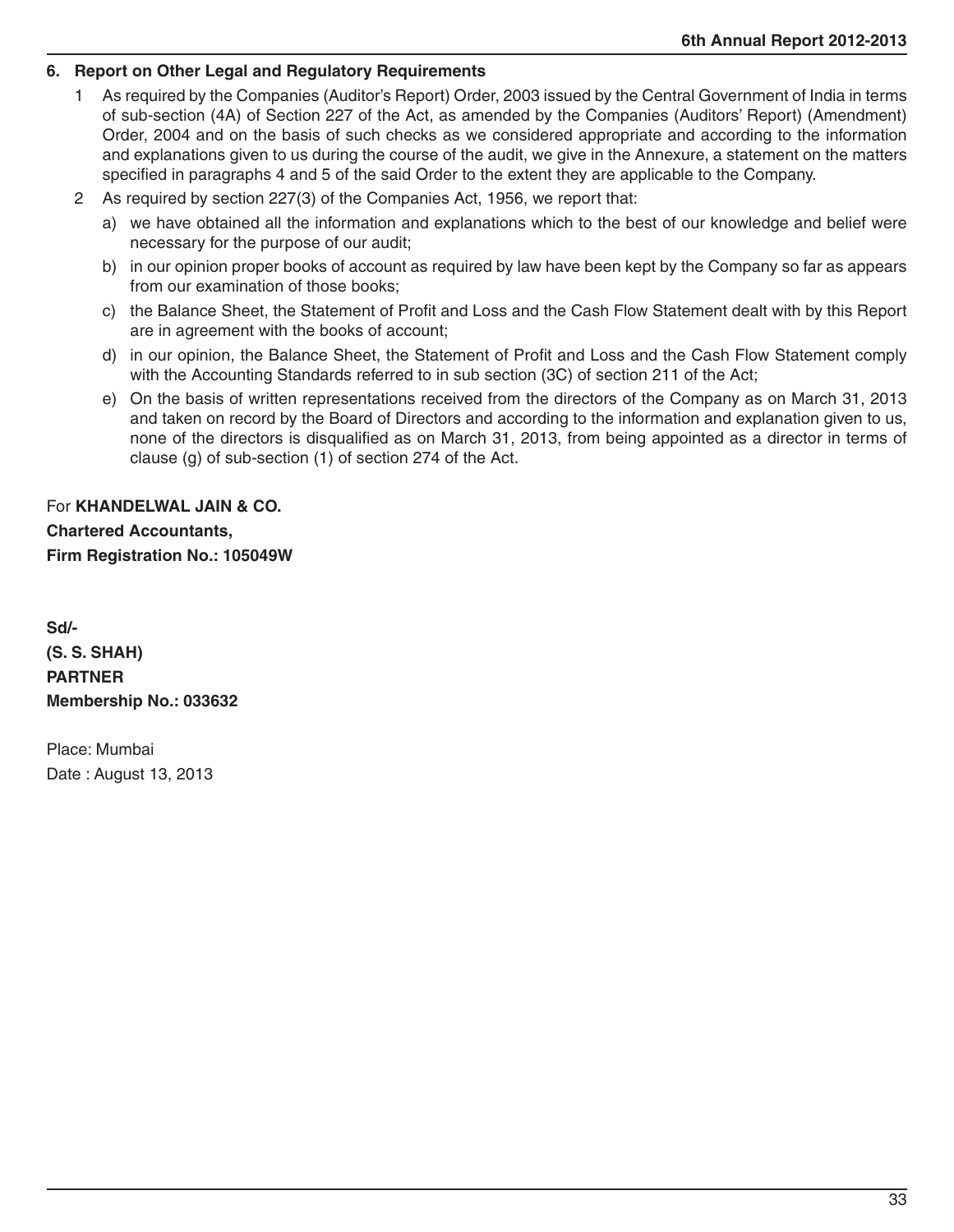### **ANNEXURE TO THE AUDITORS' REPORT**

(Referred to in Paragraph 6 of our report of even date to the Members of Onelife Capital Advisors Limited on the financial statements for the year ended March 31, 2013)

1. (a) The Company has maintained proper records showing full particulars, including quantitative details and situation of fixed assets.

(b) As explained to us, all tangible fixed assets have been physically verified by the management at reasonable intervals and no material discrepancies were noticed on such physical verification. In our opinion, frequency of verification is reasonable having regard to the size of the Company and the nature of its business.

(c) According to the information and explanations given to us, as also on the basis of books and records examined by us, the Company has not disposed off any substantial part of its fixed assets during the year so as to affect its going concern status.

- 2. The Company's nature of operations does not require it to hold inventories. Accordingly, clauses (ii)(a) to (ii)(c) of paragraph 4 of the Companies (Auditor's Report) Order, 2003 ('the Order') are not applicable to the Company.
- 3. (a) The Company has granted unsecured loans to two companies covered in the register maintained under section 301 of the Companies Act, 1956. The maximum amount involved during the year was Rs. 959.25 lacs and the yearend balance of such loans granted was Rs. 832.05 Lacs.

(b) In our opinion and according to the information and explanations given to us, the rate of interest and other terms and conditions are of such loan are not prima facie prejudicial to the interest of the Company.

- (c) the parties are repaying the principal amounts as stipulated and are also regular in payment of interest.
- (d) There are no overdue amount of principal and interest.

(e) According to the information and explanations given to us, the Company has not taken any loans, secured or unsecured, from companies, firms or other parties listed in the register maintained under section 301 of the Companies Act, 1956. Accordingly, the sub-clauses (e), (f) and (g) of paragraph 4 (iii) of the Order are not applicable.

- 4. In our opinion and according to the information and explanations given to us, there are adequate internal control systems commensurate with the size of the Company and the nature of its business for the purchase of inventory and fixed assets and for the sale of goods and rendering of services. During the course of our audit, we have not observed any continuing failure to correct major weaknesses in the internal control systems.
- 5. (a) On the basis of the audit procedures performed by us, and according to the information, explanations and representations given to us, we are of the opinion that the particulars of contracts or arrangements referred to in Section 301 of the Companies Act, 1956 have been entered in the register required to be maintained under that section.

(b) In our opinion and according to the information and explanations given to us, the transactions made in pursuance of contacts or arrangements entered in the register maintained under section 301 of the Companies Act, 1956 have been made at prices which are reasonable having regard to prevailing market price at the relevant time

- 6. According to the information and explanations given to us, during the year the Company has not accepted any deposits from the public to which the directives issued by the Reserve Bank of India and the provision of Sections 58A, Section 58AA or any other relevant provisions of the Companies Act, 1956 and the rules framed there under apply.
- 7. In our opinion, the Company has an adequate internal audit system commensurate with the size of the Company and the nature of its business.
- 8. The Central Government has not prescribed the maintenance of cost records under section 209(1)(d) of the Act for any of the activities conducted by the Company.
- 9. (a) According to the information and explanations given to us and records examined by us, the Company is generally regular in depositing undisputed statutory dues including Provident Fund, Investor Education and Protection Fund, Employees' State Insurance, Income Tax, Sales Tax, Wealth Tax, Service Tax, Custom Duty, Excise Duty, Cess and other material statutory dues, wherever applicable to it with the appropriate authorities though there have been a slight delay in a few cases. According to the information and explanations given to us, no undisputed amounts payable in respect of the aforesaid dues as at March 31, 2013, were outstanding for a period of more than six months from the date they became payable.

(b) According to the records of the Company and the information and explanations given to us, there are no dues of Income Tax, Sales Tax, Service Tax, Customs Duty, Wealth Tax, Excise Duty, Cess, which have not been deposited on account of any dispute.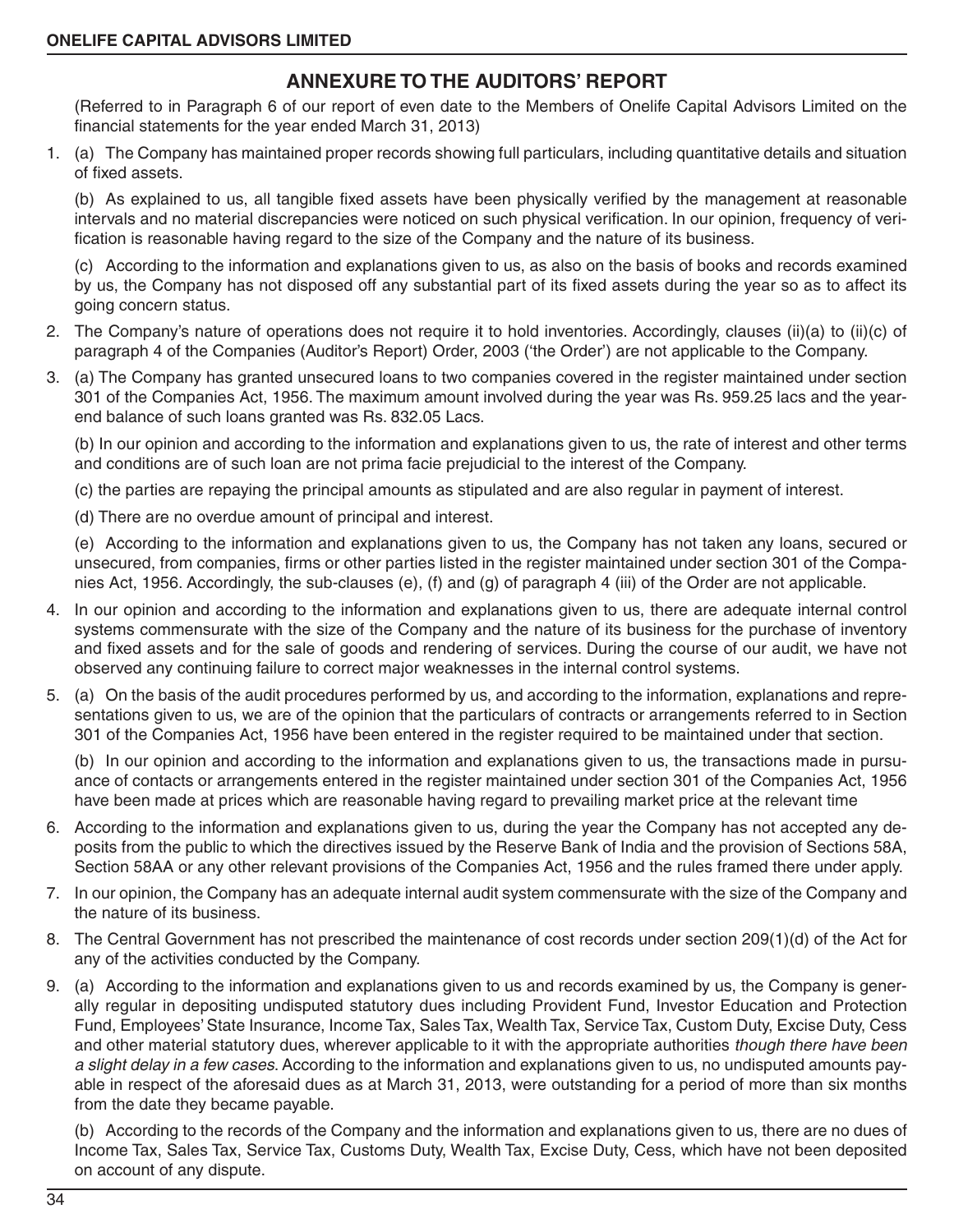- 10. The Company does not have accumulated losses at the end of the financial year. The Company has incurred cash losses during the financial year covered by the audit. The Company had not incurred cash loss during the immediately preceding financial year.
- 11. In our opinion and according to the information and explanations given to us there are no dues to any financial institution or bank and the Company has not issued any debentures.
- 12. In our opinion and according to the explanations given to us and based on the information available, no loans and advances have been granted by the Company on the basis of security by way of pledge of shares, debentures and other securities.
- 13. In our opinion, the Company is not a chit fund or a nidhi / mutual benefit fund/society. Therefore, the clause (xiii) of paragraph 4 of the Order is not applicable to the Company.
- 14. In our opinion and according to the information and explanations given to us, the company is not dealing in or trading in shares, securities, debentures and other investments. Accordingly, Clause (xiv) of paragraph 4 of the Order is not applicable to the Company.
- 15. In our opinion and according to the information, explanations and representations given to us, the Company has not given any guarantee for loans taken by others from banks or financial institutions.
- 16. According to the information and explanations given to us, as also on the basis of books and records examined by us, there were no term loans raised or outstanding during the year.
- 17. In our opinion and according to the information and explanations given to us and on an overall examination of the Balance sheet of the Company, we report that no funds raised during the year on short-term basis have, prima facie, been used for long-term investment.
- 18. During the year, the Company has not made any preferential allotment of shares to parties and companies covered in the register maintained under section 301 of the Companies Act, 1956.
- 19. As the Company has not issued any secured debentures during the year covered by our report, clause (xix) of paragraph 4 of the order is not applicable to the Company.
- 20. The Company has not raised any money by way of public issue, during the year.
- 21. To the best of our knowledge and belief and according to the information and explanations given to us, no fraud on or by the Company has been noticed or reported during the year.

#### For **KHANDELWAL JAIN & CO.**

#### **Chartered Accountants,**

**Firm Registration No.: 105049W**

Sd/- **(S. S. SHAH) PARTNER Membership No.: 033632**

Place: Mumbai Date : August 13, 2013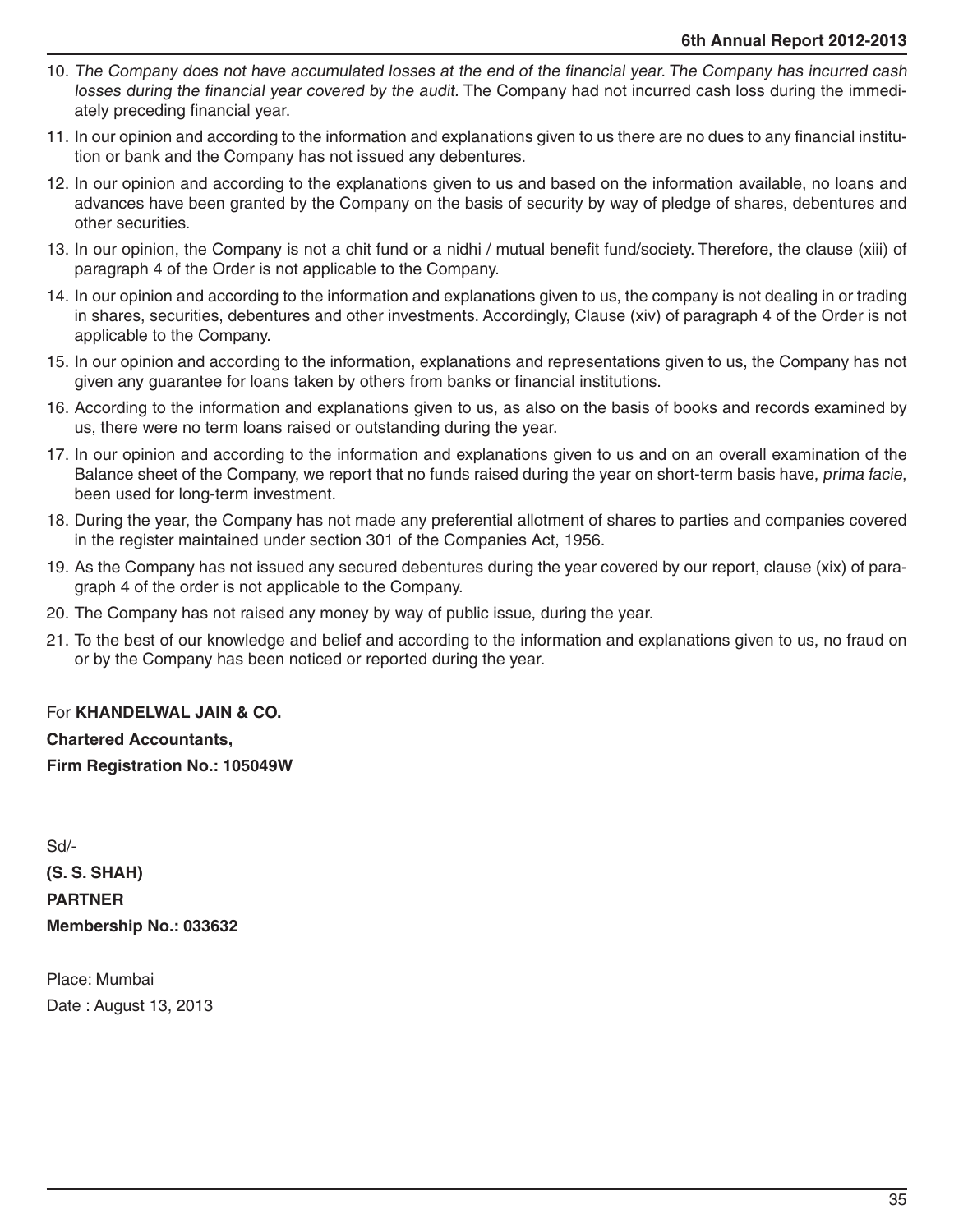## **BALANCE SHEET AS AT MARCH 31, 2013**

|                                                          |                                                                                |                          | ₹ in lakhs              |
|----------------------------------------------------------|--------------------------------------------------------------------------------|--------------------------|-------------------------|
| <b>Particulars</b>                                       | <b>Note</b>                                                                    | As at<br>March 31, 2013  | As at<br>March 31, 2012 |
| <b>EQUITY &amp; LIABILITIES</b>                          |                                                                                |                          |                         |
| <b>Shareholders' Funds</b>                               |                                                                                |                          |                         |
| <b>Share Capital</b>                                     | $\overline{2}$                                                                 | 1,336.00                 | 1,336.00                |
| Reserves & Surplus                                       | 3                                                                              | 3,456.40                 | 3,568.76                |
| <b>Non-Current Liabilities</b>                           |                                                                                |                          |                         |
| <b>Long Term Provisions</b>                              | $\overline{4}$                                                                 | 2.06                     | 2.13                    |
| <b>Current Liabilities</b>                               |                                                                                |                          |                         |
| <b>Trade Payables</b>                                    | 5                                                                              | 845.13                   | 847.01                  |
| <b>Other Current Liabilities</b>                         | 6                                                                              | 7.70                     | 7.30                    |
| <b>Short Term Provisions</b>                             | $\overline{7}$                                                                 |                          |                         |
| <b>Total</b>                                             |                                                                                | 5,647.29                 | 5,761.20                |
| <b>ASSETS</b>                                            |                                                                                |                          |                         |
| <b>Non-Current Assets</b>                                |                                                                                |                          |                         |
| <b>Fixed Assets</b>                                      | 8                                                                              |                          |                         |
| <b>Tangible Assets</b>                                   |                                                                                | 4.87                     | 4.11                    |
| Intangible Assets                                        |                                                                                | 0.06                     | 0.11                    |
| <b>Non-Current Investments</b>                           | $\boldsymbol{9}$                                                               | 301.68                   | 301.68                  |
| Long Term Loans and Advances                             | 10                                                                             | 3,853.26                 | 3,980.46                |
| <b>Current Assets</b>                                    |                                                                                |                          |                         |
| <b>Trade Receivables</b>                                 | 11                                                                             | 211.55                   | 211.55                  |
| Cash and Cash Equivalents                                | 12                                                                             | 75.03                    | 51.13                   |
| Short Term Loans and Advances                            | 13                                                                             | 1,200.83                 | 1,212.16                |
| <b>Total</b>                                             |                                                                                | 5,647.29                 | 5,761.20                |
| Significant accounting policies                          | 1                                                                              |                          |                         |
| Notes forming part of financial statements               | 2 to 30                                                                        |                          |                         |
| As per our report of even date                           |                                                                                |                          |                         |
| For Khandelwal Jain & Co<br><b>Chartered Accountants</b> | For and on behalf of Board of Directors of<br>Onelife Capital Advisors Limited |                          |                         |
| Firm Registration No: - 105049W<br>Sd/-                  |                                                                                |                          |                         |
| [S. S. Shah]                                             | $Sd$ -                                                                         | Sd                       |                         |
| Partner                                                  | <b>Executive Chairman</b>                                                      | <b>Managing Director</b> |                         |
| Membership No: - 033632                                  | $Sd$ -                                                                         | Sd/-                     |                         |
|                                                          | <b>Company Secretary</b>                                                       | <b>CFO</b>               |                         |
| Place: Mumbai                                            | Place: Mumbai                                                                  |                          |                         |
| Date: August 13, 2013                                    | Date: August 13, 2013                                                          |                          |                         |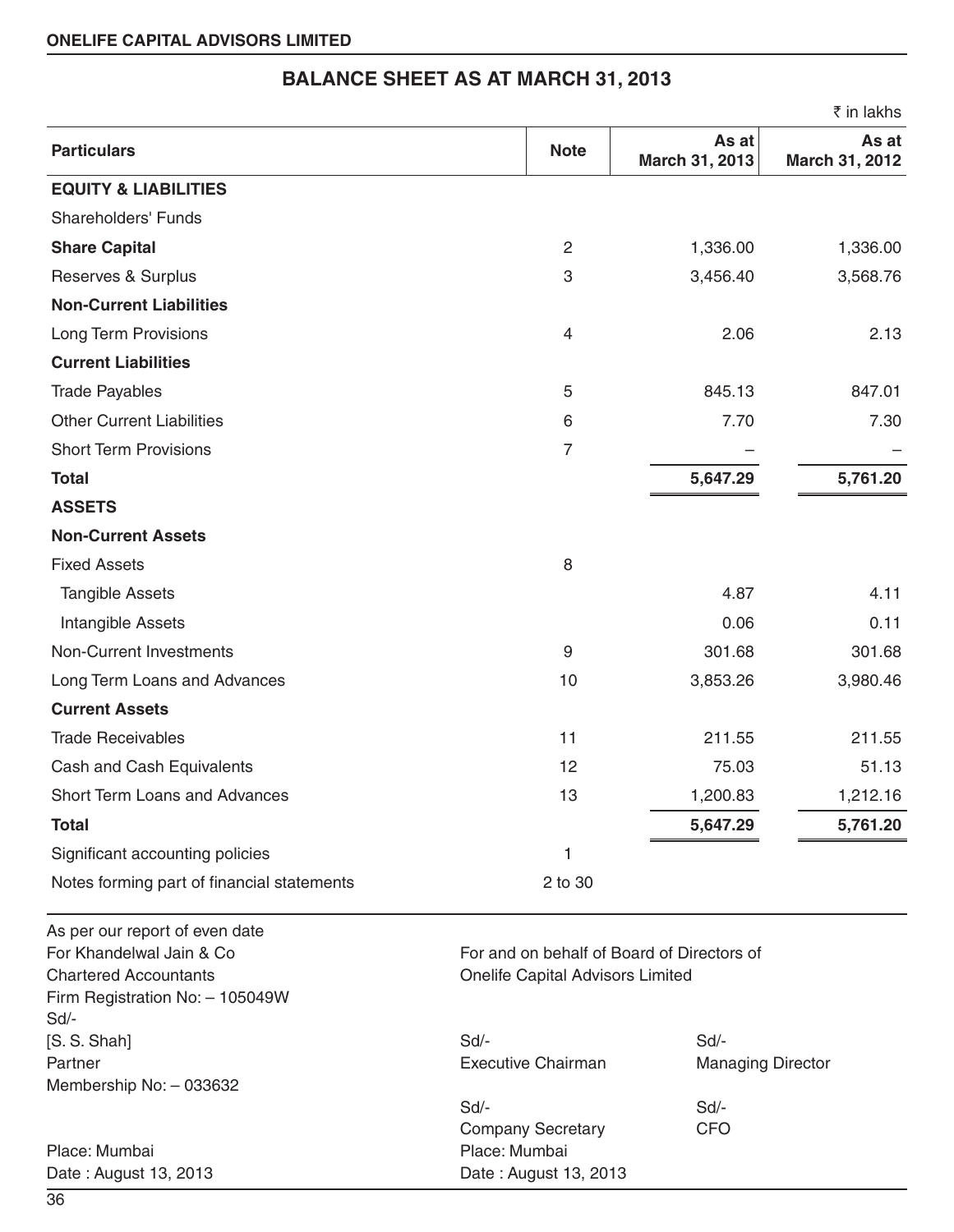|                                                                       |                                            |                                         | ₹ in lakhs                              |
|-----------------------------------------------------------------------|--------------------------------------------|-----------------------------------------|-----------------------------------------|
| <b>Particulars</b>                                                    | <b>Note</b>                                | For the<br>year ended<br>March 31, 2013 | For the<br>year ended<br>March 31, 2012 |
| <b>INCOME</b>                                                         |                                            |                                         |                                         |
| Revenue from Operations                                               | 14                                         |                                         | 902.68                                  |
| Other Income                                                          | 15                                         | 26.45                                   | 7.86                                    |
| <b>Total Revenue</b>                                                  |                                            | 26.45                                   | 910.54                                  |
| <b>EXPENSES</b>                                                       |                                            |                                         |                                         |
| Employee benefits expenses                                            | 16                                         | 68.72                                   | 84.70                                   |
| Finance costs                                                         |                                            |                                         | 1.93                                    |
| Depreciation and amortization expense                                 | 8                                          | 1.65                                    | 1.49                                    |
| <b>Other Expenses</b>                                                 | 17                                         | 67.84                                   | 821.11                                  |
| <b>Total Expenses</b>                                                 |                                            | 138.21                                  | 909.23                                  |
| Profit / (Loss) before exceptional and extraordinary items<br>and tax |                                            | (111.76)                                | 1.31                                    |
| <b>Exceptional items</b>                                              |                                            |                                         |                                         |
| Profit / (Loss) before extraordinary items and tax                    |                                            | (111.76)                                | 1.31                                    |
| <b>Extraordinary Items</b>                                            |                                            |                                         |                                         |
| Profit / (Loss) before tax<br><b>Tax expense</b>                      |                                            | (111.76)                                | 1.31                                    |
| (1) Current Year tax                                                  |                                            |                                         |                                         |
| (2) Short provision for tax of earlier years                          |                                            | 0.60                                    |                                         |
| (3) Deferred tax                                                      |                                            |                                         |                                         |
|                                                                       |                                            | 0.60                                    |                                         |
| Profit / (Loss) for the period                                        |                                            | (112.36)                                | 1.31                                    |
| <b>Basic and Diluted Earnings Per Equity Share (Rs.)</b>              | 24                                         | (0.84)                                  | 0.01                                    |
| Significant accounting policies                                       |                                            |                                         |                                         |
| Notes forming part of financial statements                            | 2 to 30                                    |                                         |                                         |
| As per our report of even date<br>For Khandelwal Jain & Co            | For and on behalf of Board of Directors of |                                         |                                         |
| <b>Chartered Accountants</b>                                          | Onelife Capital Advisors Limited           |                                         |                                         |
| Firm Registration No: - 105049W<br>Sd/-                               |                                            |                                         |                                         |
| [S. S. Shah]                                                          | $Sd$ -                                     | Sd/-                                    |                                         |
| Partner                                                               | <b>Executive Chairman</b>                  | <b>Managing Director</b>                |                                         |
| Membership No: - 033632                                               | Sd/-                                       | Sd/-                                    |                                         |
|                                                                       | <b>Company Secretary</b>                   | <b>CFO</b>                              |                                         |
| Place: Mumbai<br>Date: August 13, 2013                                | Place: Mumbai<br>Date: August 13, 2013     |                                         |                                         |

### **STATEMENT OF PROFIT AND LOSS FOR THE YEAR ENDED MARCH 31, 2013**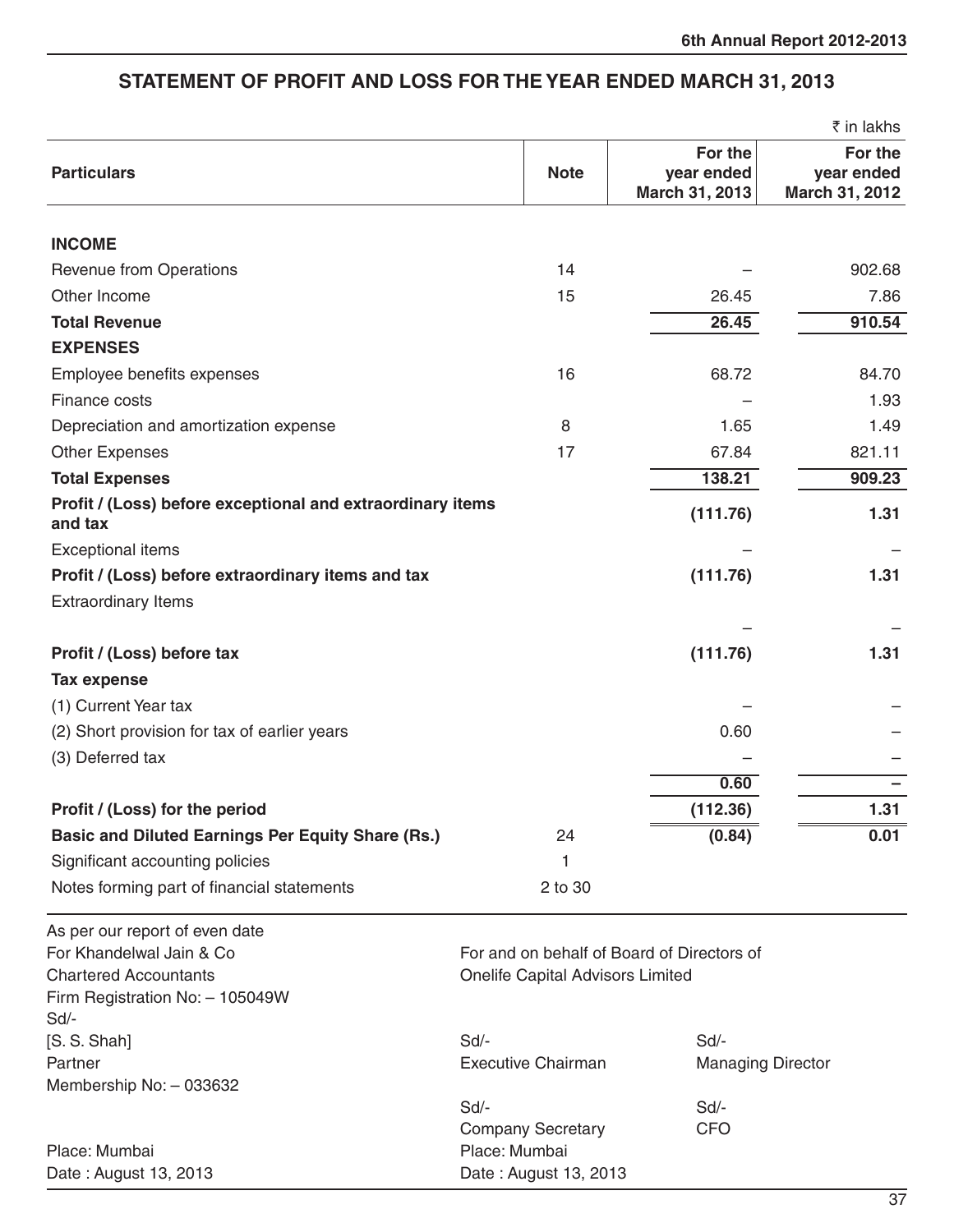### **CASH FLOW STATEMENT FOR THE YEAR ENDED MARCH 31, 2013**

|              |                                                                 |                                            |                                         | ₹ in lakhs                              |
|--------------|-----------------------------------------------------------------|--------------------------------------------|-----------------------------------------|-----------------------------------------|
|              |                                                                 |                                            | For the<br>year ended<br>March 31, 2013 | For the<br>year ended<br>March 31, 2012 |
| A            | <b>CASH FLOW FROM OPERATING ACTIVITIES:</b>                     |                                            |                                         |                                         |
|              | Net Profit before tax and extraordinary items                   |                                            | (111.76)                                | 1.31                                    |
|              | <b>Adjustments for:</b>                                         |                                            |                                         |                                         |
|              | Depreciation                                                    |                                            | 1.65                                    | 1.49                                    |
|              | Excess provision written back                                   |                                            | (1.95)                                  | (0.01)                                  |
|              | Interest income                                                 |                                            | (24.50)                                 | (7.85)                                  |
|              | <b>Operating Profit before working capital changes</b>          |                                            | (136.56)                                | (5.06)                                  |
|              | <b>Adjustments for:</b>                                         |                                            |                                         |                                         |
|              | (Increase) / Decrease in Trade and other Receivables            |                                            | 138.52                                  | (4, 165.46)                             |
|              | Increase in Trade Payables and other Liabilities                |                                            | 0.40                                    | 847.39                                  |
|              | <b>Cash generated from operations</b>                           |                                            | 2.36                                    | (3,323.13)                              |
|              | Direct Taxes paid (net of refunds received)                     |                                            | (0.60)                                  | (99.80)                                 |
|              | Net Cash Flow from / (used in) Operating Activities             |                                            | 1.76                                    | (3, 422.93)                             |
| в            | <b>CASH FLOW FROM INVESTING ACTIVITIES:</b>                     |                                            |                                         |                                         |
|              | <b>Purchase of Fixed Assets</b>                                 |                                            | (2.36)                                  | (1.23)                                  |
|              | Purchase of Investments                                         |                                            |                                         | (0.71)                                  |
|              | <b>Interest Received</b>                                        |                                            | 24.50                                   | 7.85                                    |
|              | Net Cash Flow from in Investing activities - [B]                |                                            | 22.14                                   | 5.91                                    |
| $\mathbf c$  | <b>CASH FLOW FROM FINANCING ACTIVITIES:</b>                     |                                            |                                         |                                         |
|              | Proceeds from Issue of Shares (including premium)               |                                            |                                         | 3,685.00                                |
|              | Public Issue expenses                                           |                                            |                                         | (220.65)                                |
|              | Net Cash Flow from Financing activities - [C]                   |                                            |                                         | 3,464.35                                |
|              | Net Increase in Cash and Cash Equivalents - [A+B+C]             |                                            | 23.90                                   | 47.33                                   |
|              | Cash and Cash Equivalents at the beginning of the year          |                                            | 51.13                                   | 3.80                                    |
|              | Cash and Cash Equivalents at the end of the year                |                                            | 75.03                                   | 51.13                                   |
|              | As per our report of even date                                  |                                            |                                         |                                         |
|              | For Khandelwal Jain & Co                                        | For and on behalf of Board of Directors of |                                         |                                         |
| Sd/-         | <b>Chartered Accountants</b><br>Firm Registration No: - 105049W | Onelife Capital Advisors Limited           |                                         |                                         |
| [S. S. Shah] |                                                                 | Sd/-                                       | Sd/-                                    |                                         |
| Partner      |                                                                 | <b>Executive Chairman</b>                  | <b>Managing Director</b>                |                                         |
|              | Membership No: - 033632                                         |                                            |                                         |                                         |
|              |                                                                 | Sd/-                                       | Sd/-                                    |                                         |

Place: Mumbai Place: Mumbai

Company Secretary CFO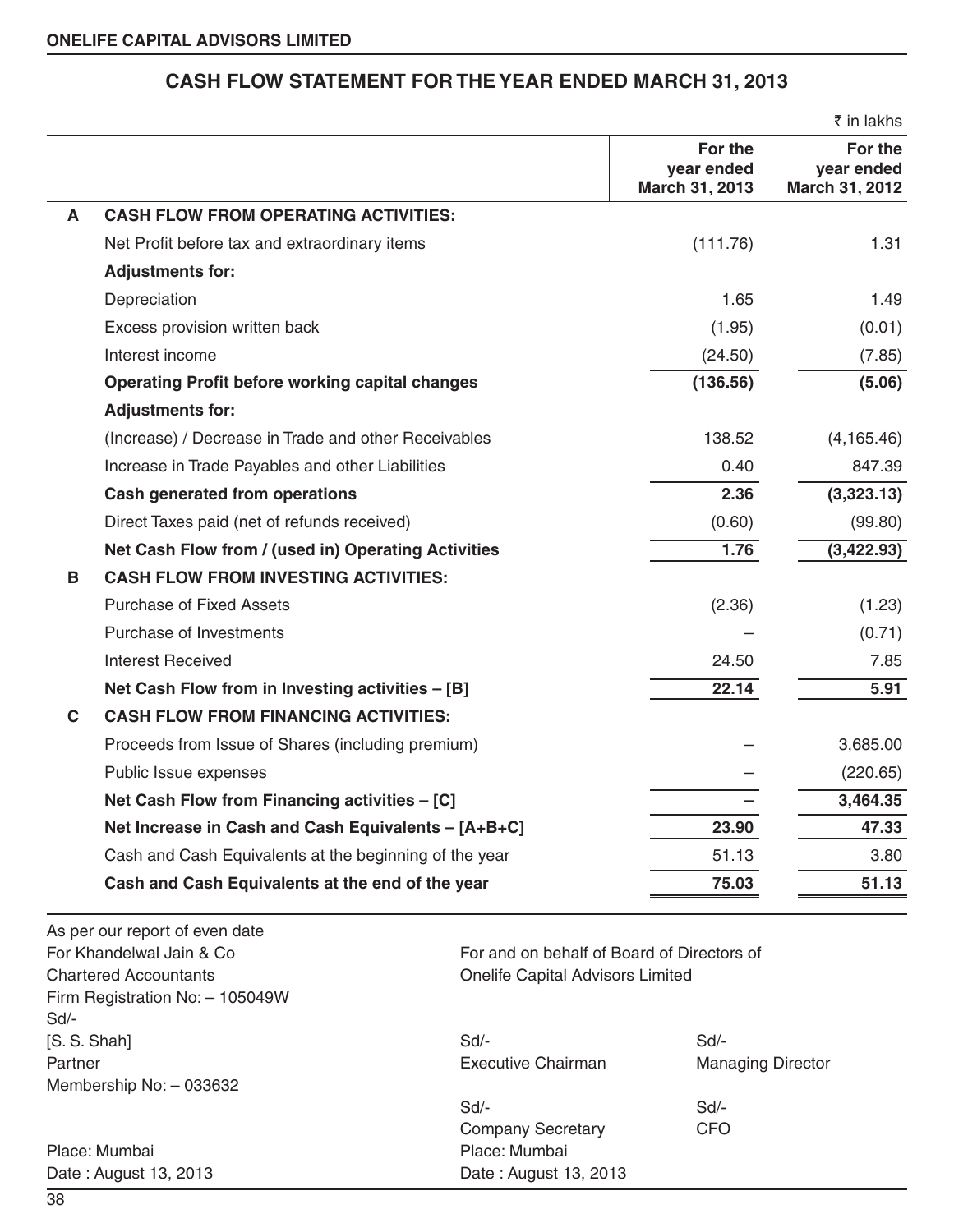### **ONELIFE CAPITAL ADVISORS LIMITED**

#### **1 Significant Accounting Policies:**

a Basis of preparation of financial statements:

These financial statements have been prepared in accordance with the generally accepted accounting principles in India under the historical cost convention on accrual basis, except for certain financial instruments which are measured at fair value. These financial statements have been prepared to comply in all material aspects with the accounting standards notified under Section 211(3C) [Companies (Accounting Standards) Rules, 2006, as amended] and the other relevant provisions of the Companies Act, 1956.

b Use of estimates:

The preparation of financial statements in conformity with generally accepted accounting principles requires management to make estimates and assumptions that affect the reported amounts of assets and liabilities and the disclosures relating to contingent liabilities as on the date of financial statements and reported amounts of income and expenses during the year. Examples of such estimates include employee retirement benefit plans, provision for Income Tax and the useful life of fixed assets. Actual results may differ from the estimates. Any revision to accounting estimates is recognized prospectively in the period in which the results are known or materialized.

c Revenue recognition:

Revenue is recognized to the extent that it is probable that the economic benefits will flow to the Company and the revenue can be reliably measured and is recognized on accrual basis.

- d Fixed assets:
	- i) Tangible fixed assets are stated at historical cost less accumulated depreciation and impairment loss, if any. Cost includes purchase price, duties, levies and other directly attributable expenses of bringing the asset to its working condition for the intended use.
	- ii) Intangible assets which include Computer software are measures at cost of acquisition and development.
- e Depreciation:
	- i Depreciation on tangible fixed assets is provided on the written down value method as per the rates prescribed under Schedule XIV of the Companies Act, 1956.
	- ii) Computer Software is amortized using the written down value method @ 40% per annum.
	- iii) Fixed assets costing uptoRs. 5,000 individually are fully depreciated in the year of purchase.
- f Investments:

Quoted Investments are valued at cost or market value whichever is lower. Unquoted investments are stated at cost. The decline in the value of the unquoted investments, other than temporary, is provided for. Cost is inclusive of brokerage, fees and duties but excludes Securities Transaction Tax, if any.

- g Employee Benefits:
	- a Short term employee benefits

All employee benefits payable wholly within twelve months of rendering the service are classified as short-term employee benefits. Undiscounted value of benefits such as salaries and bonus are recognized in the period in which the employee renders the related service.

b Defined contribution plans:

The Company is not covered under the Employees State Insurance Act and the Provident Fund Act.

c Defined benefit plans:

The Company's Gratuity plan is a defined benefit plan. The liability under the plan is determined on the basis of an independent actuarial valuation carried out at the year end. The actuarial valuation method used by independent actuary for measuring the liability is the Projected Unit Credit Method. Actuarial gains and losses arising on such valuation are recognised immediately in the Statement of Profit & Loss.

As per the Company's policy, leave earned during the year do not carry forward: they lapse if the current period's entitlement is not used in full and do not entitle employees to a cash payment for unused leave.

h Operating Leases:

Leases where the lessor effectively retains substantially all the risks and benefits of ownership of the leased assets are classified as operating leases. Operating lease payments are recognized as an expense in the Statement of profit and Loss as when they are incurred.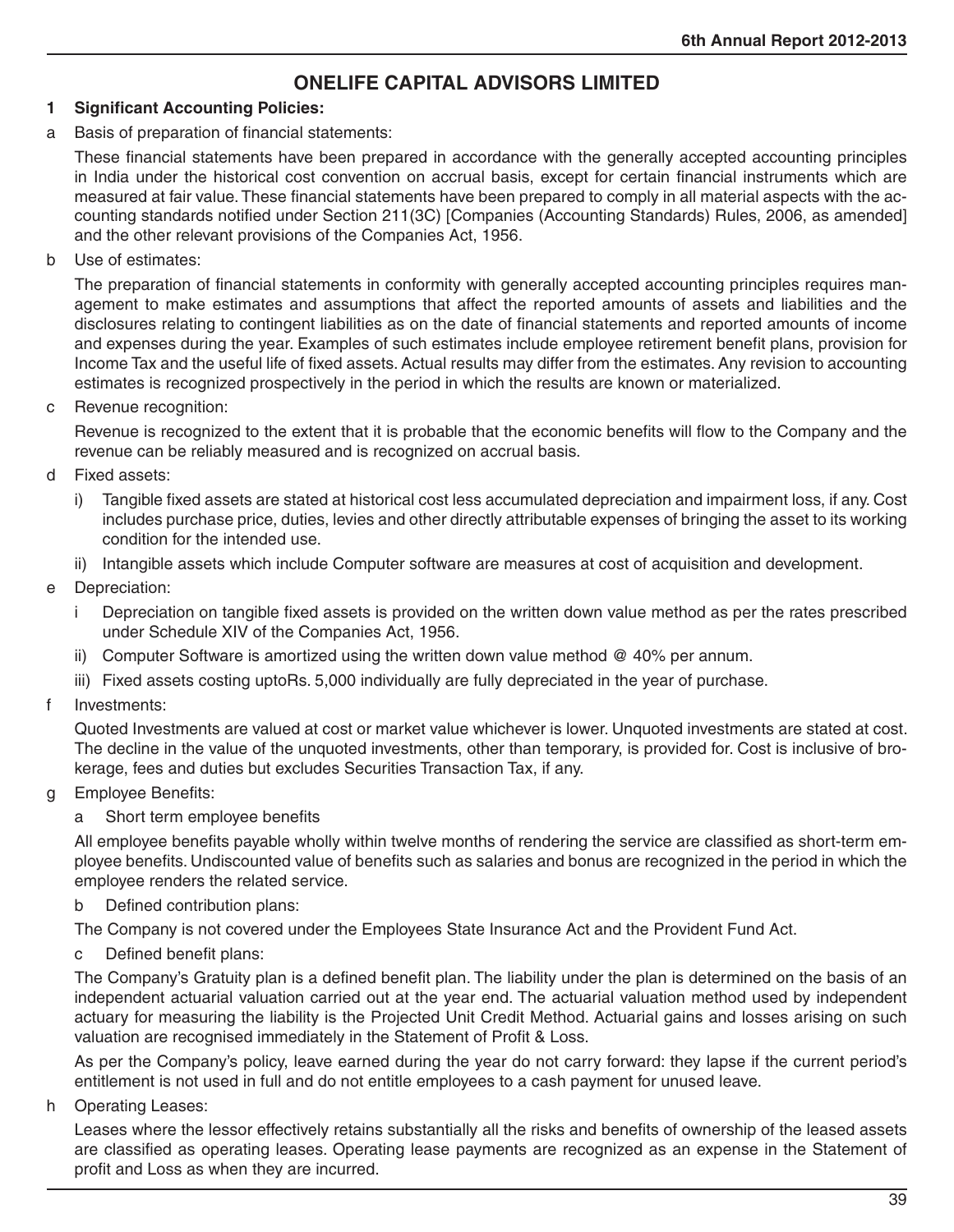#### i Taxation:

Income Tax expense comprises of current tax (i.e. amount of tax for the year determined in accordance with the income tax law) and deferred tax charge or credit (reflecting the tax effects of timing differences between accounting income and taxable income for the year).

The deferred tax charge or credit and the corresponding deferred tax liabilities or assets is recognized using the tax rates that have been enacted or substantively enacted at the balance sheet date. Deferred tax assets are recognized only to the extent that there is a reasonable certainty that the assets can be realized in future. However, where there is unabsorbed depreciation or carried forward loss under taxation laws, deferred tax assets are recognized only if there is a virtual certainty of realization of such assets. Deferred tax assets are reviewed as at each balance sheet date and written down or written up to reflect the amount that is reasonable or virtually certain (as the case may be) of realization.

j Earnings Per Share:

Basic earnings per share are calculated by dividing the net profit or loss for the year attributable to equity shareholders by the weighted average number of equity shares outstanding during the year. For the purpose of calculating diluted earnings per share, the net profit or loss for the year attributable to equity shareholders and the weighted average number of shares outstanding during the year are adjusted for the effects of all potential dilutive equity shares, except where result would be anti dilutive.

k Impairment:

The Fixed Assets or a group of assets (Cash generating unit) are reviewed for impairment at each Balance Sheet date. In case of any such indication, the recoverable amount of these assets or group of assets is determined, and if such recoverable amount of the assets or cash generating unit to which the assets belongs is less than it's carrying amount, the impairment loss is recognized by writing down such assets to their recoverable amount. An impairment loss is reversed if there is change in the recoverable amount and such loss either no longer exists or has decreased.

l Provisions, Contingent Liabilities and Contingent Assets:

A provision is recognized when the Company has a present obligation as a result of past event and it is probable that an outflow of resources will be required to settle the obligation, in respect of which reliable estimate can be made. Provisions (excluding retirement benefits) are not discounted to its present value and are determined based on best estimate required to settle the obligation at the balance sheet date. These are reviewed at each balance sheet date and adjusted to reflect the current best estimates. Contingent liabilities are not recognized in the financial statements. A contingent asset is neither recognized nor disclosed in the financial statements.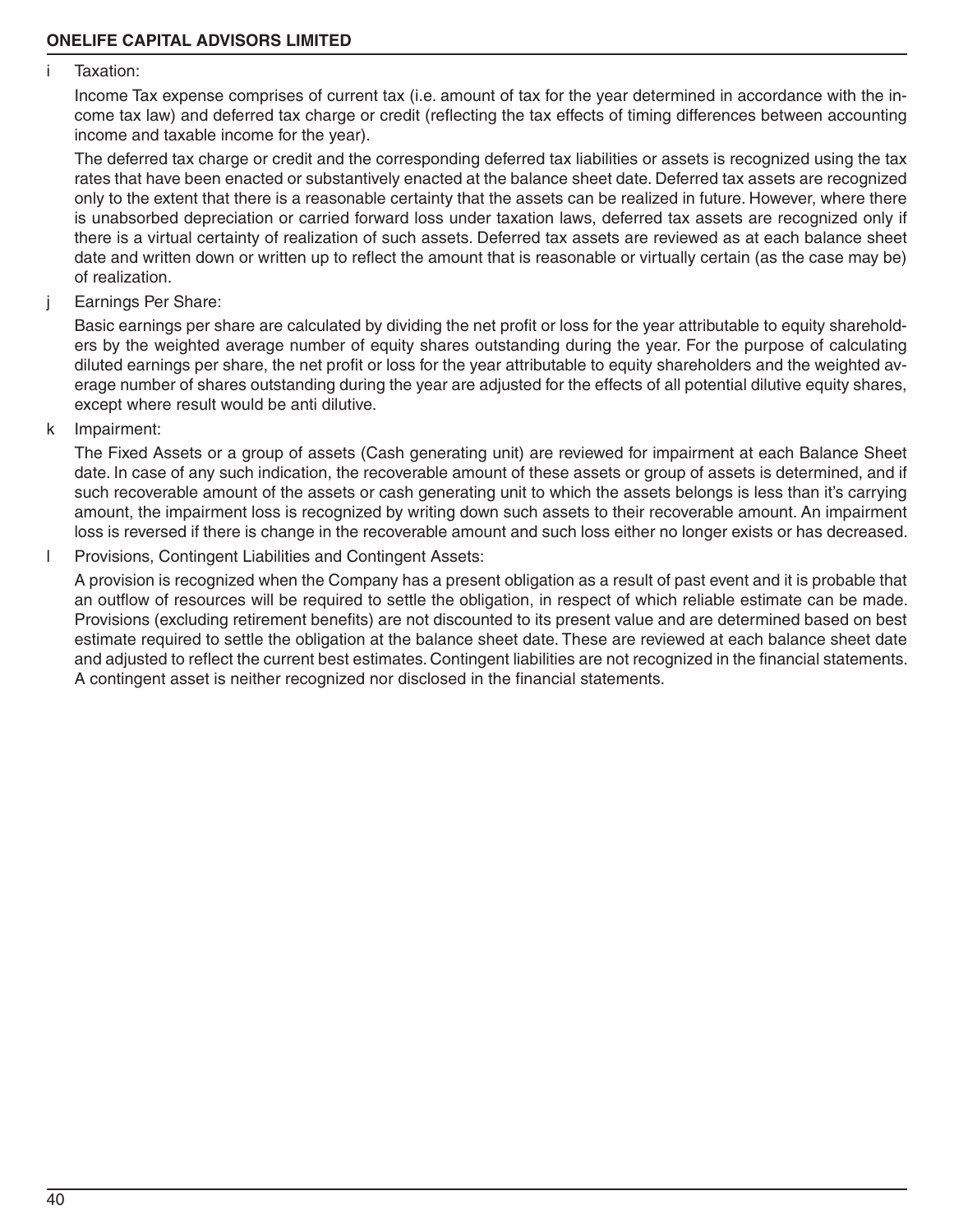#### $\bar{\tau}$  in lakhs **Note Particulars As at March 31, 2013 As at March 31, 2012 2 SHARE CAPITAL Authorised Capital:** 15,010,000 [Previous Year 15,010,000] Equity Equity Shares of Rs.10/ – each **1,501.00 1,501.00 Issued, Subscribed & Paid-up Capital:** 13,360,000 [Previous Year 13,360,000] Equity Shares of Rs.10/ – each fully paid-up 1,336.00 1,336.00 1,336.00 1,336.00 **Total 1,336.00 1,336.00 a Reconciliation of Number of Equity Shares** Balance at the beginning of the year 13,360,000 10,010,000 10,010,000 Add: Issued during the year example of the state of the state of the state of the state of the state of the state of the state of the state of the state of the state of the state of the state of the state of the state of t **Balance at the end of the year 13,360,000 13,360,000 13,360,000 b Rights, Preferences and Restrictions attaching to each class of shares Equity Shares having a face value of Rs.10/- As to Dividend: –** The Shareholders are entitled to receive dividend in proportion to the amount of paid up equity shares held by them. The Company has not declared any dividend during the year. **As to Repayment of capital: –** In the event of liquidation of the Company, the holders of equity shares are entitled to receive the remaining assets of the Company after distribution of all preferential amounts. The distribution will be in proportion of the number of shares held by the shareholders. **As to Voting: –** The Company has only one class of shares referred to as equity shares having a face value of Rs. 10/-. Each holder of the equity share is entitled to one vote per share. **c Details of equity shares held by shareholders holding more than 5% of the aggregate shares in the company Mr. Prabhakar Naig** – No. of shares held 6,905,000 6,905,000 – % of Holding 51.68% 51.68% **Mr. Pandoo Naig** – No. of shares held 3,055,000 3,055,000 – % of Holding 22.87% 22.87% **Leman Diversified Fund** – No. of shares held 803,443 803,443  $-$  % of Holding 6.01% 6.01% 6.01% 6.01% 6.01% 6.01% 6.01% 6.01% 6.01% 6.01% 6.01% 6.01% 6.01% 6.01% 6.01% 6.01% 6.01% 6.01% 6.01% 6.01% 6.01% 6.01% 6.01% 6.01% 6.01% 6.01% 6.01% 6.01% 6.01% 6.01% 6.01% 6.01% 6.01% 6.01% **Cresta Fund Ltd.** – No. of shares held 797,232 797,232  $-$  % of Holding 5.97% 5.97% 5.97% 5.97% 5.97% 5.97% 5.97% 5.97% 5.97% 5.97% 5.97% 5.97% 5.97% 5.97% 5.97% 5.97% 5.97% 5.97% 5.97% 5.97% 5.97% 5.97% 5.97% 5.97% 5.97% 5.97% 5.97% 5.97% 5.97% 5.97% 5.97% 5.97% 5.97% 5.97% **3 Reserves and Surplus Securities Premium** Balance at the beginning of the year 3,624.35 495.00 Additions during the year example of the state of the state of the state of the state of the state of the state of the state of the state of the state of the state of the state of the state of the state of the state of the  **3,624.35 3,845.00** Less: Expenditure on Issue of Shares – 220.65 **Balance at the end of the year 3,624.35 3,624.35** 3,624.35 **Deficit in Statement of Profit & Loss** Balance at the beginning of the year (56.90) (56.90) Loss for the year as per statement of Profit and Loss (112.36) (112.36) 1.31 **Balance at the end of the year (167.95) (55.59) Total 3,456.40 3,568.76**

### **Notes forming part of the Financial Statements**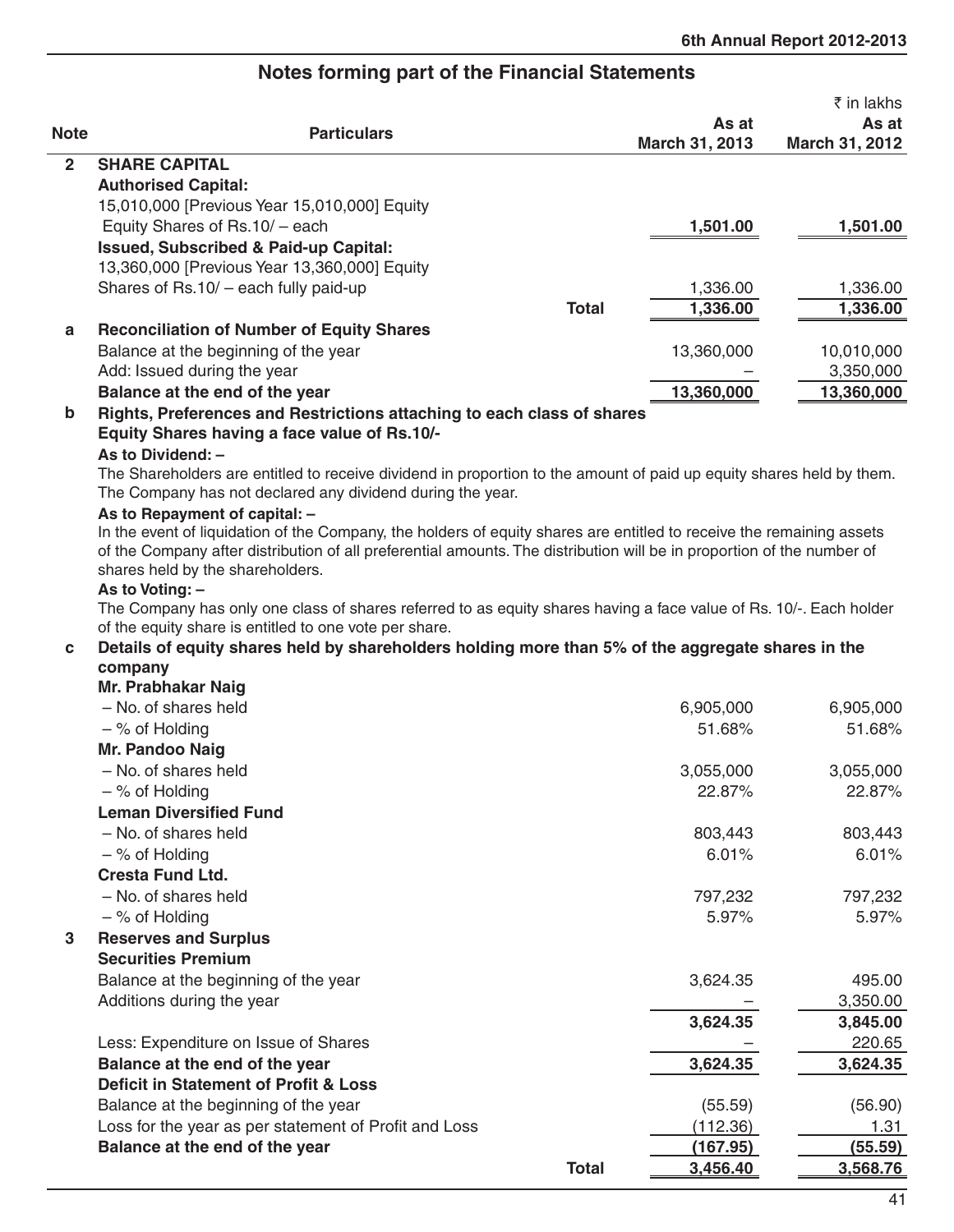|             |                                                          |              |                | ₹ in lakhs     |
|-------------|----------------------------------------------------------|--------------|----------------|----------------|
| <b>Note</b> | <b>Particulars</b>                                       |              | As at          | As at          |
|             |                                                          |              | March 31, 2013 | March 31, 2012 |
| 4           | <b>Long Term Provisions</b>                              |              |                |                |
|             | <b>Provision for Gratuity</b>                            |              | 2.06           | 2.13           |
|             |                                                          | <b>Total</b> | 2.06           | 2.13           |
| 5           | <b>Trade Payable</b>                                     |              |                |                |
|             | Micro, Small and Medium Enterprises                      |              |                |                |
|             | <b>Others</b>                                            |              | 845.13         | 847.01         |
|             |                                                          |              | 845.13         | 847.01         |
| 6           | <b>Other Current Liabilities</b>                         |              |                |                |
|             | Provision for Tax                                        |              |                | 6.75           |
|             | <b>Statutory Dues</b>                                    |              | 2.70           | 0.35           |
|             | <b>Other Creditors</b>                                   |              | 4.95           | 0.16           |
|             | <b>Others</b>                                            |              | 0.05           | 0.04           |
|             |                                                          |              | 7.70           | 7.30           |
| 7           | <b>Short Term Provisions</b>                             |              |                |                |
|             | <b>Provision for Gratuity</b>                            |              |                |                |
|             | (Provision for Gratuity Rs. 452 [Previous Year Rs. 540]) |              |                |                |
|             |                                                          | <b>Total</b> |                |                |

#### **8 Fixed Assets**

 $\bar{\tau}$  in lakhs  **Particulars GROSS BLOCK GROSS BLOCK** DEPRECIATION / AMORTIZATION NET BLOCK  **As at April 1, 2012 Additions Deductions As at March 31, 2013 Upto April 1, 2012 For the year Adjustments for the year Upto March 31, 2013 As at March 31, 2013 As at March 31, 2012 Tangible Assets** Computers & Printers | 4.71 | 1.42 | - | 6.13 | 2.67 | 1.14 | - | 3.81 | 2.32 | 2.04 Air Conditioner | 0.95 | 0.52 | – | 1.47 | 0.11 | 0.14 | – | 0.25 | 1.22 | 0.84 Office Equipments | 1.70 0.29 – 1.99 0.47 0.19 – 0.66 1.33 1.23 Furniture & Fixtures | – 0.13 – 0.13 – 0.13 – 0.13 0.13 – 0.13 – – –  **Sub-total 7.36 2.36 – 9.72 3.25 1.60 – 4.85 4.87 4.11 Intangible Assets** Computer Software | 1.12 | – | 1.12 | 1.01 | 0.05 | – | 1.06 | 0.06 | 0.11  **Sub-total**  1.12 – – 1.12 1.01 0.05 – 1.06 0.06 0.11  **Total 8.48 2.36 – 10.84 4.26 1.65 – 5.91 4.93 4.22 Previous Year** | 7.25 | 1.23 | - | 8.48 | 2.77 | 1.49 | - | 4.26 | 4.22

| 9 | Non – Current Investments (At Cost)                                                                                                                  |        |        |
|---|------------------------------------------------------------------------------------------------------------------------------------------------------|--------|--------|
|   | <b>Trade Investments Un-quoted</b>                                                                                                                   |        |        |
|   | <b>Investments in Equity Instruments</b>                                                                                                             |        |        |
|   | In Subsidiaries                                                                                                                                      |        |        |
|   | 63,52,500 [Previous Year 302,500] Equity Shares of Onelife Gas<br>Energy & Infrastructure Ltd. of Rs.10/ - each fully paid-up (Refer note<br>no. 19) | 300.26 | 300.26 |
|   | <b>Others</b>                                                                                                                                        |        |        |
|   | 7,143 [Previous Year 7,143] Equity Shares of Onelife Ecopower & Eng<br>Ltd. of $Rs.10/-$ each fully paid-up                                          | 0.71   | 0.71   |
|   | 7,143 [Previous Year 7,143] Equity Shares of Onelife Agrifoods Ltd. of<br>$Rs.10/-$ each fully paid-up                                               | 0.71   | 0.71   |
|   | Total                                                                                                                                                | 301.68 | 301.68 |
|   | Aggregate amount of unquoted investments                                                                                                             | 301.68 | 301.68 |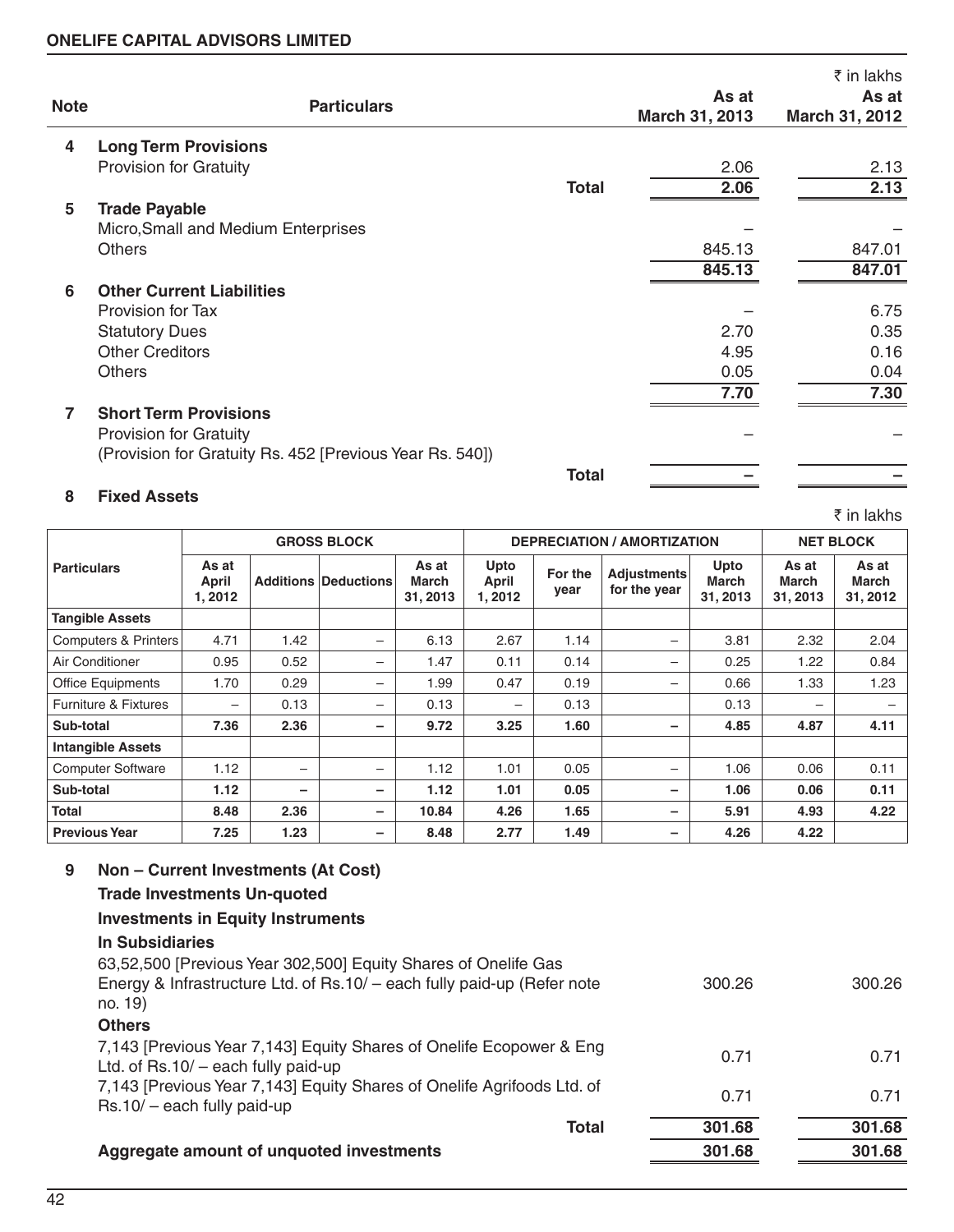#### **6th Annual Report 2012-2013**

| <b>Note</b> | <b>Particulars</b>                                                                                                                                                | As at<br>March 31, 2013      | ₹ in lakhs<br>As at<br>March 31, 2012 |
|-------------|-------------------------------------------------------------------------------------------------------------------------------------------------------------------|------------------------------|---------------------------------------|
| 10          | <b>Long Term Loans and Advances:</b>                                                                                                                              |                              |                                       |
|             | Unsecured, considered good                                                                                                                                        |                              |                                       |
|             | Deposits                                                                                                                                                          | 401.00                       | 401.00                                |
|             | Capital Advance                                                                                                                                                   | 2,620.21                     | 2,620.21                              |
|             | Loan and Advances to related parties                                                                                                                              |                              |                                       |
|             | Subsidiary Companies - Loans - Onelife Gas & Energy Infrastructure<br>Limited – Maximum amount outstanding during the year Rs. 879.00<br>lacs [Previous Year NIL) | 832.05                       |                                       |
|             | Others - Loans - Khevana Securities & Finstock Ltd. - Maximum<br>amount outstanding during the year Rs. 959.25 lakhs [Previous Year<br>1,110.50 lakhs]            |                              | 959.25                                |
|             | <b>Total</b>                                                                                                                                                      | 3,853.26                     | 3,980.46                              |
| 11          | <b>Trade Receivables [Unsecured, Considered Good]</b>                                                                                                             |                              |                                       |
|             | Outstanding for more than six months from due date                                                                                                                | 211.55                       | 46.22                                 |
|             | <b>Others</b>                                                                                                                                                     |                              | 165.33                                |
|             | <b>Total</b>                                                                                                                                                      | 211.55                       | 211.55                                |
| 12          | <b>Cash and Cash Equivalents</b>                                                                                                                                  |                              |                                       |
|             | Balances with Banks on current accounts                                                                                                                           | 52.88                        | 50.15                                 |
|             | Cash on hand                                                                                                                                                      | 22.15                        | 0.98                                  |
|             | <b>Total</b>                                                                                                                                                      | 75.03                        | 51.13                                 |
| 13          | <b>Short Term Loans and Advances</b>                                                                                                                              |                              |                                       |
|             | <b>Unsecured, Considered good</b>                                                                                                                                 |                              |                                       |
|             | Advance Income tax (net of provision)                                                                                                                             | 104.42                       | 111.74                                |
|             | Service tax receivable                                                                                                                                            | 87.47                        | 87.47                                 |
|             | Prepaid expenses                                                                                                                                                  | 967.09                       | 973.59                                |
|             | Deposits                                                                                                                                                          | 36.85                        | 36.85                                 |
|             | <b>Others</b>                                                                                                                                                     | 5.00                         | 2.50                                  |
|             | <b>Total</b>                                                                                                                                                      | 1,200.83                     | 1,212.16                              |
|             |                                                                                                                                                                   |                              |                                       |
|             |                                                                                                                                                                   |                              | ₹ in lakhs                            |
| <b>Note</b> | <b>Particulars</b>                                                                                                                                                | For the<br><b>Year ended</b> | For the<br>Year ended                 |
|             |                                                                                                                                                                   | March 31, 2013               | March 31, 2012                        |
| 14          | <b>Revenue</b>                                                                                                                                                    |                              |                                       |
|             | <b>Revenue from operations:</b>                                                                                                                                   |                              |                                       |
|             | <b>Professional Fees</b>                                                                                                                                          |                              | 902.68                                |
|             |                                                                                                                                                                   |                              | 902.68                                |
| 15          | <b>Other Income:</b>                                                                                                                                              |                              |                                       |
|             | Interest                                                                                                                                                          | 24.50                        | 7.85                                  |
|             | <b>Excess Provision Written Back</b>                                                                                                                              | 1.95                         | 0.01                                  |
|             |                                                                                                                                                                   | 26.45                        | 7.86                                  |
| 16          | <b>Employee benefits expense</b>                                                                                                                                  |                              |                                       |
|             | Salary & Bonus                                                                                                                                                    | 68.72                        | 83.44                                 |
|             | Gratuity                                                                                                                                                          |                              | 1.26                                  |
|             |                                                                                                                                                                   | 68.72                        | 84.70                                 |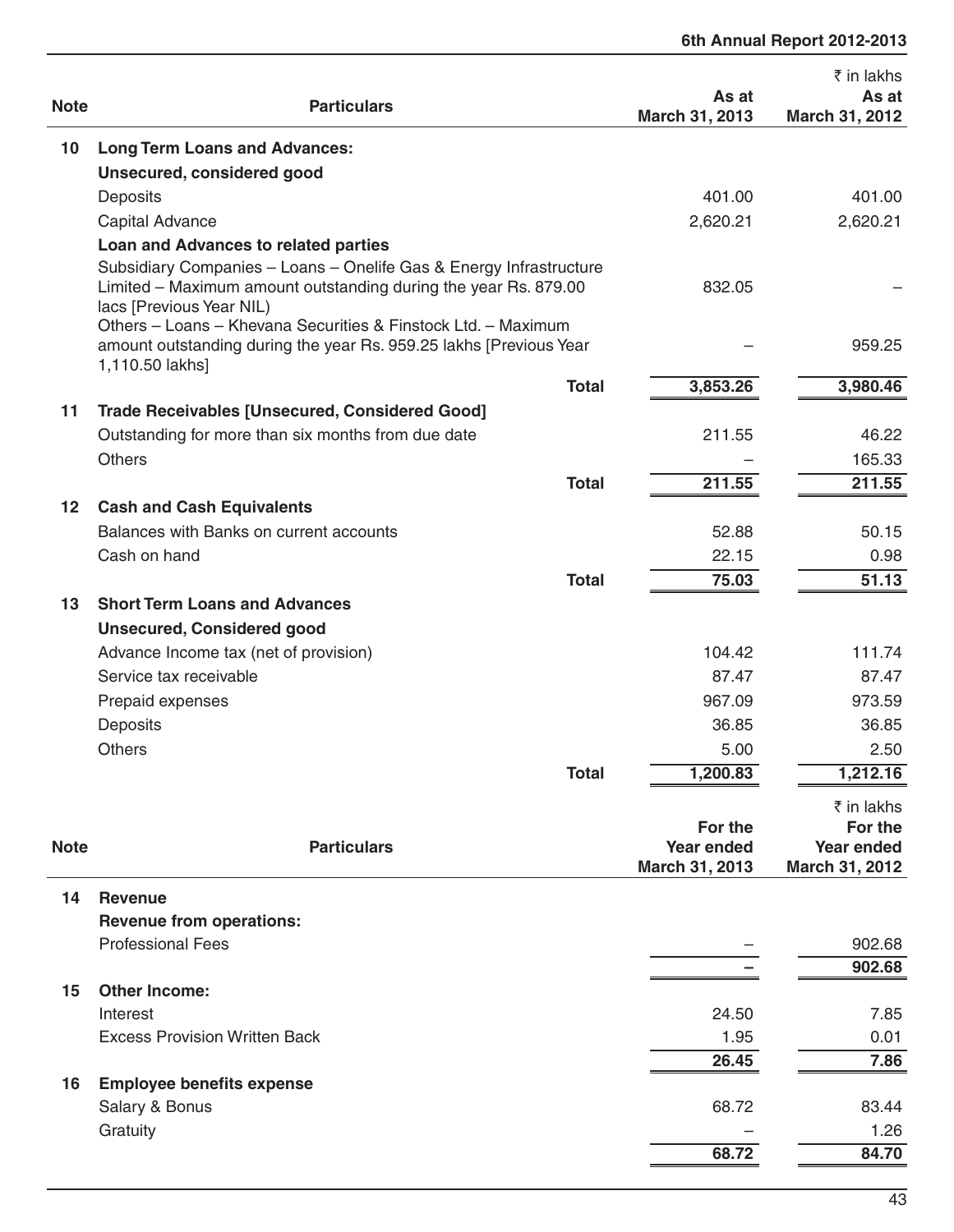### **ONELIFE CAPITAL ADVISORS LIMITED**

| <b>Note</b>                      | <b>Particulars</b> | For the<br><b>Year ended</b><br>March 31, 2013 | ₹ in lakhs<br>For the<br><b>Year ended</b><br>March 31, 2012 |
|----------------------------------|--------------------|------------------------------------------------|--------------------------------------------------------------|
| 17<br><b>Other expenses</b>      |                    |                                                |                                                              |
| Rent                             |                    | 1.14                                           | 1.14                                                         |
| Repairs to Machinery             |                    | 3.72                                           | 1.53                                                         |
| <b>Rates and Taxes</b>           |                    | 0.23                                           | 0.05                                                         |
| <b>Finder Fees</b>               |                    |                                                | 621.15                                                       |
| Advertisement                    |                    | 1.23                                           | 26.90                                                        |
| <b>Business Development</b>      |                    | 10.39                                          | 19.33                                                        |
| <b>IPO Expenses</b>              |                    |                                                | 83.85                                                        |
| <b>Professional Fees</b>         |                    | 37.82                                          | 54.53                                                        |
| <b>Remuneration to Auditors:</b> |                    |                                                |                                                              |
| (a) As auditor                   |                    | 3.37                                           | 0.50                                                         |
| (b) For Certification            |                    |                                                | 0.08                                                         |
| <b>Printing &amp; Stationery</b> |                    | 1.79                                           | 1.31                                                         |
| Travelling                       |                    | 3.36                                           | 2.20                                                         |
| Telephone                        |                    | 0.17                                           |                                                              |
| <b>Directors Sitting Fees</b>    |                    | 2.47                                           | 1.60                                                         |
| Commission                       |                    | 0.36                                           |                                                              |
| Membership and Subscription      |                    | 0.81                                           |                                                              |
| Miscellaneous Expenses           |                    | 0.98                                           | 6.94                                                         |
|                                  |                    | 67.84                                          | 821.11                                                       |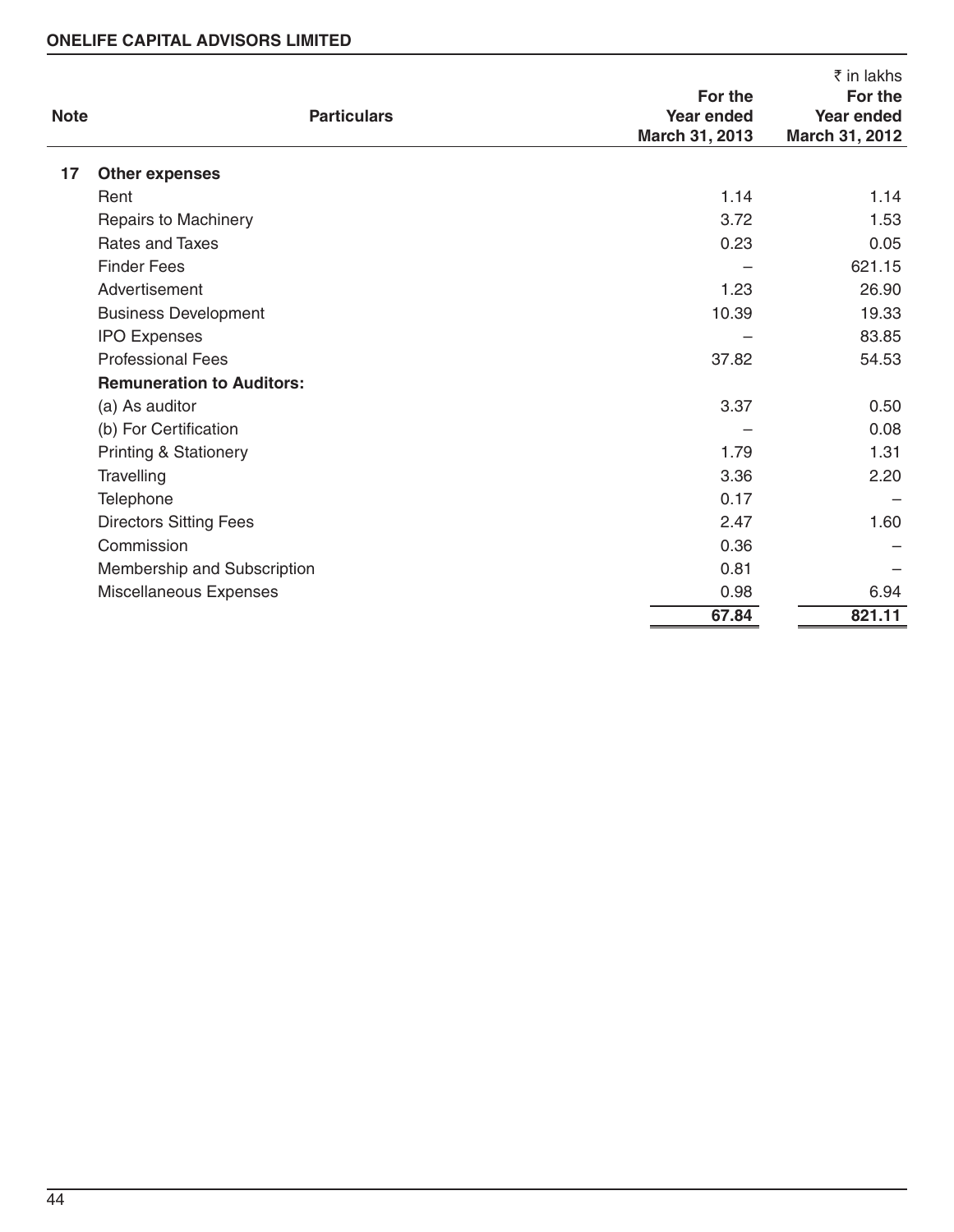#### **Notes forming part of the financial statements**

18 The Company is engaged in the business of providing Capital Advisory Services. It is a Category-1 merchant banker, portfolio manager, stock broker on Bombay Stock Exchange Ltd (BSE) and trading member of equity and derivative segment of BSE. It is duly registered with the Securities and Exchange Board of India (SEBI) in respect of the above categories. It had come out with a public issue of its equity shares of Rs. 10/- each at a premium of Rs. 100/- each in September-October 2011. The equity shares of the company are listed on the BSE and NSE.

The SEBI had carried out investigation in the issue process of the company and the utilization of the issue proceeds. During the course of investigations, the SEBI has come to a prima facie conclusion that the proceeds of the public issue were utilized for the objects other than the objects mentioned in the red herring prospectus. The SEBI has passed an Ex-Parte Ad Interim order dated December 28, 2011. It has also passed an order dated February 15, 2012 clarifying its order dated December 28, 2011. The cumulative effect of these orders with respect to the Company and its directors is as below:

- a The Company shall not issue any equity shares or any other instrument convertible into equity shares, in any manner or shall not alter its capital structure in any manner. till further directions from the SEBI;
- b The Company shall not undertake any fresh business in its capacity as merchant banker, portfolio manager, stock broker and trading member till further directions from SEBI, except the business already mandated as on December 28, 2011;
- c The Company shall not buy, sell or deal in securities directly or indirectly till further directions from the the SEBI;
- d All the directors of the Company shall not buy, sell or deal in securities directly or indirectly till further directions from the SEBI;
- e The Company shall call back funds transferred to Fincare Financial and Consultancy Services Private Limited and Precise Consulting & Engineering Private Limited.

The Company had filed an appeal against the order of the SEBI with the Hon'ble Securities Appellate Tribunal (SAT). The Hon'ble SAT had directed the SEBI to complete its investigations by October 31, 2012. SAT has also stayed the direction of the SEBI which directed the Company to call back funds given to Fincare Financial and Consultancy Services Private Limited and Precise Consulting & Engineering Private Limited.

On January 16, 2013 SEBI has passed a confirmatory order which was considered by SAT in the appeal pending before it and the Hon'ble SAT has disposed of the appeal vide order dated January 24, 2013 directing that the Board shall issue show cause notice to the Company and its directors within five weeks and pass final order within a period of four months from the date of the order.

The Company has received the show cause notice dated February 26, 2013.The Company has given the reply to the show cause notice and also filed consent application on May 13, 2013 which has been rejected by SEBI vide its letter dated August 02, 2013. The final order of the SEBI has not been received till now. Since, the ultimate outcome of the matter cannot be presently determined, the accounts have been prepared on going concern basis.

- 19 The Company was holding 302,500 shares of Onelife Gas Energy & Infrastructure Limited (OGEIL). On November 01, 2012 OGEIL has issued bonus shares in the ratio of 1:20 to the minority shareholders holding 5% and less than 5%equity shares. The Company has accordingly received 6,050,000 bonus equity shares.As a result of said issue of bonus shares, OGEIL became a subsidiary of the Company.Consequently, Goodyield Farming Limited (GFL)subsidiary of OGEIL and Goodyield Fertilizers and Pesticides Private Limited subsidiary of GFL have become subsidiaries of the Company.
- 20 Disclosure pursuant to Accounting Standard (AS) 15 (Revised) "Employee Benefits"

The following table sets out the status of the gratuity plan and the amount recognized in the financial statements as at March 31, 2013.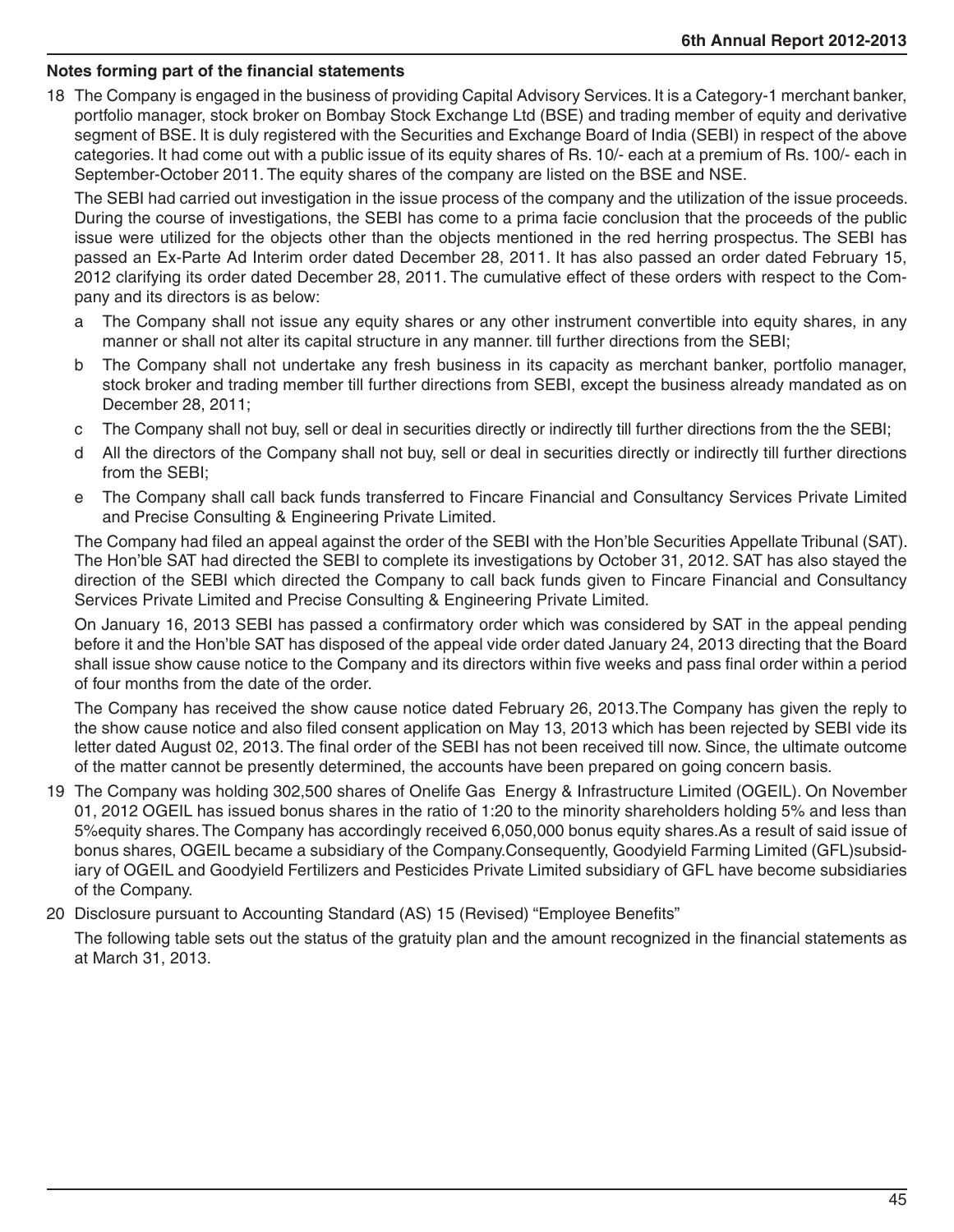Defined benefit plans – As per Actuarial valuation as on March 31, 2013.

| <b>Particulars</b>                                     | As at March 31, 2013<br>(in Rupees) | As at March 31, 2012<br>(in Rupees) |  |  |  |
|--------------------------------------------------------|-------------------------------------|-------------------------------------|--|--|--|
| Change in present value of obligations                 |                                     |                                     |  |  |  |
| Obligations at beginning of the year                   | 212,679                             | 86,565                              |  |  |  |
| Interest cost                                          | 18,078                              | 7,358                               |  |  |  |
| Service cost                                           | 91,481                              | 107,418                             |  |  |  |
| Transitional liability incurred                        | <b>NIL</b>                          | <b>NIL</b>                          |  |  |  |
| Past Service Cost (Non - Vested benefits)              | <b>NIL</b>                          | <b>NIL</b>                          |  |  |  |
| Past Service Cost (Vested benefits)                    | <b>NIL</b>                          | <b>NIL</b>                          |  |  |  |
| Benefits paid                                          | <b>NIL</b>                          | <b>NIL</b>                          |  |  |  |
| Actuarial (gain)/loss                                  | (115, 954)                          | 126,114                             |  |  |  |
| Obligations at the end of the year                     | 206,284                             | 212,679                             |  |  |  |
|                                                        |                                     |                                     |  |  |  |
| <b>Particulars</b>                                     | As at March 31, 2013                | As at March 31, 2012                |  |  |  |
|                                                        | (in Rupees)                         | (in Rupees)                         |  |  |  |
| Expenses recognized in the statement of P&L A/c.       |                                     |                                     |  |  |  |
| <b>Current Service cost</b>                            | 91,481                              | 107,418                             |  |  |  |
| Interest cost                                          | 18,078                              | 7,358                               |  |  |  |
| Past service cost (non vested benefits)                | <b>NIL</b>                          | <b>NIL</b>                          |  |  |  |
| Past service cost (vested benefits)                    | <b>NIL</b>                          | <b>NIL</b>                          |  |  |  |
| Transitional liability recognized                      | <b>NIL</b>                          | <b>NIL</b>                          |  |  |  |
| Net Actuarial (Gain) / Loss recognized for the period  | (115, 954)                          | 126,114                             |  |  |  |
| <b>Net gratuity cost</b>                               | (6, 395)                            | 11,338                              |  |  |  |
| Amount to be recognized in the Balance Sheet           |                                     |                                     |  |  |  |
| Present Value Obligation at end of period              | (206, 284)                          | (212, 679)                          |  |  |  |
| Fair Value of Plan Assets at end of period             | <b>NIL</b>                          | <b>NIL</b>                          |  |  |  |
| <b>Funded Status - Unfunded</b>                        | (206, 284)                          | (212, 679)                          |  |  |  |
| Unrecognized transitional liability                    | <b>NIL</b>                          | <b>NIL</b>                          |  |  |  |
| <b>Unrecognized past Service Cost</b>                  | <b>NIL</b>                          | <b>NIL</b>                          |  |  |  |
| Net Assets/(Liability) recognized in the Balance Sheet | (206, 284)                          | (212, 679)                          |  |  |  |
| <b>Assumptions</b>                                     |                                     |                                     |  |  |  |
| <b>Mortality Table</b>                                 | $LIC$ (1994 – 96)                   | $LIC$ (1994 – 96)                   |  |  |  |
|                                                        | Ult.                                | Ult.                                |  |  |  |
| <b>Discount rate</b>                                   | 8.25%                               | 8.50%                               |  |  |  |
| Rate of escalation in salary                           | 5%                                  | 5%                                  |  |  |  |

#### **21 Disclosures pursuant to Accounting Standard 17 "Segment Reporting"**

The Company operates in a single business segment viz. Capital Advisory Services, accordingly there are no reportable business or geographical segments as prescribed Under Accounting Standard 17 "Segment Reporting".

#### **22 Disclosure of related parties/related party transactions pursuant to Accounting Standard (AS) 18 "Related Party Disclosures"**

Attrition rate and the contract of the contract of the contract of the contract of the contract of the contract of the contract of the contract of the contract of the contract of the contract of the contract of the contrac

#### **I List of Related Parties**

- **A List of Related Parties where control exists**
- **i Shareholders in the Company:**

Mr. Pandoo Naig, Mr. T.K.P Naig and their relatives together hold 74.55 % share capital of the company.

#### **B Subsidiaries -**

Onelife Gas Energy & Infrastructure Limited

Goodyield Farming Limited

Goodyield Fertilizers and Pesticides Private Limited

#### **C. Key Management Personnel: -**

Mr. T.P.K.Naig - Executive Chairman

Mr. Pandoo Naig- Managing Director

#### **D. Companies in which Key Management Personnel exercise significant influence: -**

Mint Street Estates Pvt. Ltd.

Khevana Securities & Finstock Ltd.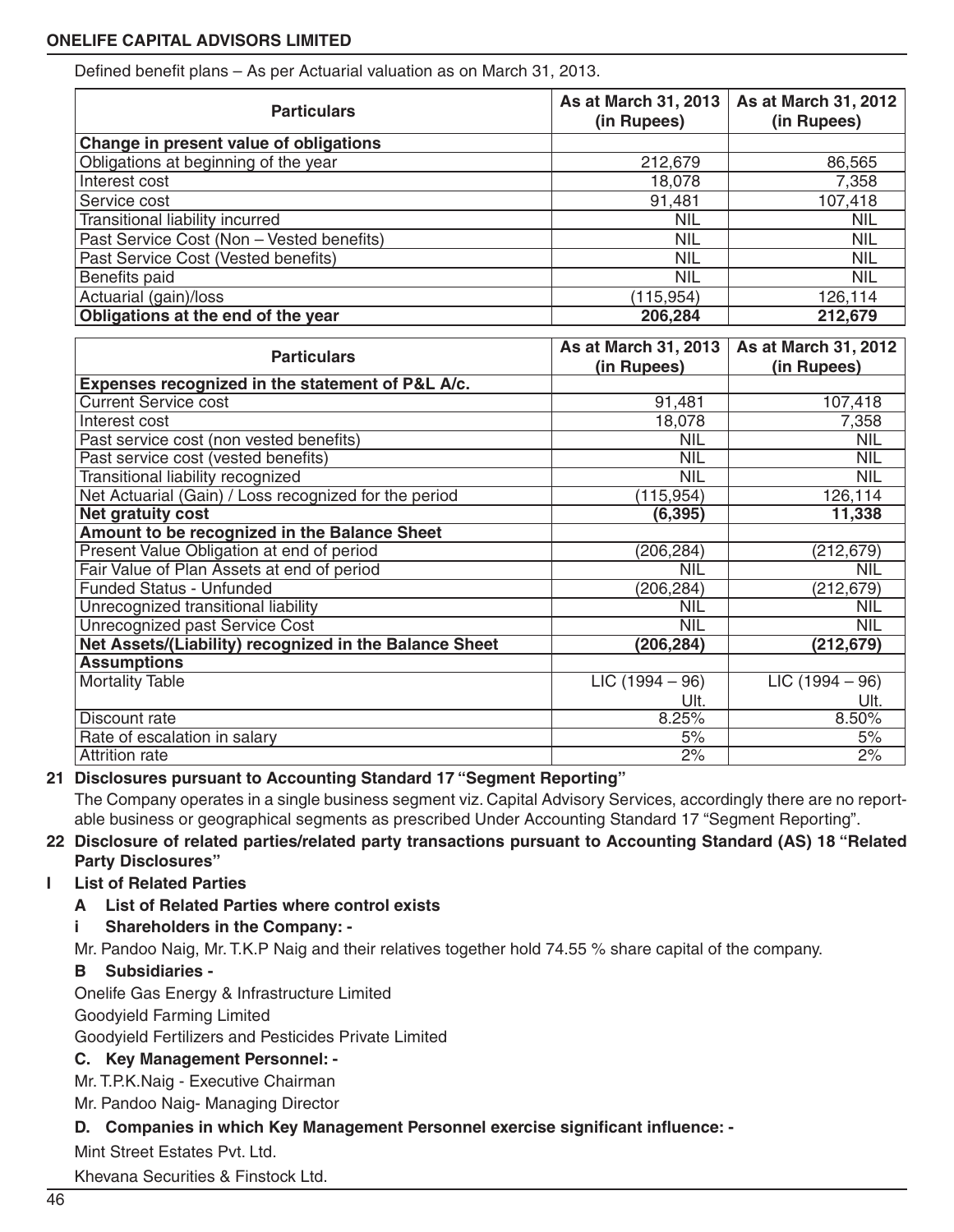|                | <b>Related Party Transactions</b>                   | (Rs. in lakhs) |                                |                                                                                                            |
|----------------|-----------------------------------------------------|----------------|--------------------------------|------------------------------------------------------------------------------------------------------------|
| Sr.<br>No.     | <b>Particulars</b>                                  | Subsidiaries   | Key<br>Management<br>Personnel | Companies / Firms in which Key<br>Management Personnel / Relative<br><b>Exercise Significant Influence</b> |
| $\mathbf{I}$   | Interest Income from Onelife Gas                    | 24.50          | <b>NIL</b>                     | <b>NIL</b>                                                                                                 |
|                | Energy & Infrastructure Limited                     | (NIL)          | (NIL)                          | (NIL)                                                                                                      |
| $\mathbf{I}$   | Loans given                                         | 901.05         | <b>NIL</b>                     | <b>NIL</b>                                                                                                 |
|                | Onelife Gas Energy & Infrastructure<br>Limited      | (NIL)          | (NIL)                          | (NIL)                                                                                                      |
|                | Khevana Securities & Finstock Ltd.                  | <b>NIL</b>     | <b>NIL</b>                     | <b>NIL</b>                                                                                                 |
|                |                                                     | (NIL)          | (NIL)                          | (927.00)                                                                                                   |
|                | Goodyield Farming Ltd.                              | <b>NIL</b>     | <b>NIL</b>                     | <b>NIL</b>                                                                                                 |
|                |                                                     | (0.34)         | (NIL)                          | (NIL)                                                                                                      |
| Ш              | Loans Received Back                                 |                |                                |                                                                                                            |
|                | Onelife Gas Energy & Infrastructure                 | 69.00          | <b>NIL</b>                     | <b>NIL</b>                                                                                                 |
|                | Limited                                             | (NIL)          | (NIL)                          | (NIL)                                                                                                      |
|                | Khevana Securities & Finstock Ltd.                  | <b>NIL</b>     | <b>NIL</b>                     | 959.25                                                                                                     |
|                |                                                     | (NIL)          | (NIL)                          | (611.25)                                                                                                   |
|                | Goodyield Farming Ltd.                              | <b>NIL</b>     | <b>NIL</b>                     | <b>NIL</b>                                                                                                 |
|                |                                                     | (0.34)         | (NIL)                          | (NIL)                                                                                                      |
| IV             | <b>Rent Paid to</b>                                 | <b>NIL</b>     | <b>NIL</b>                     | 1.14                                                                                                       |
|                | Mint Street Estates Pvt. Ltd.                       | (NIL)          | (NIL)                          | (1.14)                                                                                                     |
| V              | Remuneration to Key Management<br>Personnel         |                |                                |                                                                                                            |
|                | T. K. P. Naig                                       | <b>NIL</b>     | 15.00                          | <b>NIL</b>                                                                                                 |
|                |                                                     | (NIL)          | (16.25)                        | (NIL)                                                                                                      |
|                | Pandoo Naig                                         | <b>NIL</b>     | 15.00                          | <b>NIL</b>                                                                                                 |
|                |                                                     | (NIL)          | (16.25)                        | (NIL)                                                                                                      |
| VI             | Reimbursement of Business Develop-<br>ment Expenses |                |                                |                                                                                                            |
|                | T. K. P. Naig                                       | <b>NIL</b>     | 6.11                           | <b>NIL</b>                                                                                                 |
|                |                                                     | (NIL)          | (2.20)                         | (NIL)                                                                                                      |
|                | Pandoo Naig                                         | <b>NIL</b>     | 4.28                           | <b>NIL</b>                                                                                                 |
|                |                                                     | (NIL)          | (15.75)                        | (NIL)                                                                                                      |
| VII            | <b>Advances Given for Expenses</b><br>T. K. P. Naig | <b>NIL</b>     | 0.71                           | <b>NIL</b>                                                                                                 |
|                |                                                     | (NIL)          | (NIL)                          | (NIL)                                                                                                      |
|                | Pandoo Naig                                         | <b>NIL</b>     | 51.05                          | <b>NIL</b>                                                                                                 |
|                |                                                     | (NIL)          | (NIL)                          | (NIL)                                                                                                      |
| VIII           | Advances Given for Expenses re-<br>ceived back      |                |                                |                                                                                                            |
|                | T. K. P. Naig                                       | <b>NIL</b>     | 0.71                           | <b>NIL</b>                                                                                                 |
|                |                                                     | (NIL)          | (NIL)                          | (NIL)                                                                                                      |
|                | Pandoo Naig                                         | <b>NIL</b>     | 51.05                          | <b>NIL</b>                                                                                                 |
|                |                                                     | (NIL)          | (NIL)                          | (NIL)                                                                                                      |
|                | Outstanding as at March 31, 2013                    |                |                                |                                                                                                            |
|                | <b>Security Deposits Given</b>                      | <b>NIL</b>     | <b>NIL</b>                     | 400.00                                                                                                     |
|                |                                                     | (NIL)          | (NIL)                          | (400.00)                                                                                                   |
| $\mathbf{H}$   | Loans Given                                         | 832.05         | <b>NIL</b>                     | <b>NIL</b>                                                                                                 |
|                |                                                     | (NIL)          | (NIL)                          | (959.25)                                                                                                   |
| $\mathbf{III}$ | <b>Interest Receivable</b>                          | 24.50          | <b>NIL</b>                     | <b>NIL</b>                                                                                                 |
|                |                                                     | (NIL)          | (NIL)                          | (NIL)                                                                                                      |

**23 Disclosures pursuant to Accounting Standard (AS) 19 "Leases"**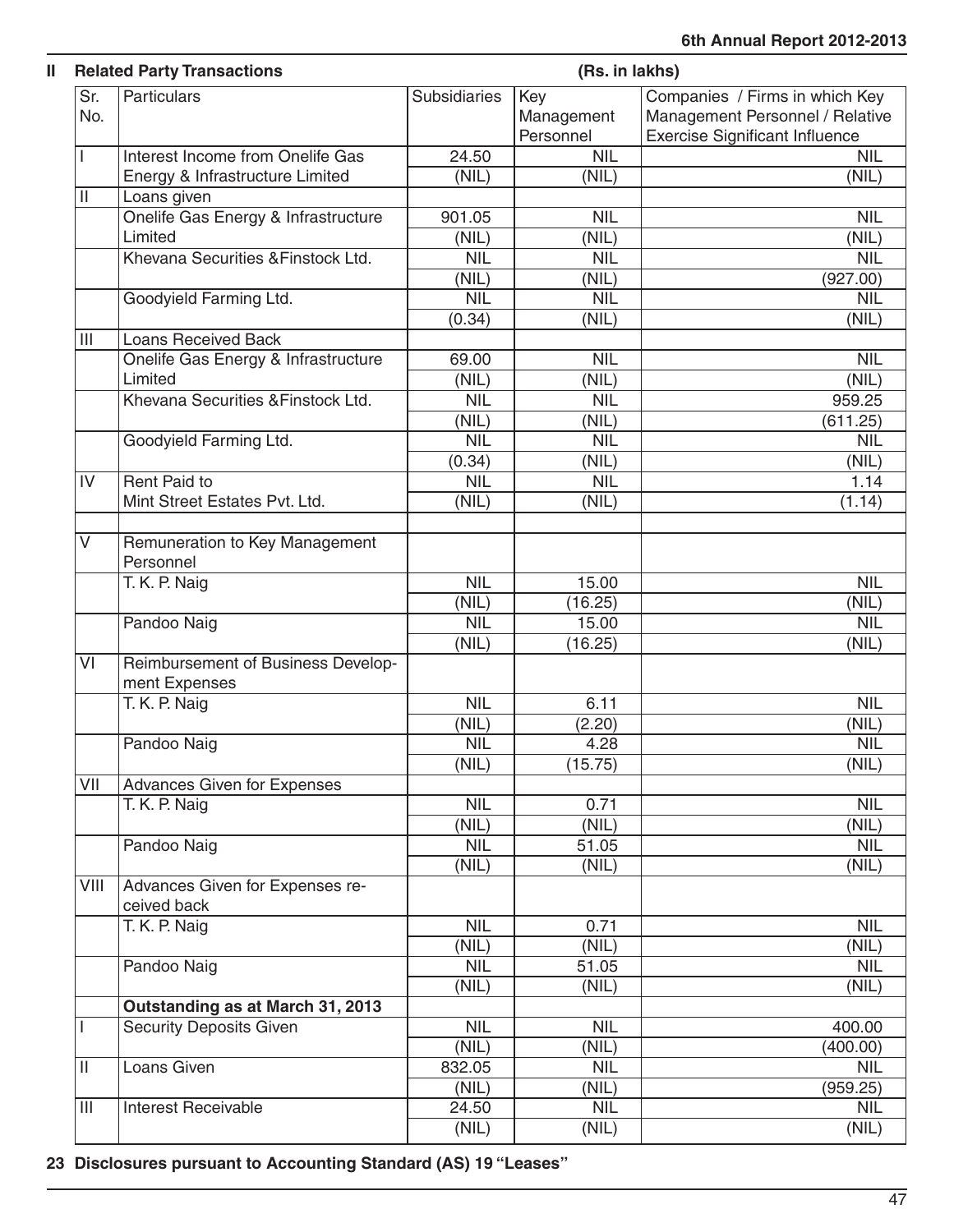#### **a Operating Lease (Expenditure)**

As at the year end, the Company has following non-cancellable lease arrangement in respect of leased premises: -

| <b>Particulars</b>                                    | <b>Current Year</b><br>(Rs. in lakhs) | <b>Previous Year</b><br>(Rs. in lakhs) |
|-------------------------------------------------------|---------------------------------------|----------------------------------------|
| Lease rentals debited to statement of profit and loss | . . 14                                | 1.14                                   |

#### **b. The total of future minimum lease payments under non-cancellable operating leases for each of the following periods**

| <b>Particulars</b>                                | <b>Current Year</b><br>(Rs. in lakhs) | <b>Previous Year</b><br>(Rs. in lakhs) |
|---------------------------------------------------|---------------------------------------|----------------------------------------|
| Not later than one year                           | 1.14                                  | 1.14                                   |
| Later than one year and not later than five years | Nil                                   | Nil                                    |
| Later than five years                             | Nil                                   | Nil                                    |

The operating lease arrangements are in relation to office premises. The Company has not entered into any finance lease arrangements.

#### **24 Basic and diluted earnings per share [EPS] computed in accordance with Accounting Standard (AS) 20 "Earnings per Share"**

| <b>Particulars</b>                                | <b>Current Year</b><br>(Rs. in lakhs) | <b>Previous Year</b><br>(Rs. in lakhs) |
|---------------------------------------------------|---------------------------------------|----------------------------------------|
| Net Profit after tax as per Profit & Loss Account | (112.36)                              | 1.31                                   |
| Number of Equity Shares outstanding               | 133.60                                | 133.60                                 |
| Weighted Average Number of Equity Shares          | 133.60                                | 115.89                                 |
| Nominal value of equity shares (Rs.)              | 10                                    | 10                                     |
| Basic and Diluted Earnings per share (Rupees)     | (0.84)                                | (0.01)                                 |

#### **25** In absence of any taxable income during the year and also brought forward unabsorbed losses, no provision for current tax has been made.

In view of losses and unabsorbed depreciation, considering the grounds of prudence, deferred tax assets is recognized to the extent of deferred tax liabilities and balance deferred tax assets have not been recognized in the books of accounts.

#### **26 Dues to Micro, Small and Medium Enterprises**

Under the Micro, Small and Medium Enterprises Development Act, 2006 which came into force from 2 October 2006, certain disclosures are required to be made relating to Micro, Small and Medium enterprises to whom Company owes an amount outstanding. The disclosures have been made to the extent such information is available with the Company. The information so provided by the company has been relied upon by the auditors.

#### **27 Other expenses include payment to auditor as follows:**

| <b>Particulars</b>       | <b>Current Year</b><br>(Rs. in lakhs) | <b>Previous Year</b><br>(Rs. in lakhs) |
|--------------------------|---------------------------------------|----------------------------------------|
| <b>Statutory Audit</b>   | 3.00                                  | 0.50                                   |
| <b>For Certification</b> | Nil                                   | 0.08                                   |
| Service Tax              | 0.37                                  | Nil                                    |
| <b>Total</b>             | 3.37                                  | 0.58                                   |

#### **28 Details of utilization of IPO proceeds:**

| <b>Particulars</b>                           | <b>Proposed</b><br><b>Utilization</b><br>(Rs. in lakhs) | <b>Actual</b><br><b>Utilization</b><br>(Rs. in lakhs) |
|----------------------------------------------|---------------------------------------------------------|-------------------------------------------------------|
| Purchase of Corporate Office                 | 700.00                                                  | 700.00                                                |
| Development of Portfolio Management Services | 1157.80                                                 | 1150.00                                               |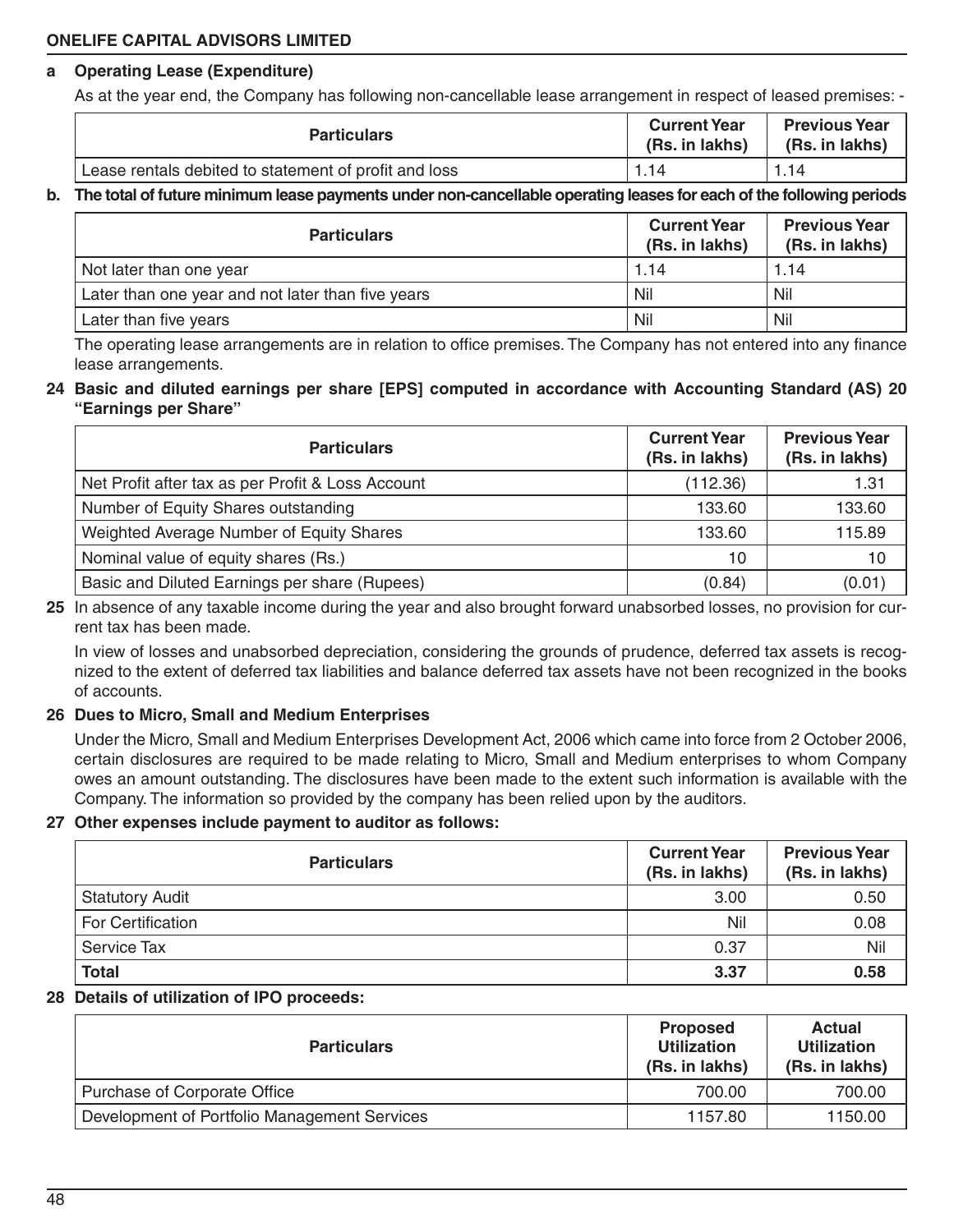#### **6th Annual Report 2012-2013**

| <b>Brand Building</b>             | 770.00   | 770.00   |
|-----------------------------------|----------|----------|
| <b>General Corporate Purposes</b> | 897.60   | 905.40   |
| <b>Issue Expenses</b>             | 159.60   | 159.60   |
| <b>Total</b>                      | 3.685.00 | 3,685.00 |

#### **Note: -**

The company has transferred the funds to the vendors/ service providers for the aforesaid purposes. However, the purposes for which the funds have been transferred have not been completely achieved.

**29** In the opinion of the Board, the value of realization of Current Assets, Loans and Advances in the ordinary course of the business would not be less than the amount at which they are stated in the Balance Sheet and the provision for all known and determined liabilities are adequate and not in excess of the amount reasonably required.

**30** Previous year figures have also been reclassified and regrouped to conform to the current year's classification.

As per our report of even date

**Firm Registration No: - 105049W**

For Khandelwal Jain & co., **For and on behalf of Board of Directors Chartered Accountants of Onelife Capital Advisors Limited**

| Sd/-                  |                           |                          |
|-----------------------|---------------------------|--------------------------|
| [S. S. Shah]          | $Sd$ -                    | $Sd$ -                   |
| Partner               | <b>Executive Chairman</b> | <b>Managing Director</b> |
| Membership No. 033632 |                           |                          |
|                       |                           |                          |

 Sd/- Sd/- Company Secretary **CFO** 

Place: Mumbai Place: Mumbai Date: August 13, 2013 Date: August 13, 2013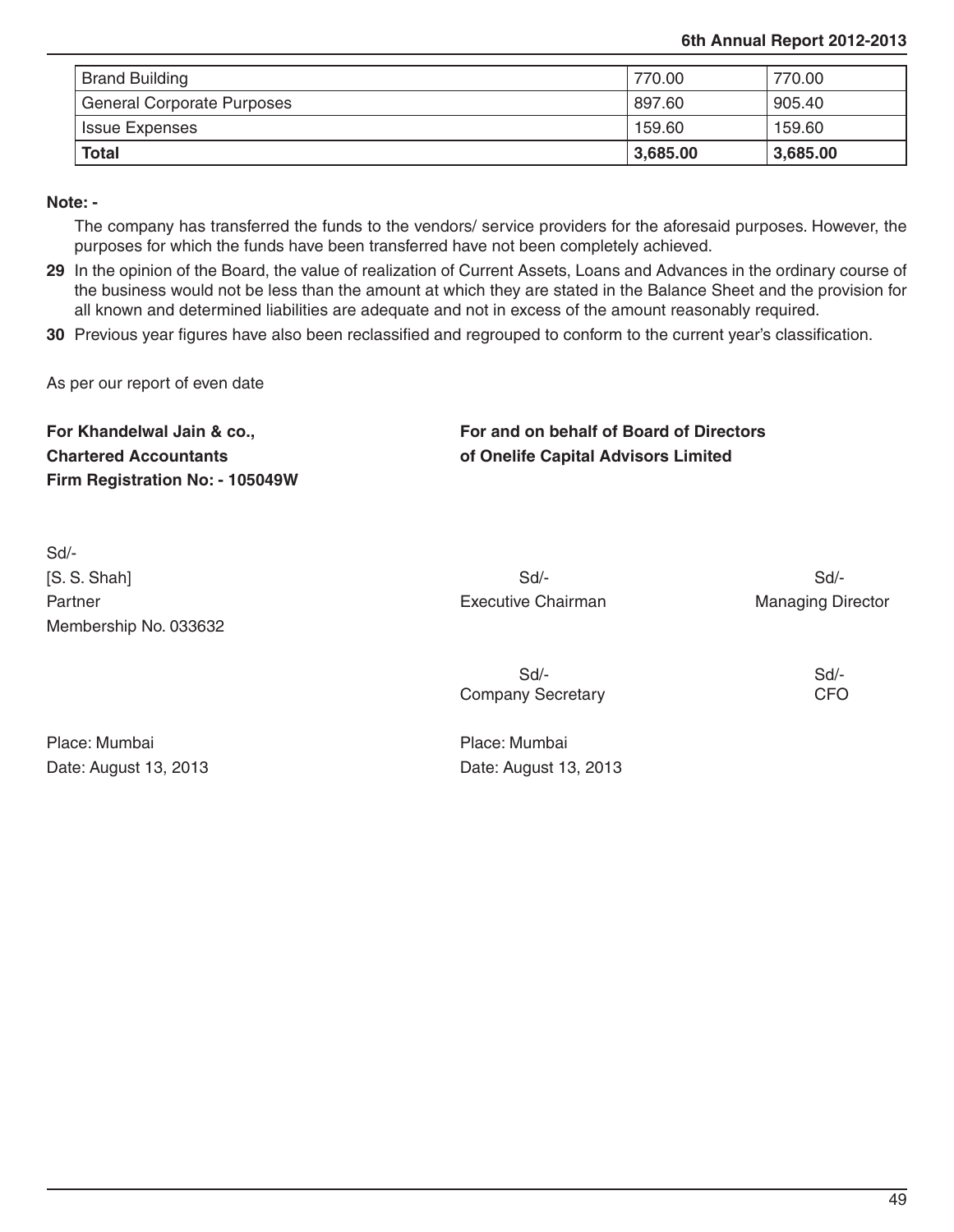### **INDEPENDENT AUDITOR'S REPORT**

#### **To the Board of Directors of ONELIFE CAPITAL ADVISORS LIMITED**

#### **1. Report on the Consolidated Financial Statements**

We have audited the accompanying Consolidated financial statements of ONELIFE CAPITAL ADVISORS LIMITED ("the Company") and its subsidiaries (the Company and its subsidiaries constitute "the Group"), which comprise the Consolidated Balance Sheet as at March 31, 2013, the Consolidated Statement of Profit and Loss and the Consolidated Cash Flow Statement for the year then ended, and a summary of significant accounting policies and other explanatory information (collectively referred to as "Consolidated Financial Statements").

#### **2. Management's Responsibility for the Consolidated Financial Statements**

Management is responsible for the preparation of these consolidated financial statements that give a true and fair view of the consolidated financial position, consolidated financial performance and consolidated cash flows of the Group in accordance with the accounting principles generally accepted in India. This responsibility includes the design, implementation and maintenance of internal control relevant to the preparation and presentation of the consolidated financial statements that give a true and fair view and are free from material misstatement, whether due to fraud or error.

#### **3. Auditor's Responsibility**

Our responsibility is to express an opinion on these consolidated financial statements based on our audit. We conducted our audit in accordance with the Standards on Auditing issued by the Institute of Chartered Accountants of India. Those Standards require that we comply with ethical requirements and plan and perform the audit to obtain reasonable assurance about whether the consolidated financial statements are free from material misstatement.

An audit involves performing procedures to obtain audit evidence about the amounts and the disclosures in the consolidated financial statements. The procedures selected depend on the auditor's judgment, including the assessment of the risks of material misstatement of the consolidated financial statements, whether due to fraud or error. In making those risk assessments, the auditor considers internal control relevant to the Company's preparation and fair presentation of the consolidated financial statements that give a true and fair view in order to design audit procedures that are appropriate in the circumstances but not for the purpose of expressing an opinion on the effectiveness of the Company's internal control. An audit also includes evaluating the appropriateness of the accounting policies used and the reasonableness of the accounting estimates made by the Management, as well as evaluating the overall presentation of the consolidated financial statements.

We believe that the audit evidence we have obtained is sufficient and appropriate to provide a basis for our audit opinion.

As stated in the Other Matters paragraph below, our opinion, in so far as it relates to the amounts and disclosures included in respect of the subsidiaries not audited by us, is based solely on the reports of such other auditors.

#### **4 Opinion**

In our opinion and to the best of our information and according to the explanations given to us and based on the consideration of the separate audit reports on the financial statements of the subsidiaries referred to below in the Other Matters paragraph, the consolidated financial statements give a true and fair view in conformity with the accounting principles generally accepted in India:

- a) in the case of the Consolidated Balance Sheet, of the state of affairs of the Group as at March 31, 2013;
- b) in the case of the Consolidated Statement of Profit and Loss, of the loss of the Group for the year ended on that date; and
- c) in the case of the Consolidated Cash Flow Statement, of the cash flows of the Group for the year ended on that date.

#### **5 Emphasis of Matter**

Without qualifying our opinion, we draw your attention to note no. 23 of the accompanying financial statements. The Securities and Exchange Board of India (SEBI) had carried out investigation in the issue process of the Company and the utilization of the issue proceeds. The SEBI has come to a prima facie conclusion that the proceeds of the public issue were utilized for the objects other than the objects mentioned in the red herring prospectus. The SEBI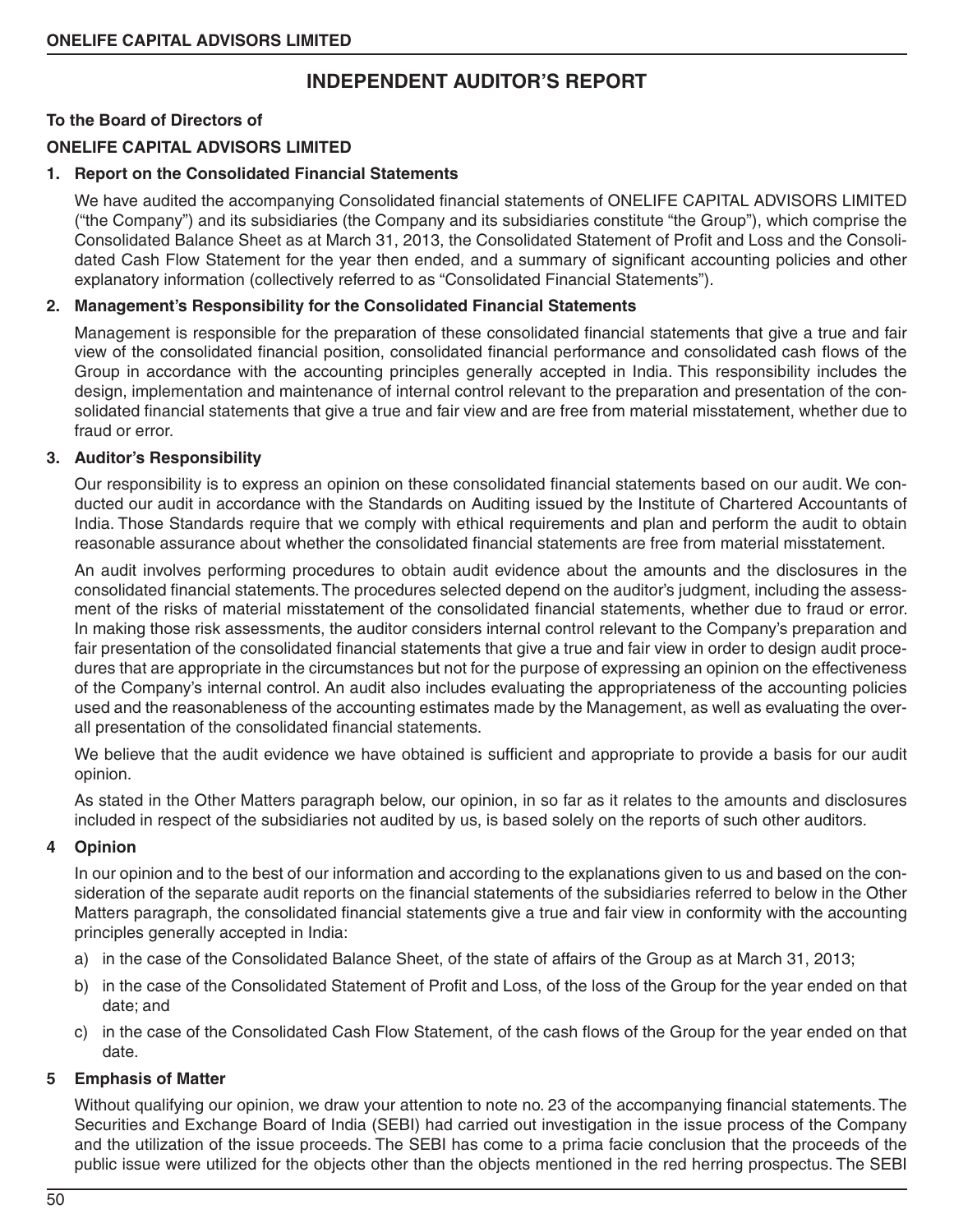has passed an Ex-Parte Ad Interim order, restraining the Company, inter alia, from undertaking fresh business in its capacity as merchant banker, portfolio manager, stock broker and trading member till further directions from SEBI.

The Company had filed an appeal against the order of the SEBI with the Hon'ble Securities Appellate Tribunal (SAT). The Hon'ble SAT had directed the SEBI to issue show cause notice to the Company and its directors and pass the final order.

SEBI has issued the show cause notice and the Company has given the reply to the same and had also filed consent application which has been rejected by SEBI. The final order of SEBI has not been received till now. These factors raise doubt about the ability of the Company to continue its business. The ultimate outcome of the matter cannot be presently determined. However, the management is of the opinion, that the matter will be resolved shortly. Hence, the accounts have been prepared on going concern basis.

#### **6 Other Matters**

We did not audit the financial statements of all the three subsidiaries, whose financial statements reflect total assets (net) of Rs. 8,485.16 lakhs, total revenue of Rs. 535.03 lakhs and net cash outflows amounting to Rs. 738.73 lakhs for the year ended on that date, as considered in the consolidated financial statements. These financial statements have been audited by other auditors whose reports have been furnished to us, and our opinion, insofar as it relates to the amounts and disclosures included in respect of these subsidiaries is based solely on those reports. Our Opinion is not qualified in respect of these matters.

For **KHANDELWAL JAIN & CO. Chartered Accountants, Firm Registration No.: 105049W**

Sd/- **(S. S. SHAH) PARTNER Membership No.: 033632**

Place: Mumbai Date : August 13, 2013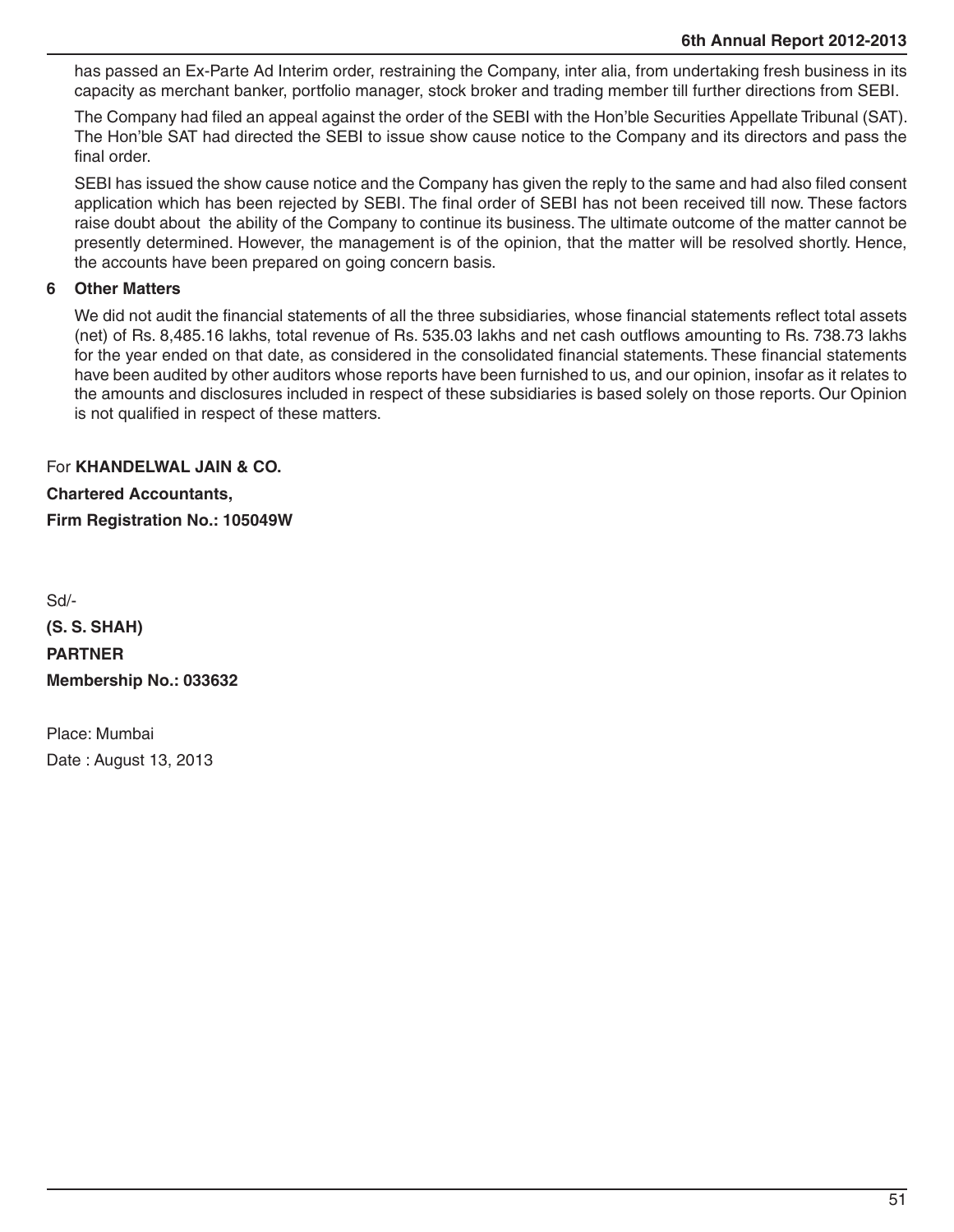|                                            |                | ₹ in lakhs              |
|--------------------------------------------|----------------|-------------------------|
| <b>Particulars</b>                         | <b>Note</b>    | As at<br>March 31, 2013 |
| <b>EQUITY &amp; LIABILITIES</b>            |                |                         |
| <b>Shareholders' Funds</b>                 |                |                         |
| <b>Share Capital</b>                       | 3              | 1,336.00                |
| Reserves & Surplus                         | $\overline{4}$ | 6,587.96                |
| Minority Interest                          |                | 4,041.65                |
| <b>Non-Current Liabilities</b>             |                |                         |
| <b>Long Term Provisions</b>                | 5              | 2.06                    |
| Other Long Term Liabilities                | 6              | 5,757.25                |
| <b>Current Liabilities</b>                 |                |                         |
| <b>Trade Payables</b>                      | $\overline{7}$ | 845.13                  |
| <b>Other Current Liabilities</b>           | 8              | 11.68                   |
| <b>Short Term Provisions</b>               | 9              |                         |
|                                            | <b>Total</b>   | 18,581.73               |
| <b>ASSETS</b>                              |                |                         |
| <b>Non-Current Assets</b>                  |                |                         |
| <b>Fixed Assets</b>                        | 10             |                         |
| <b>Tangible Assets</b>                     |                | 693.22                  |
| Intangible Assets                          |                | 0.06                    |
| Non-Current Investments                    | 11             | 2.86                    |
| Long Term Loans and Advances               | 12             | 3,021.71                |
| <b>Current Assets</b>                      |                |                         |
| Inventories                                | 13             | 51.55                   |
| <b>Trade Receivables</b>                   | 14             | 213.40                  |
| Cash and Cash Equivalents                  | 15             | 1,040.23                |
| Short Term Loans and Advances              | 16             | 13,558.70               |
|                                            | <b>Total</b>   | 18,581.73               |
| Significant accounting policies            | $\overline{2}$ |                         |
| Notes forming part of financial statements | 3 to 34        |                         |

### **CONSOLIDATED BALANCE SHEET AS AT MARCH 31, 2013**

As per our report of even date Chartered Accountants Onelife Capital Advisors Limited Firm Registration No: – 105049W Sd/-  $[S. S. Shah]$ Membership No: – 033632

Place: Mumbai Date : August 13, 2013

For Khandelwal Jain & Co For and on behalf of Board of Directors of

| [S. S. Shah]            | Sd                       | Sd                       |
|-------------------------|--------------------------|--------------------------|
| Partner                 | Executive Chairman       | <b>Managing Director</b> |
| Membership No: - 033632 |                          |                          |
|                         | Sd                       | Sd                       |
|                         | <b>Company Secretary</b> | <b>CFO</b>               |
| Place: Mumbai           | Place: Mumbai            |                          |
| Date: August 13, 2013   | Date: August 13, 2013    |                          |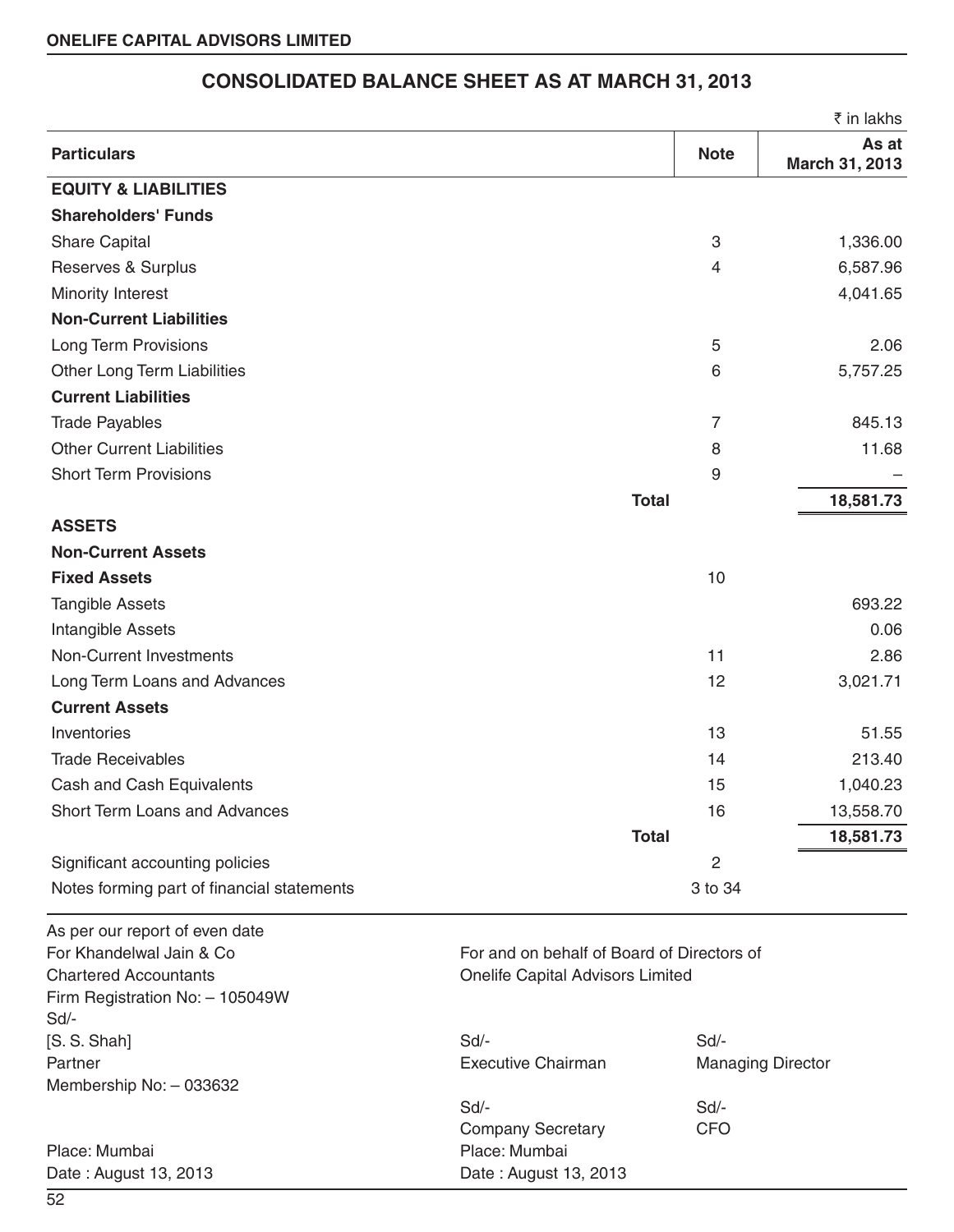### As per our report of even date For Khandelwal Jain & Co For and on behalf of Board of Directors of Chartered Accountants Onelife Capital Advisors Limited  $\bar{z}$  in lakhs **Particulars Note For the year ended March 31, 2013 INCOME** Revenue from Operations **17** 520.78 Other Income 18 16.21 **Total Revenue 536.98 EXPENSES** Cost of Materials Consumed 19 238.52 Changes in Inventories of Finished Goods and Work in Progress 20 (1.35) Employee benefits expenses 21 77.89 Depreciation and amortization expenses 10 76.88 Other Expenses 80.27 **Total Expenses 472.21**  Profit before exceptional and extraordinary items and tax 64.78 Exceptional items **Profit before extraordinary items and tax 64.78 CONSERVING 2008 2018 12:00 Profit before extraordinary items and tax** Extraordinary Items **Profit before tax 64.78 Tax expense** (1) Current Year tax - (2) Short provision for tax of earlier years 0.60 (3) Deferred tax  **0.60**  Profit for the year before Minority Interest 64.18 Share of loss in Associates Minority Interest (120.88) **Loss for the year (56.70) Basic and Diluted Earnings Per Share (Rupees) 29 (0.42)** Significant accounting policies 2 Notes forming part of financial statements 3 to 34

### **CONSOLIDATED STATEMENT OF PROFIT AND LOSS**

| $Sd$ -                  |                           |                          |
|-------------------------|---------------------------|--------------------------|
| [S. S. Shah]            | $Sd$ -                    | $Sd$ -                   |
| Partner                 | <b>Executive Chairman</b> | <b>Managing Director</b> |
| Membership No: - 033632 |                           |                          |
|                         | $Sd$ -                    | $Sd$ -                   |
|                         | <b>Company Secretary</b>  | <b>CFO</b>               |
| Place: Mumbai           | Place: Mumbai             |                          |
| Date: August 13, 2013   | Date: August 13, 2013     |                          |
|                         |                           |                          |

Firm Registration No: – 105049W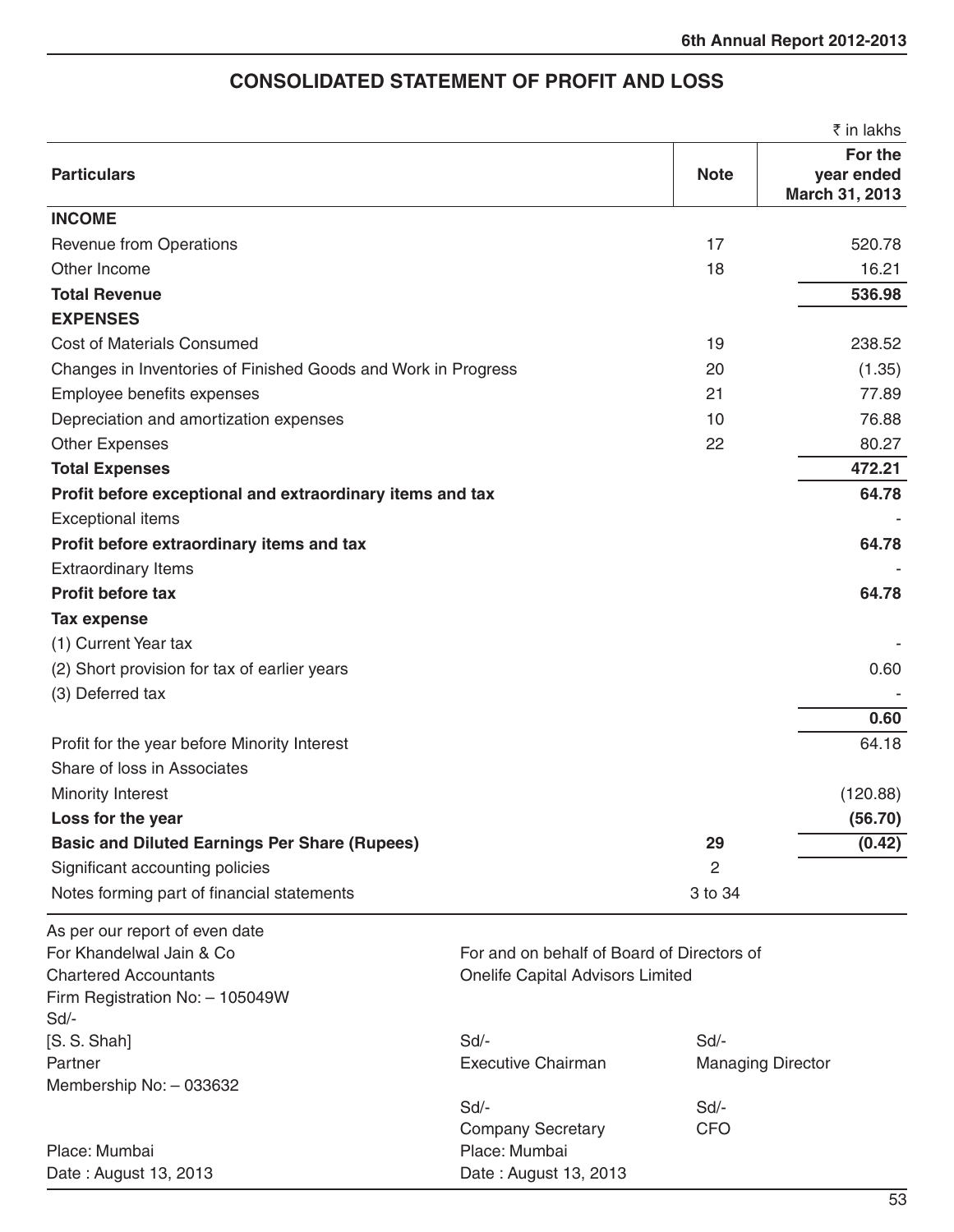### **CONSOLIDATED CASH FLOW STATEMENT FOR THE YEAR ENDED MARCH 31, 2013**

|         |                                                          |                                                                                |             | ₹ in lakhs                              |
|---------|----------------------------------------------------------|--------------------------------------------------------------------------------|-------------|-----------------------------------------|
|         | <b>Particulars</b>                                       |                                                                                | <b>Note</b> | For the<br>year ended<br>March 31, 2013 |
| А.      | <b>CASH FLOW FROM OPERATING ACTIVITIES:</b>              |                                                                                |             |                                         |
|         | Net Profit before tax and extraordinary items            |                                                                                |             | 64.78                                   |
|         | <b>Adjustments for:</b>                                  |                                                                                |             |                                         |
|         | Depreciation and amortisation                            |                                                                                |             | 76.88                                   |
|         | Excess provision written back                            |                                                                                |             | (1.95)                                  |
|         | Interest Income                                          |                                                                                |             | (14.26)                                 |
|         | <b>Operating Profit before working capital changes</b>   |                                                                                |             | 125.45                                  |
|         | <b>Adjustments for:</b>                                  |                                                                                |             |                                         |
|         | Decrease in Inventories                                  |                                                                                | 1.12        |                                         |
|         | Decrease in Trade and other Receivables                  |                                                                                |             | 299.50                                  |
|         | Decrease in Trade Payables and other Liabilities         |                                                                                |             | (331.68)                                |
|         | <b>Cash generated from operations</b>                    |                                                                                |             | 94.39                                   |
|         | Direct Taxes paid (net of refunds received)              |                                                                                | (0.60)      |                                         |
|         | <b>Net Cash Flow from Operating Activities</b>           |                                                                                | [A]         | 93.79                                   |
| В.      | <b>CASH FLOW FROM INVESTING ACTIVITIES:</b>              |                                                                                |             |                                         |
|         | <b>Purchase of Fixed Assets</b>                          |                                                                                |             | (2.85)                                  |
|         | Interest Income                                          |                                                                                |             | 14.26                                   |
|         | Net cash from Investing activities                       |                                                                                | [B]         | 11.41                                   |
| C.      | <b>CASH FLOW FROM FINANCING ACTIVITIES:</b>              |                                                                                | [C]         |                                         |
|         | Net Increase in Cash and Cash Equivalents                |                                                                                | $[A+B+C]$   | 105.20                                  |
|         | Cash and Cash Equivalents at the beginning of the year   |                                                                                |             | 935.03                                  |
|         | Cash and Cash Equivalents at the end of the year         |                                                                                |             | 1,040.23                                |
|         | As per our report of even date                           |                                                                                |             |                                         |
|         | For Khandelwal Jain & Co<br><b>Chartered Accountants</b> | For and on behalf of Board of Directors of<br>Onelife Capital Advisors Limited |             |                                         |
| Sd/-    | Firm Registration No: - 105049W                          |                                                                                |             |                                         |
|         | [S. S. Shah]                                             | $Sd$ -                                                                         | Sd/-        |                                         |
| Partner |                                                          | <b>Executive Chairman</b>                                                      |             | <b>Managing Director</b>                |
|         | Membership No: - 033632                                  | $Sd$ -                                                                         | Sd/-        |                                         |
|         |                                                          | <b>Company Secretary</b>                                                       | <b>CFO</b>  |                                         |
|         | Place: Mumbai                                            | Place: Mumbai                                                                  |             |                                         |
|         | Date: August 13, 2013<br>Date: August 13, 2013           |                                                                                |             |                                         |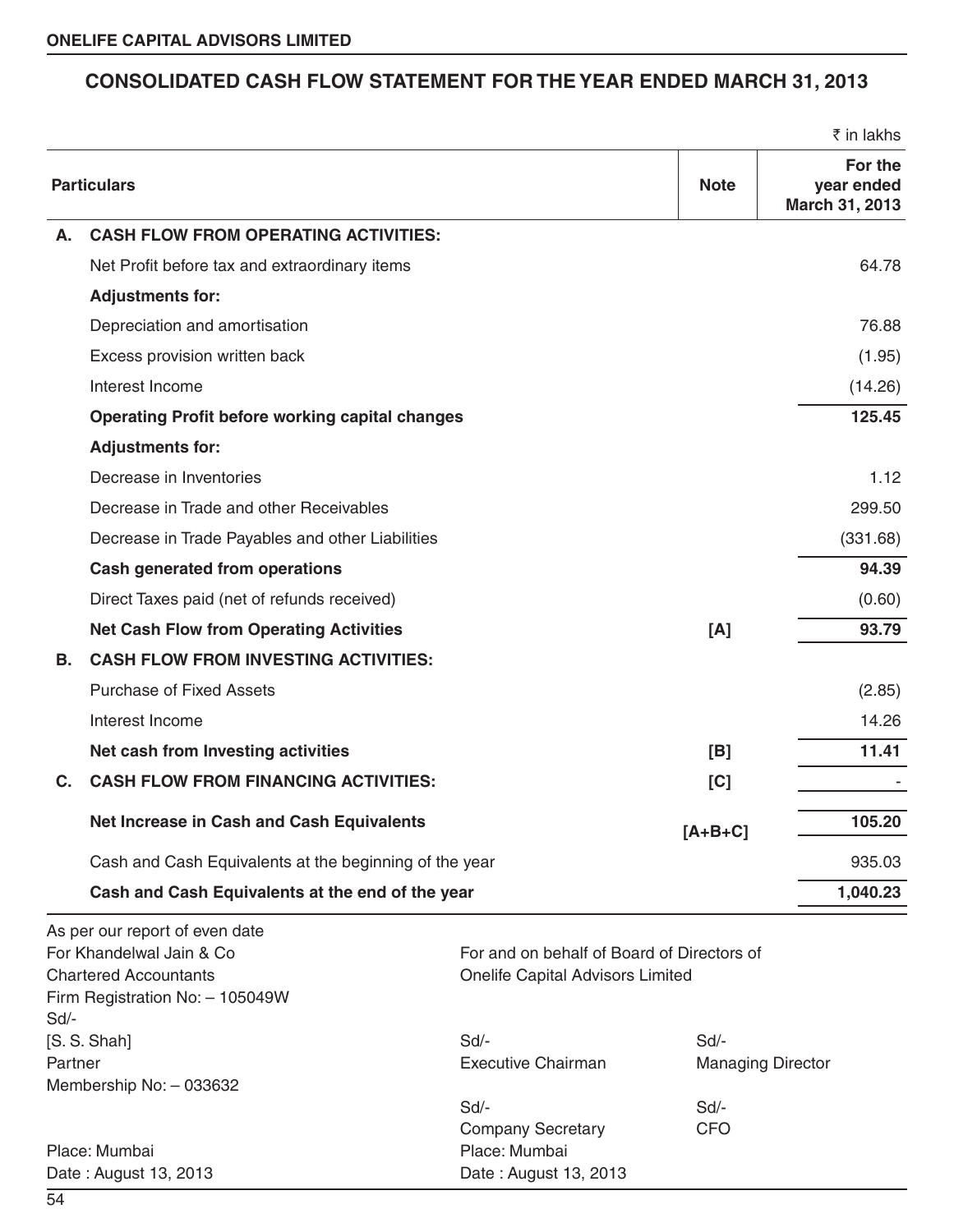### **ONELIFE CAPITAL ADVISORS LIMITED**

#### **1 Principles of Consolidation**

- a The financial statements of the Company and its subsidiary companies have been combined on a line-by-line basis by adding together the book values of like items of assets, liabilities, income and expenses, after fully eliminating intra-group balances and intra-group transactions resulting in unrealized profits or losses as per Accounting Standard 21 – "Consolidated Financial Statements" notified by Companies (Accounting Standards) Rules, 2006.
- b The difference between the cost of investment in the subsidiaries and the Company's share of net assets at the time of acquisition of shares in the subsidiaries is recognized in the financial statements as Goodwill or Capital Reserve as the case may be.
- c Minority's share of net profit for the year of consolidated subsidiaries is identified and adjusted against the Profit After Tax of the Group.
- d Minority Interest in the net assets of consolidated subsidiaries is identified and presented in the consolidated Balance Sheet separately from liabilities and equity of the Company's shareholders. Minority interest in the net assets of consolidated subsidiaries consists of:
	- i The amount of equity attributable to minority at the date on which investment in a subsidiary is made; and
	- ii The minority share of movements in equity since the date the parent subsidiary relationship came into existence.
- e The financial statements of the subsidiaries used in the consolidation are drawn up to the same reporting date as that of the Company i.e. March 31, 2013
- f The financial statements of the parent company and its subsidiary have been consolidated using uniform accounting policies for like transactions and other events in similar circumstances and are presented in the same manner as Company's separate financial statements except in respect of depreciation, where it is not practicable to use uniform policies. However, the amount of impact of this difference is not material.
- g As the financial statements of the subsidiaries, as on the date of investment, are not available and it was impracticable to draw the financial statements of the subsidiary as on that date, financial statements of the subsidiary for the immediately preceding year are used as a basis for consolidation.
- h The list of subsidiary companies which are included in the consolidation and the Company's holdings therein are as under:

| Sr.<br><b>No</b> | <b>Name of the Company</b>                              | <b>Status</b>                                                                     | $%$ of<br><b>Holding</b> | Date on which<br>Relationship<br><b>Came into</b><br><b>Existence</b> | <b>Country of</b><br>Incorpora-<br>tion |
|------------------|---------------------------------------------------------|-----------------------------------------------------------------------------------|--------------------------|-----------------------------------------------------------------------|-----------------------------------------|
|                  | Onelife Gas Energy &<br>Infrastructure Limited          | Subsidiary                                                                        | 50.71                    | 01.11.2012                                                            | India                                   |
| <u> 2</u>        | Goodyield Farming Limited                               | Subsidiary of Onelife Gas<br>Energy & Infrastructure Limited<br>w.e.f. 30.08.2012 | 73.46                    | 01.11.2012                                                            | India                                   |
| l 3              | Goodyield Fertilizers & Pes-<br>ticides Private Limited | Subsidiary of Goodyield Farm-<br>ing Limited w.e.f. 13.02.2012                    | 65.00                    | 01.11.2012                                                            | India                                   |

#### **2 Significant Accounting Policies:**

a Basis of preparation of financial statements:

These financial statements have been prepared in accordance with the generally accepted accounting principles in India under the historical cost convention on accrual basis, except for certain financial instruments which are measured at fair value. These financial statements have been prepared to comply in all material aspects with the accounting standards notified under Section 211(3C) [Companies (Accounting Standards) Rules, 2006, as amended] and the other relevant provisions of the Companies Act, 1956.

b Use of estimates:

The preparation of financial statements in conformity with generally accepted accounting principles requires management to make estimates and assumptions that affect the reported amounts of assets and liabilities and the disclosures relating to contingent liabilities as on the date of financial statements and reported amounts of income and expenses during the year. Examples of such estimates include employee retirement benefit plans, provision for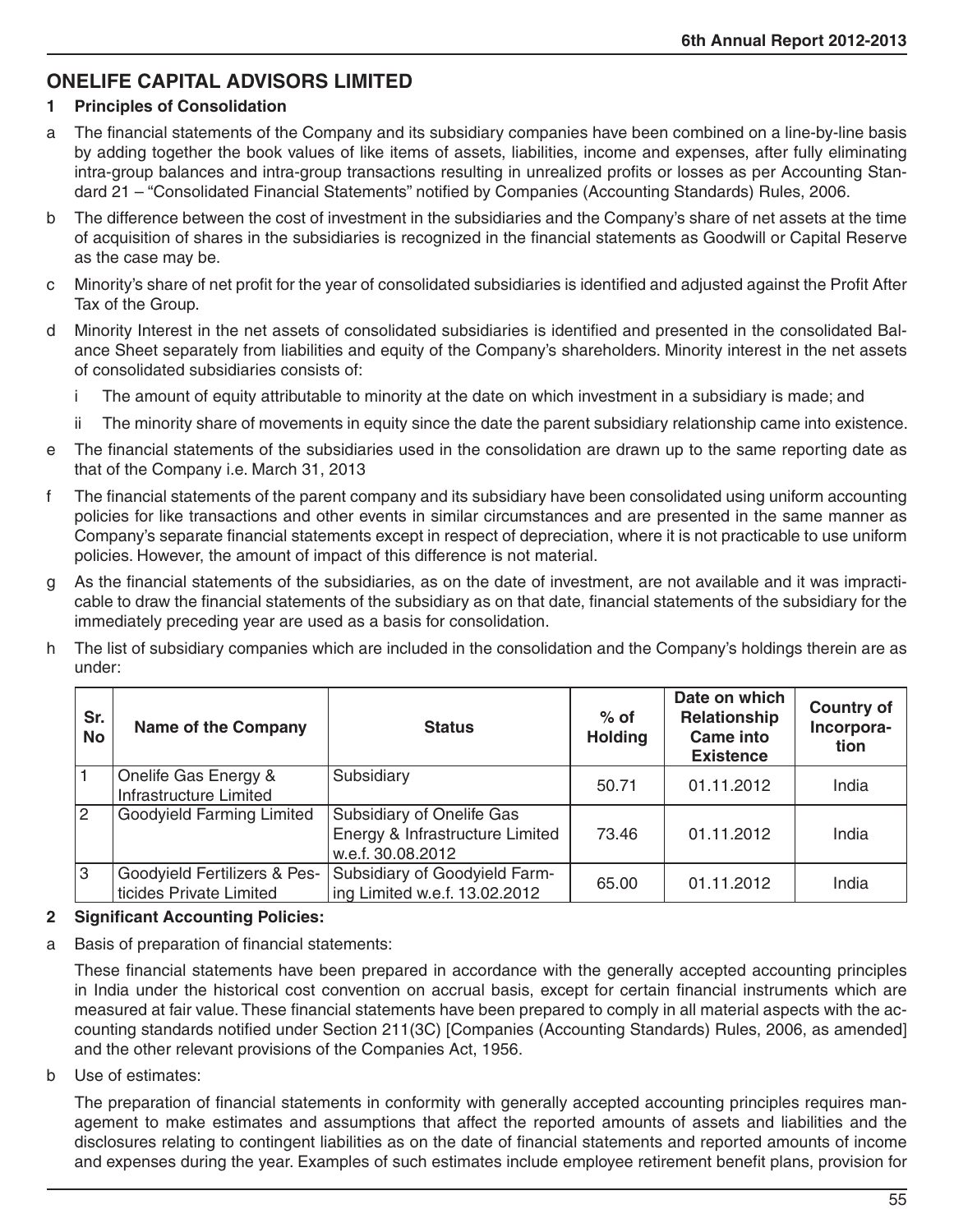#### **ONELIFE CAPITAL ADVISORS LIMITED**

Income Tax and the useful life of fixed assets. Actual results may differ from the estimates. Any revision to accounting estimates is recognized prospectively in the period in which the results are known or materialized.

- c Revenue recognition:
	- i) Revenue is recognized to the extent that it is probable that the economic benefits will flow to the Company and the revenue can be reliably measured and is recognized on accrual basis.
	- ii) Revenue is recognized on transfer of significant risk an reward in respect of ownership.
	- iii) Sales / turnover for the year includes sales value of goods and other recoveries such as insurance, transportation and packing charges but excludes sales tax, value asses tax and recovery of finance and discounting charges.
	- iv) Insurance / duty drawback and other claims are accounted for as and when admitted by appropriate authorities.
	- v) Dividend on investments is recognized when the right to receive is established.
- d Inventories:

Inventories are valued at cost or net realizable value whichever is lower. Cost of inventories comprises all costs of purchase, conversion and other costs incurred in bringing the inventories to their present location and condition. Cost is determined on weighted average basis

- e Fixed assets:
	- i) Tangible fixed assets are stated at historical cost less accumulated depreciation, amortization and impairment loss, if any. Cost includes purchase price, duties, levies and other directly attributable expenses of bringing the asset to its working condition for the intended use.
	- ii) Agricultural land taken on lease has been capitalized and value is amortized over the period of lease.
	- iii) Intangible assets which include Computer software are measures at cost of acquisition and development.
- f Depreciation and amortization:
	- i Depreciation on tangible fixed assets is provided on the written down value method as per the rates prescribed under Schedule XIV of the Companies Act, 1956.
	- ii) Computer Software is amortized using the written down value method  $@$  40% per annum.
	- iii) Fixed assets costing upto Rs. 5,000 individually are fully depreciated in the year of purchase.
	- iv) Agricultural land taken on lease is amortized over the period of lease.
- g Foreign currency Transactions:

Transactions in foreign currencies are recorded at the exchange rate prevailing on the date of transactions. Foreign currency monetary assets and liabilities are translated at the year-end rate. The difference between the rate prevailing on the date of transaction and on the date of settlement and also on translation of monetary items at the year is recognized, as the case may be, as income/ expense for the year.

h Investments:

Quoted Investments are valued at cost or market value whichever is lower. Unquoted investments are stated at cost. The decline in the value of the unquoted investments, other than temporary, is provided for. Cost is inclusive of brokerage, fees and duties but excludes Securities Transaction Tax, if any.

- i) Employee Benefits:
	- a) Short term employee benefits:

All employee benefits payable wholly within twelve months of rendering the service are classified as short-term employee benefits. Undiscounted value of benefits such as salaries and bonus are recognized in the period in which the employee renders the related service.

b) Defined contribution plans:

The Company is not covered under the Employees State Insurance Act and the Provident Fund Act.

c) Defined benefit plans:

The Company's Gratuity plan is a defined benefit plan. The liability under the plan is determined on the basis of an independent actuarial valuation carried out at the year end. The actuarial valuation method used by independent actuary for measuring the liability is the Projected Unit Credit Method. Actuarial gains and losses arising on such valuation are recognised immediately in the Profit & Loss Account.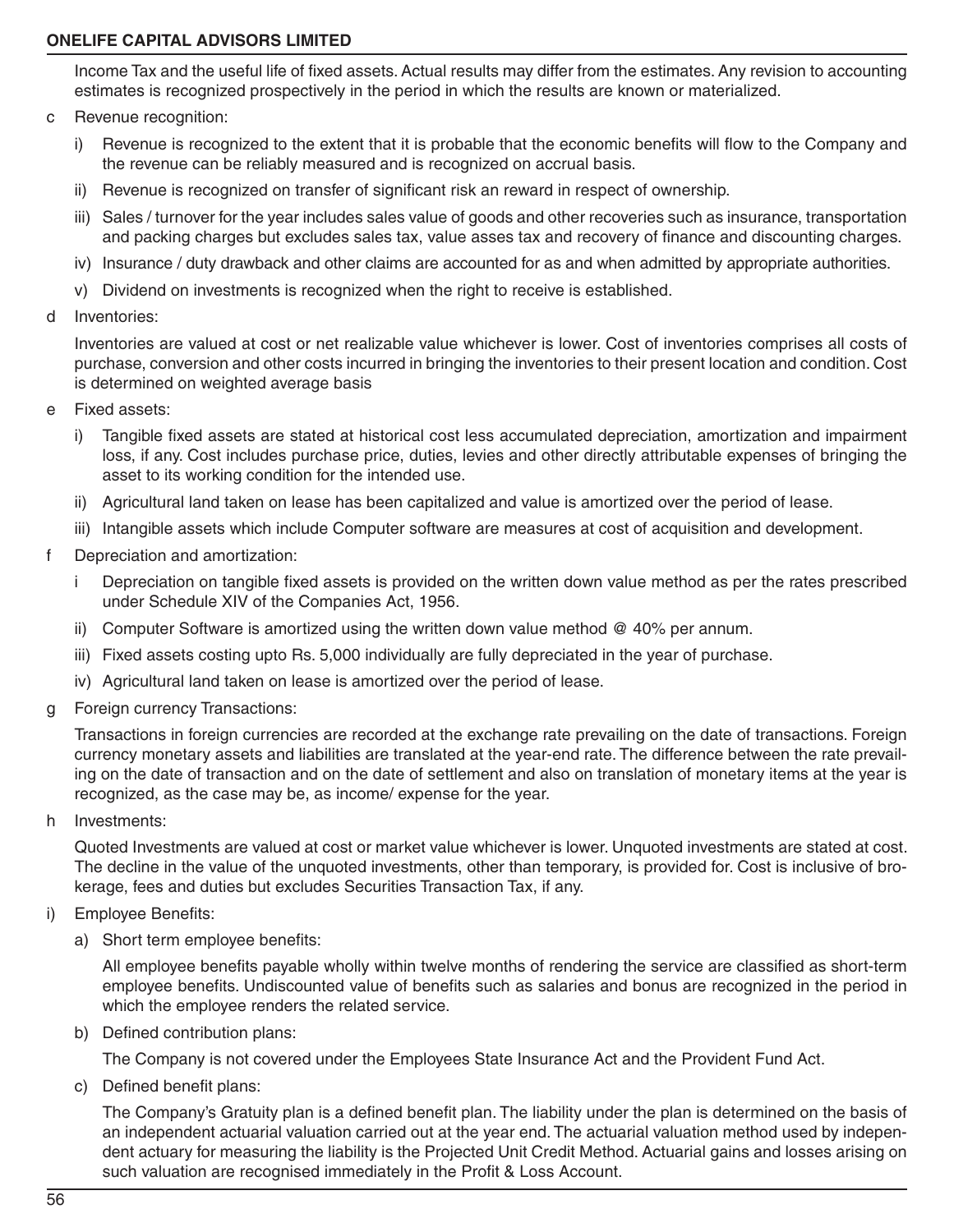As per the Company's policy, leave earned during the year do not carry forward: they lapse if the current period's entitlement is not used in full and do not entitle employees to a cash payment for unused entitlement during service.

j Borrowing Costs:

Borrowing costs that are directly attributable to the acquisition, construction or production of an qualifying asset are capitalized as part of the cost of that asset. A qualifying asset is one that necessarily takes substantial period of time to get ready for intended use. Other borrowing costs are recognized as an expense in the period in which they are incurred.

k Operating Leases:

Leases where the lessor effectively retains substantially all the risks and benefits of ownership of the leased assets are classified as operating leases. Operating lease payments are recognized as an expense in the Statement of profit and Loss as when they are incurred.

l Taxation:

Income Tax expense comprises of current tax (i.e. amount of tax for the year determined in accordance with the income tax law) and deferred tax charge or credit (reflecting the tax effects of timing differences between accounting income and taxable income for the year).

The deferred tax charge or credit and the corresponding deferred tax liabilities or assets is recognized using the tax rates that have been enacted or substantively enacted at the balance sheet date. Deferred tax assets are recognized only to the extent that there is a reasonable certainty that the assets can be realized in future. However, where there is unabsorbed depreciation or carried forward loss under taxation laws, deferred tax assets are recognized only if there is a virtual certainty of realization of such assets. Deferred tax assets are reviewed as at each balance sheet date and written down or written up to reflect the amount that is reasonable or virtually certain (as the case may be) of realization.

Minimum Alternate Tax (MAT) paid on book profits, which give rise to future economic benefits in the form tax credit against the future income tax liability, is recognized as an asset in the balance sheet if there is convincing evidence that the Company will pay normal tax within the period specified for utilization for such credit.

m Cenvat / value Added Tax:

Cenvat / value Added Tax benefit is accounted for by reducing the purchase cost of the materials / fixed assets / services

n Earnings Per Share:

Basic earnings per share are calculated by dividing the net profit or loss for the year attributable to equity shareholders by the weighted average number of equity shares outstanding during the year. For the purpose of calculating diluted earnings per share, the net profit or loss for the year attributable to equity shareholders and the weighted average number of shares outstanding during the year are adjusted for the effects of all potential dilutive equity shares, except where result would be anti-dilutive.

o Impairment:

The Fixed Assets or a group of assets (Cash generating unit) are reviewed for impairment at each Balance Sheet date. In case of any such indication, the recoverable amount of these assets or group of assets is determined, and if such recoverable amount of the assets or cash generating unit to which the assets belongs is less than it's carrying amount, the impairment loss is recognized by writing down such assets to their recoverable amount. An impairment loss is reversed if there is change in the recoverable amount and such loss either no longer exists or has decreased.

p Provisions, Contingent Liabilities and Contingent Assets:

A provision is recognized when the Company has a present obligation as a result of past event and it is probable that an outflow of resources will be required to settle the obligation, in respect of which reliable estimate can be made. Provisions (excluding retirement benefits) are not discounted to its present value and are determined based on best estimate required to settle the obligation at the balance sheet date. These are reviewed at each balance sheet date and adjusted to reflect the current best estimates. Contingent liabilities are not recognized in the financial statements. A contingent asset is neither recognized nor disclosed in the financial statements.

q Prior Period Items:

Prior period items are included in the respective heads of accounts and material items are disclosed by way of Notes on financial statements.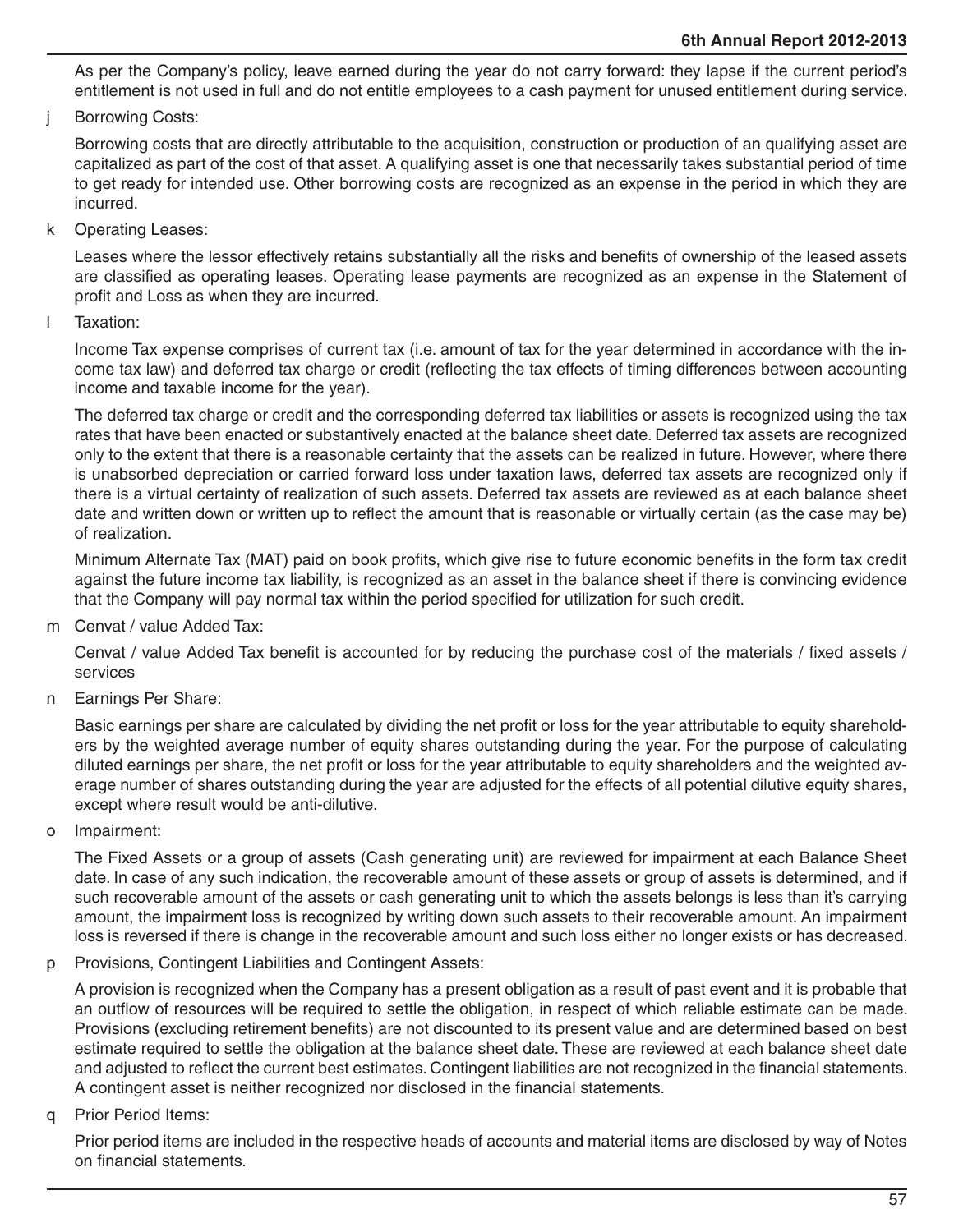## **Notes forming part of the Consolidated Financial Statements**

| <b>Note</b> | <b>Particulars</b>                                                                                                     |              | As at<br>March 31, 2013 |
|-------------|------------------------------------------------------------------------------------------------------------------------|--------------|-------------------------|
| 3           | <b>Share Capital</b>                                                                                                   |              |                         |
|             | <b>Authorised Capital:</b>                                                                                             |              |                         |
|             | 15,010,000 [Previous Year 15,010,000]                                                                                  |              |                         |
|             | Equity Shares of Rs.10/ - each                                                                                         |              | 1,501.00                |
|             | <b>Issued, Subscribed &amp; Paid-up Capital:</b>                                                                       |              |                         |
|             | 13,360,000 [Previous Year 10,010,000]                                                                                  |              |                         |
|             | Shares of Rs.10/ $-$ each fully paid-up                                                                                |              | 1,336.00                |
|             |                                                                                                                        | <b>Total</b> | 1,336.00                |
| a           | <b>Reconciliation of Number of Equity Shares</b>                                                                       |              |                         |
|             | Balance at the beginning of the year                                                                                   |              | 13,360,000              |
|             | Add: Issued during the year                                                                                            |              |                         |
|             | Balance at the end of the year                                                                                         |              | 13,360,000              |
| b           | Rights, Preferences and Restrictions attaching to each class of shares<br>Equity Shares having a face value of Rs.10/- |              |                         |
|             | As to Dividend: -                                                                                                      |              |                         |
|             | ▼No. ▲No. and and a commentation and the alternation and and and a comment of a three and the angles in the Co         |              |                         |

The Shareholders are entitled to receive dividend in proportion to the amount of paid up equity shares held by them. The Company has not declared any dividend during the year.

#### **As to Repayment of capital: –**

In the event of liquidation of the Company, the holders of equity shares are entitled to receive the remaining assets of the Company after distribution of all preferential amounts. The distribution will be in proportion of the number of shares held by the shareholders.

#### **As to Voting: –**

The Company has only one class of shares referred to as equity shares having a face value of Rs. 10/-. Each holder of the equity share is entitled to one vote per share.

#### **c Details of equity shares held by shareholders holding more than 5% of the aggregate shares in the company**

|   | Mr. Prabhakar Naig                   |           |
|---|--------------------------------------|-----------|
|   | - No. of shares held                 | 6,905,000 |
|   | $-$ % of Holding                     | 0.52      |
|   | Mr. Pandoo Naig                      |           |
|   | - No. of shares held                 | 3,055,000 |
|   | $-$ % of Holding                     | 0.23      |
|   | <b>Leman Diversified Fund</b>        |           |
|   | - No. of shares held                 | 803,443   |
|   | $-$ % of Holding                     | 0.06      |
|   | <b>Cresta Fund Ltd</b>               |           |
|   | - No. of shares held                 | 797,232   |
|   | $-$ % of Holding                     | 0.06      |
| 4 | <b>Reserves and Surplus</b>          |           |
|   | <b>Securities Premium</b>            |           |
|   | Balance at the beginning of the year | 3,624.39  |
|   | Additions during the year            |           |
|   | Less: Expenditure on Issue of Shares |           |
|   | Balance at the end of the year       | 3,624.39  |
|   | <b>Capital Reserve</b>               |           |
|   | As per the last Balance Sheet        |           |
|   | Add: On consolidation of Subsidiary  | 3,075.86  |
|   | Balance at the end of the year       | 3,075.86  |
|   |                                      |           |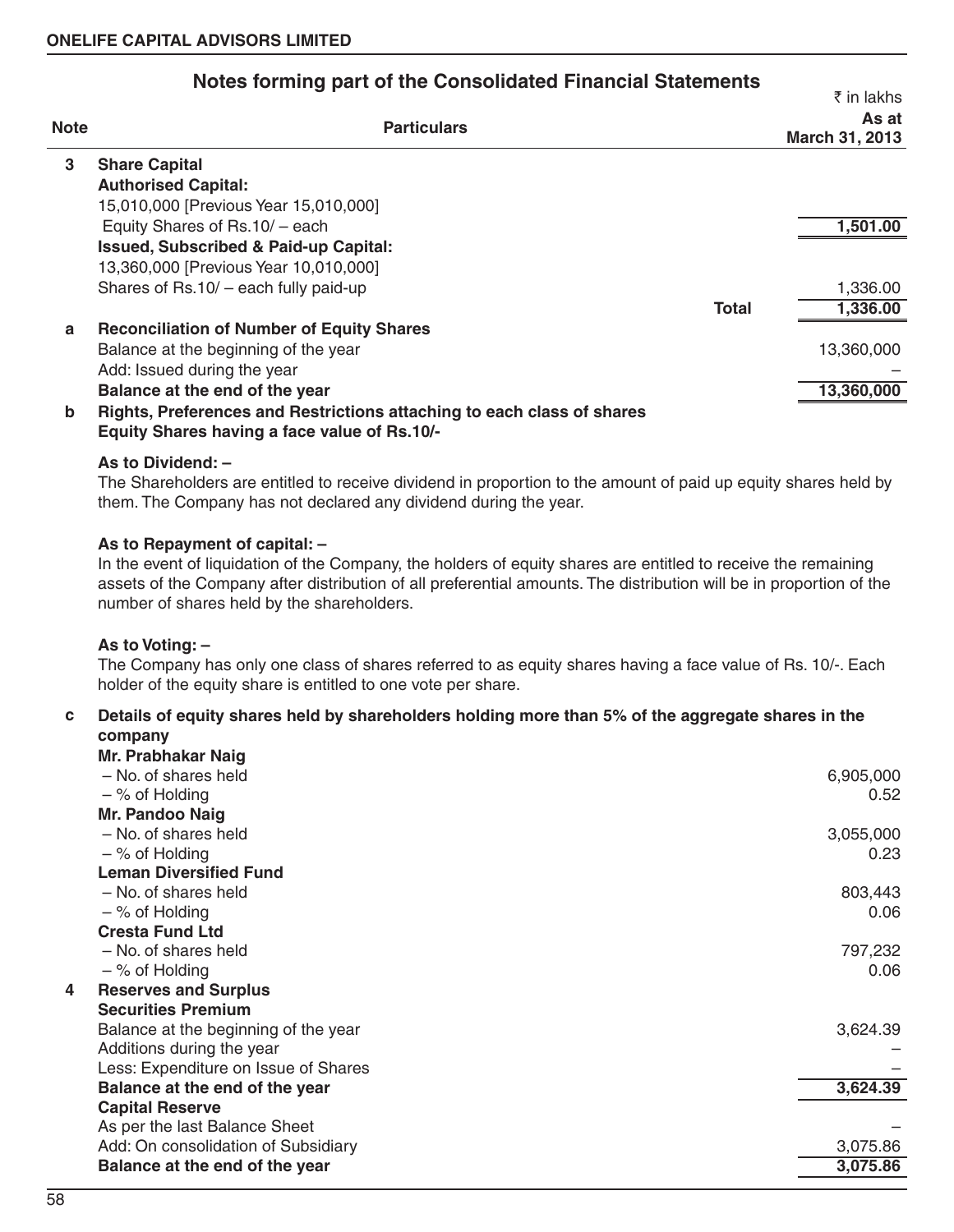| <b>Note</b>    |                                      | <b>Particulars</b> |              | $\bar{\tau}$ in lakhs<br>As at<br>March 31, 2013 |
|----------------|--------------------------------------|--------------------|--------------|--------------------------------------------------|
|                |                                      |                    |              |                                                  |
|                | <b>Profit &amp; Loss Account:</b>    |                    |              |                                                  |
|                | Balance at the beginning of the year |                    |              | (55.59)                                          |
|                | Loss for the year                    |                    |              | (56.70)                                          |
|                | Balance at the end of the year       |                    |              | (112.29)                                         |
|                |                                      |                    | <b>Total</b> | 6,587.96                                         |
| 5              | <b>Long Term Provisions</b>          |                    |              |                                                  |
|                | Provision for Gratuity               |                    |              | 2.06                                             |
|                |                                      |                    | <b>Total</b> | 2.06                                             |
| 6              | <b>Other Long Term Liabilities</b>   |                    |              |                                                  |
|                | <b>Others</b>                        |                    |              | 5,757.25                                         |
|                |                                      |                    | <b>Total</b> | 5,757.25                                         |
| $\overline{7}$ | <b>Trade Payables</b>                |                    |              |                                                  |
|                | Micro, Small and Medium Enterprise   |                    |              |                                                  |
|                | <b>Others</b>                        |                    |              | 845.13                                           |
|                |                                      |                    | <b>Total</b> | 845.13                                           |
| 8              | <b>Other Current Liabilities</b>     |                    |              |                                                  |
|                | <b>Statutory Dues</b>                |                    |              | 5.15                                             |
|                | <b>Other Creditors</b>               |                    |              | 6.48                                             |
|                |                                      |                    |              |                                                  |
|                | <b>Others</b>                        |                    |              | 0.05                                             |
|                |                                      |                    | <b>Total</b> | 11.68                                            |
| 9              | <b>Short Term Provisions</b>         |                    |              |                                                  |
|                | Provision for Gratuity               |                    |              |                                                  |
|                | (Provision for Gratuity Rs. 452)     |                    |              |                                                  |
|                |                                      |                    | <b>Total</b> |                                                  |

## **10 Fixed Assets (Rs. in Lakhs)**

 $\mathsf{r}$ 

|                                | <b>GROSS BLOCK</b>     |                          |                          |                            | <b>DEPRECIATION / AMORTIZATION</b> |                 |                                    |                           | <b>NET</b><br><b>BLOCK</b> |
|--------------------------------|------------------------|--------------------------|--------------------------|----------------------------|------------------------------------|-----------------|------------------------------------|---------------------------|----------------------------|
| <b>Particulars</b>             | As at April<br>1, 2012 | <b>Additions</b>         | <b>Deductions</b>        | As at<br>March 31.<br>2013 | <b>Upto April</b><br>1, 2012       | For the<br>year | <b>Adjustments</b><br>for the year | Upto<br>March 31,<br>2013 | As at<br>March 31,<br>2012 |
| <b>Tangible Assets</b>         |                        |                          |                          |                            |                                    |                 |                                    |                           |                            |
| Lease Hold<br>Agriculture Land | 898.70                 | $\overline{\phantom{m}}$ |                          | 898.70                     | 140.11                             | 74.05           | $\overline{\phantom{0}}$           | 214.16                    | 684.54                     |
| Computers &<br><b>Printers</b> | 7.83                   | 1.91                     | -                        | 9.74                       | 4.92                               | 1.96            | -                                  | 6.88                      | 2.86                       |
| Air Conditioner                | 0.95                   | 0.52                     | $\overline{\phantom{0}}$ | 1.47                       | 0.11                               | 0.14            | -                                  | 0.25                      | 1.22                       |
| Office Equipments              | 1.70                   | 0.29                     | -                        | 1.99                       | 0.47                               | 0.19            | -                                  | 0.66                      | 1.33                       |
| Furniture &<br><b>Fixtures</b> | 4.24                   | 0.13                     | -                        | 4.37                       | 0.61                               | 0.49            | -                                  | 1.10                      | 3.27                       |
| Sub-total                      | 913.42                 | 2.85                     | $\overline{\phantom{0}}$ | 916.27                     | 146.22                             | 76.83           | $\qquad \qquad -$                  | 223.05                    | 693.22                     |
| <b>Intangible Assets</b>       |                        |                          |                          |                            |                                    |                 |                                    |                           |                            |
| Computer<br>Software           | 1.12                   | $\overline{\phantom{0}}$ | $\overline{\phantom{0}}$ | 1.12                       | 1.01                               | 0.05            | -                                  | 1.06                      | 0.06                       |
| Sub-total                      | 1.12                   | —                        | $\overline{\phantom{0}}$ | 1.12                       | 1.01                               | 0.05            | $\qquad \qquad -$                  | 1.06                      | 0.06                       |
| <b>Total</b>                   | 914.54                 | 2.85                     | $\overline{\phantom{0}}$ | 917.39                     | 147.23                             | 76.88           | $\qquad \qquad -$                  | 224.11                    | 693.28                     |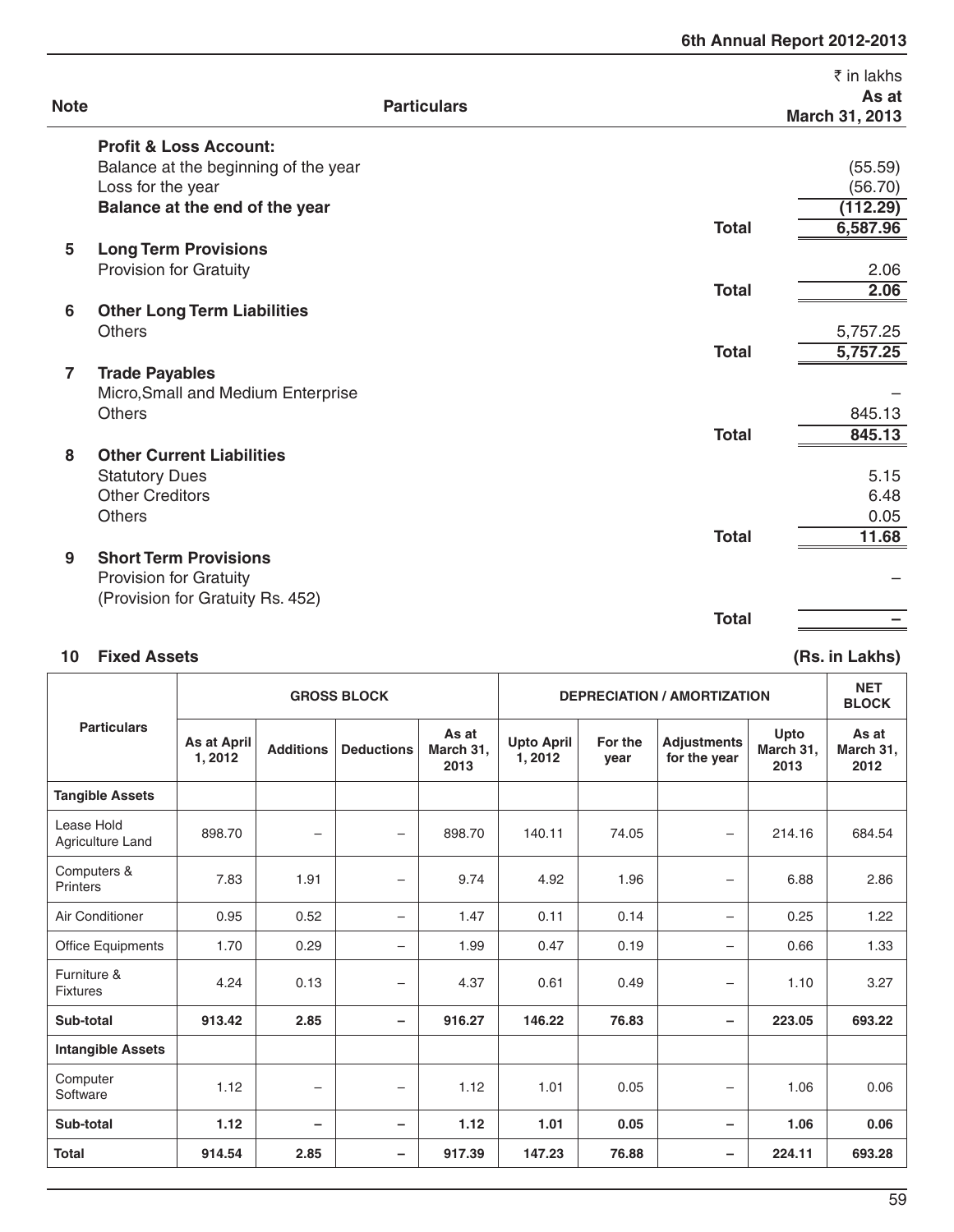| <b>Note</b>     | <b>Particulars</b>                                                                                                          | ₹ in lakhs<br>As at<br>March 31, 2013 |
|-----------------|-----------------------------------------------------------------------------------------------------------------------------|---------------------------------------|
| 11              | <b>Non- Current Investments (At Cost)</b><br><b>Trade Investments Un-quoted</b><br><b>Investments in Equity Instruments</b> |                                       |
|                 | 14,286 [Previous Year NA] Equity Shares of Onelife Ecopower and Engineering Ltd. of<br>Rs.10/- each fully paid-up           | 1.43                                  |
|                 | 14,286 [Previous Year NA] Equity Shares of Onelife Agrifoods Ltd. of Rs.10/- each fully<br>paid-up                          | 1.43                                  |
|                 | <b>Total</b>                                                                                                                | 2.86                                  |
| 12 <sup>2</sup> | Aggregate amount of unquoted investments<br><b>Long Term Loans and Advances:</b><br><b>Unsecured, Considered good</b>       | 2.86                                  |
|                 | Deposits                                                                                                                    | 401.50                                |
|                 | Capital Advance                                                                                                             | 2,620.21                              |
|                 | Total                                                                                                                       | 3,021.71                              |
| 13              | <b>Inventories</b><br>(As per inventory taken, valued and certified by the Management                                       |                                       |
|                 | Stock in Trade                                                                                                              | 5.13                                  |
|                 | Work In Progress<br><b>Total</b>                                                                                            | 46.42<br>51.55                        |
| 14              | <b>Trade Receivables [Unsecured, Considered Good]</b>                                                                       |                                       |
|                 | Outstanding for more than six months from due date                                                                          | 211.55                                |
|                 | <b>Others</b>                                                                                                               | 1.85                                  |
| 15              | <b>Total</b><br><b>Cash and Cash Equivalents</b>                                                                            | 213.40                                |
|                 | Balances with Banks on current accounts                                                                                     | 55.77                                 |
|                 | Cash on hand                                                                                                                | 984.46                                |
|                 | <b>Total</b>                                                                                                                | 1,040.23                              |
| 16              | <b>Short Term Loans and Advances</b><br><b>Unsecured, Considered good</b>                                                   |                                       |
|                 | Advance Income tax (net of provision)                                                                                       | 109.41                                |
|                 | Service tax input credit                                                                                                    | 87.47                                 |
|                 | Prepaid expenses<br><b>Others</b>                                                                                           | 965.07                                |
|                 |                                                                                                                             | 12,396.75<br>13,558.70                |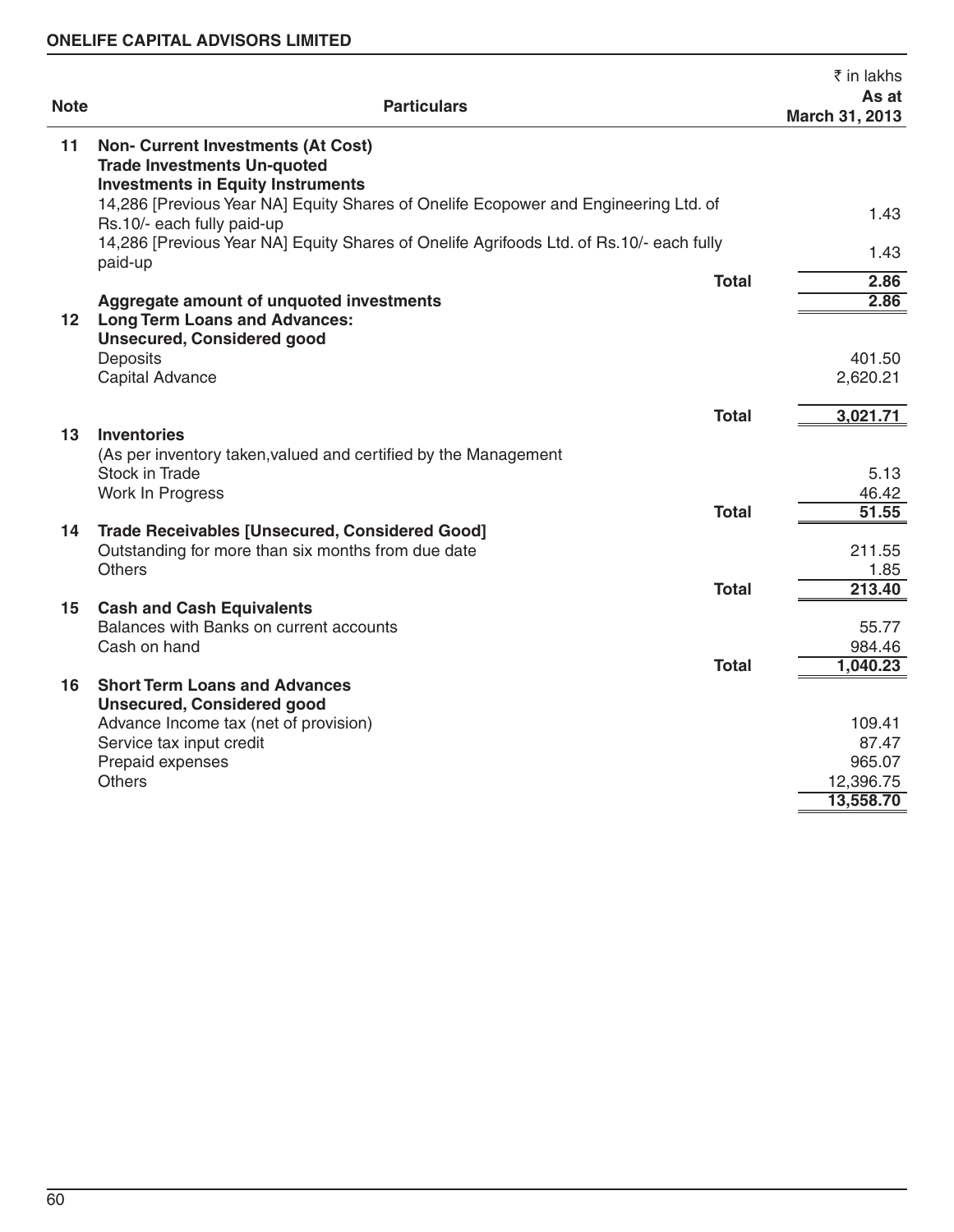| <b>Note</b> | <b>Particulars</b>                                                     |              | ₹ in lakhs<br>For the<br><b>Year ended</b><br>March 31, 2013 |
|-------------|------------------------------------------------------------------------|--------------|--------------------------------------------------------------|
| 17          | <b>Revenue from operations:</b>                                        |              |                                                              |
|             | Agricultural Income                                                    |              | 520.78                                                       |
|             |                                                                        | <b>Total</b> | 520.78                                                       |
| 18          | <b>Other Income</b>                                                    |              |                                                              |
|             | Interest                                                               |              | 14.26                                                        |
|             | <b>Excess Provison Written Back</b>                                    | <b>Total</b> | 1.95<br>16.21                                                |
| 19          | <b>Cost of Materials Consumed</b>                                      |              |                                                              |
|             | Opening Stock of Raw Material                                          |              | 7.60                                                         |
|             | Add: Purchase                                                          |              | 236.05                                                       |
|             |                                                                        |              | 243.65                                                       |
|             | Less: Closing Stock of Raw Material                                    |              | 5.13                                                         |
|             |                                                                        | <b>Total</b> | 238.52                                                       |
|             |                                                                        |              |                                                              |
| 20          | <b>Changes in Inventories of Finished Good and Work in Progress</b>    |              |                                                              |
|             | Opening Stock of Work In Progress<br>Closing Stock of Work In Progress |              | 45.07<br>46.42                                               |
|             |                                                                        |              | (1.35)                                                       |
| 21          | <b>Employee benefits expense</b>                                       |              |                                                              |
|             | Salary & Bonus                                                         |              | 77.32                                                        |
|             | <b>Staff Welfare Expenses</b>                                          |              | 0.57                                                         |
|             |                                                                        | <b>Total</b> | 77.89                                                        |
| 22          | <b>Other expenses</b>                                                  |              |                                                              |
|             | <b>Office Rent</b><br>Repairs and Maintainence                         |              | 1.14<br>3.72                                                 |
|             | Rates and Taxes                                                        |              | 0.66                                                         |
|             | Advertising                                                            |              | 1.23                                                         |
|             | <b>Business Development</b>                                            |              | 10.39                                                        |
|             | <b>Professional Fess</b>                                               |              | 42.04                                                        |
|             | <b>Remuneration to Auditors:</b>                                       |              |                                                              |
|             | (a) As auditor                                                         |              | 3.88                                                         |
|             | (b) Tax audit                                                          |              | 0.11                                                         |
|             | <b>Printing &amp; Stationery</b><br>Travelling                         |              | 2.17<br>8.56                                                 |
|             | Telephone                                                              |              | 0.58                                                         |
|             | <b>Directors Sitting Fees</b>                                          |              | 2.47                                                         |
|             | Commission                                                             |              | 0.36                                                         |
|             | Membership and Subscription                                            |              | 0.81                                                         |
|             | Miscellaneous Expenses                                                 |              | 2.14                                                         |
|             |                                                                        | <b>Total</b> | 80.27                                                        |

**6th Annual Report 2012-2013**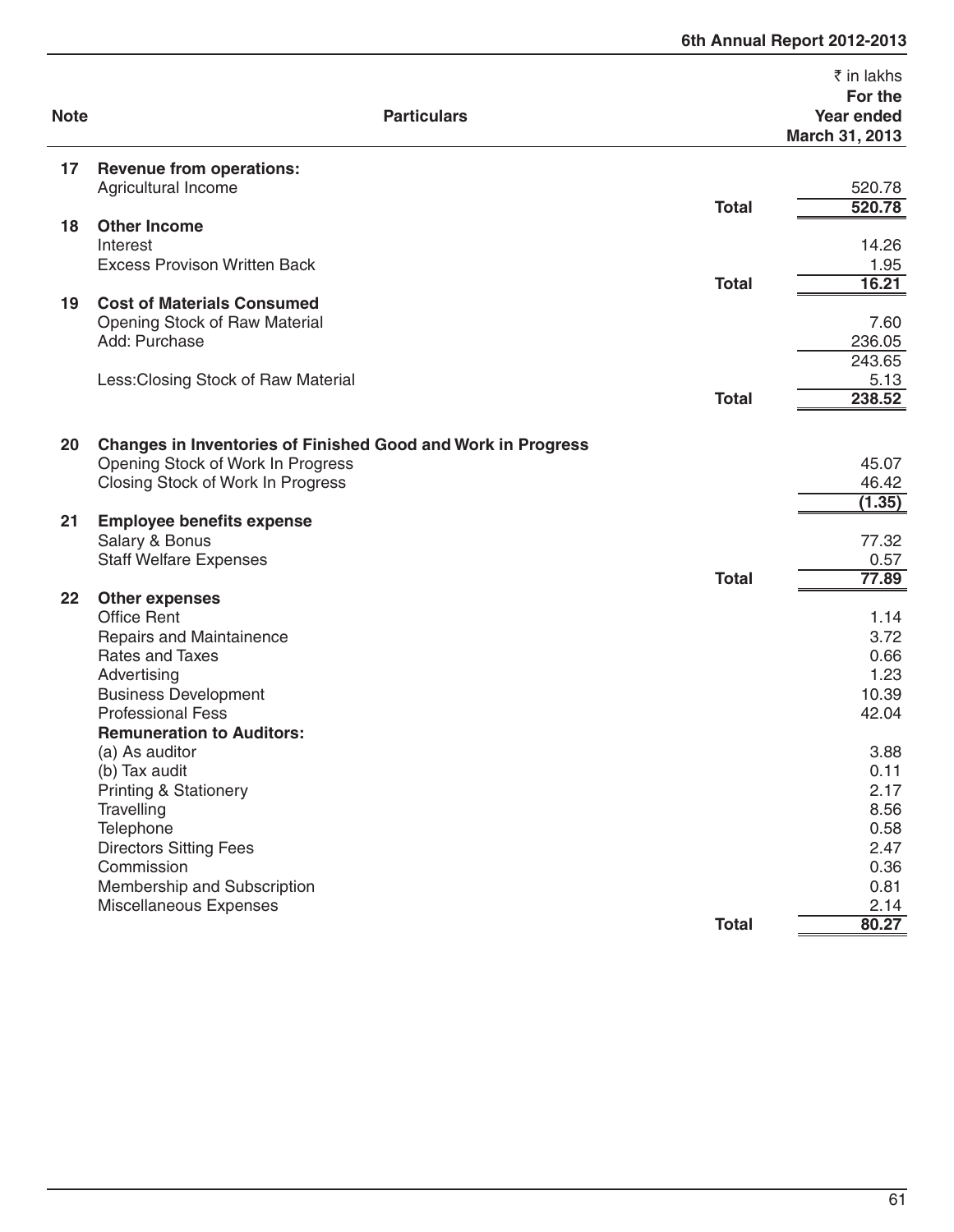#### **Notes forming part of the financial statements**

23 The Company is engaged in the business of providing Capital Advisory Services. It is a Category-1 merchant banker, portfolio manager, stock broker on Bombay Stock Exchange Ltd (BSE) and trading member of equity and derivative segment of BSE. It is duly registered with the Securities and Exchange Board of India (SEBI) in respect of the above categories. It had come out with a public issue of its equity shares of Rs. 10/- each at a premium of Rs. 100/- each in September-October 2011. The equity shares of the company are listed on the BSE and NSE.

The SEBI had carried out investigation in the issue process of the company and the utilization of the issue proceeds. During the course of investigations, the SEBI has come to a prima facie conclusion that the proceeds of the public issue were utilized for the objects other than the objects mentioned in the red herring prospectus. The SEBI has passed an Ex-Parte Ad Interim order dated December 28, 2011. It has also passed an order dated February 15, 2012 clarifying its order dated December 28, 2011. The cumulative effect of these orders with respect to the Company and its directors is as below:

- a The Company shall not issue any equity shares or any other instrument convertible into equity shares, in any manner or shall not alter its capital structure in any manner. till further directions from the SEBI;
- b The Company shall not undertake any fresh business in its capacity as merchant banker, portfolio manager, stock broker and trading member till further directions from SEBI, except the business already mandated as on December 28, 2011;
- c The Company shall not buy, sell or deal in securities directly or indirectly till further directions from the the SEBI;
- d All the directors of the Company shall not buy, sell or deal in securities directly or indirectly till further directions from the SEBI;
- e The Company shall call back funds transferred to Fincare Financial and Consultancy Services Private Limited and Precise Consulting & Engineering Private Limited.

The Company had filed an appeal against the order of the SEBI with the Hon'ble Securities Appellate Tribunal (SAT). The Hon'ble SAT had directed the SEBI to complete its investigations by October 31, 2012. SAT has also stayed the direction of the SEBI which directed the Company to call back funds given to Fincare Financial and Consultancy Services Private Limited and Precise Consulting & Engineering Private Limited.

On January 16, 2013 SEBI has passed a confirmatory order which was considered by SAT in the appeal pending before it and the Hon'ble SAT has disposed of the appeal vide order dated January 24, 2013 directing that the Board shall issue show cause notice to the Company and its directors within five weeks and pass final order within a period of four months from the date of the order.

The Company has received the show cause notice dated February 26, 2013.The Company has given the reply to the show cause notice and also filed consent application on May 13, 2013 which has been rejected by SEBI vide its letter dated August 02, 2013. The final order of the SEBI has not been received till now. Since, the ultimate outcome of the matter cannot be presently determined, the accounts have been prepared on going concern basis.

24 The Company was holding 302,500 shares of Onelife Gas Energy & Infrastructure Limited (OGEIL). On November 01, 2012 OGEIL has issued bonus shares in the ratio of 1:20 to the minority shareholders holding 5% and less than 5% equity shares. The Company has accordingly received 6,050,000 bonus equity shares. As a result of said issue of bonus shares, OGEIL became a subsidiary of the Company. Consequently, Goodyield Farming Limited (GFL) subsidiary of OGEIL and Goodyield Fertilizers and Pesticides Private Limited subsidiary of GFL have become subsidiaries of the Company.

#### 25 **Disclosure pursuant to Accounting Standard (AS) 15 (Revised) "Employee Benefits"**

The following table sets out the status of the gratuity plan and the amount recognized in the financial statements as at March 31, 2013.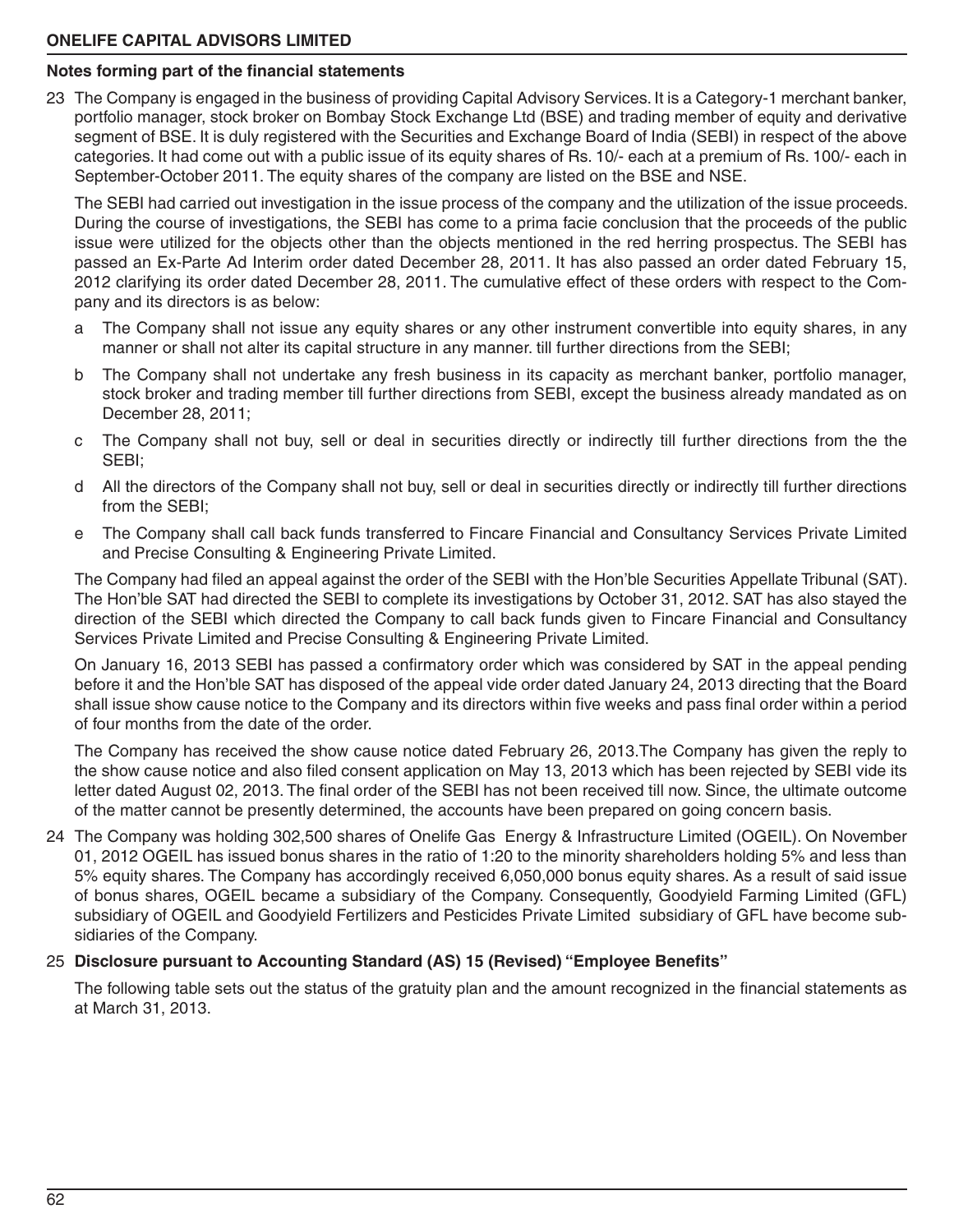Defined benefit plans – As per Actuarial valuation as on March 31, 2013.

| <b>Particulars</b>                        | As at March 31, 2013<br>(in Rupees) |
|-------------------------------------------|-------------------------------------|
| Change in present value of obligations    |                                     |
| Obligations at beginning of the year      | 212,679                             |
| Interest cost                             | 18,078                              |
| Service cost                              | 91,481                              |
| Transitional liability incurred           | <b>NIL</b>                          |
| Past Service Cost (Non - Vested benefits) | <b>NIL</b>                          |
| Past Service Cost (Vested benefits)       | <b>NIL</b>                          |
| Benefits paid                             | <b>NIL</b>                          |
| Actuarial (gain)/loss                     | (115, 954)                          |
| Obligations at the end of the year        | 206,284                             |

| <b>Particulars</b>                                     | As at March 31, 2013<br>(in Rupees) |
|--------------------------------------------------------|-------------------------------------|
| Expenses recognized in the statement of P&L A/c.       |                                     |
| <b>Current Service cost</b>                            | 91,481                              |
| Interest cost                                          | 18,078                              |
| Past service cost (non vested benefits)                | <b>NIL</b>                          |
| Past service cost (vested benefits)                    | <b>NIL</b>                          |
| Transitional liability recognized                      | <b>NIL</b>                          |
| Net Actuarial (Gain) / Loss recognized for the period  | (115, 954)                          |
| <b>Net gratuity cost</b>                               | (6, 395)                            |
|                                                        |                                     |
| Amount to be recognized in the Balance Sheet           |                                     |
| Present Value Obligation at end of period              | (206, 284)                          |
| Fair Value of Plan Assets at end of period             | <b>NIL</b>                          |
| <b>Funded Status- Unfunded</b>                         | (206, 284)                          |
| Unrecognized transitional liability                    | <b>NIL</b>                          |
| Unrecognized past Service Cost                         | <b>NIL</b>                          |
| Net Assets/(Liability) recognized in the Balance Sheet | (206, 284)                          |
|                                                        |                                     |
| Assumptions                                            |                                     |
| <b>Mortality Table</b>                                 | $LIC$ (1994 – 96)                   |
|                                                        | Ult.                                |
| Discount rate                                          | 8.25%                               |
| Rate of escalation in salary                           | 5%                                  |
| <b>Attrition rate</b>                                  | 2%                                  |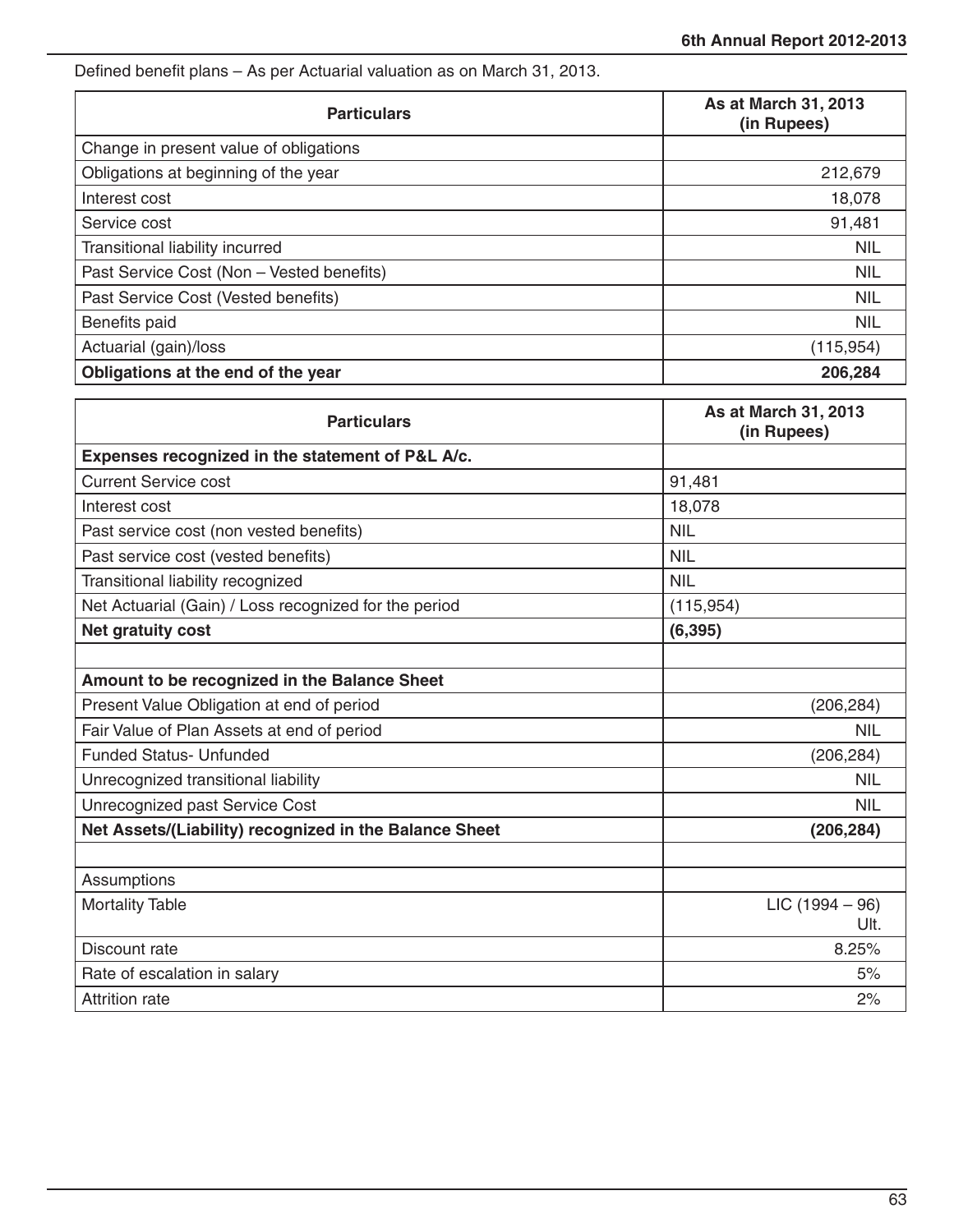|   | 26 Disclosures pursuant to Accounting Standard 17 "Segment Reporting" |                            |                          |             |                          | (Rs in Lakhs) |
|---|-----------------------------------------------------------------------|----------------------------|--------------------------|-------------|--------------------------|---------------|
|   | Particulars                                                           | Merchant<br><b>Banking</b> | Gas and<br>Energy        | Agriculture | Eliminations             | Total         |
| A | <b>SEGMENT REVENUE</b>                                                |                            |                          |             |                          |               |
|   | <b>External Sales</b>                                                 | $\blacksquare$             | $\overline{\phantom{a}}$ | 520.78      |                          | 520.78        |
|   | Inter Segment Sales                                                   | $\blacksquare$             | $\sim$                   |             | $\blacksquare$           |               |
|   | <b>Total Revenue</b>                                                  | $\blacksquare$             | $\blacksquare$           | 520.78      | $\blacksquare$           | 520.78        |
| B | <b>RESULTS</b>                                                        |                            |                          |             |                          |               |
|   | <b>Segment Results</b>                                                | (136.26)                   | (0.46)                   | 187.24      | $\overline{\phantom{a}}$ | 50.52         |
|   | Unallocated corporate expenses                                        |                            |                          |             |                          |               |
|   | <b>Operating Profit before interest and tax</b>                       |                            |                          |             |                          | 50.52         |
|   | Interest expense                                                      |                            |                          |             |                          |               |
|   | Interest income                                                       |                            |                          |             |                          | 14.26         |
|   | Profit before tax (before extraordinary                               |                            |                          |             |                          |               |
|   | items)                                                                |                            |                          |             |                          | 64.78         |
|   | <b>Extraordinary items</b>                                            |                            |                          |             |                          |               |
|   | Profit before tax (after extraordinary                                |                            |                          |             |                          | 64.78         |
|   | items)                                                                |                            |                          |             |                          |               |
|   | <b>Current tax</b>                                                    |                            |                          |             |                          |               |
|   | Short provision for tax of earlier years                              |                            |                          |             |                          | 0.60          |
|   | <b>Profit after Tax</b>                                               |                            |                          |             |                          | 64.18         |
|   | Minority Interest in income in subsidiaries                           |                            |                          |             |                          | 120.88        |
|   | <b>Net Loss after Minority Interest</b>                               |                            |                          |             |                          | (56.70)       |
| C | <b>OTHER INFORMATION</b>                                              |                            |                          |             |                          |               |
|   | <b>SEGMENT ASSETS</b>                                                 |                            |                          |             |                          |               |
|   | <b>Segment Assets</b>                                                 | 4,514.99                   | ÷.                       | 3,413.31    |                          | 7,928.30      |
|   | Unallocated corporate assets                                          |                            |                          |             |                          | 10,659.43     |
|   | <b>Total Assets</b>                                                   |                            |                          |             |                          | 18,587.73     |
|   | <b>SEGMENT LIABILITIES</b>                                            |                            |                          |             |                          |               |
|   | <b>Segment liabilities</b>                                            | 854.89                     | $\blacksquare$           | 1.15        |                          | 856.04        |
|   | Unallocated corporate liabilities                                     |                            |                          |             |                          | 5,760.08      |
|   | <b>Total Liabilities</b>                                              |                            |                          |             |                          | 6,616.12      |
|   |                                                                       |                            |                          |             |                          |               |
|   | Depreciation                                                          | 1.65                       | $\overline{\phantom{a}}$ | 75.23       |                          | 76.88         |

**27 Disclosure of related parties/related party transactions pursuant to Accounting Standard (AS) 18 "Related Party Disclosures"**

**I Names of the related parties with whom transactions were carried out during the year and description of relationship:**

**A Key Management Personnel: -** 

Mr. T. K. P. Naig - Executive Chairman Mr. Pandoo Naig - Managing Director

**B Relatives of Key Management Personnel** Sowmya Deshpande (Sister of Mr. Pandoo Naig)

#### **C Companies/ Firms in which Key Management Personnel / relatives exercise significant influence: -** Doctor Dental Services Ltd.

GG Logistics Private Limited

GIG Logistics Private Limited

Khevana Securities and Finstock Ltd.

Leadline Software and Trading Pvt. Ltd.

Mint Street Estate Pvt. Ltd.

Onelife Ecopower and Engineering Ltd.

Sowgau Estates Private Limited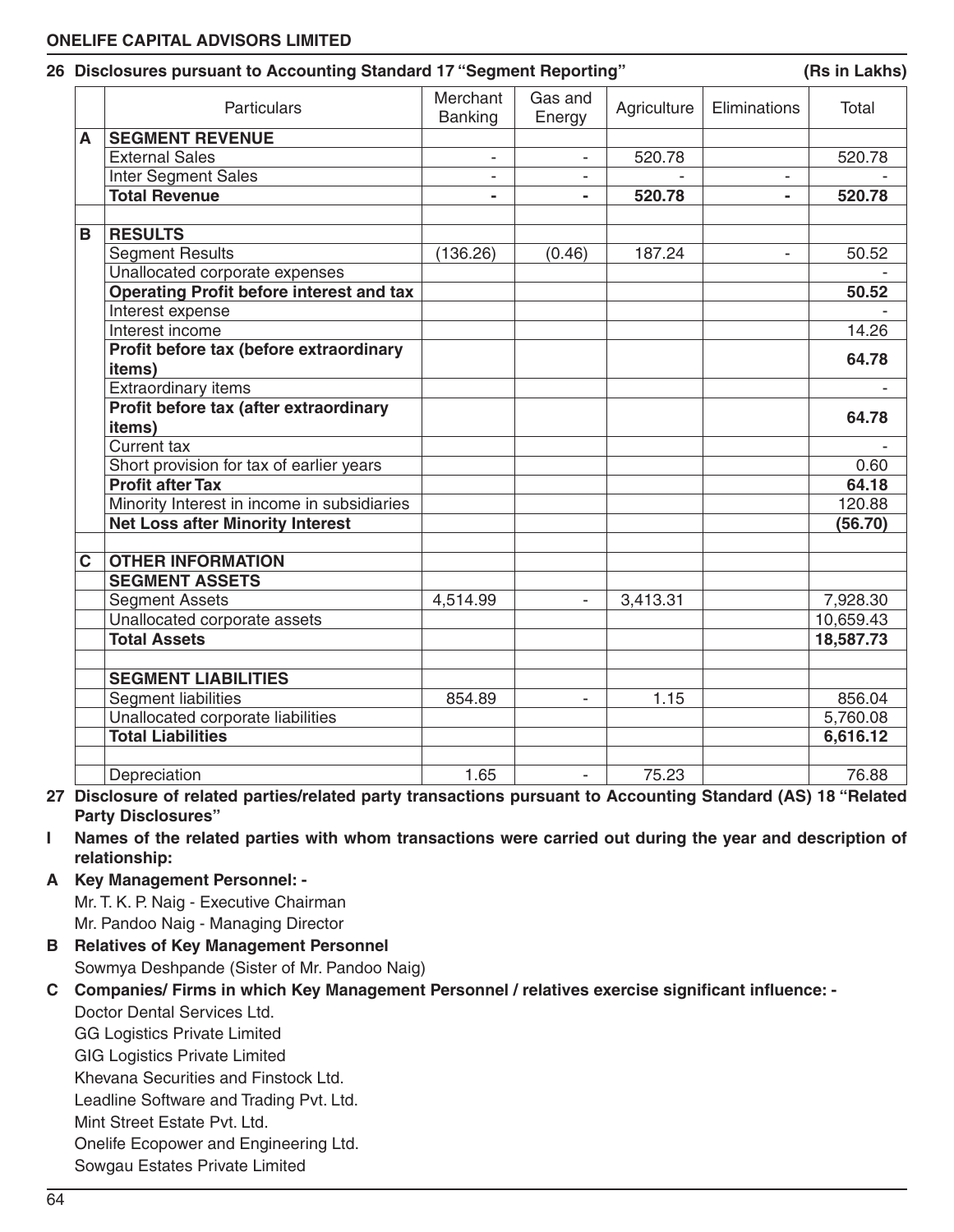| Sr.<br>No.    | <b>Particulars</b>                                              | <b>Associate</b><br>Company | <b>Key</b><br><b>Management</b><br><b>Personnel</b> | <b>Relatives of</b><br><b>Key Management</b><br><b>Personnel</b> | <b>Companies in which</b><br><b>Key Management</b><br><b>Personnel / Relative</b><br><b>Exercise Significant</b><br><b>Influence</b> |
|---------------|-----------------------------------------------------------------|-----------------------------|-----------------------------------------------------|------------------------------------------------------------------|--------------------------------------------------------------------------------------------------------------------------------------|
| I.            | Rent Paid to<br>Mint Street Estate Pvt. Ltd.                    | <b>NIL</b>                  | <b>NIL</b>                                          | <b>NIL</b>                                                       | 1.14                                                                                                                                 |
| Ш.            | <b>Reimbursement of Business</b><br><b>Development Expenses</b> |                             |                                                     |                                                                  |                                                                                                                                      |
|               | T. K. P. Naig                                                   | <b>NIL</b>                  | 6.11                                                | <b>NIL</b>                                                       | <b>NIL</b>                                                                                                                           |
|               | Pandoo Naig                                                     | <b>NIL</b>                  | 4.28                                                | <b>NIL</b>                                                       | <b>NIL</b>                                                                                                                           |
| Ш             | Loans Given                                                     |                             |                                                     |                                                                  |                                                                                                                                      |
|               | <b>GG Logistics Private Limited</b>                             | <b>NIL</b>                  | <b>NIL</b>                                          | <b>NIL</b>                                                       | 20.00                                                                                                                                |
|               | <b>GIG Logistics Private Limited</b>                            | <b>NIL</b>                  | <b>NIL</b>                                          | <b>NIL</b>                                                       | 15.00                                                                                                                                |
|               | Leadline Software and Trading Pvt. Ltd.                         | <b>NIL</b>                  | <b>NIL</b>                                          | <b>NIL</b>                                                       | 1,551.20                                                                                                                             |
|               | Sowgau Estate Private Limited                                   | <b>NIL</b>                  | <b>NIL</b>                                          | <b>NIL</b>                                                       | 456.85                                                                                                                               |
|               | VI   Loans Received Back                                        |                             |                                                     |                                                                  |                                                                                                                                      |
|               | Doctor Dental Services Ltd.                                     | <b>NIL</b>                  | <b>NIL</b>                                          | <b>NIL</b>                                                       | 188.00                                                                                                                               |
|               | <b>GG Logistics Private Limited</b>                             | <b>NIL</b>                  | <b>NIL</b>                                          | <b>NIL</b>                                                       | 20.00                                                                                                                                |
|               | <b>GIG Logistics Private Limited</b>                            | <b>NIL</b>                  | <b>NIL</b>                                          | <b>NIL</b>                                                       | 15.00                                                                                                                                |
|               | Khevana Securities and Finstock Ltd.                            | <b>NIL</b>                  | <b>NIL</b>                                          | <b>NIL</b>                                                       | 1,049.45                                                                                                                             |
|               | Leadline Software and Trading Pvt. Ltd.                         | <b>NIL</b>                  | <b>NIL</b>                                          | <b>NIL</b>                                                       | 70.00                                                                                                                                |
|               | Onelife Ecopower and Engineering Ltd.                           | 421.00                      | <b>NIL</b>                                          | <b>NIL</b>                                                       | <b>NIL</b>                                                                                                                           |
|               | Sowgau Estates Private Limited                                  | <b>NIL</b>                  | <b>NIL</b>                                          | <b>NIL</b>                                                       | 571.01                                                                                                                               |
| v             | <b>Loans Taken</b>                                              |                             |                                                     |                                                                  |                                                                                                                                      |
|               | Khevana Securities & Finstock Ltd.                              | <b>NIL</b>                  | <b>NIL</b>                                          | <b>NIL</b>                                                       | 39.00                                                                                                                                |
|               | Leadline Software & Trading Pvt Ltd                             | <b>NIL</b>                  | <b>NIL</b>                                          | <b>NIL</b>                                                       | 9.00                                                                                                                                 |
|               | VI   Loans Repaid                                               |                             |                                                     |                                                                  |                                                                                                                                      |
|               | Khevana Securities & Finstock Ltd.                              | <b>NIL</b>                  | <b>NIL</b>                                          | <b>NIL</b>                                                       | 350.00                                                                                                                               |
|               | Sowmya Deshpande                                                | <b>NIL</b>                  | <b>NIL</b>                                          | 18.00                                                            | <b>NIL</b>                                                                                                                           |
| VII           | <b>Remuneration to Key Management</b><br><b>Personnel</b>       |                             |                                                     |                                                                  |                                                                                                                                      |
|               | T. K. P. Naig                                                   | <b>NIL</b>                  | 15.00                                               | NIL                                                              | <b>NIL</b>                                                                                                                           |
|               | Pandoo Naig                                                     | <b>NIL</b>                  | 15.00                                               | <b>NIL</b>                                                       | <b>NIL</b>                                                                                                                           |
|               |                                                                 |                             |                                                     |                                                                  |                                                                                                                                      |
|               | <b>VIII Advances Given for Expenses</b>                         |                             |                                                     |                                                                  |                                                                                                                                      |
|               | T. K. P. Naig                                                   | <b>NIL</b>                  | 0.71                                                | <b>NIL</b>                                                       | <b>NIL</b>                                                                                                                           |
|               | Pandoo Naig                                                     | <b>NIL</b>                  | 51.05                                               | <b>NIL</b>                                                       | <b>NIL</b>                                                                                                                           |
| IX            | <b>Advances Given for Expenses</b><br>received back             |                             |                                                     |                                                                  |                                                                                                                                      |
|               | T. K. P. Naig                                                   | <b>NIL</b>                  | 0.71                                                | <b>NIL</b>                                                       | <b>NIL</b>                                                                                                                           |
|               | Pandoo Naig                                                     | <b>NIL</b>                  | 51.05                                               | <b>NIL</b>                                                       | <b>NIL</b>                                                                                                                           |
|               | Outstanding as at March 31, 2013                                |                             |                                                     |                                                                  |                                                                                                                                      |
|               | Deposits Receivable                                             | <b>NIL</b>                  | <b>NIL</b>                                          | <b>NIL</b>                                                       | 400.00                                                                                                                               |
| $\mathbf{II}$ | Loans Receivable                                                | 5,579.00                    | <b>NIL</b>                                          | <b>NIL</b>                                                       | 2,270.04                                                                                                                             |
| Ш             | Loans Payable                                                   | <b>NIL</b>                  | <b>NIL</b>                                          | <b>NIL</b>                                                       | 9.00                                                                                                                                 |

#### **Note:** -

The Company has taken agricultural land on lease from Mr. T. K. P. Naig and Mr. Pandoo Naig, both of them are key management personnel, for the period of 13 years. The lease amount is amortized over the period of 13 years amounting to Rs 66.05 lacs per year.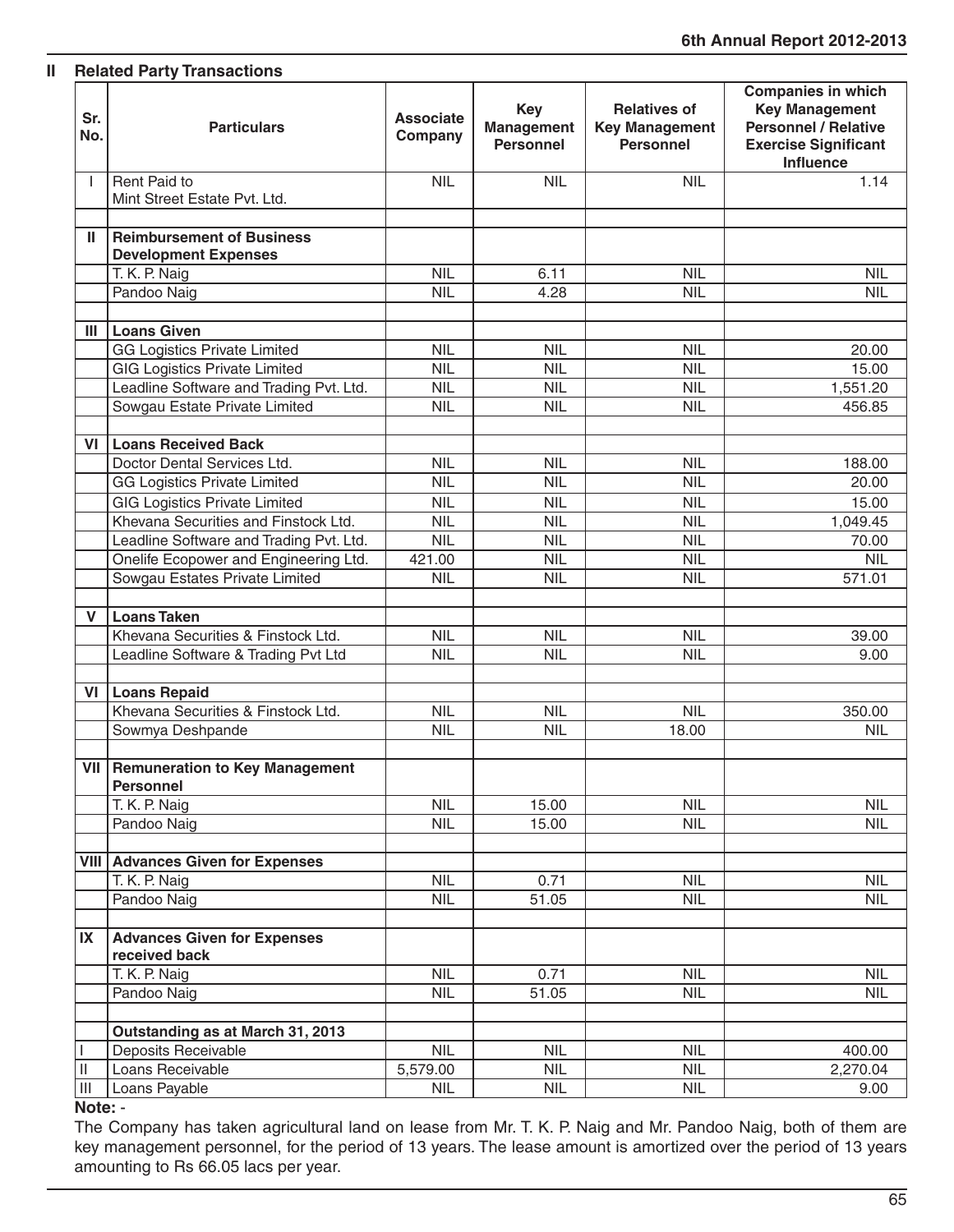#### **28 Disclosures pursuant to Accounting Standard (AS) 19 "Leases"**

#### **a Operating Lease (Expenditure)**

As at the year end, the Company has following non-cancellable lease arrangement in respect of leased premises: -

| <b>I</b> Particulars                                  | <b>Current Year (Rs. in lakhs)</b> |
|-------------------------------------------------------|------------------------------------|
| Lease rentals debited to statement of profit and loss |                                    |

#### **b. the total of future minimum lease payments under non-cancellable operating leases for each of the following periods**

| Particulars                                       | <b>Current Year (Rs. in lakhs)</b> |
|---------------------------------------------------|------------------------------------|
| Not later than one year                           | 1 14                               |
| Later than one year and not later than five years | Nil                                |
| Later than five years                             | Nil                                |

The operating lease arrangements are in relation to office premises. The Company has not entered into any finance lease arrangements.

#### **29 Basic and diluted earnings per share [EPS] computed in accordance with Accounting Standard (AS) 20 "Earnings per Share"**

| <b>Particulars</b>                                       | <b>Current Year (Rs. in lakhs)</b> |
|----------------------------------------------------------|------------------------------------|
| Net Profit after tax as per Statement of Profit and Loss | (56.70)                            |
| Number of Equity Shares outstanding (in lakhs)           | 133.60                             |
| Weighted Average Number of Equity Shares (in lakhs)      | 133.60                             |
| Nominal value of equity shares (Rs.)                     | 10.00                              |
| Basic and Diluted Earnings per share (Rupees)            | (0.42)                             |

**30** In absence of any taxable income during the year and also brought forward unabsorbed losses, no provision for current tax has been made. In view of losses and unabsorbed depreciation, considering the grounds of prudence, deferred tax assets is recognized to the extent of deferred tax liabilities and balance deferred tax assets have not been recognized in the books of accounts.

#### **31 Other expenses include remuneration to auditors as follows:**

| <b>Particulars</b>     | <b>Current Year (Rs. in lakhs)</b> |
|------------------------|------------------------------------|
| <b>Statutory Audit</b> | 3.45                               |
| <b>Tax Audit</b>       | 0.10                               |
| Service Tax            | 0.44                               |
| <b>Total</b>           | 3.99                               |

#### **32 Details of utilization of IPO proceeds:**

| <b>Particulars</b>                           | <b>Proposed Utilization</b><br>(Rs. in lakhs) | <b>Actual Utilization</b><br>(Rs. in lakhs) |
|----------------------------------------------|-----------------------------------------------|---------------------------------------------|
| Purchase of Corporate Office                 | 700.00                                        | 700.00                                      |
| Development of Portfolio Management Services | 1157.80                                       | 1150.00                                     |
| <b>Brand Building</b>                        | 770.00                                        | 770.00                                      |
| <b>General Corporate Purposes</b>            | 897.60                                        | 905.40                                      |
| <b>Issue Expenses</b>                        | 159.60                                        | 159.60                                      |
| <b>Total</b>                                 | 3,685.00                                      | 3,685.00                                    |

#### **Note: -**

The company has transferred the funds to the vendors / service providers for the aforesaid purposes. However, the purposes for which the funds have been transferred have not been completely achieved.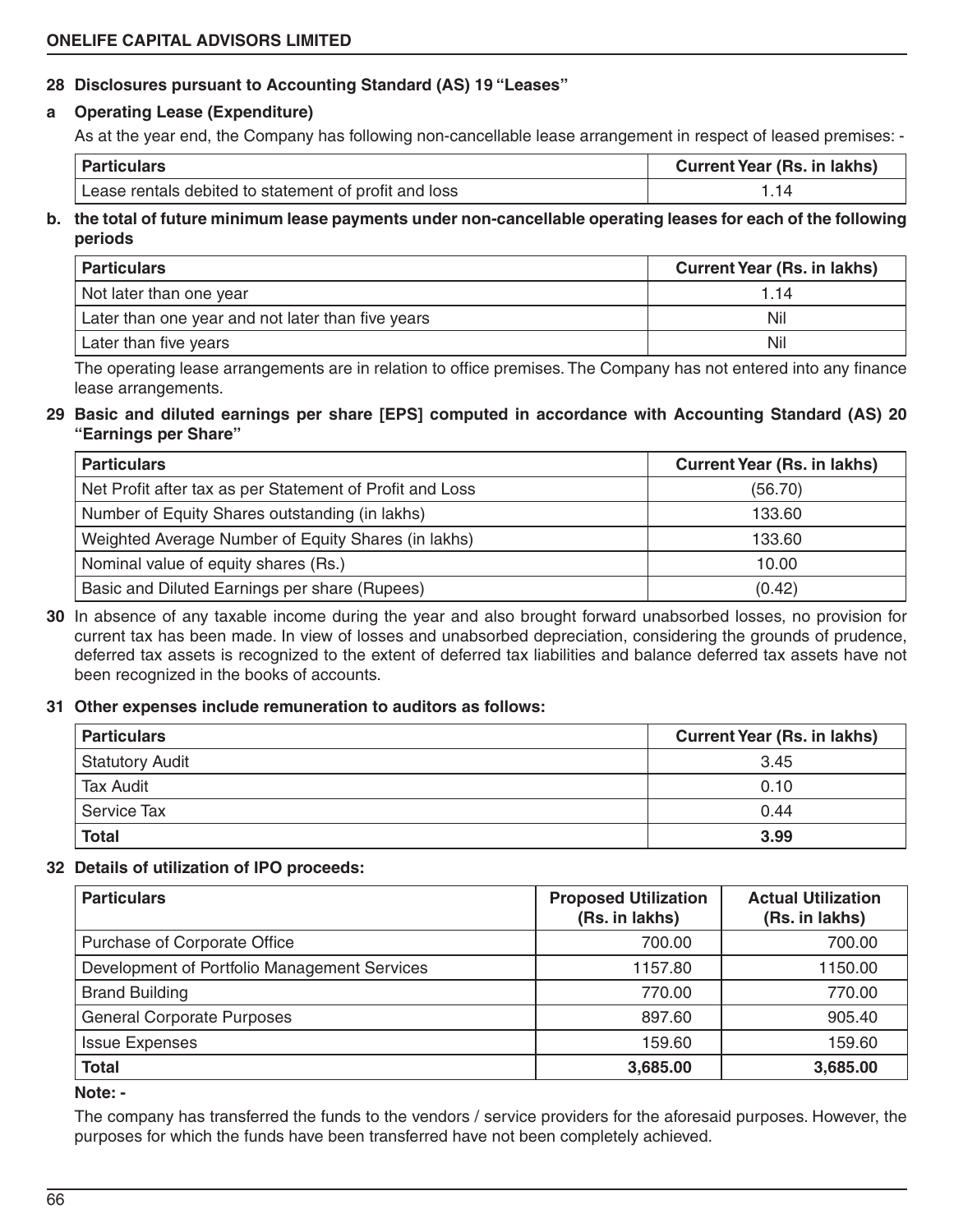**33** In the opinion of the Board, the value of realization of Current Assets, Loans and Advances in the ordinary course of the business would not be less than the amount at which they are stated in the Balance Sheet and the provision for all known and determined liabilities are adequate and not in excess of the amount reasonably required.

**34** This being the first year of consolidation, previous year's figures are not given.

| As per our report of even date  |                                         |
|---------------------------------|-----------------------------------------|
| For Khandelwal Jain & Co        | For and on behalf of Board of Directors |
| <b>Chartered Accountants</b>    | of Onelife Capital Advisors Limited     |
| Firm Registration No: - 105049W |                                         |

| Sd/-                  |                           |                          |
|-----------------------|---------------------------|--------------------------|
| [Shailesh Shah]       | $Sd$ -                    | Sd/-                     |
| Partner               | <b>Executive Chairman</b> | <b>Managing Director</b> |
| Membership No. 033632 |                           |                          |
|                       |                           |                          |
|                       | $Sd$ -                    | Sd                       |
|                       | <b>Company Secretary</b>  | <b>CFO</b>               |
|                       |                           |                          |
|                       |                           |                          |

Place: Mumbai Place: Mumbai

Date: August 13, 2013 Date: August 13, 2013

#### **Financial Information on Subsidiary Companies for the year ended March 31, 2013**

|                               |                        |                           | ₹ in Lacs)                 |
|-------------------------------|------------------------|---------------------------|----------------------------|
| Partiuculars                  | Onelife Gas Energy &   | Goodyield Farming Limited | Goodyield Fertilizers &    |
|                               | Infrasrtucture Limited |                           | Pesticides Private Limited |
| Capital                       | 1,252.67               | 18.84                     | 1.00                       |
| Reserves                      | 4,713.82               | 1,285.80                  | 380.97                     |
| <b>Total Assets</b>           | 12,558.63              | 2,898.54                  | 2,228.62                   |
| <b>Total Liabilities</b>      | 6,592.13               | 1,593.90                  | 1,846.65                   |
| Investments                   |                        |                           | 1.43                       |
| Turnover/Total Income         | 14.05                  | 365.30                    | 155.68                     |
| Profit/(loss) Before Taxation | (10.91)                | 121.23                    | 66.22                      |
| <b>Provison For Taxation</b>  |                        |                           |                            |
| Profit/(loss) After Taxation  | (10.91)                | 121.23                    | 66.22                      |
| <b>Proposed Dividend</b>      |                        |                           |                            |

#### **References:**

Reserve Bank of India, Securities and Exchange Board of India, Bombay Stock Exchange, National Stock Exchange of India, Central Statistical Organisation, Press Bureau, The Economic Survey, Ministry of Finance, National Accounts Statistics, International Monetary Fund and various daily news papers.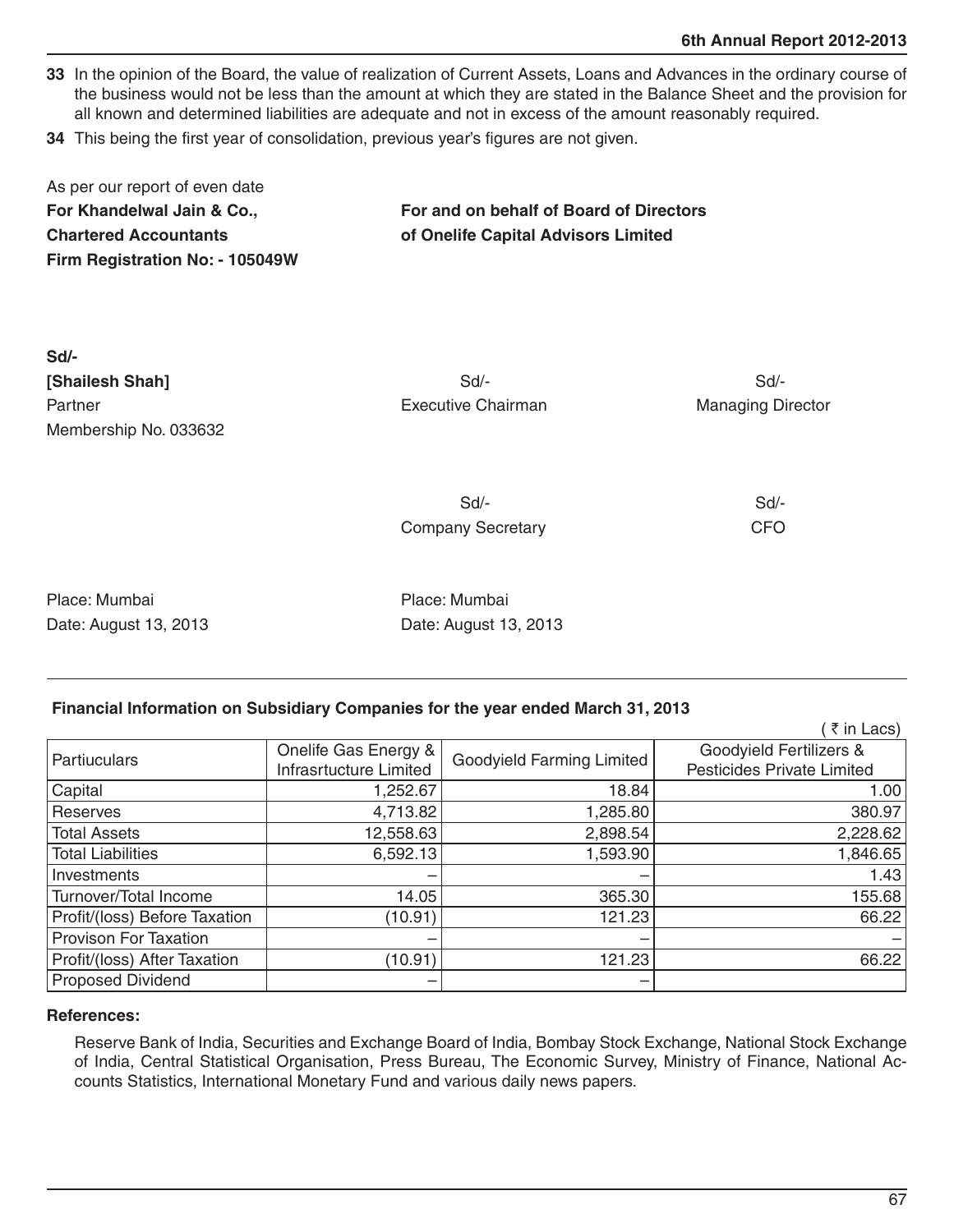

Affix Rs 1 /- **Revenue Stamp** 

### **ONELIFE CAPITAL ADVISORS LIMITED**

Registered Office: 96/98, Mint Road, Mumbai- 400 001

PLEASE FILL ATTENDANCE SLIP AND HAND IT OVER AT THE ENTRANCE OF THE MEETING HALL

Joint shareholders may obtain additional Attendance Slip on request at the venue of the meeting.

| $D.P.$ $Id^*$ |  |
|---------------|--|
| Client Id*    |  |

Regd. Folio No.

NAME AND ADDRESS OF THE SHAREHOLDER / PROXY :

No. of Share(s) held :

I/We hereby record my/our presence at the SIXTH ANNUAL GENERAL MEETING of the Company held on Wednesday, the 25th of September, 2013 at 10:30 A.M. at 2nd Floor, Apeejay Business Centre, Apeejay House, 3 Dinshaw Vachha Road, Churchgate, Mumbai - 400020.

Signature of the shareholder or proxy

\*Applicable for investors holding shares in electronic form.

|                         |                                                                                                                                                                                 | <b>PROXY FORM</b> |
|-------------------------|---------------------------------------------------------------------------------------------------------------------------------------------------------------------------------|-------------------|
| onelife<br>one solution | <b>ONELIFE CAPITAL ADVISORS LIMITED</b><br>Registered Office: 96/98, Mint Road, Mumbai- 400 001                                                                                 |                   |
| $D.P.$ $Id^*$           | Regd. Folio No.                                                                                                                                                                 |                   |
| Client Id*              | No. of shares held                                                                                                                                                              |                   |
|                         |                                                                                                                                                                                 | being a           |
|                         | member/members of 'Onelife Capital Advisors Limited' hereby appoint. __________________________ OF                                                                              |                   |
|                         |                                                                                                                                                                                 |                   |
|                         | $\frac{1}{2}$ = $\frac{1}{2}$ = $\frac{1}{2}$ = $\frac{1}{2}$ = $\frac{1}{2}$ = $\frac{1}{2}$ as my / our proxy to attend and vote for me/ us on my/ our behalf at the 06th An- |                   |
|                         | nual General Meeting to be held on Wednesday, the 25th of September, 2013 at 10:30 A.M. or any adjournment thereof.                                                             |                   |
|                         |                                                                                                                                                                                 |                   |

Signed this \_ \_ \_ \_ \_ \_ \_ \_ \_ \_ \_ \_day of \_\_ \_ \_ \_ \_ \_ \_ \_ \_ \_ \_\_ \_ \_ \_ \_

\*Applicable for investors holding shares in electronic form.

Note: The proxy duly completed must be returned so as to reach the registered Office of the company not less than 48 hours before the time of holding the aforesaid meeting. The proxy need not be a member of the company.